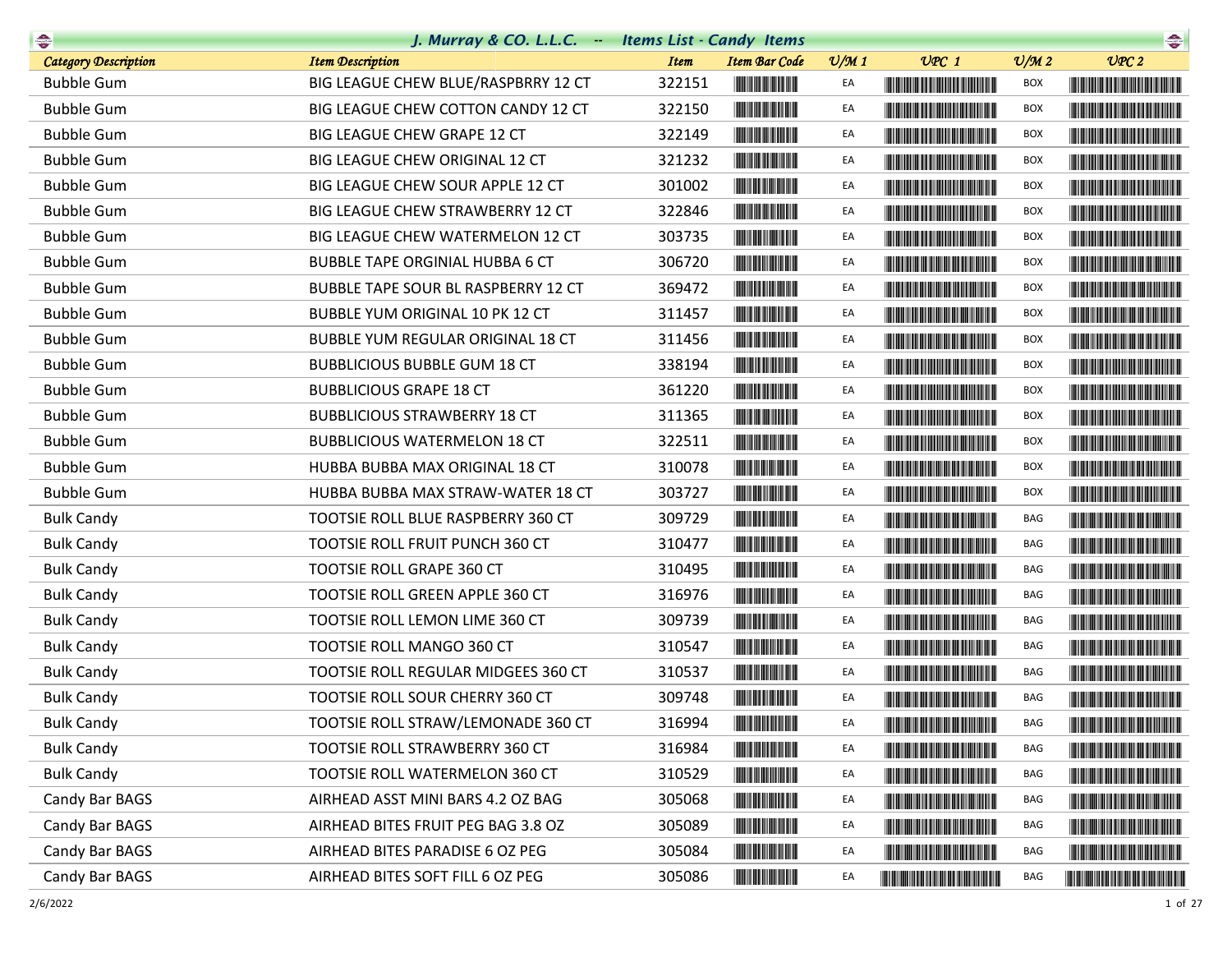| $\begin{picture}(20,10) \put(0,0){\line(1,0){10}} \put(10,0){\line(1,0){10}} \put(10,0){\line(1,0){10}} \put(10,0){\line(1,0){10}} \put(10,0){\line(1,0){10}} \put(10,0){\line(1,0){10}} \put(10,0){\line(1,0){10}} \put(10,0){\line(1,0){10}} \put(10,0){\line(1,0){10}} \put(10,0){\line(1,0){10}} \put(10,0){\line(1,0){10}} \put(10,0){\line(1$ | J. Murray & CO. L.L.C. - Items List - Candy Items |             |                                                                                                                                                                                                                                      |                 |                                                                                                                                                                                                                                      |                             |                                                        |
|-----------------------------------------------------------------------------------------------------------------------------------------------------------------------------------------------------------------------------------------------------------------------------------------------------------------------------------------------------|---------------------------------------------------|-------------|--------------------------------------------------------------------------------------------------------------------------------------------------------------------------------------------------------------------------------------|-----------------|--------------------------------------------------------------------------------------------------------------------------------------------------------------------------------------------------------------------------------------|-----------------------------|--------------------------------------------------------|
| <b>Category Description</b>                                                                                                                                                                                                                                                                                                                         | <b>Item Description</b>                           | <b>Item</b> | <b>Item Bar Code</b>                                                                                                                                                                                                                 | $\frac{v}{M}$ 1 | $UPC$ 1                                                                                                                                                                                                                              | $\mathcal{O}/\mathcal{M}$ 2 | UPC2                                                   |
| Candy Bar BAGS                                                                                                                                                                                                                                                                                                                                      | AIRHEAD BITES WHITE MYSTERY 18 CT                 | 305099      |                                                                                                                                                                                                                                      | EA              |                                                                                                                                                                                                                                      | BAG                         | <u> Harris Barbara (Barbara) e de la pro</u>           |
| Candy Bar BAGS                                                                                                                                                                                                                                                                                                                                      | AIRHEAD EXTREME BITES 3.8 OZ BAG                  | 305088      |                                                                                                                                                                                                                                      | EA              |                                                                                                                                                                                                                                      | BAG                         |                                                        |
| Candy Bar BAGS                                                                                                                                                                                                                                                                                                                                      | AIRHEAD FILLED ROPES 50Z BAG                      | 305069      |                                                                                                                                                                                                                                      | EA              |                                                                                                                                                                                                                                      | BAG                         |                                                        |
| Candy Bar BAGS                                                                                                                                                                                                                                                                                                                                      | AIRHEAD GUMMIES 6 OZ PEG BAG                      | 305299      |                                                                                                                                                                                                                                      | EA              |                                                                                                                                                                                                                                      | BAG                         | <b>The Committee of the Committee of the Committee</b> |
| Candy Bar BAGS                                                                                                                                                                                                                                                                                                                                      | BRACH'S AUTUMN MIX CANDY CORN 4.20Z               | 301633      |                                                                                                                                                                                                                                      | EA              |                                                                                                                                                                                                                                      | BAG                         |                                                        |
| Candy Bar BAGS                                                                                                                                                                                                                                                                                                                                      | BRACH'S CLASSIC CANDY CORN PEG4.20Z               | 301634      | <u> Indian Andrew Maria II</u>                                                                                                                                                                                                       | EA              | <b>The Committee of the Committee of the Committee</b>                                                                                                                                                                               | BAG                         |                                                        |
| Candy Bar BAGS                                                                                                                                                                                                                                                                                                                                      | CANDY NECKLACE 5 OZ BAG 2.90Z                     | 309058      |                                                                                                                                                                                                                                      | BAG             |                                                                                                                                                                                                                                      | BAG                         |                                                        |
| Candy Bar BAGS                                                                                                                                                                                                                                                                                                                                      | CHEWY MINI SWEETARTS PEG 6 OZ                     | 315580      |                                                                                                                                                                                                                                      | EA              | <u> Harry Harry Harry Harry Harry Harry Harry Harry Harry Harry Harry Harry Harry Harry Harry Harry Harry Harry Harry Harry Harry Harry Harry Harry Harry Harry Harry Harry Harry Harry Harry Harry Harry Harry Harry Harry Harr</u> | BAG                         |                                                        |
| Candy Bar BAGS                                                                                                                                                                                                                                                                                                                                      | E.FRUTTI GUMMIVERSE GUMMY.\$1.49                  | 365987      |                                                                                                                                                                                                                                      | EA              | <u> Harry Harry Harry Harry Harry Harry Harry Harry Harry Harry Harry Harry Harry Harry Harry Harry Harry Harry Harry Harry Harry Harry Harry Harry Harry Harry Harry Harry Harry Harry Harry Harry Harry Harry Harry Harry Harr</u> | BAG                         |                                                        |
| Candy Bar BAGS                                                                                                                                                                                                                                                                                                                                      | E.FRUTTI BAKERY SHOP GUMMY \$1.49                 | 365864      | <u> Indian Andrew Maria II</u>                                                                                                                                                                                                       | EA              |                                                                                                                                                                                                                                      | BAG                         |                                                        |
| Candy Bar BAGS                                                                                                                                                                                                                                                                                                                                      | E.FRUTTI HOT DOG PEG BAG 2.20Z                    | 365992      |                                                                                                                                                                                                                                      | EA              |                                                                                                                                                                                                                                      | <b>BOX</b>                  |                                                        |
| Candy Bar BAGS                                                                                                                                                                                                                                                                                                                                      | E.FRUTTI LUNCH BAG GUMMY.\$1.49                   | 365854      | <u> Indian Andrew Maria II</u>                                                                                                                                                                                                       | EA              |                                                                                                                                                                                                                                      | BAG                         |                                                        |
| Candy Bar BAGS                                                                                                                                                                                                                                                                                                                                      | E.FRUTTI MOVIE BAG GUMMY \$1.49                   | 365856      |                                                                                                                                                                                                                                      | EA              |                                                                                                                                                                                                                                      | BAG                         | <u> Hill in de Berger de Berger de Berger d</u>        |
| Candy Bar BAGS                                                                                                                                                                                                                                                                                                                                      | E.FRUTTI PIZZA PEG BAG 2.20Z                      | 365996      | <u> Indian American Indian A</u>                                                                                                                                                                                                     | EA              |                                                                                                                                                                                                                                      | BAG                         |                                                        |
| Candy Bar BAGS                                                                                                                                                                                                                                                                                                                                      | E.FRUTTI SOUR LUNCHBAG GUMMY \$1.49               | 365859      |                                                                                                                                                                                                                                      | EA              |                                                                                                                                                                                                                                      | BAG                         |                                                        |
| Candy Bar BAGS                                                                                                                                                                                                                                                                                                                                      | <b>GUMMI FUN MIX - SERIOUSLY SOUR</b>             | 315864      |                                                                                                                                                                                                                                      | EA              |                                                                                                                                                                                                                                      | BAG                         |                                                        |
| Candy Bar BAGS                                                                                                                                                                                                                                                                                                                                      | GUMMI FUN MIX - GUMMI SODA POPS                   | 315861      | <b>The Committee of the Committee of the Committee</b>                                                                                                                                                                               | EA              |                                                                                                                                                                                                                                      | BAG                         |                                                        |
| Candy Bar BAGS                                                                                                                                                                                                                                                                                                                                      | <b>GUSHERS FLAVOR MIXERS PEG 4.250Z</b>           | 302987      | <u> Herbert Herbert </u>                                                                                                                                                                                                             | EA              |                                                                                                                                                                                                                                      | BAG                         |                                                        |
| Candy Bar BAGS                                                                                                                                                                                                                                                                                                                                      | <b>GUSHERS SOUR BERRY PEG 4.250Z</b>              | 302985      |                                                                                                                                                                                                                                      | EA              |                                                                                                                                                                                                                                      | BAG                         |                                                        |
| Candy Bar BAGS                                                                                                                                                                                                                                                                                                                                      | HARIBO FIZZY COLA 5 OZ BAG                        | 399854      |                                                                                                                                                                                                                                      | EA              |                                                                                                                                                                                                                                      | BAG                         |                                                        |
| Candy Bar BAGS                                                                                                                                                                                                                                                                                                                                      | HARIBO GOLD BEARS 5 OZ BAG                        | 340003      | <b>The Community of the Community</b>                                                                                                                                                                                                | EA              |                                                                                                                                                                                                                                      | BAG                         |                                                        |
| Candy Bar BAGS                                                                                                                                                                                                                                                                                                                                      | HARIBO HAPPY BERRIES 5 OZ BAG                     | 399998      |                                                                                                                                                                                                                                      | EA              |                                                                                                                                                                                                                                      | BAG                         |                                                        |
| Candy Bar BAGS                                                                                                                                                                                                                                                                                                                                      | HARIBO HAPPY CHERRIES 5 OZ BAG                    | 340005      |                                                                                                                                                                                                                                      | EA              |                                                                                                                                                                                                                                      | BAG                         |                                                        |
| Candy Bar BAGS                                                                                                                                                                                                                                                                                                                                      | HARIBO HAPPY COLA 5 OZ BAG                        | 340007      |                                                                                                                                                                                                                                      | EA              |                                                                                                                                                                                                                                      | BAG                         |                                                        |
| Candy Bar BAGS                                                                                                                                                                                                                                                                                                                                      | HARIBO PEACHES 5 OZ BAG                           | 340001      | <u> The Barbara and The Barbara and The Barbara and The Barbara and The Barbara and The Barbara and The Barbara and The Barbara and The Barbara and The Barbara and The Barbara and The Barbara and The Barbara and The Barbara </u> | EA              |                                                                                                                                                                                                                                      | BAG                         |                                                        |
| Candy Bar BAGS                                                                                                                                                                                                                                                                                                                                      | HARIBO RAINBOW WORMS 5 OZ BAG                     | 340030      |                                                                                                                                                                                                                                      | EA              |                                                                                                                                                                                                                                      | BAG                         |                                                        |
| Candy Bar BAGS                                                                                                                                                                                                                                                                                                                                      | HARIBO SMURFS 4 OZ BAG                            | 340010      |                                                                                                                                                                                                                                      | EA              | <b>The Community of the Community</b>                                                                                                                                                                                                | BAG                         |                                                        |
| Candy Bar BAGS                                                                                                                                                                                                                                                                                                                                      | HARIBO SOUR GOLD BEARS 4.5 OZ BAG                 | 340004      |                                                                                                                                                                                                                                      | EA              |                                                                                                                                                                                                                                      | BAG                         |                                                        |
| Candy Bar BAGS                                                                                                                                                                                                                                                                                                                                      | HARIBO SOUR S'GHETTI 5 OZ BAG                     | 340002      | <u> Indian Maria San Ind</u>                                                                                                                                                                                                         | EA              | <u> Harry Harry Harry Harry Harry Harry Harry Harry Harry Harry Harry Harry Harry Harry Harry Harry Harry Harry Harry Harry Harry Harry Harry Harry Harry Harry Harry Harry Harry Harry Harry Harry Harry Harry Harry Harry Harr</u> | BAG                         |                                                        |
| Candy Bar BAGS                                                                                                                                                                                                                                                                                                                                      | HARIBO TWIN SNAKES 5 OZ BAG                       | 340009      |                                                                                                                                                                                                                                      | EA              | <b>CONTRACTOR</b>                                                                                                                                                                                                                    | BAG                         |                                                        |
| Candy Bar BAGS                                                                                                                                                                                                                                                                                                                                      | HARIBO WATERMELON 4.1 OZ BAG                      | 340011      | <u> Herbert Herbert in der Entschaft</u>                                                                                                                                                                                             | EA              | <b>The Community of the Community</b>                                                                                                                                                                                                | BAG                         |                                                        |
| Candy Bar BAGS                                                                                                                                                                                                                                                                                                                                      | HARIBO 5 OZ FUNTASTIC MIX                         | 340008      | <u> Indian Maria San Ba</u>                                                                                                                                                                                                          | EA              |                                                                                                                                                                                                                                      | BAG                         |                                                        |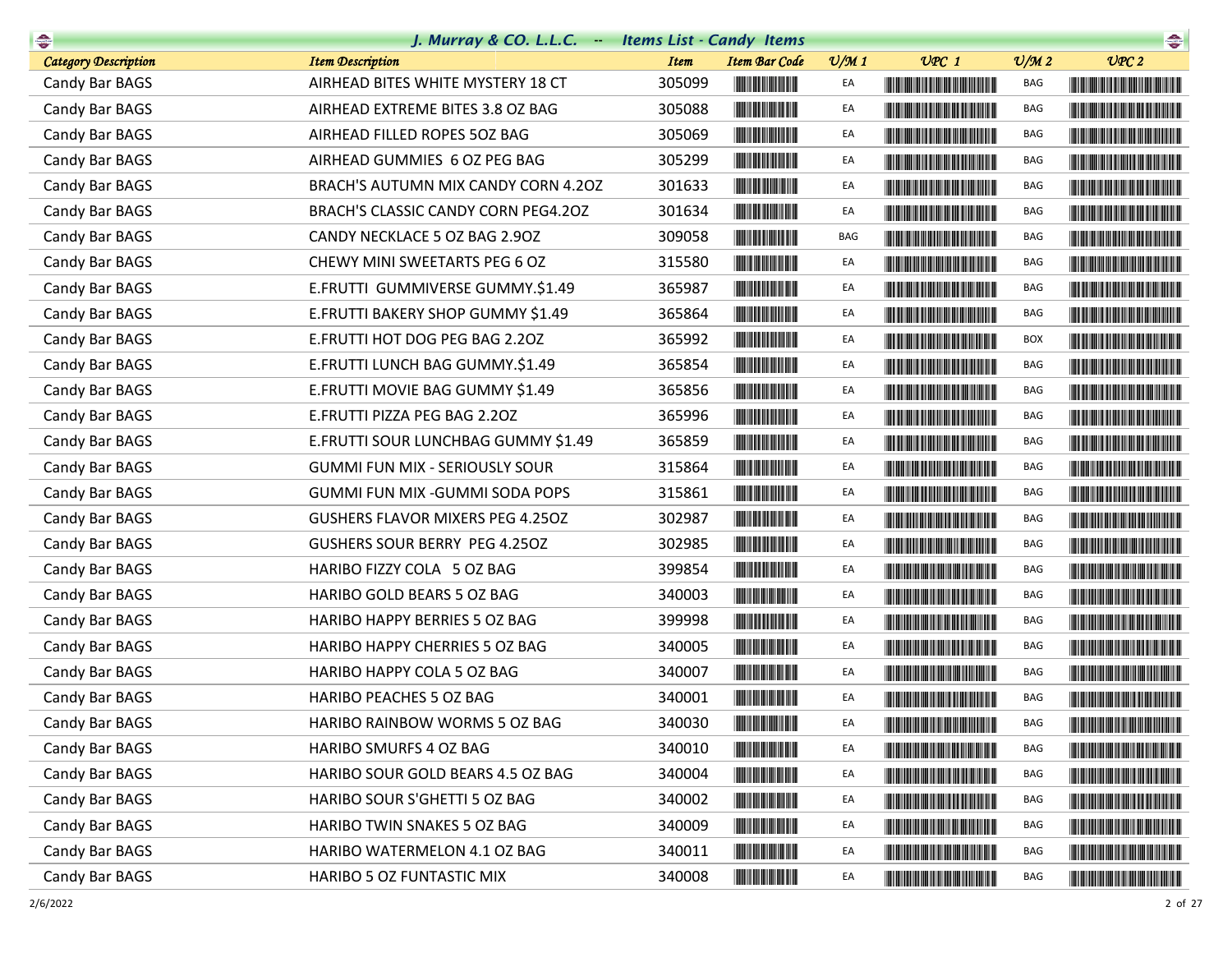| $\begin{picture}(20,10) \put(0,0){\line(1,0){10}} \put(10,0){\line(1,0){10}} \put(10,0){\line(1,0){10}} \put(10,0){\line(1,0){10}} \put(10,0){\line(1,0){10}} \put(10,0){\line(1,0){10}} \put(10,0){\line(1,0){10}} \put(10,0){\line(1,0){10}} \put(10,0){\line(1,0){10}} \put(10,0){\line(1,0){10}} \put(10,0){\line(1,0){10}} \put(10,0){\line(1$ | J. Murray & CO. L.L.C. - Items List - Candy Items |             |                                                                                                                       |                 |                                                                                                                                                                                                                                      |                             | $\begin{picture}(20,10) \put(0,0){\line(1,0){10}} \put(10,0){\line(1,0){10}} \put(10,0){\line(1,0){10}} \put(10,0){\line(1,0){10}} \put(10,0){\line(1,0){10}} \put(10,0){\line(1,0){10}} \put(10,0){\line(1,0){10}} \put(10,0){\line(1,0){10}} \put(10,0){\line(1,0){10}} \put(10,0){\line(1,0){10}} \put(10,0){\line(1,0){10}} \put(10,0){\line(1$ |
|-----------------------------------------------------------------------------------------------------------------------------------------------------------------------------------------------------------------------------------------------------------------------------------------------------------------------------------------------------|---------------------------------------------------|-------------|-----------------------------------------------------------------------------------------------------------------------|-----------------|--------------------------------------------------------------------------------------------------------------------------------------------------------------------------------------------------------------------------------------|-----------------------------|-----------------------------------------------------------------------------------------------------------------------------------------------------------------------------------------------------------------------------------------------------------------------------------------------------------------------------------------------------|
| <b>Category Description</b>                                                                                                                                                                                                                                                                                                                         | <b>Item Description</b>                           | <b>Item</b> | <b>Item Bar Code</b>                                                                                                  | $\frac{v}{M}$ 1 | $UPC$ 1                                                                                                                                                                                                                              | $\mathcal{O}/\mathcal{M}$ 2 | UPC2                                                                                                                                                                                                                                                                                                                                                |
| Candy Bar BAGS                                                                                                                                                                                                                                                                                                                                      | HERSHEY ASSORTED MINI 5.3 OZ BAG                  | 300608      |                                                                                                                       | EA              |                                                                                                                                                                                                                                      | BAG                         |                                                                                                                                                                                                                                                                                                                                                     |
| Candy Bar BAGS                                                                                                                                                                                                                                                                                                                                      | HERSHEY DIPPED PRETZELS 4.25 OZ BAG               | 302000      |                                                                                                                       | EA              | <u> Harry Harry Harry Harry Harry Harry Harry Harry Harry Harry Harry Harry Harry Harry Harry Harry Harry Harry H</u>                                                                                                                | BAG                         |                                                                                                                                                                                                                                                                                                                                                     |
| Candy Bar BAGS                                                                                                                                                                                                                                                                                                                                      | HERSHEY DIPPED PRTZ COOK/CREAM 4.25               | 320004      |                                                                                                                       | EA              |                                                                                                                                                                                                                                      | <b>BAG</b>                  | <u> Literatura de la contrada de la contrada de la con</u>                                                                                                                                                                                                                                                                                          |
| Candy Bar BAGS                                                                                                                                                                                                                                                                                                                                      | HERSHEY KISSES ALMOND 5.3 OZ BAG                  | 300592      |                                                                                                                       | EA              |                                                                                                                                                                                                                                      | BAG                         |                                                                                                                                                                                                                                                                                                                                                     |
| Candy Bar BAGS                                                                                                                                                                                                                                                                                                                                      | HERSHEY KISSES 5.3 OZ BAG                         | 300590      |                                                                                                                       | EA              |                                                                                                                                                                                                                                      | BAG                         |                                                                                                                                                                                                                                                                                                                                                     |
| Candy Bar BAGS                                                                                                                                                                                                                                                                                                                                      | HERSHEY POPPED SNACK MIX 4 OZ BAG                 | 302002      | <u> Indian Andrew Maria II</u>                                                                                        | EA              | <u> Timba ka matsayin ka matsayin ka matsayin ka matsayin ka matsayin ka matsayin ka matsayin ka matsayin ka matsayin ka matsayin ka matsayin ka matsayin ka matsayin ka matsayin ka matsayin ka matsayin ka matsayin ka matsayi</u> | BAG                         |                                                                                                                                                                                                                                                                                                                                                     |
| Candy Bar BAGS                                                                                                                                                                                                                                                                                                                                      | HOT TAMALES 3.5 OZ PEG BAG                        | 311524      |                                                                                                                       | EA              |                                                                                                                                                                                                                                      | BAG                         | <u> The Common School and The Common School and</u>                                                                                                                                                                                                                                                                                                 |
| Candy Bar BAGS                                                                                                                                                                                                                                                                                                                                      | JOLLY RANCH ASSORT FRUIT CHEW 6.50Z               | 362061      |                                                                                                                       | EA              |                                                                                                                                                                                                                                      | EA                          |                                                                                                                                                                                                                                                                                                                                                     |
| Candy Bar BAGS                                                                                                                                                                                                                                                                                                                                      | JOLLY RANCH AWESOME TWOSOME 6.5 OZ                | 304824      |                                                                                                                       | EA              | <u> The Community of the Community of the Community of the Community of the Community of the Community of the Community of the Community of the Community of the Community of the Community of the Community of the Community of</u> | BAG                         |                                                                                                                                                                                                                                                                                                                                                     |
| Candy Bar BAGS                                                                                                                                                                                                                                                                                                                                      | JOLLY RANCHER CINNAMON FIRE 70Z PEG               | 368922      |                                                                                                                       | EA              |                                                                                                                                                                                                                                      | BAG                         |                                                                                                                                                                                                                                                                                                                                                     |
| Candy Bar BAGS                                                                                                                                                                                                                                                                                                                                      | JOLLY RANCHER FRUIT N SOUR 6.5 OZ                 | 364109      |                                                                                                                       | EA              |                                                                                                                                                                                                                                      | BAG                         |                                                                                                                                                                                                                                                                                                                                                     |
| Candy Bar BAGS                                                                                                                                                                                                                                                                                                                                      | JOLLY RANCHER FRUIT/SOUR 3.8 OZ BAG               | 316750      | <u> Indian American Indian Indian Indian Indian Indian Indian Indian Indian Indian Indian Indian Indian Indian In</u> | EA              |                                                                                                                                                                                                                                      | BAG                         |                                                                                                                                                                                                                                                                                                                                                     |
| Candy Bar BAGS                                                                                                                                                                                                                                                                                                                                      | JOLLY RANCHER GUMMIE 5 OZ BAG                     | 304826      | <b>The Common Service</b>                                                                                             | EA              |                                                                                                                                                                                                                                      | BAG                         |                                                                                                                                                                                                                                                                                                                                                     |
| Candy Bar BAGS                                                                                                                                                                                                                                                                                                                                      | JOLLY RANCHER HARD ASST 3.8 OZ BAG                | 316631      |                                                                                                                       | EA              | <u> Harris Harris Harris Harris Harris Harris Harris Harris Harris Harris Harris Harris Harris Harris Harris Harris Harris Harris Harris Harris Harris Harris Harris Harris Harris Harris Harris Harris Harris Harris Harris Har</u> | BAG                         |                                                                                                                                                                                                                                                                                                                                                     |
| Candy Bar BAGS                                                                                                                                                                                                                                                                                                                                      | JOLLY RANCHER HOTTIES PEG 6.5 OZ                  | 364150      |                                                                                                                       | EA              |                                                                                                                                                                                                                                      | BAG                         | <b>The Common Service Common Service</b>                                                                                                                                                                                                                                                                                                            |
| Candy Bar BAGS                                                                                                                                                                                                                                                                                                                                      | JOLLY RANCHER JELLY BEAN 14 OZ BAG                | 362070      |                                                                                                                       | EA              |                                                                                                                                                                                                                                      | BAG                         |                                                                                                                                                                                                                                                                                                                                                     |
| Candy Bar BAGS                                                                                                                                                                                                                                                                                                                                      | JOLLY RANCHER MISFITS PEG 5 OZ                    | 364152      | <b>The Common Service Common</b>                                                                                      | EA              |                                                                                                                                                                                                                                      | BAG                         |                                                                                                                                                                                                                                                                                                                                                     |
| Candy Bar BAGS                                                                                                                                                                                                                                                                                                                                      | JOLLY RANCHER ORIGINAL 7 OZ PEG BAG               | 368902      |                                                                                                                       | EA              |                                                                                                                                                                                                                                      | BAG                         |                                                                                                                                                                                                                                                                                                                                                     |
| Candy Bar BAGS                                                                                                                                                                                                                                                                                                                                      | JOLLY RANCHER PEG TROPICAL 6.5 OZ                 | 364324      |                                                                                                                       | EA              |                                                                                                                                                                                                                                      | BAG                         |                                                                                                                                                                                                                                                                                                                                                     |
| Candy Bar BAGS                                                                                                                                                                                                                                                                                                                                      | JOLLY RANCHER SUGAR FREE ASST 3.8                 | 316640      |                                                                                                                       | EA              |                                                                                                                                                                                                                                      | BAG                         |                                                                                                                                                                                                                                                                                                                                                     |
| Candy Bar BAGS                                                                                                                                                                                                                                                                                                                                      | LAFFY TAFFY ASSORTED 4.2 OZ BAG                   | 316949      |                                                                                                                       | EA              |                                                                                                                                                                                                                                      | BAG                         |                                                                                                                                                                                                                                                                                                                                                     |
| Candy Bar BAGS                                                                                                                                                                                                                                                                                                                                      | LAFFY TAFFY LAFF BITES PEG 4.20Z                  | 316699      |                                                                                                                       | EA              |                                                                                                                                                                                                                                      | BAG                         |                                                                                                                                                                                                                                                                                                                                                     |
| Candy Bar BAGS                                                                                                                                                                                                                                                                                                                                      | LAFFY TAFFY PEG 4.2 OZ                            | 316692      |                                                                                                                       | EA              |                                                                                                                                                                                                                                      | BAG                         |                                                                                                                                                                                                                                                                                                                                                     |
| Candy Bar BAGS                                                                                                                                                                                                                                                                                                                                      | LIFESAVER GUMMIES COLLISIONS 3.6 OZ               | 316717      |                                                                                                                       | EA              |                                                                                                                                                                                                                                      | BAG                         |                                                                                                                                                                                                                                                                                                                                                     |
| Candy Bar BAGS                                                                                                                                                                                                                                                                                                                                      | LIFESAVER GUMMIES COLLISIONS 7 OZ                 | 316707      | <b>The Committee of the Committee of the Committee</b>                                                                | EA              |                                                                                                                                                                                                                                      | BAG                         |                                                                                                                                                                                                                                                                                                                                                     |
| Candy Bar BAGS                                                                                                                                                                                                                                                                                                                                      | LIFESAVER GUMMIES EXOTICS 7 OZ BAG                | 316708      | <b>THE REAL PROPERTY</b>                                                                                              | EA              |                                                                                                                                                                                                                                      | BAG                         |                                                                                                                                                                                                                                                                                                                                                     |
| Candy Bar BAGS                                                                                                                                                                                                                                                                                                                                      | LIFESAVER GUMMIES NEON 7 OZ                       | 316711      |                                                                                                                       | EA              | <u> The Community of the Community of the Community of the Community of the Community of the Community of the Community of the Community of the Community of the Community of the Community of the Community of the Community of</u> | BAG                         |                                                                                                                                                                                                                                                                                                                                                     |
| Candy Bar BAGS                                                                                                                                                                                                                                                                                                                                      | LIFESAVER GUMMIES SOUR 70Z BAG                    | 309674      | <u> Indian Andrew Maria II</u>                                                                                        | EA              | <u> Liberal Maria Maria Maria Maria Maria Maria Maria Maria Maria Maria Maria Maria Maria Maria Maria Maria Maria </u>                                                                                                               | BAG                         |                                                                                                                                                                                                                                                                                                                                                     |
| Candy Bar BAGS                                                                                                                                                                                                                                                                                                                                      | LIFESAVER GUMMIES WILDBERRY 70Z BAG               | 308148      |                                                                                                                       | EA              | <u> Liberal Maria de la contrada de la contrada de la contrada de la contrada de la contrada de la con</u>                                                                                                                           | BAG                         |                                                                                                                                                                                                                                                                                                                                                     |
| Candy Bar BAGS                                                                                                                                                                                                                                                                                                                                      | LIFESAVER GUMMIES 5 FLAVOR 7 OZ BAG               | 310813      |                                                                                                                       | EA              | <u> Linda ka masang mga kalendari ng mga kalendari ng mga kalendari ng mga kalendari ng mga kalendari ng mga kalendari ng mga kalendari ng mga kalendari ng mga kalendari ng mga kalendari ng mga kalendari ng mga kalendari ng </u> | BAG                         |                                                                                                                                                                                                                                                                                                                                                     |
| Candy Bar BAGS                                                                                                                                                                                                                                                                                                                                      | LIFESAVER ORANGE MINT 6.5 OZ BAG                  | 312802      |                                                                                                                       | BAG             | <u> Liberal Maria de la contrada de la contrada de la contrada de la contrada de la contrada de la con</u>                                                                                                                           | BAG                         | <u> Linda ka masa sa kasang mga kalendari ng mga katalog ng mga kalendari ng mga kalendari ng mga kalendari ng mga kalendari ng mga kalendari ng mga kalendari ng mga kalendari ng mga kalendari ng mga kalendari ng mga kalenda</u>                                                                                                                |
| Candy Bar BAGS                                                                                                                                                                                                                                                                                                                                      | LIFESAVER PEPPERMINT BAG 6.25 OZ BG               | 370403      |                                                                                                                       | EA              |                                                                                                                                                                                                                                      | BAG                         | <u> Harry Harry Harry Harry Harry Harry Harry Harry Harry Harry Harry Harry Harry Harry Harry Harry Harry Harry H</u>                                                                                                                                                                                                                               |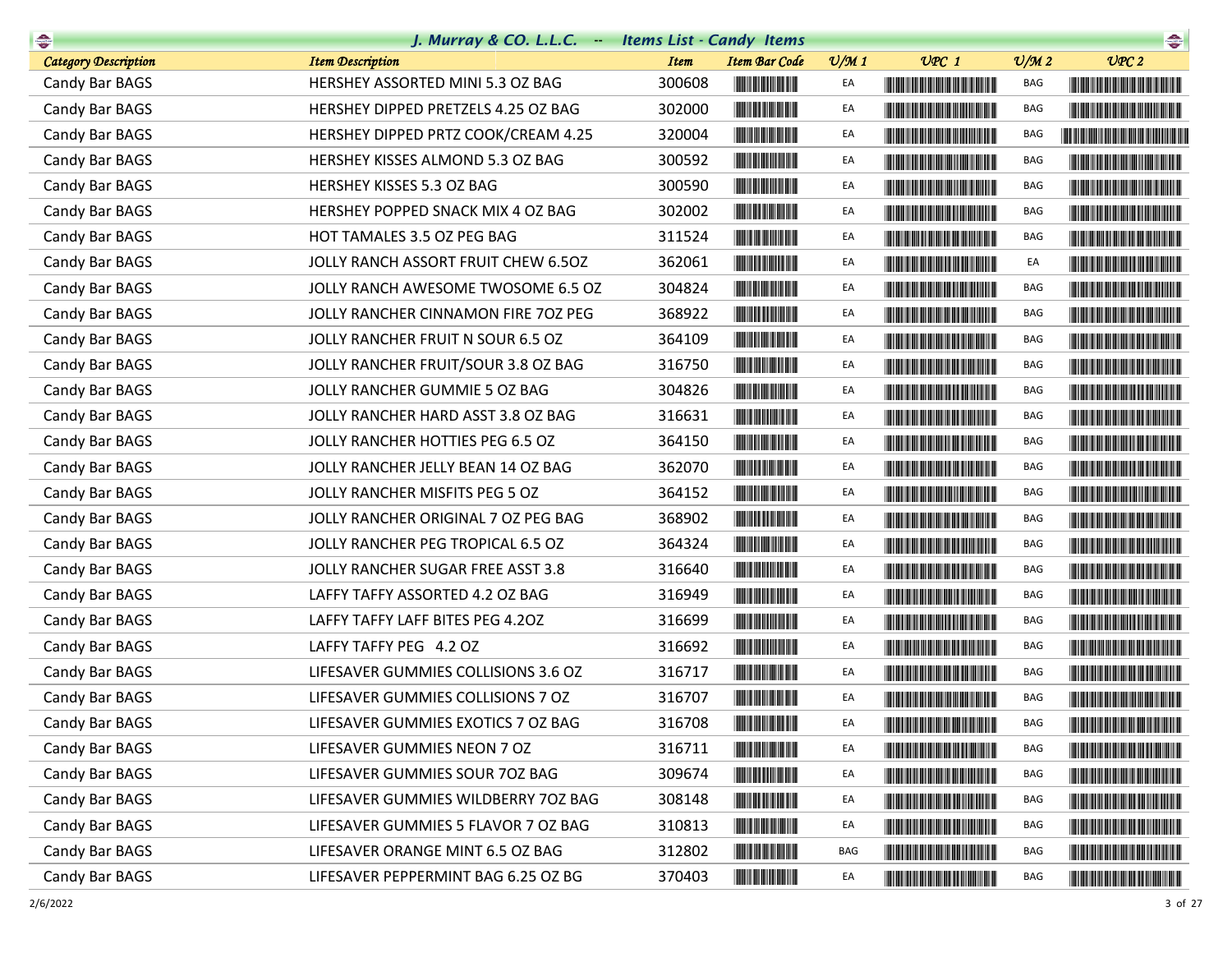| $\begin{picture}(20,10) \put(0,0){\line(1,0){10}} \put(10,0){\line(1,0){10}} \put(10,0){\line(1,0){10}} \put(10,0){\line(1,0){10}} \put(10,0){\line(1,0){10}} \put(10,0){\line(1,0){10}} \put(10,0){\line(1,0){10}} \put(10,0){\line(1,0){10}} \put(10,0){\line(1,0){10}} \put(10,0){\line(1,0){10}} \put(10,0){\line(1,0){10}} \put(10,0){\line(1$ | J. Murray & CO. L.L.C. - Items List - Candy Items |             |                                          |                 |                                                                                                                                                                                                                                      |                             |                                                                                                                                                                                                                                      |
|-----------------------------------------------------------------------------------------------------------------------------------------------------------------------------------------------------------------------------------------------------------------------------------------------------------------------------------------------------|---------------------------------------------------|-------------|------------------------------------------|-----------------|--------------------------------------------------------------------------------------------------------------------------------------------------------------------------------------------------------------------------------------|-----------------------------|--------------------------------------------------------------------------------------------------------------------------------------------------------------------------------------------------------------------------------------|
| <b>Category Description</b>                                                                                                                                                                                                                                                                                                                         | <b>Item Description</b>                           | <b>Item</b> | <b>Item Bar Code</b>                     | $\frac{v}{M}$ 1 | $UPC$ 1                                                                                                                                                                                                                              | $\mathcal{O}/\mathcal{M}$ 2 | UPC2                                                                                                                                                                                                                                 |
| Candy Bar BAGS                                                                                                                                                                                                                                                                                                                                      | LIFESAVER SUGAR FREE WINTEGREEN 2.7               | 370390      |                                          | EA              |                                                                                                                                                                                                                                      | BAG                         |                                                                                                                                                                                                                                      |
| Candy Bar BAGS                                                                                                                                                                                                                                                                                                                                      | LIFESAVER WINTERGREEN 6.25 OZ BAG                 | 370411      |                                          | EA              | <u> Harry Harry Harry Harry Harry Harry Harry Harry Harry Harry Harry Harry Harry Harry Harry Harry Harry Harry Harry Harry Harry Harry Harry Harry Harry Harry Harry Harry Harry Harry Harry Harry Harry Harry Harry Harry Harr</u> | BAG                         |                                                                                                                                                                                                                                      |
| Candy Bar BAGS                                                                                                                                                                                                                                                                                                                                      | LIFESAVER 5 FLAVOR 6.25 OZ BAG                    | 370387      |                                          | EA              |                                                                                                                                                                                                                                      | BAG                         |                                                                                                                                                                                                                                      |
| Candy Bar BAGS                                                                                                                                                                                                                                                                                                                                      | LIFESAVERS BAG BERRY MINT 12/6.50Z                | 370439      |                                          | EA              | <u> The Community of the Community of the Community of the Community of the Community of the Community of the Community of the Community of the Community of the Community of the Community of the Community of the Community of</u> | BAG                         |                                                                                                                                                                                                                                      |
| Candy Bar BAGS                                                                                                                                                                                                                                                                                                                                      | M M MILK CHOCOLATE POUCH 5.3 OZ                   | 367159      | <b>The Common Service</b>                | EA              | <b>The Community of the Community</b>                                                                                                                                                                                                | BAG                         |                                                                                                                                                                                                                                      |
| Candy Bar BAGS                                                                                                                                                                                                                                                                                                                                      | M M MILK CHOCOLATE POUCH 5.5 OZ                   | 367141      | <u> III de la contrada de la con</u>     | EA              |                                                                                                                                                                                                                                      | BAG                         |                                                                                                                                                                                                                                      |
| Candy Bar BAGS                                                                                                                                                                                                                                                                                                                                      | M M PEANUT BUTTER POUCH 5 OZ                      | 367140      |                                          | EA              |                                                                                                                                                                                                                                      | BAG                         |                                                                                                                                                                                                                                      |
| Candy Bar BAGS                                                                                                                                                                                                                                                                                                                                      | M M PEANUT BUTTER POUCH 5.1 OZ                    | 367146      | <b>The Community</b>                     | EA              |                                                                                                                                                                                                                                      | BAG                         |                                                                                                                                                                                                                                      |
| Candy Bar BAGS                                                                                                                                                                                                                                                                                                                                      | M M PEANUT ENGLISH TOFF POUCH 9.6OZ               | 367144      |                                          | EA              | <u> Timba ka masa sa kasang mga kalendari ng mga kalendari ng mga kalendari ng mga kalendari ng mga kalendari ng </u>                                                                                                                | BAG                         | <u> Harry Harry Harry Harry Harry Harry Harry Harry Harry Harry Harry Harry Harry Harry Harry Harry Harry Harry Harry Harry Harry Harry Harry Harry Harry Harry Harry Harry Harry Harry Harry Harry Harry Harry Harry Harry Harr</u> |
| Candy Bar BAGS                                                                                                                                                                                                                                                                                                                                      | M M PEANUT 5.3 OZ PEG BAG                         | 367149      | <u> Indian Andrew Maria II</u>           | EA              |                                                                                                                                                                                                                                      | BAG                         |                                                                                                                                                                                                                                      |
| Candy Bar BAGS                                                                                                                                                                                                                                                                                                                                      | M M PEANUT 5.5 OZ PEG BAG                         | 367139      |                                          | EA              | <b>The Community of the Community</b>                                                                                                                                                                                                | BAG                         |                                                                                                                                                                                                                                      |
| Candy Bar BAGS                                                                                                                                                                                                                                                                                                                                      | MARS MIXED MINI'S PEG BAG 4.220Z                  | 363669      |                                          | EA              | <b>The Common Section</b>                                                                                                                                                                                                            | BAG                         |                                                                                                                                                                                                                                      |
| Candy Bar BAGS                                                                                                                                                                                                                                                                                                                                      | MIKE&IKE (PEG) ORIG 3.5 OZ BAG                    | 311519      | <b>The Common Service Common</b>         | EA              |                                                                                                                                                                                                                                      | BAG                         |                                                                                                                                                                                                                                      |
| Candy Bar BAGS                                                                                                                                                                                                                                                                                                                                      | MILK DUDS 5 OZ PEG BAG                            | 321198      |                                          | EA              | <u> Herbert Herbert in der Erste der Erste der Erste der Erste der Erste der Erste der Erste der Erste der Erste </u>                                                                                                                | BOX                         |                                                                                                                                                                                                                                      |
| Candy Bar BAGS                                                                                                                                                                                                                                                                                                                                      | NERDS CHEWY SOUR PEG BAG 6OZ                      | 303215      |                                          | EA              | <b>The Common Section</b>                                                                                                                                                                                                            | BAG                         |                                                                                                                                                                                                                                      |
| Candy Bar BAGS                                                                                                                                                                                                                                                                                                                                      | NERDS GUMMY CLUSTERS 50Z BAG                      | 303152      |                                          | EA              |                                                                                                                                                                                                                                      | BAG                         |                                                                                                                                                                                                                                      |
| Candy Bar BAGS                                                                                                                                                                                                                                                                                                                                      | RED VINES 5 OZ BOX                                | 301945      | <u> Indian Andrew Maria II</u>           | EA              |                                                                                                                                                                                                                                      | BOX                         | <b>The Community of the Community</b>                                                                                                                                                                                                |
| Candy Bar BAGS                                                                                                                                                                                                                                                                                                                                      | RED VINES 5.5 OZ BAG                              | 301949      | <u> Indian Andrew Maria I</u>            | EA              |                                                                                                                                                                                                                                      | BAG                         | <u> Liberal Maria San Barat da Ba</u>                                                                                                                                                                                                |
| Candy Bar BAGS                                                                                                                                                                                                                                                                                                                                      | REESE CUP MINIATURE 5.3 OZ PEG EACH               | 313536      |                                          | EA              |                                                                                                                                                                                                                                      | BAG                         |                                                                                                                                                                                                                                      |
| Candy Bar BAGS                                                                                                                                                                                                                                                                                                                                      | REESE PIECES 6 OZ BAG                             | 310417      |                                          | EA              | <b>The Committee of the Committee of the Committee of the Committee of the Committee</b>                                                                                                                                             | BAG                         |                                                                                                                                                                                                                                      |
| Candy Bar BAGS                                                                                                                                                                                                                                                                                                                                      | REESE POPPED SNACK MIX 4 OZ BAG                   | 302004      | <u> Herbert Herbert in der Entschaft</u> | EA              |                                                                                                                                                                                                                                      | BAG                         |                                                                                                                                                                                                                                      |
| Candy Bar BAGS                                                                                                                                                                                                                                                                                                                                      | REESES DIPPED PRETZELS 4.25 OZ BAG                | 301999      |                                          | EA              |                                                                                                                                                                                                                                      | BAG                         |                                                                                                                                                                                                                                      |
| Candy Bar BAGS                                                                                                                                                                                                                                                                                                                                      | REESES CUPS THINS 3.1 OZ BG 8 CT BX               | 310419      |                                          | EA              | <b>The Committee of the Committee of the Committee</b>                                                                                                                                                                               | <b>BOX</b>                  |                                                                                                                                                                                                                                      |
| Candy Bar BAGS                                                                                                                                                                                                                                                                                                                                      | REESES DIPPED PRETZELS DARK CHOC                  | 301198      | <b>The Common</b>                        | EA              |                                                                                                                                                                                                                                      | BAG                         |                                                                                                                                                                                                                                      |
| Candy Bar BAGS                                                                                                                                                                                                                                                                                                                                      | SKITTLES BERRY/TROP MASH UP 7.2 OZ                | 308619      |                                          | EA              |                                                                                                                                                                                                                                      | BAG                         | <u> The Community of the Community of the Community of the Community of the Community of the Community of the Community of the Community of the Community of the Community of the Community of the Community of the Community of</u> |
| Candy Bar BAGS                                                                                                                                                                                                                                                                                                                                      | SKITTLES ORIGINAL FRUIT 7.2 OZ BAG                | 333492      |                                          | EA              |                                                                                                                                                                                                                                      | BAG                         |                                                                                                                                                                                                                                      |
| Candy Bar BAGS                                                                                                                                                                                                                                                                                                                                      | SKITTLES PEG GUMMIES ORIG. 5.80Z                  | 301933      |                                          | EA              | <u> Liberal Maria Maria Maria Maria Maria Maria Maria Maria Maria Maria Maria Maria Maria Maria Maria Maria Maria </u>                                                                                                               | BAG                         | <u> Liberal Maria Maria Maria Maria Maria Maria Maria Maria Maria Maria Maria Maria Maria Maria Maria Maria Maria </u>                                                                                                               |
| Candy Bar BAGS                                                                                                                                                                                                                                                                                                                                      | SKITTLES PEG GUMMIES WILDBERRY 5.8                | 301935      |                                          | EA              | <u> Harry Harry Harry Harry Harry Harry Harry Harry Harry Harry Harry Harry Harry Harry Harry Harry Harry Harry Harry Harry Harry Harry Harry Harry Harry Harry Harry Harry Harry Harry Harry Harry Harry Harry Harry Harry Harr</u> | BAG                         |                                                                                                                                                                                                                                      |
| Candy Bar BAGS                                                                                                                                                                                                                                                                                                                                      | SKITTLES SOURS 5.7 OZ BAG                         | 313056      |                                          | EA              | <u> Timba ka matsayin ka matsayin ka matsayin ka matsayin ka matsayin ka matsayin ka matsayin ka matsayin ka matsayin ka matsayin ka matsayin ka matsayin ka matsayin ka matsayin ka matsayin ka matsayin ka matsayin ka matsayi</u> | BAG                         | <b>The Community of the Community</b>                                                                                                                                                                                                |
| Candy Bar BAGS                                                                                                                                                                                                                                                                                                                                      | SMARTIE DOUBLE LOLLI 90Z BAG                      | 309431      |                                          | EA              | <u> Timba kasa kasang kasang kasang kasang kasang kasang kasang kasang kasang kasang kasang kasang kasang kasang kasang kasang kasang kasang kasang kasang kasang kasang kasang kasang kasang kasang kasang kasang kasang kasang</u> | BAG                         |                                                                                                                                                                                                                                      |
| Candy Bar BAGS                                                                                                                                                                                                                                                                                                                                      | SMARTIE POUCHES 35CT BAG 3.25OZ                   | 309142      |                                          | EA              | <u> Harry Harry Harry Harry Harry Harry Harry Harry Harry Harry Harry Harry Harry Harry Harry Harry Harry Harry Harry Harry Harry Harry Harry Harry Harry Harry Harry Harry Harry Harry Harry Harry Harry Harry Harry Harry Harr</u> | BAG                         |                                                                                                                                                                                                                                      |
| Candy Bar BAGS                                                                                                                                                                                                                                                                                                                                      | SMARTIE ROLLS EXTREME SOUR 5 OZ BAG               | 309483      |                                          | EA              |                                                                                                                                                                                                                                      | BAG                         |                                                                                                                                                                                                                                      |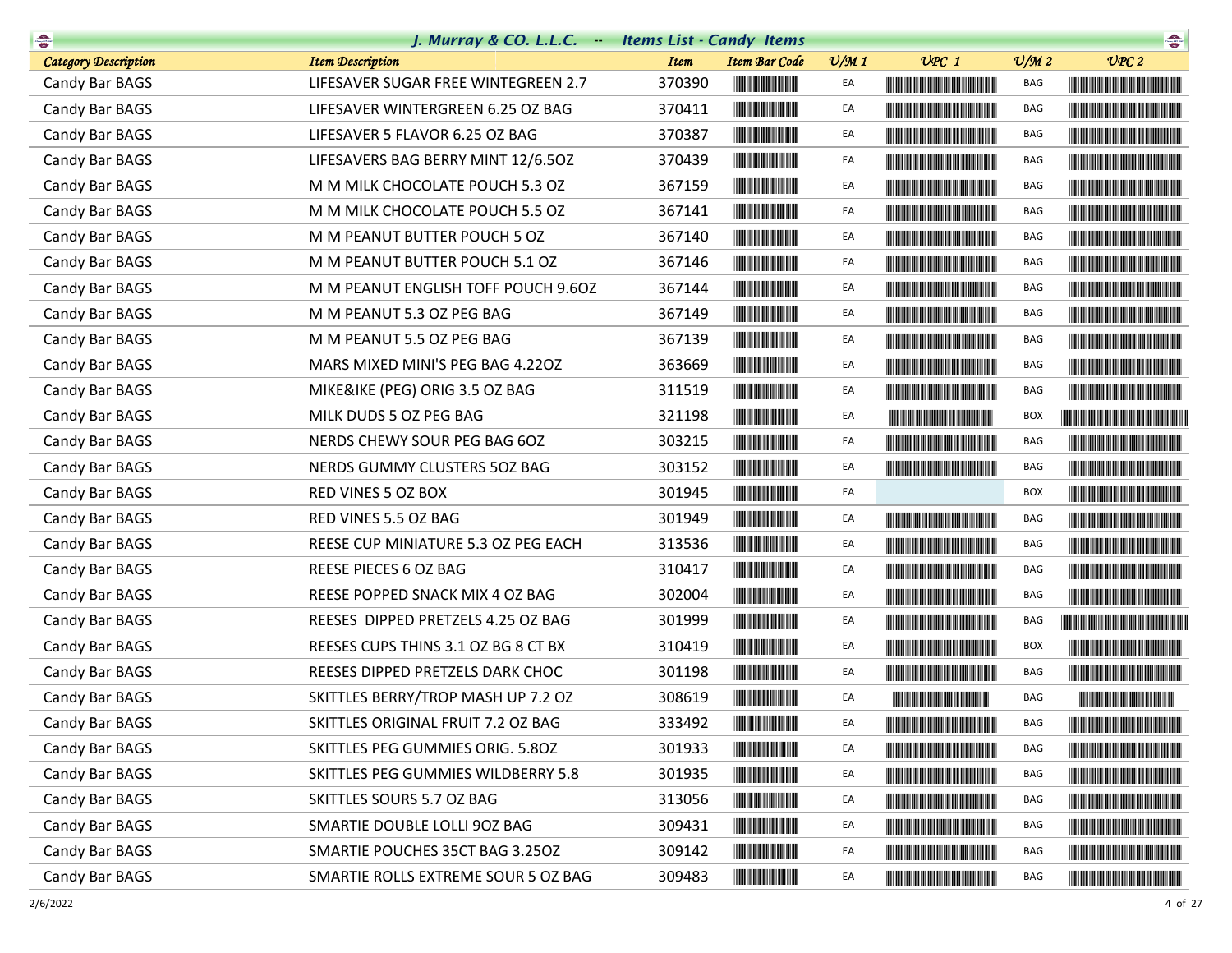| $\begin{picture}(20,10) \put(0,0){\line(1,0){10}} \put(10,0){\line(1,0){10}} \put(10,0){\line(1,0){10}} \put(10,0){\line(1,0){10}} \put(10,0){\line(1,0){10}} \put(10,0){\line(1,0){10}} \put(10,0){\line(1,0){10}} \put(10,0){\line(1,0){10}} \put(10,0){\line(1,0){10}} \put(10,0){\line(1,0){10}} \put(10,0){\line(1,0){10}} \put(10,0){\line(1$ | J. Murray & CO. L.L.C. - Items List - Candy Items |             |                                                                                                                       |                 |                                                                                                                                                                                                                                      |                             |                                                                                                                                                                                                                                      |
|-----------------------------------------------------------------------------------------------------------------------------------------------------------------------------------------------------------------------------------------------------------------------------------------------------------------------------------------------------|---------------------------------------------------|-------------|-----------------------------------------------------------------------------------------------------------------------|-----------------|--------------------------------------------------------------------------------------------------------------------------------------------------------------------------------------------------------------------------------------|-----------------------------|--------------------------------------------------------------------------------------------------------------------------------------------------------------------------------------------------------------------------------------|
| <b>Category Description</b>                                                                                                                                                                                                                                                                                                                         | <b>Item Description</b>                           | <b>Item</b> | <b>Item Bar Code</b>                                                                                                  | $\frac{v}{M}$ 1 | $UPC$ 1                                                                                                                                                                                                                              | $\mathcal{O}/\mathcal{M}$ 2 | UPC2                                                                                                                                                                                                                                 |
| Candy Bar BAGS                                                                                                                                                                                                                                                                                                                                      | SMARTIE ROLLS MINIS 5 OZ BAG                      | 304052      |                                                                                                                       | EA              | <u> Harat Barat Barat Barat Barat Barat Barat Barat Barat Barat Barat Barat Barat Barat Barat Barat Barat Barat Barat Barat Barat Barat Barat Barat Barat Barat Barat Barat Barat Barat Barat Barat Barat Barat Barat Barat Bara</u> | BAG                         |                                                                                                                                                                                                                                      |
| Candy Bar BAGS                                                                                                                                                                                                                                                                                                                                      | SMARTIE ROLLS MONEY 5 OZ BAG                      | 304008      | <u> Indian Maria San Ba</u>                                                                                           | EA              | <u> Liberal Maria Maria Maria Maria Maria Maria Maria Maria Maria Maria Maria Maria Maria Maria Maria Maria Maria </u>                                                                                                               | BAG                         |                                                                                                                                                                                                                                      |
| Candy Bar BAGS                                                                                                                                                                                                                                                                                                                                      | SMARTIE ROLLS TROPICAL 5 OZ BAG                   | 309025      |                                                                                                                       | EA              |                                                                                                                                                                                                                                      | BAG                         |                                                                                                                                                                                                                                      |
| Candy Bar BAGS                                                                                                                                                                                                                                                                                                                                      | SMARTIE ROLLS 16 OZ BAG                           | 304827      |                                                                                                                       | EA              |                                                                                                                                                                                                                                      | BAG                         |                                                                                                                                                                                                                                      |
| Candy Bar BAGS                                                                                                                                                                                                                                                                                                                                      | SMARTIE ROLLS 5 OZ BAG                            | 309047      | <u> Herman Barbara (</u>                                                                                              | EA              |                                                                                                                                                                                                                                      | BAG                         |                                                                                                                                                                                                                                      |
| Candy Bar BAGS                                                                                                                                                                                                                                                                                                                                      | SMARTIE SQUASHIES 5 OZ BAG                        | 304149      | <u> Indian American Indian Indian Indian Indian Indian Indian Indian Indian Indian Indian Indian Indian Indian In</u> | EA              | <u> The Community of the Community of the Community of the Community of the Community of the Community of the Community of the Community of the Community of the Community of the Community of the Community of the Community of</u> | BAG                         | <u> Harry Harry Harry Harry Harry Harry Harry Harry Harry Harry Harry Harry Harry Harry Harry Harry Harry Harry Harry Harry Harry Harry Harry Harry Harry Harry Harry Harry Harry Harry Harry Harry Harry Harry Harry Harry Harr</u> |
| Candy Bar BAGS                                                                                                                                                                                                                                                                                                                                      | SNICKERS MINIATURES 4.4 OZ BAG                    | 367110      |                                                                                                                       | EA              | <b>The Community of the Community</b>                                                                                                                                                                                                | BAG                         |                                                                                                                                                                                                                                      |
| Candy Bar BAGS                                                                                                                                                                                                                                                                                                                                      | SOUR PATCH EXTREME 4 OZ BAG                       | 312652      |                                                                                                                       | EA              |                                                                                                                                                                                                                                      | BAG                         |                                                                                                                                                                                                                                      |
| Candy Bar BAGS                                                                                                                                                                                                                                                                                                                                      | SOUR PATCH KIDS BIG HEADS 5 OZ BAG                | 313747      |                                                                                                                       | EA              |                                                                                                                                                                                                                                      | BAG                         |                                                                                                                                                                                                                                      |
| Candy Bar BAGS                                                                                                                                                                                                                                                                                                                                      | SOUR PATCH KIDS BLUE RASPB 5 OZ BAG               | 302893      | <u> Indian Andrew Maria I</u>                                                                                         | EA              |                                                                                                                                                                                                                                      | BAG                         | <b>The Community of the Community</b>                                                                                                                                                                                                |
| Candy Bar BAGS                                                                                                                                                                                                                                                                                                                                      | SOUR PATCH KIDS CRUSH 5 OZ BAG                    | 302388      |                                                                                                                       | EA              |                                                                                                                                                                                                                                      | BAG                         |                                                                                                                                                                                                                                      |
| Candy Bar BAGS                                                                                                                                                                                                                                                                                                                                      | SOUR PATCH KIDS TROPICAL 5 OZ BAG                 | 305041      |                                                                                                                       | EA              |                                                                                                                                                                                                                                      | BAG                         |                                                                                                                                                                                                                                      |
| Candy Bar BAGS                                                                                                                                                                                                                                                                                                                                      | SOUR PATCH KIDS 5 OZ BAG                          | 302836      | <b>The Common Service Common</b>                                                                                      | EA              |                                                                                                                                                                                                                                      | BAG                         |                                                                                                                                                                                                                                      |
| Candy Bar BAGS                                                                                                                                                                                                                                                                                                                                      | SOUR PATCH KIDS 8 OZ BAG                          | 302839      |                                                                                                                       | EA              | <u> The Community of the Community of the Community of the Community of the Community of the Community of the Community of the Community of the Community of the Community of the Community of the Community of the Community of</u> | BAG                         |                                                                                                                                                                                                                                      |
| Candy Bar BAGS                                                                                                                                                                                                                                                                                                                                      | SOUR PATCH WATERMELON 5 OZ BAG                    | 305045      |                                                                                                                       | EA              |                                                                                                                                                                                                                                      | BAG                         |                                                                                                                                                                                                                                      |
| Candy Bar BAGS                                                                                                                                                                                                                                                                                                                                      | SOUR PATCH XPLODERZ 6.5 OZ BAG                    | 302835      |                                                                                                                       | EA              |                                                                                                                                                                                                                                      | BAG                         |                                                                                                                                                                                                                                      |
| Candy Bar BAGS                                                                                                                                                                                                                                                                                                                                      | SOUR PUNCH TROPICAL BITES 5 OZ BAG                | 315575      |                                                                                                                       | EA              |                                                                                                                                                                                                                                      | BAG                         | <b>The Community of the Community</b>                                                                                                                                                                                                |
| Candy Bar BAGS                                                                                                                                                                                                                                                                                                                                      | SPREE CHEWY PEG BAG 7 OZ                          | 301214      |                                                                                                                       | EA              |                                                                                                                                                                                                                                      | BAG                         |                                                                                                                                                                                                                                      |
| Candy Bar BAGS                                                                                                                                                                                                                                                                                                                                      | STARBURST GUMMIES DUOS 5.8 OZ BAG                 | 311504      | <u> Indian American Indian Indian Indian Indian Indian Indian Indian Indian Indian Indian Indian Indian Indian In</u> | EA              |                                                                                                                                                                                                                                      | BAG                         |                                                                                                                                                                                                                                      |
| Candy Bar BAGS                                                                                                                                                                                                                                                                                                                                      | STARBURST GUMMIES ORIG 3.2 OZ BAG                 | 311501      |                                                                                                                       | EA              |                                                                                                                                                                                                                                      | BAG                         |                                                                                                                                                                                                                                      |
| Candy Bar BAGS                                                                                                                                                                                                                                                                                                                                      | STARBURST GUMMIES ORIG 5.8 OZ BAG                 | 311500      |                                                                                                                       | EA              |                                                                                                                                                                                                                                      | BAG                         |                                                                                                                                                                                                                                      |
| Candy Bar BAGS                                                                                                                                                                                                                                                                                                                                      | STARBURST GUMMIES SOUR 5.8 OZ BAG                 | 311224      |                                                                                                                       | EA              | <u> The Community of The Community of The Community of The Community of The Community of The Community of The Co</u>                                                                                                                 | BAG                         |                                                                                                                                                                                                                                      |
| Candy Bar BAGS                                                                                                                                                                                                                                                                                                                                      | STARBURST GUMMIES SOURBERY 5.80ZBAG               | 311507      | <b>The Community</b>                                                                                                  | EA              | <b>The Common Section</b>                                                                                                                                                                                                            | BAG                         |                                                                                                                                                                                                                                      |
| Candy Bar BAGS                                                                                                                                                                                                                                                                                                                                      | STARBURST ORIGINAL FRUIT 7.2 OZ BAG               | 311498      |                                                                                                                       | EA              |                                                                                                                                                                                                                                      | BAG                         |                                                                                                                                                                                                                                      |
| Candy Bar BAGS                                                                                                                                                                                                                                                                                                                                      | SWEDISH FISH BIG TAILS 5 OZ BAG                   | 313744      | <u> Indian American Indian Indian Indian Indian Indian Indian Indian Indian Indian Indian Indian Indian Indian In</u> | EA              |                                                                                                                                                                                                                                      | BAG                         |                                                                                                                                                                                                                                      |
| Candy Bar BAGS                                                                                                                                                                                                                                                                                                                                      | SWEDISH FISH MINI TROPICAL 5 OZ BAG               | 315573      |                                                                                                                       | EA              |                                                                                                                                                                                                                                      | BAG                         |                                                                                                                                                                                                                                      |
| Candy Bar BAGS                                                                                                                                                                                                                                                                                                                                      | SWEDISH FISH RED 5 OZ BAG                         | 313742      |                                                                                                                       | EA              | <b>The Common Section</b>                                                                                                                                                                                                            | BAG                         |                                                                                                                                                                                                                                      |
| Candy Bar BAGS                                                                                                                                                                                                                                                                                                                                      | TROLLI APPLE O S BAG 4.250Z                       | 301622      |                                                                                                                       | EA              |                                                                                                                                                                                                                                      | BAG                         |                                                                                                                                                                                                                                      |
| Candy Bar BAGS                                                                                                                                                                                                                                                                                                                                      | TROLLI BIG BOLD BEARS 5 OZ BAG                    | 315859      |                                                                                                                       | EA              | <u> Harry Harry Harry Harry Harry Harry Harry Harry Harry Harry Harry Harry Harry Harry Harry Harry Harry Harry Harry Harry Harry Harry Harry Harry Harry Harry Harry Harry Harry Harry Harry Harry Harry Harry Harry Harry Harr</u> | BAG                         |                                                                                                                                                                                                                                      |
| Candy Bar BAGS                                                                                                                                                                                                                                                                                                                                      | TROLLI EVIL TWIN 4.25 OZ BAG                      | 315051      |                                                                                                                       | EA              | <u> Harry Harry Harry Harry Harry Harry Harry Harry Harry Harry Harry Harry Harry Harry Harry Harry Harry Harry H</u>                                                                                                                | BAG                         |                                                                                                                                                                                                                                      |
| Candy Bar BAGS                                                                                                                                                                                                                                                                                                                                      | TROLLI EXTREME SOUR BITES 4 OZ BAG                | 301665      |                                                                                                                       | EA              | <u> The Community of the Community of the Community of the Community of the Community of the Community of the Community of the Community of the Community of the Community of the Community of the Community of the Community of</u> | BAG                         |                                                                                                                                                                                                                                      |
| Candy Bar BAGS                                                                                                                                                                                                                                                                                                                                      | TROLLI GUMMI BRITE SOUR OCTP 4.250Z               | 301697      |                                                                                                                       | EA              |                                                                                                                                                                                                                                      | BAG                         |                                                                                                                                                                                                                                      |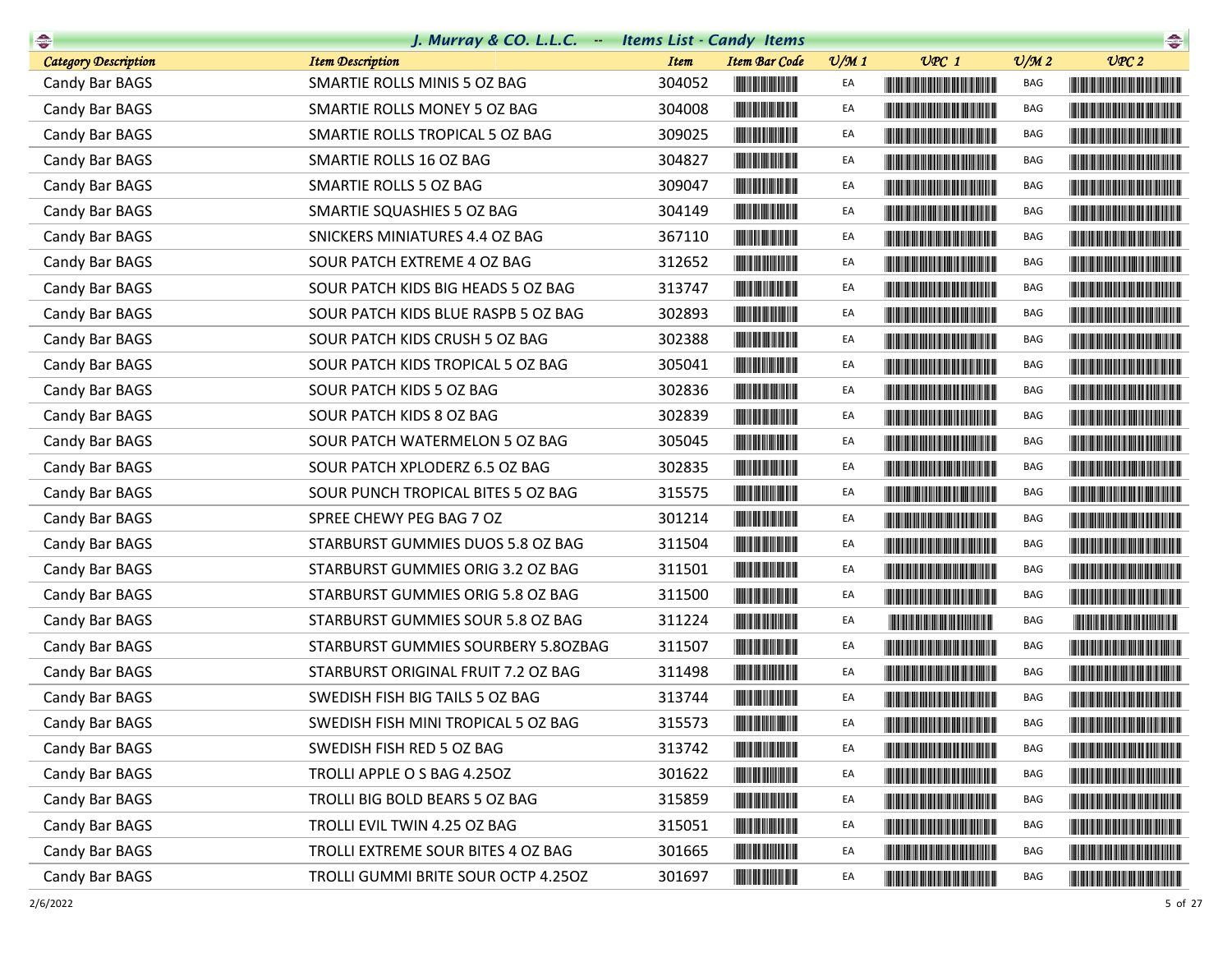| $\begin{picture}(20,10) \put(0,0){\line(1,0){10}} \put(10,0){\line(1,0){10}} \put(10,0){\line(1,0){10}} \put(10,0){\line(1,0){10}} \put(10,0){\line(1,0){10}} \put(10,0){\line(1,0){10}} \put(10,0){\line(1,0){10}} \put(10,0){\line(1,0){10}} \put(10,0){\line(1,0){10}} \put(10,0){\line(1,0){10}} \put(10,0){\line(1,0){10}} \put(10,0){\line(1$ | J. Murray & CO. L.L.C. - Items List - Candy Items |             |                                      |                 |                                                                                                                                                                                                                                      |                             | $\begin{picture}(20,10) \put(0,0){\line(1,0){10}} \put(10,0){\line(1,0){10}} \put(10,0){\line(1,0){10}} \put(10,0){\line(1,0){10}} \put(10,0){\line(1,0){10}} \put(10,0){\line(1,0){10}} \put(10,0){\line(1,0){10}} \put(10,0){\line(1,0){10}} \put(10,0){\line(1,0){10}} \put(10,0){\line(1,0){10}} \put(10,0){\line(1,0){10}} \put(10,0){\line(1$ |
|-----------------------------------------------------------------------------------------------------------------------------------------------------------------------------------------------------------------------------------------------------------------------------------------------------------------------------------------------------|---------------------------------------------------|-------------|--------------------------------------|-----------------|--------------------------------------------------------------------------------------------------------------------------------------------------------------------------------------------------------------------------------------|-----------------------------|-----------------------------------------------------------------------------------------------------------------------------------------------------------------------------------------------------------------------------------------------------------------------------------------------------------------------------------------------------|
| <b>Category Description</b>                                                                                                                                                                                                                                                                                                                         | <b>Item Description</b>                           | <b>Item</b> | <b>Item Bar Code</b>                 | $\frac{v}{M}$ 1 | $UPC$ 1                                                                                                                                                                                                                              | $\mathcal{O}/\mathcal{M}$ 2 | UPC2                                                                                                                                                                                                                                                                                                                                                |
| Candy Bar BAGS                                                                                                                                                                                                                                                                                                                                      | TROLLI GUMMI CLASSIC BEAR 5 OZ BAG                | 301648      |                                      | EA              | <u> Harris Harris Harris Harris Harris Harris Harris Harris Harris Harris Harris Harris Harris Harris Harris Harris Harris Harris Harris Harris Harris Harris Harris Harris Harris Harris Harris Harris Harris Harris Harris Har</u> | BAG                         |                                                                                                                                                                                                                                                                                                                                                     |
| Candy Bar BAGS                                                                                                                                                                                                                                                                                                                                      | TROLLI GUMMI SOUR BRITE CRAWLR 50Z                | 301655      | <u> Indian Andrew Maria II</u>       | EA              |                                                                                                                                                                                                                                      | BAG                         |                                                                                                                                                                                                                                                                                                                                                     |
| Candy Bar BAGS                                                                                                                                                                                                                                                                                                                                      | TROLLI GUMMI SQUIGGLES WORM 5 OZ                  | 301739      |                                      | EA              |                                                                                                                                                                                                                                      | BAG                         |                                                                                                                                                                                                                                                                                                                                                     |
| Candy Bar BAGS                                                                                                                                                                                                                                                                                                                                      | TROLLI PEACH O'S 4.25 OZ BAG                      | 301705      |                                      | EA              | <b>The Committee of the Committee of the Committee</b>                                                                                                                                                                               | BAG                         |                                                                                                                                                                                                                                                                                                                                                     |
| Candy Bar BAGS                                                                                                                                                                                                                                                                                                                                      | TROLLI SOUR BRITE ALLSTAR MIX 4.25                | 301709      |                                      | EA              |                                                                                                                                                                                                                                      | BAG                         |                                                                                                                                                                                                                                                                                                                                                     |
| Candy Bar BAGS                                                                                                                                                                                                                                                                                                                                      | TROLLI SOUR BRITE BEARS 4.7 OZ BAG                | 315900      |                                      | EA              | <b>CONTRACTOR</b>                                                                                                                                                                                                                    | BAG                         |                                                                                                                                                                                                                                                                                                                                                     |
| Candy Bar BAGS                                                                                                                                                                                                                                                                                                                                      | TROLLI SOUR BRITE BITES BL/RASP 4OZ               | 301670      |                                      | EA              | <u> Harry Harry Harry Harry Harry Harry Harry Harry Harry Harry Harry Harry Harry Harry Harry Harry Harry Harry Harry Harry Harry Harry Harry Harry Harry Harry Harry Harry Harry Harry Harry Harry Harry Harry Harry Harry Harr</u> | BAG                         |                                                                                                                                                                                                                                                                                                                                                     |
| Candy Bar BAGS                                                                                                                                                                                                                                                                                                                                      | TROLLI SOUR BRITE BLAST 4.25 OZ BAG               | 301707      | <u> III din ka masa sa ka</u>        | EA              |                                                                                                                                                                                                                                      | BAG                         |                                                                                                                                                                                                                                                                                                                                                     |
| Candy Bar BAGS                                                                                                                                                                                                                                                                                                                                      | TROLLI SOUR BRITE CATS BATS RATS40Z               | 301672      |                                      | EA              | <b>The Common Section</b>                                                                                                                                                                                                            | BAG                         |                                                                                                                                                                                                                                                                                                                                                     |
| Candy Bar BAGS                                                                                                                                                                                                                                                                                                                                      | TROLLI SOUR BRITE CRAWL TROPICAL BG               | 315895      |                                      | EA              |                                                                                                                                                                                                                                      | BAG                         |                                                                                                                                                                                                                                                                                                                                                     |
| Candy Bar BAGS                                                                                                                                                                                                                                                                                                                                      | TROLLI SOUR BRITE CRAWL WATERMELON                | 315989      |                                      | EA              |                                                                                                                                                                                                                                      | BAG                         |                                                                                                                                                                                                                                                                                                                                                     |
| Candy Bar BAGS                                                                                                                                                                                                                                                                                                                                      | TROLLI SOUR BRITE LLAMAS PEG BAG                  | 301719      |                                      | EA              |                                                                                                                                                                                                                                      | BAG                         | <b>The Community of the Community</b>                                                                                                                                                                                                                                                                                                               |
| Candy Bar BAGS                                                                                                                                                                                                                                                                                                                                      | TROLLI SOUR BRITE MYSTERY 50Z BAG                 | 301789      |                                      | EA              |                                                                                                                                                                                                                                      | BAG                         |                                                                                                                                                                                                                                                                                                                                                     |
| Candy Bar BAGS                                                                                                                                                                                                                                                                                                                                      | TROLLI SOUR BRITE SLOTHS 4.50Z PEG                | 315885      |                                      | EA              |                                                                                                                                                                                                                                      | BAG                         |                                                                                                                                                                                                                                                                                                                                                     |
| Candy Bar BAGS                                                                                                                                                                                                                                                                                                                                      | TROLLI SOUR BRITE TWISTED 40Z BAG                 | 315888      |                                      | EA              |                                                                                                                                                                                                                                      | BAG                         |                                                                                                                                                                                                                                                                                                                                                     |
| Candy Bar BAGS                                                                                                                                                                                                                                                                                                                                      | TROLLI SOUR BURSTING CRAWLERS4.25OZ               | 301712      |                                      | EA              |                                                                                                                                                                                                                                      | BAG                         |                                                                                                                                                                                                                                                                                                                                                     |
| Candy Bar BAGS                                                                                                                                                                                                                                                                                                                                      | TROLLI SOUR GUMMI CREATIONS 4.25                  | 301696      | <b>The Common Service Common</b>     | EA              |                                                                                                                                                                                                                                      | EA                          |                                                                                                                                                                                                                                                                                                                                                     |
| Candy Bar BAGS                                                                                                                                                                                                                                                                                                                                      | TROLLI SOUR SHARKS WATERMELON 4.25                | 301666      | <b>The Common Service Common</b>     | EA              |                                                                                                                                                                                                                                      | EA                          |                                                                                                                                                                                                                                                                                                                                                     |
| Candy Bar BAGS                                                                                                                                                                                                                                                                                                                                      | TROLLI STRAWBERRY PUFFS 4.25 BAG                  | 301721      |                                      | EA              |                                                                                                                                                                                                                                      | BAG                         |                                                                                                                                                                                                                                                                                                                                                     |
| Candy Bar BAGS                                                                                                                                                                                                                                                                                                                                      | TROLLI TROPIC O S BAG 4.25 OZ                     | 301747      |                                      | EA              | <b>The Community of the Community</b>                                                                                                                                                                                                | BAG                         |                                                                                                                                                                                                                                                                                                                                                     |
| Candy Bar BAGS                                                                                                                                                                                                                                                                                                                                      | TROLLI VERY BRY SR BRITE CRAWL 5 OZ               | 315884      |                                      | EA              |                                                                                                                                                                                                                                      | BAG                         |                                                                                                                                                                                                                                                                                                                                                     |
| Candy Bar BAGS                                                                                                                                                                                                                                                                                                                                      | TWIZZLER CHERRY BITES 7 OZ BAG                    | 301937      |                                      | EA              |                                                                                                                                                                                                                                      | BAG                         |                                                                                                                                                                                                                                                                                                                                                     |
| Candy Bar BAGS                                                                                                                                                                                                                                                                                                                                      | TWIZZLER CHERRY NIBS 6 OZ BAG                     | 301938      | <u> Indian Andrew Maria II</u>       | EA              |                                                                                                                                                                                                                                      | BAG                         |                                                                                                                                                                                                                                                                                                                                                     |
| Candy Bar BAGS                                                                                                                                                                                                                                                                                                                                      | TWIZZLER PULL N PEEL CHERRY 6.1 OZ                | 369892      | <u> III de la contrada de la con</u> | EA              |                                                                                                                                                                                                                                      | EA                          |                                                                                                                                                                                                                                                                                                                                                     |
| Candy Bar BAGS                                                                                                                                                                                                                                                                                                                                      | TWIZZLER PULLNPEEL FRUIT PUNCH 12OZ               | 369888      | <b>The Common Service Common</b>     | EA              |                                                                                                                                                                                                                                      | EA                          |                                                                                                                                                                                                                                                                                                                                                     |
| Candy Bar BAGS                                                                                                                                                                                                                                                                                                                                      | TWIZZLER STRAWBERRY 7 OZ BAG                      | 301947      | <u> Herman Barnett (</u>             | EA              |                                                                                                                                                                                                                                      | BAG                         |                                                                                                                                                                                                                                                                                                                                                     |
| Candy Bar BAGS                                                                                                                                                                                                                                                                                                                                      | TWIZZLER SUGAR FREE STRAWBERRY 5 OZ               | 369999      |                                      | EA              | <b>The Community of the Community</b>                                                                                                                                                                                                | EA                          | <u> Harry Harry Harry Harry Harry Harry Harry Harry Harry Harry Harry Harry Harry Harry Harry Harry Harry Harry Harry Harry Harry Harry Harry Harry Harry Harry Harry Harry Harry Harry Harry Harry Harry Harry Harry Harry Harr</u>                                                                                                                |
| Candy Bar BAGS                                                                                                                                                                                                                                                                                                                                      | UP NEXT GUMMY CUBES 4OZ                           | 340021      |                                      | EA              | <u> Herbert Herbert in der Erste der Erste der Erste der Erste der Erste der Erste der Erste der Erste der Erste </u>                                                                                                                | BAG                         |                                                                                                                                                                                                                                                                                                                                                     |
| Candy Bar BAGS                                                                                                                                                                                                                                                                                                                                      | WAR HEAD SOUR CHEWY CUBE 5 OZ BAG                 | 301458      | <u> Indian Andrew Maria II</u>       | EA              | <u> Tanzania de la provincia de la provincia de la provincia de la provincia de la provincia de la provincia de l</u>                                                                                                                | BAG                         |                                                                                                                                                                                                                                                                                                                                                     |
| Candy Bar BAGS                                                                                                                                                                                                                                                                                                                                      | WELCH'S FRUIT SNACK S FRUIT 2.250Z                | 305090      |                                      | EA              |                                                                                                                                                                                                                                      | BAG                         | <u> The Community of the Community of the Community of the Community of the Community of the Community of the Community of the Community of the Community of the Community of the Community of the Community of the Community of</u>                                                                                                                |
| Candy Bar BAGS                                                                                                                                                                                                                                                                                                                                      | <b>WHOPPER 5 OZ BAG</b>                           | 311198      |                                      | EA              |                                                                                                                                                                                                                                      | BAG                         |                                                                                                                                                                                                                                                                                                                                                     |
| Candy Bar 12 Ct - 18 Ct                                                                                                                                                                                                                                                                                                                             | AIRHEAD EX SOUR BELTS RAIN.BRY 18CT               | 306878      |                                      | EA              |                                                                                                                                                                                                                                      | BOX                         |                                                                                                                                                                                                                                                                                                                                                     |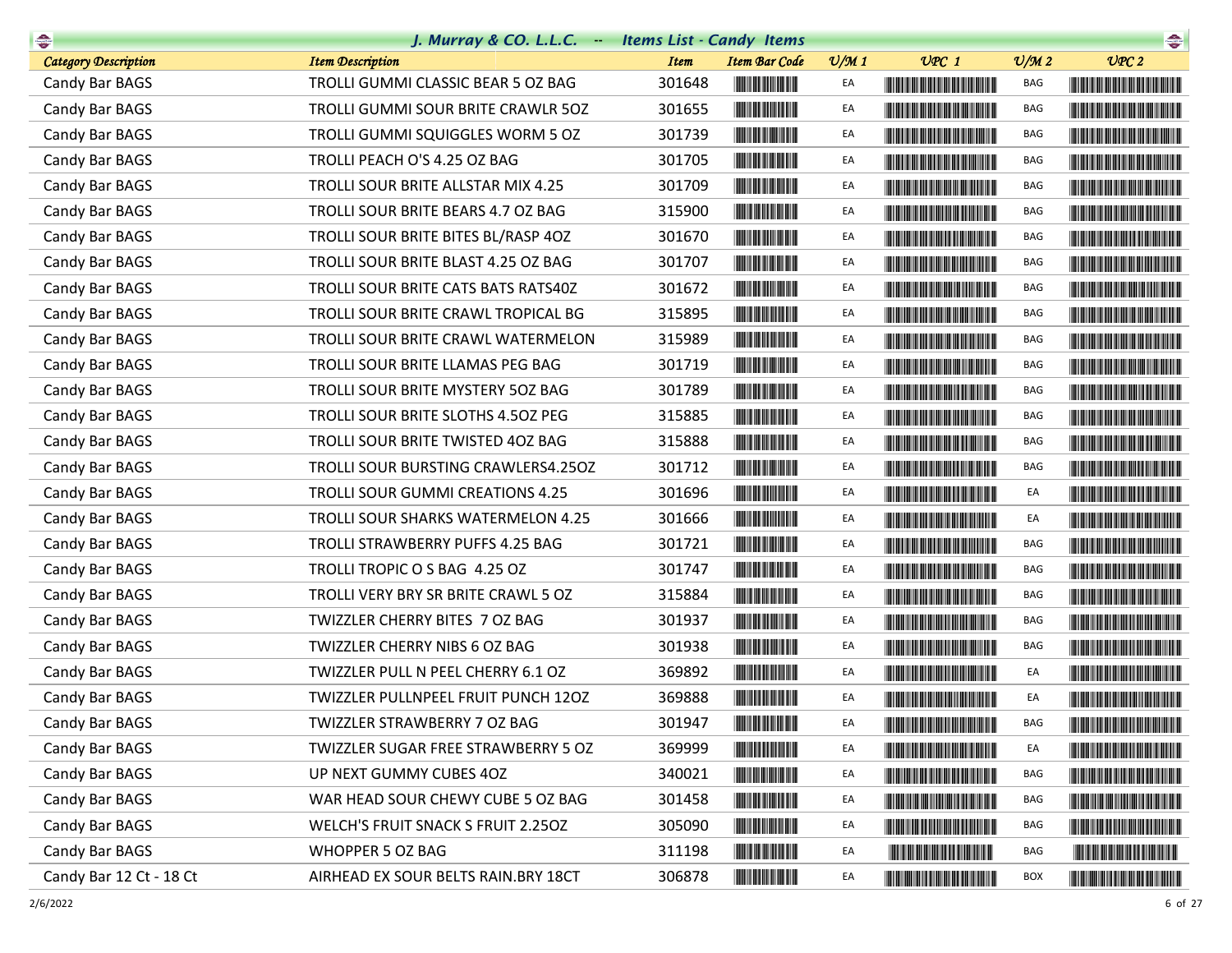| $\begin{picture}(20,10) \put(0,0){\line(1,0){10}} \put(10,0){\line(1,0){10}} \put(10,0){\line(1,0){10}} \put(10,0){\line(1,0){10}} \put(10,0){\line(1,0){10}} \put(10,0){\line(1,0){10}} \put(10,0){\line(1,0){10}} \put(10,0){\line(1,0){10}} \put(10,0){\line(1,0){10}} \put(10,0){\line(1,0){10}} \put(10,0){\line(1,0){10}} \put(10,0){\line(1$ | J. Murray & CO. L.L.C. - Items List - Candy Items                       |             |                                                                                                                       |                 |                                                                                                                                                                                                                                      |                             | $\begin{picture}(20,10) \put(0,0){\line(1,0){10}} \put(10,0){\line(1,0){10}} \put(10,0){\line(1,0){10}} \put(10,0){\line(1,0){10}} \put(10,0){\line(1,0){10}} \put(10,0){\line(1,0){10}} \put(10,0){\line(1,0){10}} \put(10,0){\line(1,0){10}} \put(10,0){\line(1,0){10}} \put(10,0){\line(1,0){10}} \put(10,0){\line(1,0){10}} \put(10,0){\line(1$ |
|-----------------------------------------------------------------------------------------------------------------------------------------------------------------------------------------------------------------------------------------------------------------------------------------------------------------------------------------------------|-------------------------------------------------------------------------|-------------|-----------------------------------------------------------------------------------------------------------------------|-----------------|--------------------------------------------------------------------------------------------------------------------------------------------------------------------------------------------------------------------------------------|-----------------------------|-----------------------------------------------------------------------------------------------------------------------------------------------------------------------------------------------------------------------------------------------------------------------------------------------------------------------------------------------------|
| <b>Category Description</b>                                                                                                                                                                                                                                                                                                                         | <b>Item Description</b>                                                 | <b>Item</b> | Item Bar Code                                                                                                         | $\frac{v}{M}$ 1 | $UPC$ 1                                                                                                                                                                                                                              | $\mathcal{O}/\mathcal{M}$ 2 | $\mathcal{V}$ $\mathcal{P}$ $C$ $2$                                                                                                                                                                                                                                                                                                                 |
| Candy Bar 12 Ct - 18 Ct                                                                                                                                                                                                                                                                                                                             | AIRHEAD FRUIT BITES 18 CT                                               | 311258      | <b>HILLING COMMUNIST</b>                                                                                              | EA              |                                                                                                                                                                                                                                      | BOX                         | <b>The Community of the Community</b>                                                                                                                                                                                                                                                                                                               |
| Candy Bar 12 Ct - 18 Ct                                                                                                                                                                                                                                                                                                                             | AIRHEAD XTREME BITES RAINBERRY 18CT                                     | 311263      |                                                                                                                       | EA              | <b>The Community of the Community</b>                                                                                                                                                                                                | <b>BOX</b>                  | <u> Liberaldo de la contrada de la con</u>                                                                                                                                                                                                                                                                                                          |
| Candy Bar 12 Ct - 18 Ct                                                                                                                                                                                                                                                                                                                             | CARAMELLO 18 CT                                                         | 302300      |                                                                                                                       | EA              |                                                                                                                                                                                                                                      | <b>BOX</b>                  |                                                                                                                                                                                                                                                                                                                                                     |
| Candy Bar 12 Ct - 18 Ct                                                                                                                                                                                                                                                                                                                             | DOVE DARK CHOCOLATE RED 18 CT                                           | 364233      |                                                                                                                       | EA              | <b>The Community of the Community</b>                                                                                                                                                                                                | BOX                         | <u> Harry Harry Harry Harry Harry Harry Harry Harry Harry Harry Harry Harry Harry Harry Harry Harry Harry Harry Harry Harry Harry Harry Harry Harry Harry Harry Harry Harry Harry Harry Harry Harry Harry Harry Harry Harry Harr</u>                                                                                                                |
| Candy Bar 12 Ct - 18 Ct                                                                                                                                                                                                                                                                                                                             | DOVE MILK CHOCOLATE BLUE BARS 18 CT                                     | 364240      | <u> Indian Andrew Maria II</u>                                                                                        | EA              |                                                                                                                                                                                                                                      | BOX                         |                                                                                                                                                                                                                                                                                                                                                     |
| Candy Bar 12 Ct - 18 Ct                                                                                                                                                                                                                                                                                                                             | FIFTH AVENUE 18 CT                                                      | 307025      | <u> Indian Maria San Ind</u>                                                                                          | EA              |                                                                                                                                                                                                                                      | BOX                         |                                                                                                                                                                                                                                                                                                                                                     |
| Candy Bar 12 Ct - 18 Ct                                                                                                                                                                                                                                                                                                                             | <b>HEATH BAR 18 CT</b>                                                  | 307373      |                                                                                                                       | EA              | <u> The Community of the Community of the Community of the Community of the Community of the Community of the Community of the Community of the Community of the Community of the Community of the Community of the Community of</u> | BOX                         |                                                                                                                                                                                                                                                                                                                                                     |
| Candy Bar 12 Ct - 18 Ct                                                                                                                                                                                                                                                                                                                             | KINDER JOY TREAT W/TOY .7 OZ 15 CT                                      | 367488      | <u> Indian Andrew Maria II</u>                                                                                        | EA              | <b>CONTRACTOR</b>                                                                                                                                                                                                                    | BOX                         |                                                                                                                                                                                                                                                                                                                                                     |
| Candy Bar 12 Ct - 18 Ct                                                                                                                                                                                                                                                                                                                             | KINDER JOY TREAT W/TOY GOWILD 15CT                                      | 367948      |                                                                                                                       | EA              | <u> Harry Harry Harry Harry Harry Harry Harry Harry Harry Harry Harry Harry Harry Harry Harry Harry Harry Harry Harry Harry Harry Harry Harry Harry Harry Harry Harry Harry Harry Harry Harry Harry Harry Harry Harry Harry Harr</u> | BOX                         | <b>The Community of the Community</b>                                                                                                                                                                                                                                                                                                               |
| Candy Bar 12 Ct - 18 Ct                                                                                                                                                                                                                                                                                                                             | REESE CUP BIG CUP W/POTATO CHPS 16C                                     | 308683      | <u> Herbert Herbert in der Entschaft</u>                                                                              | EA              | <b>The Committee of the Committee of the Committee</b>                                                                                                                                                                               | BOX                         |                                                                                                                                                                                                                                                                                                                                                     |
| Candy Bar 12 Ct - 18 Ct                                                                                                                                                                                                                                                                                                                             | REESE CUP BIG CUP W/PRETZELS 16 CT                                      | 305863      |                                                                                                                       | EA              |                                                                                                                                                                                                                                      | <b>BOX</b>                  |                                                                                                                                                                                                                                                                                                                                                     |
| Candy Bar 12 Ct - 18 Ct                                                                                                                                                                                                                                                                                                                             | REESE CUP BIG CUP 16 CT                                                 | 305862      | <b>The Common Service Common</b>                                                                                      | EA              | <b>The Committee of the Committee of the Committee</b>                                                                                                                                                                               | BOX                         |                                                                                                                                                                                                                                                                                                                                                     |
| Candy Bar 12 Ct - 18 Ct                                                                                                                                                                                                                                                                                                                             | REESE FAST BREAK 18CT                                                   | 300129      |                                                                                                                       | EA              |                                                                                                                                                                                                                                      | BOX                         |                                                                                                                                                                                                                                                                                                                                                     |
| Candy Bar 12 Ct - 18 Ct                                                                                                                                                                                                                                                                                                                             | REESE NUTRAGEOUS 18 CT                                                  | 369356      |                                                                                                                       | EA              | <b>The Committee of the Committee of the Committee</b>                                                                                                                                                                               | BOX                         | <b>The Community of the Community</b>                                                                                                                                                                                                                                                                                                               |
| Candy Bar 12 Ct - 18 Ct                                                                                                                                                                                                                                                                                                                             | REESE OUTRAGEOUS 18 CT                                                  | 369360      |                                                                                                                       | EA              |                                                                                                                                                                                                                                      | BOX                         |                                                                                                                                                                                                                                                                                                                                                     |
| Candy Bar 12 Ct - 18 Ct                                                                                                                                                                                                                                                                                                                             | REESE PIECES 18 CT                                                      | 313933      |                                                                                                                       | EA              |                                                                                                                                                                                                                                      | BOX                         |                                                                                                                                                                                                                                                                                                                                                     |
| Candy Bar 12 Ct - 18 Ct                                                                                                                                                                                                                                                                                                                             | SKOR TOFFEE BAR 18 CT                                                   | 330019      |                                                                                                                       | EA              |                                                                                                                                                                                                                                      | <b>BOX</b>                  |                                                                                                                                                                                                                                                                                                                                                     |
| Candy Bar 12 Ct - 18 Ct                                                                                                                                                                                                                                                                                                                             | SNICKERS PEANUT BUTTER 18CT                                             | 316119      | <b>The Common Service</b>                                                                                             | EA              | <u> The Community of the Community of the Community of the Community of the Community of the Community of the Co</u>                                                                                                                 | BOX                         |                                                                                                                                                                                                                                                                                                                                                     |
| Candy Bar 12 Ct - 18 Ct                                                                                                                                                                                                                                                                                                                             | TAKE 5 REESE CANDY BAR 18 CT                                            | 304792      |                                                                                                                       | EA              |                                                                                                                                                                                                                                      | <b>BOX</b>                  |                                                                                                                                                                                                                                                                                                                                                     |
| Candy Bar 12 Ct - 18 Ct                                                                                                                                                                                                                                                                                                                             | TWIZZLER STRAWBERRY 18 CT                                               | 358632      |                                                                                                                       | EA              | <b>The Committee of the Committee of the Committee</b>                                                                                                                                                                               | BOX                         |                                                                                                                                                                                                                                                                                                                                                     |
| Candy Bar 12 Ct - 18 Ct                                                                                                                                                                                                                                                                                                                             | WARHEADS EXT SOUR MINI HARD CNDY 18                                     | 300214      |                                                                                                                       | EA              | <u> The Community of the Community of the Community of the Community of the Community of the Community of the Community of the Community of the Community of the Community of the Community of the Community of the Community of</u> | <b>BOX</b>                  | <u> Harry Harry Harry Harry Harry Harry Harry Harry Harry Harry Harry Harry Harry Harry Harry Harry Harry Harry Harry Harry Harry Harry Harry Harry Harry Harry Harry Harry Harry Harry Harry Harry Harry Harry Harry Harry Harr</u>                                                                                                                |
| Candy Bar 12 Ct - 18 Ct                                                                                                                                                                                                                                                                                                                             | ZAGNUT BAR 18 CT                                                        | 309344      |                                                                                                                       | EA              | <u> Die Berger von Die Berger von Die Berger von Die Berger von Die Berger von Die Berger von Die Berger von Die B</u>                                                                                                               | BOX                         | <u> Die Berger von Die Berger von Die Berger von Die Berger von Die Berger von Die Berger von Die Berger von Die B</u>                                                                                                                                                                                                                              |
|                                                                                                                                                                                                                                                                                                                                                     | Candy Bar 12Ct & 14Ct & 16Ct & 18Ct AFTERSHOCKS GUMMY FRIES CHERRY 16CT | 316549      |                                                                                                                       | EA              |                                                                                                                                                                                                                                      | BOX                         |                                                                                                                                                                                                                                                                                                                                                     |
| Candy Bar 12Ct & 14Ct & 16Ct & 18Ct                                                                                                                                                                                                                                                                                                                 | AIRHEAD XTREME BITES 18CT                                               | 305389      |                                                                                                                       | EA              |                                                                                                                                                                                                                                      | BOX                         |                                                                                                                                                                                                                                                                                                                                                     |
|                                                                                                                                                                                                                                                                                                                                                     | Candy Bar 12Ct & 14Ct & 16Ct & 18Ct AIRHEADS XTREMES SOURFULS 2OZ 18CT  | 305821      | <u> Indian American Indian Indian Indian Indian Indian Indian Indian Indian Indian Indian Indian Indian Indian In</u> | EA              |                                                                                                                                                                                                                                      | <b>BOX</b>                  |                                                                                                                                                                                                                                                                                                                                                     |
|                                                                                                                                                                                                                                                                                                                                                     | Candy Bar 12Ct & 14Ct & 16Ct & 18Ct SQUEEZE PLAY SQUEEZE CANDY 12CT     | 316548      | <u> Herman Barnett (</u>                                                                                              | EA              |                                                                                                                                                                                                                                      | <b>BOX</b>                  |                                                                                                                                                                                                                                                                                                                                                     |
| Candy Bar 20 Ct                                                                                                                                                                                                                                                                                                                                     | HERSHEY COOKIE LAYER CARAMEL 20 CT                                      | 304795      |                                                                                                                       | EA              |                                                                                                                                                                                                                                      | BOX                         | <u> Harry Harry Harry Harry Harry Harry Harry Harry Harry Harry Harry Harry Harry Harry Harry Harry Harry Harry Harry Harry Harry Harry Harry Harry Harry Harry Harry Harry Harry Harry Harry Harry Harry Harry Harry Harry Harr</u>                                                                                                                |
| Candy Bar 20 Ct                                                                                                                                                                                                                                                                                                                                     | HERSHEY WAFFLE LAYER STRAW 20 CT                                        | 304780      |                                                                                                                       | EA              |                                                                                                                                                                                                                                      | BOX                         |                                                                                                                                                                                                                                                                                                                                                     |
| Candy Bar 20 Ct                                                                                                                                                                                                                                                                                                                                     | KINDER BUENO CHOCOLATE BAR 1.50Z                                        | 313587      |                                                                                                                       | EA              | <u> Tanzania de la provincia del control de la provincia del control de la provincia del control de la provincia </u>                                                                                                                | BOX                         | <u> Liberal Maria Maria Maria Maria Maria Maria Maria Maria Maria Maria Maria Maria Maria Maria Maria Maria Maria </u>                                                                                                                                                                                                                              |
| Candy Bar 20 Ct                                                                                                                                                                                                                                                                                                                                     | REESE STICK 20 CT                                                       | 365758      |                                                                                                                       | EA              |                                                                                                                                                                                                                                      | <b>BOX</b>                  | <u> Harry Harry Harry Harry Harry Harry Harry Harry Harry Harry Harry Harry Harry Harry Harry Harry Harry Harry Harry Harry Harry Harry Harry Harry Harry Harry Harry Harry Harry Harry Harry Harry Harry Harry Harry Harry Harr</u>                                                                                                                |
| Candy Bar 20 Ct                                                                                                                                                                                                                                                                                                                                     | TOFFIFAY CANDY 1.16OZ 21 CT                                             | 310333      |                                                                                                                       | EA              | <u> Harry Harry Harry Harry Harry Harry Harry Harry Harry Harry Harry Harry Harry Harry Harry Harry Harry Harry H</u>                                                                                                                | BOX                         |                                                                                                                                                                                                                                                                                                                                                     |
| Candy Bar 20 Ct                                                                                                                                                                                                                                                                                                                                     | TWIX COOKIES & CREAM 20 CT                                              | 313583      |                                                                                                                       | EA              | <u> Liberal Maria de la contrada de la contrada de la contrada de la contrada de la contrada de la con</u>                                                                                                                           | <b>BOX</b>                  | <u> Liberal Maria Maria Maria Maria Maria Maria Maria Maria Maria Maria Maria Maria Maria Maria Maria Maria Maria </u>                                                                                                                                                                                                                              |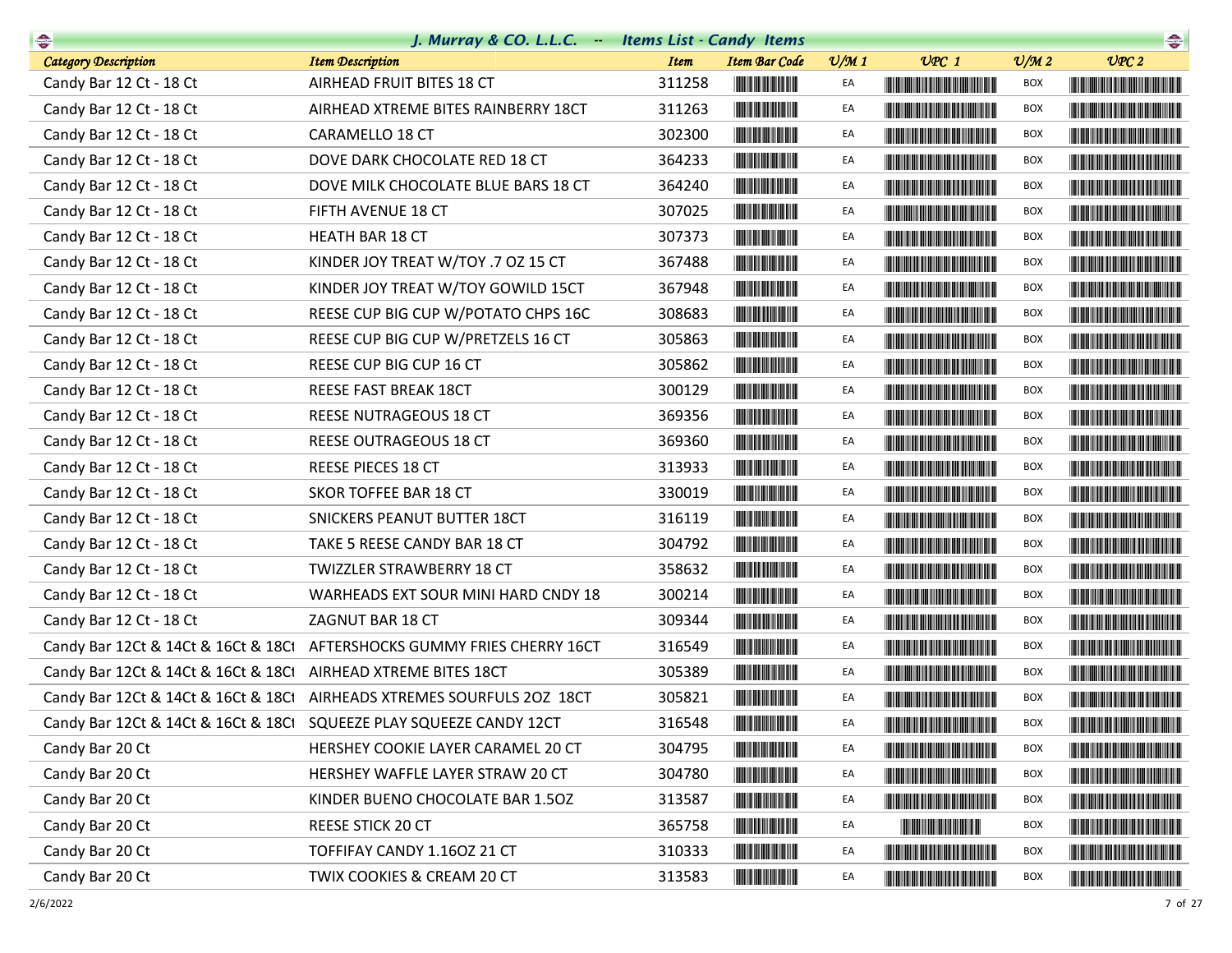| $\begin{picture}(20,10) \put(0,0){\line(1,0){10}} \put(10,0){\line(1,0){10}} \put(10,0){\line(1,0){10}} \put(10,0){\line(1,0){10}} \put(10,0){\line(1,0){10}} \put(10,0){\line(1,0){10}} \put(10,0){\line(1,0){10}} \put(10,0){\line(1,0){10}} \put(10,0){\line(1,0){10}} \put(10,0){\line(1,0){10}} \put(10,0){\line(1,0){10}} \put(10,0){\line(1$ | J. Murray & CO. L.L.C. - Items List - Candy Items |             |                                                                                                                       |                 |                                                                                                                                                                                                                                      |                             | $\begin{picture}(20,10) \put(0,0){\line(1,0){10}} \put(10,0){\line(1,0){10}} \put(10,0){\line(1,0){10}} \put(10,0){\line(1,0){10}} \put(10,0){\line(1,0){10}} \put(10,0){\line(1,0){10}} \put(10,0){\line(1,0){10}} \put(10,0){\line(1,0){10}} \put(10,0){\line(1,0){10}} \put(10,0){\line(1,0){10}} \put(10,0){\line(1,0){10}} \put(10,0){\line(1$ |
|-----------------------------------------------------------------------------------------------------------------------------------------------------------------------------------------------------------------------------------------------------------------------------------------------------------------------------------------------------|---------------------------------------------------|-------------|-----------------------------------------------------------------------------------------------------------------------|-----------------|--------------------------------------------------------------------------------------------------------------------------------------------------------------------------------------------------------------------------------------|-----------------------------|-----------------------------------------------------------------------------------------------------------------------------------------------------------------------------------------------------------------------------------------------------------------------------------------------------------------------------------------------------|
| Category Description                                                                                                                                                                                                                                                                                                                                | <b>Item Description</b>                           | <b>Item</b> | Item Bar Code                                                                                                         | $\frac{v}{M}$ 1 | $UPC$ 1                                                                                                                                                                                                                              | $\mathcal{O}/\mathcal{M}$ 2 | UPC2                                                                                                                                                                                                                                                                                                                                                |
| Candy Bar 20 Ct                                                                                                                                                                                                                                                                                                                                     | TWIX SALTED CARAMEL 20 CT                         | 313589      |                                                                                                                       | EA              |                                                                                                                                                                                                                                      | <b>BOX</b>                  |                                                                                                                                                                                                                                                                                                                                                     |
| Candy Bar 20 Ct                                                                                                                                                                                                                                                                                                                                     | TWIX WHITE CHOCOLATE 20 CT                        | 313533      |                                                                                                                       | EA              |                                                                                                                                                                                                                                      | <b>BOX</b>                  |                                                                                                                                                                                                                                                                                                                                                     |
| Candy Bar 24 Ct                                                                                                                                                                                                                                                                                                                                     | <b>BABY RUTH 24 CT</b>                            | 306258      |                                                                                                                       | EA              |                                                                                                                                                                                                                                      | <b>BOX</b>                  |                                                                                                                                                                                                                                                                                                                                                     |
| Candy Bar 24 Ct                                                                                                                                                                                                                                                                                                                                     | BIG HUNK CANDY BAR 1.80Z 24 CT                    | 320548      |                                                                                                                       | EA              | <b>CONTRACTOR</b>                                                                                                                                                                                                                    | <b>BOX</b>                  |                                                                                                                                                                                                                                                                                                                                                     |
| Candy Bar 24 Ct                                                                                                                                                                                                                                                                                                                                     | <b>BOTTLE CAP ROLL 24 CT</b>                      | 307256      | <u> Indian American Indian Indian Indian Indian Indian Indian Indian Indian Indian Indian Indian Indian Indian In</u> | EA              |                                                                                                                                                                                                                                      | <b>BOX</b>                  |                                                                                                                                                                                                                                                                                                                                                     |
| Candy Bar 24 Ct                                                                                                                                                                                                                                                                                                                                     | <b>BUN MAPLE 24 CT</b>                            | 325332      |                                                                                                                       | EA              | <u> Die Berger von Die Berger von Die Berger von Die Berger von Die Berger von Die Berger von Die Berger von Die B</u>                                                                                                               | <b>BOX</b>                  |                                                                                                                                                                                                                                                                                                                                                     |
| Candy Bar 24 Ct                                                                                                                                                                                                                                                                                                                                     | <b>BUN VANILLA 24 CT</b>                          | 325324      |                                                                                                                       | EA              |                                                                                                                                                                                                                                      | <b>BOX</b>                  |                                                                                                                                                                                                                                                                                                                                                     |
| Candy Bar 24 Ct                                                                                                                                                                                                                                                                                                                                     | CHARLESTON CHEW BIG BAR 1.00 SHIP                 | 326844      |                                                                                                                       | EA              |                                                                                                                                                                                                                                      | SHP                         |                                                                                                                                                                                                                                                                                                                                                     |
| Candy Bar 24 Ct                                                                                                                                                                                                                                                                                                                                     | CHARLESTON CHEW CHOCOLATE 24 CT                   | 326702      |                                                                                                                       | EA              | <u> Harry Harry Harry Harry Harry Harry Harry Harry Harry Harry Harry Harry Harry Harry Harry Harry Harry Harry Harry Harry Harry Harry Harry Harry Harry Harry Harry Harry Harry Harry Harry Harry Harry Harry Harry Harry Harr</u> | <b>BOX</b>                  |                                                                                                                                                                                                                                                                                                                                                     |
| Candy Bar 24 Ct                                                                                                                                                                                                                                                                                                                                     | CHARLESTON CHEW STRAWBERRY 24 CT                  | 326710      | <u> Herbert Herbert in der Entschaft</u>                                                                              | EA              |                                                                                                                                                                                                                                      | <b>BOX</b>                  | <u> Harat Barat Barat Barat Ba</u>                                                                                                                                                                                                                                                                                                                  |
| Candy Bar 24 Ct                                                                                                                                                                                                                                                                                                                                     | CHARLESTON CHEW VANILLA 24 CT                     | 326744      |                                                                                                                       | EA              |                                                                                                                                                                                                                                      | <b>BOX</b>                  |                                                                                                                                                                                                                                                                                                                                                     |
| Candy Bar 24 Ct                                                                                                                                                                                                                                                                                                                                     | CHUCKLES ASSORTED 24 CT                           | 306845      |                                                                                                                       | EA              |                                                                                                                                                                                                                                      | BOX                         |                                                                                                                                                                                                                                                                                                                                                     |
| Candy Bar 24 Ct                                                                                                                                                                                                                                                                                                                                     | <b>CHUNKY ORIGINAL 24 CT</b>                      | 306886      |                                                                                                                       | EA              |                                                                                                                                                                                                                                      | BOX                         |                                                                                                                                                                                                                                                                                                                                                     |
| Candy Bar 24 Ct                                                                                                                                                                                                                                                                                                                                     | CLARK PEANUT BUTTER CUP 1.50Z 24 CT               | 372801      |                                                                                                                       | EA              | <u> Harry Harry Harry Harry Harry Harry Harry Harry Harry Harry Harry Harry Harry Harry Harry Harry Harry Harry Harry Harry Harry Harry Harry Harry Harry Harry Harry Harry Harry Harry Harry Harry Harry Harry Harry Harry Harr</u> | <b>BOX</b>                  |                                                                                                                                                                                                                                                                                                                                                     |
| Candy Bar 24 Ct                                                                                                                                                                                                                                                                                                                                     | DOTS ASSORTED 24 CT                               | 362152      | <b>The Second Contract of Second Second</b>                                                                           | EA              |                                                                                                                                                                                                                                      | BOX                         |                                                                                                                                                                                                                                                                                                                                                     |
| Candy Bar 24 Ct                                                                                                                                                                                                                                                                                                                                     | <b>GOBSTOPPERS CANDY 24 CT</b>                    | 358622      |                                                                                                                       | EA              | <b>The Common Section</b>                                                                                                                                                                                                            | BOX                         |                                                                                                                                                                                                                                                                                                                                                     |
| Candy Bar 24 Ct                                                                                                                                                                                                                                                                                                                                     | GOOD AND PLENTY 24 CT                             | 307306      | <b>The Community</b>                                                                                                  | EA              |                                                                                                                                                                                                                                      | BOX                         |                                                                                                                                                                                                                                                                                                                                                     |
| Candy Bar 24 Ct                                                                                                                                                                                                                                                                                                                                     | HERSHEY GOLD BAR 24 CT                            | 320039      |                                                                                                                       | EA              | <u> Harry Harry Harry Harry Harry Harry Harry Harry Harry Harry Harry Harry Harry Harry Harry Harry Harry Harry H</u>                                                                                                                | <b>BOX</b>                  | <b>The Committee of the Committee of the Committee</b>                                                                                                                                                                                                                                                                                              |
| Candy Bar 24 Ct                                                                                                                                                                                                                                                                                                                                     | HERSHEY KISSES 1.55 OZ 24 CT                      | 300591      |                                                                                                                       | EA              |                                                                                                                                                                                                                                      | BOX                         |                                                                                                                                                                                                                                                                                                                                                     |
| Candy Bar 24 Ct                                                                                                                                                                                                                                                                                                                                     | HERSHEY SPECIAL DARK ALMOND 24 CT                 | 320049      |                                                                                                                       | EA              |                                                                                                                                                                                                                                      | BOX                         |                                                                                                                                                                                                                                                                                                                                                     |
| Candy Bar 24 Ct                                                                                                                                                                                                                                                                                                                                     | <b>JUNIOR MINTS 24 CT</b>                         | 307447      | <u> Herman Maria San Barat </u>                                                                                       | EA              |                                                                                                                                                                                                                                      | BOX                         |                                                                                                                                                                                                                                                                                                                                                     |
| Candy Bar 24 Ct                                                                                                                                                                                                                                                                                                                                     | KING SIZE SKITTLE YOGURT DIPS 24 CT               | 308649      |                                                                                                                       | EA              |                                                                                                                                                                                                                                      | <b>BOX</b>                  |                                                                                                                                                                                                                                                                                                                                                     |
| Candy Bar 24 Ct                                                                                                                                                                                                                                                                                                                                     | KING SIZE SKITTLES SMOOTHIES 4OZ                  | 316386      |                                                                                                                       | EA              |                                                                                                                                                                                                                                      | BOX                         |                                                                                                                                                                                                                                                                                                                                                     |
| Candy Bar 24 Ct                                                                                                                                                                                                                                                                                                                                     | KIT KAT BIG KAT 24 CT                             | 307745      |                                                                                                                       | EA              |                                                                                                                                                                                                                                      | BOX                         |                                                                                                                                                                                                                                                                                                                                                     |
| Candy Bar 24 Ct                                                                                                                                                                                                                                                                                                                                     | KIT KAT DARK CHOCOLATE 24 CT                      | 303637      |                                                                                                                       | EA              | <b>The Community of the Community</b>                                                                                                                                                                                                | <b>BOX</b>                  |                                                                                                                                                                                                                                                                                                                                                     |
| Candy Bar 24 Ct                                                                                                                                                                                                                                                                                                                                     | KIT KAT DUOS DARK CHOC MINT 24 CT                 | 303649      | <b>THE REAL PROPERTY</b>                                                                                              | EA              |                                                                                                                                                                                                                                      | <b>BOX</b>                  |                                                                                                                                                                                                                                                                                                                                                     |
| Candy Bar 24 Ct                                                                                                                                                                                                                                                                                                                                     | KIT KAT DUOS MOCHA 1.50Z 24 CT                    | 303656      |                                                                                                                       | EA              | <b>The Committee of the Committee of the Committee</b>                                                                                                                                                                               | BOX                         | <u> Harry Harry Harry Harry Harry Harry Harry Harry Harry Harry Harry Harry Harry Harry Harry Harry Harry Harry Harry Harry Harry Harry Harry Harry Harry Harry Harry Harry Harry Harry Harry Harry Harry Harry Harry Harry Harr</u>                                                                                                                |
| Candy Bar 24 Ct                                                                                                                                                                                                                                                                                                                                     | KIT KAT WHITE 24 CT                               | 303636      |                                                                                                                       | EA              | <b>CONTRACTOR</b>                                                                                                                                                                                                                    | <b>BOX</b>                  |                                                                                                                                                                                                                                                                                                                                                     |
| Candy Bar 24 Ct                                                                                                                                                                                                                                                                                                                                     | LAFFY TAFFY BANANA 24 CT                          | 343781      |                                                                                                                       | EA              | <u> The Community of the Community of the Community of the Community of the Community of the Community of the Community of the Community of the Community of the Community of the Community of the Community of the Community of</u> | BOX                         | <u> Harry Harry Harry Harry Harry Harry Harry Harry Harry Harry Harry Harry Harry Harry Harry Harry Harry Harry Harry Harry Harry Harry Harry Harry Harry Harry Harry Harry Harry Harry Harry Harry Harry Harry Harry Harry Harr</u>                                                                                                                |
| Candy Bar 24 Ct                                                                                                                                                                                                                                                                                                                                     | LAFFY TAFFY BAR 3 FLAVOR ASST 24CT                | 375504      |                                                                                                                       | EA              |                                                                                                                                                                                                                                      | <b>BOX</b>                  | <u> The Community of the Community of the Community of the Community of the Community of the Community of the Community of the Community of the Community of the Community of the Community of the Community of the Community of</u>                                                                                                                |
| Candy Bar 24 Ct                                                                                                                                                                                                                                                                                                                                     | LAFFY TAFFY CHERRY SPARKLE 24 CT                  | 308933      |                                                                                                                       | EA              | <u> Harry Harry Harry Harry Harry Harry Harry Harry Harry Harry Harry Harry Harry Harry Harry Harry Harry Harry H</u>                                                                                                                | BOX                         |                                                                                                                                                                                                                                                                                                                                                     |
| Candy Bar 24 Ct                                                                                                                                                                                                                                                                                                                                     | LAFFY TAFFY CHERRY 24 CT                          | 308932      | <u> Indian American Indian Indian Indian Indian Indian Indian Indian Indian Indian Indian Indian Indian Indian In</u> | EA              | <u> Linda ka ka matsayin ka sanadi ka sa</u>                                                                                                                                                                                         | BOX                         |                                                                                                                                                                                                                                                                                                                                                     |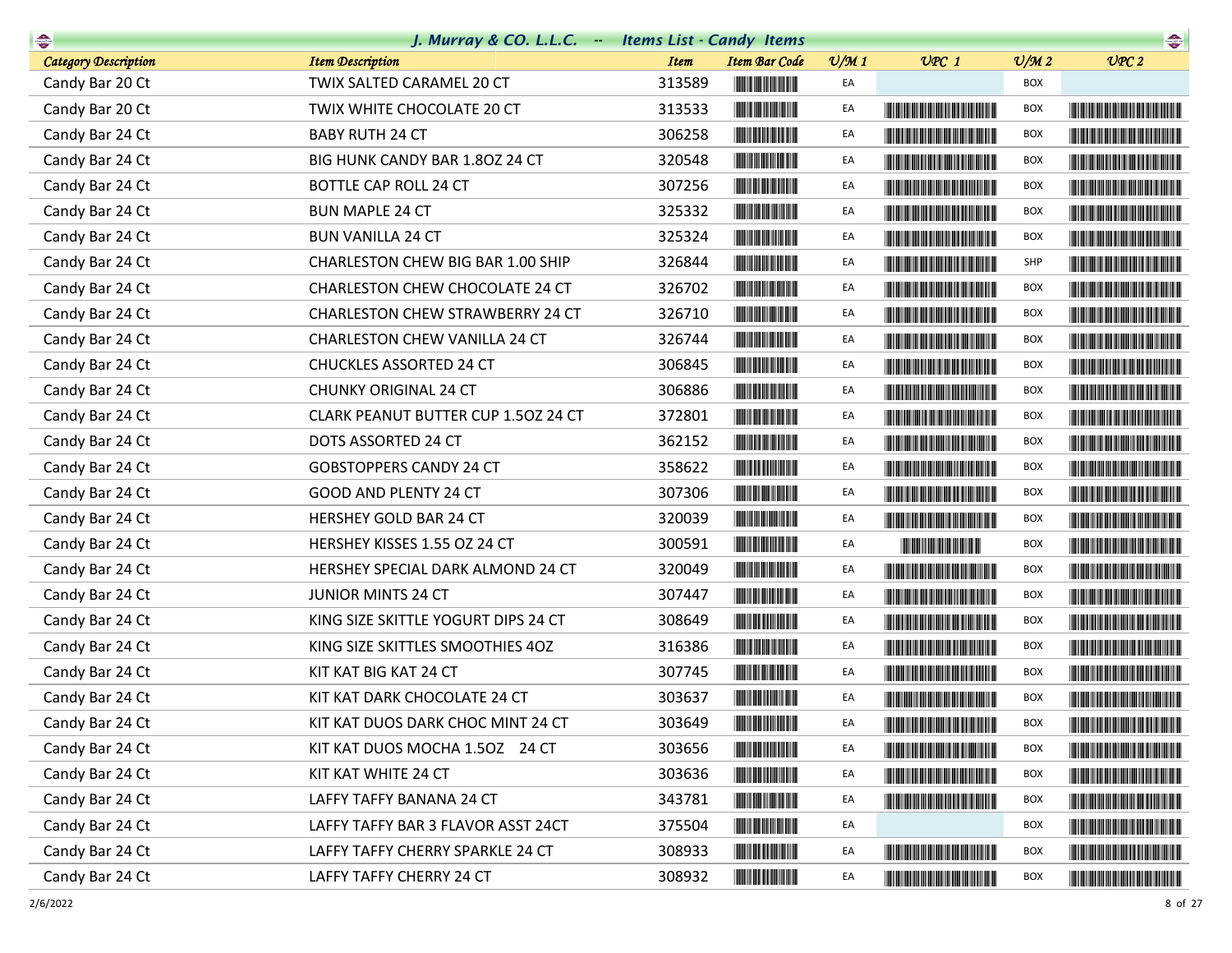| $\begin{picture}(20,10) \put(0,0){\line(1,0){10}} \put(10,0){\line(1,0){10}} \put(10,0){\line(1,0){10}} \put(10,0){\line(1,0){10}} \put(10,0){\line(1,0){10}} \put(10,0){\line(1,0){10}} \put(10,0){\line(1,0){10}} \put(10,0){\line(1,0){10}} \put(10,0){\line(1,0){10}} \put(10,0){\line(1,0){10}} \put(10,0){\line(1,0){10}} \put(10,0){\line(1$ | J. Murray & CO. L.L.C. - Items List - Candy Items |             |                                                        |                 |                                                                                                                                                                                                                                      |                             | $\begin{picture}(20,10) \put(0,0){\line(1,0){10}} \put(10,0){\line(1,0){10}} \put(10,0){\line(1,0){10}} \put(10,0){\line(1,0){10}} \put(10,0){\line(1,0){10}} \put(10,0){\line(1,0){10}} \put(10,0){\line(1,0){10}} \put(10,0){\line(1,0){10}} \put(10,0){\line(1,0){10}} \put(10,0){\line(1,0){10}} \put(10,0){\line(1,0){10}} \put(10,0){\line(1$ |
|-----------------------------------------------------------------------------------------------------------------------------------------------------------------------------------------------------------------------------------------------------------------------------------------------------------------------------------------------------|---------------------------------------------------|-------------|--------------------------------------------------------|-----------------|--------------------------------------------------------------------------------------------------------------------------------------------------------------------------------------------------------------------------------------|-----------------------------|-----------------------------------------------------------------------------------------------------------------------------------------------------------------------------------------------------------------------------------------------------------------------------------------------------------------------------------------------------|
| <b>Category Description</b>                                                                                                                                                                                                                                                                                                                         | <b>Item Description</b>                           | <b>Item</b> | <b>Item Bar Code</b>                                   | $\frac{v}{M}$ 1 | $UPC$ 1                                                                                                                                                                                                                              | $\mathcal{O}/\mathcal{M}$ 2 | UPC2                                                                                                                                                                                                                                                                                                                                                |
| Candy Bar 24 Ct                                                                                                                                                                                                                                                                                                                                     | LAFFY TAFFY GRAPE 24 CT                           | 308957      | <b>THE REAL PROPERTY</b>                               | EA              |                                                                                                                                                                                                                                      | BOX                         | <u> Harris Harris Harris Harris Harris Harris Harris Harris Harris Harris Harris Harris Harris Harris Harris Harris Harris Harris Harris Harris Harris Harris Harris Harris Harris Harris Harris Harris Harris Harris Harris Har</u>                                                                                                                |
| Candy Bar 24 Ct                                                                                                                                                                                                                                                                                                                                     | LAFFY TAFFY STRAWBERRY 24 CT                      | 360530      |                                                        | EA              | <u> Linda ka ka matsayin ka sanadi na sa</u>                                                                                                                                                                                         | BOX                         |                                                                                                                                                                                                                                                                                                                                                     |
| Candy Bar 24 Ct                                                                                                                                                                                                                                                                                                                                     | LAFFY TAFFY WATERMELON 24 CT                      | 370502      |                                                        | EA              |                                                                                                                                                                                                                                      | BOX                         |                                                                                                                                                                                                                                                                                                                                                     |
| Candy Bar 24 Ct                                                                                                                                                                                                                                                                                                                                     | M M CARAMEL 24 CT                                 | 361245      |                                                        | EA              | <u> Timba kasan ing Kabupatèn Ing Kabupatèn Ing Kabupatèn Ing Kabupatèn Ing Kabupatèn Ing Kabupatèn Ing Kabupatèn Ing Kabupatèn Ing Kabupatèn Ing Kabupatèn Ing Kabupatèn Ing Kabupatèn Ing Kabupatèn Ing Kabupatèn Ing Kabupatè</u> | BOX                         |                                                                                                                                                                                                                                                                                                                                                     |
| Candy Bar 24 Ct                                                                                                                                                                                                                                                                                                                                     | M M CHOCOLATE PRETZELS 24 CT                      | 307717      |                                                        | EA              |                                                                                                                                                                                                                                      | BOX                         |                                                                                                                                                                                                                                                                                                                                                     |
| Candy Bar 24 Ct                                                                                                                                                                                                                                                                                                                                     | M M ENGLISH TOFFEE PEANUT 24 CT                   | 307719      | <b>The Community</b>                                   | EA              |                                                                                                                                                                                                                                      | BOX                         |                                                                                                                                                                                                                                                                                                                                                     |
| Candy Bar 24 Ct                                                                                                                                                                                                                                                                                                                                     | M M FUDGE BROWNIE 24 CT                           | 361240      |                                                        | EA              |                                                                                                                                                                                                                                      | BOX                         |                                                                                                                                                                                                                                                                                                                                                     |
| Candy Bar 24 Ct                                                                                                                                                                                                                                                                                                                                     | M M MINI TUBES 1.08 OZ 24 CT                      | 373480      |                                                        | EA              |                                                                                                                                                                                                                                      | BOX                         |                                                                                                                                                                                                                                                                                                                                                     |
| Candy Bar 24 Ct                                                                                                                                                                                                                                                                                                                                     | M M PEANUT BUTTER 24 CT                           | 361246      |                                                        | EA              | <u> Linda ka ka matsayin ka sanadi na sa</u>                                                                                                                                                                                         | BOX                         | <u> Handi ka masa sa mga katalog ng mga katalog ng mga katalog ng mga katalog ng mga katalog ng mga katalog ng mga katalog ng mga katalog ng mga katalog ng mga katalog ng mga katalog ng mga katalog ng mga katalog ng mga kata</u>                                                                                                                |
| Candy Bar 24 Ct                                                                                                                                                                                                                                                                                                                                     | M M WHITE CHOCOLATE 24 CT                         | 361256      | <b>The Community</b>                                   | EA              |                                                                                                                                                                                                                                      | BOX                         |                                                                                                                                                                                                                                                                                                                                                     |
| Candy Bar 24 Ct                                                                                                                                                                                                                                                                                                                                     | MALLO CUPS 24 CT                                  | 302240      |                                                        | EA              |                                                                                                                                                                                                                                      | BOX                         |                                                                                                                                                                                                                                                                                                                                                     |
| Candy Bar 24 Ct                                                                                                                                                                                                                                                                                                                                     | MAMBA FRUIT CHEWS 24 CT                           | 336818      | <b>The Committee of the Committee of the Committee</b> | EA              | <b>The Community of the Community</b>                                                                                                                                                                                                | BOX                         |                                                                                                                                                                                                                                                                                                                                                     |
| Candy Bar 24 Ct                                                                                                                                                                                                                                                                                                                                     | MAMBA SOUR FRUIT CHEWS 24 CT                      | 336828      | <b>The Community</b>                                   | EA              |                                                                                                                                                                                                                                      | BOX                         |                                                                                                                                                                                                                                                                                                                                                     |
| Candy Bar 24 Ct                                                                                                                                                                                                                                                                                                                                     | MILKY WAY DARK MIDNIGHT 24CT                      | 358663      | <b>HERE'S AND THE REAL</b>                             | EA              |                                                                                                                                                                                                                                      | BOX                         |                                                                                                                                                                                                                                                                                                                                                     |
| Candy Bar 24 Ct                                                                                                                                                                                                                                                                                                                                     | MILKY WAY SALTED CARAMEL 24CT                     | 311798      |                                                        | EA              |                                                                                                                                                                                                                                      | BOX                         |                                                                                                                                                                                                                                                                                                                                                     |
| Candy Bar 24 Ct                                                                                                                                                                                                                                                                                                                                     | NECCO WAFERS ASST. 20Z 24CT                       | 356653      | <b>CONTRACTOR</b>                                      | EA              |                                                                                                                                                                                                                                      | BOX                         |                                                                                                                                                                                                                                                                                                                                                     |
| Candy Bar 24 Ct                                                                                                                                                                                                                                                                                                                                     | NERDS GRAPE STRAWBERRY 24 CT                      | 356354      | <b>HERE'S AND THE REAL</b>                             | EA              |                                                                                                                                                                                                                                      | BOX                         |                                                                                                                                                                                                                                                                                                                                                     |
| Candy Bar 24 Ct                                                                                                                                                                                                                                                                                                                                     | NERDS ROPE RAINBOW ORIGINAL 24 CT                 | 325563      |                                                        | EA              |                                                                                                                                                                                                                                      | BOX                         |                                                                                                                                                                                                                                                                                                                                                     |
| Candy Bar 24 Ct                                                                                                                                                                                                                                                                                                                                     | NERDS ROPE VERY BERRY 24 CT                       | 325564      |                                                        | EA              |                                                                                                                                                                                                                                      | BOX                         |                                                                                                                                                                                                                                                                                                                                                     |
| Candy Bar 24 Ct                                                                                                                                                                                                                                                                                                                                     | OREO MILKA 24CT                                   | 366895      |                                                        | EA              |                                                                                                                                                                                                                                      | BOX                         |                                                                                                                                                                                                                                                                                                                                                     |
| Candy Bar 24 Ct                                                                                                                                                                                                                                                                                                                                     | PAYDAY 24 CT                                      | 308213      | <b>The Common Service</b>                              | EA              |                                                                                                                                                                                                                                      | BOX                         |                                                                                                                                                                                                                                                                                                                                                     |
| Candy Bar 24 Ct                                                                                                                                                                                                                                                                                                                                     | PAYDAY CHOCOLATEY 24 CT                           | 308241      |                                                        | EA              |                                                                                                                                                                                                                                      | BOX                         |                                                                                                                                                                                                                                                                                                                                                     |
| Candy Bar 24 Ct                                                                                                                                                                                                                                                                                                                                     | REESE CUP DARK 24 CT                              | 308340      |                                                        | EA              | <b>The Committee of the Committee of the Committee</b>                                                                                                                                                                               | BOX                         |                                                                                                                                                                                                                                                                                                                                                     |
| Candy Bar 24 Ct                                                                                                                                                                                                                                                                                                                                     | REESE CUP W REESE PIECES 24 CT                    | 312169      |                                                        | EA              |                                                                                                                                                                                                                                      | BOX                         |                                                                                                                                                                                                                                                                                                                                                     |
| Candy Bar 24 Ct                                                                                                                                                                                                                                                                                                                                     | REESE CUP WHITE 24 CT                             | 302901      |                                                        | EA              |                                                                                                                                                                                                                                      | BOX                         |                                                                                                                                                                                                                                                                                                                                                     |
| Candy Bar 24 Ct                                                                                                                                                                                                                                                                                                                                     | REESE STUFFED W PIECES TREES 24 CT                | 302910      | <b>THE REAL PROPERTY</b>                               | EA              | <u> Harry Harry Harry Harry Harry Harry Harry Harry Harry Harry Harry Harry Harry Harry Harry Harry Harry Harry Harry Harry Harry Harry Harry Harry Harry Harry Harry Harry Harry Harry Harry Harry Harry Harry Harry Harry Harr</u> | <b>BOX</b>                  |                                                                                                                                                                                                                                                                                                                                                     |
| Candy Bar 24 Ct                                                                                                                                                                                                                                                                                                                                     | SIXLETS 24 CT                                     | 308718      |                                                        | EA              | <u> Liberal Maria Maria San Barat III a Shekara ta 1989 da kasas na shekara ta 1989 da kasas na shekara ta 1981 da kasas na shekara ta 1981 da kasas na shekara ta 1981 da kasas na shekara ta 1981 da kasas na shekara ta 1981 </u> | BOX                         |                                                                                                                                                                                                                                                                                                                                                     |
| Candy Bar 24 Ct                                                                                                                                                                                                                                                                                                                                     | SKITTLES ALL LIME 24 CT                           | 308475      |                                                        | EA              | <u> Literatura de la contrada de la con</u>                                                                                                                                                                                          | <b>BOX</b>                  |                                                                                                                                                                                                                                                                                                                                                     |
| Candy Bar 24 Ct                                                                                                                                                                                                                                                                                                                                     | SKITTLES AMERICA MIX 24 CT                        | 316308      |                                                        | EA              | <u> Harry Harry Harry Harry Harry Harry Harry Harry Harry Harry Harry Harry Harry Harry Harry Harry Harry Harry H</u>                                                                                                                | BOX                         | <u> The Common Section of the Common Section of the Common Section of the Common Section of the Common Section of the Common Section of the Common Section of the Common Section of the Common Section of the Common Section of </u>                                                                                                                |
| Candy Bar 24 Ct                                                                                                                                                                                                                                                                                                                                     | SKITTLES BRIGHTSIDE 24 CT                         | 308629      |                                                        | EA              |                                                                                                                                                                                                                                      | BOX                         |                                                                                                                                                                                                                                                                                                                                                     |
| Candy Bar 24 Ct                                                                                                                                                                                                                                                                                                                                     | SKITTLES SMOOTHIES 1.760Z 24CT                    | 316802      |                                                        | EA              |                                                                                                                                                                                                                                      | BOX                         | <u> The Community of the Community of the Community of the Community of the Community of the Community of the Community of the Community of the Community of the Community of the Community of the Community of the Community of</u>                                                                                                                |
| Candy Bar 24 Ct                                                                                                                                                                                                                                                                                                                                     | SKITTLES SOUR GREEN 24 CT                         | 372813      |                                                        | EA              |                                                                                                                                                                                                                                      | <b>BOX</b>                  |                                                                                                                                                                                                                                                                                                                                                     |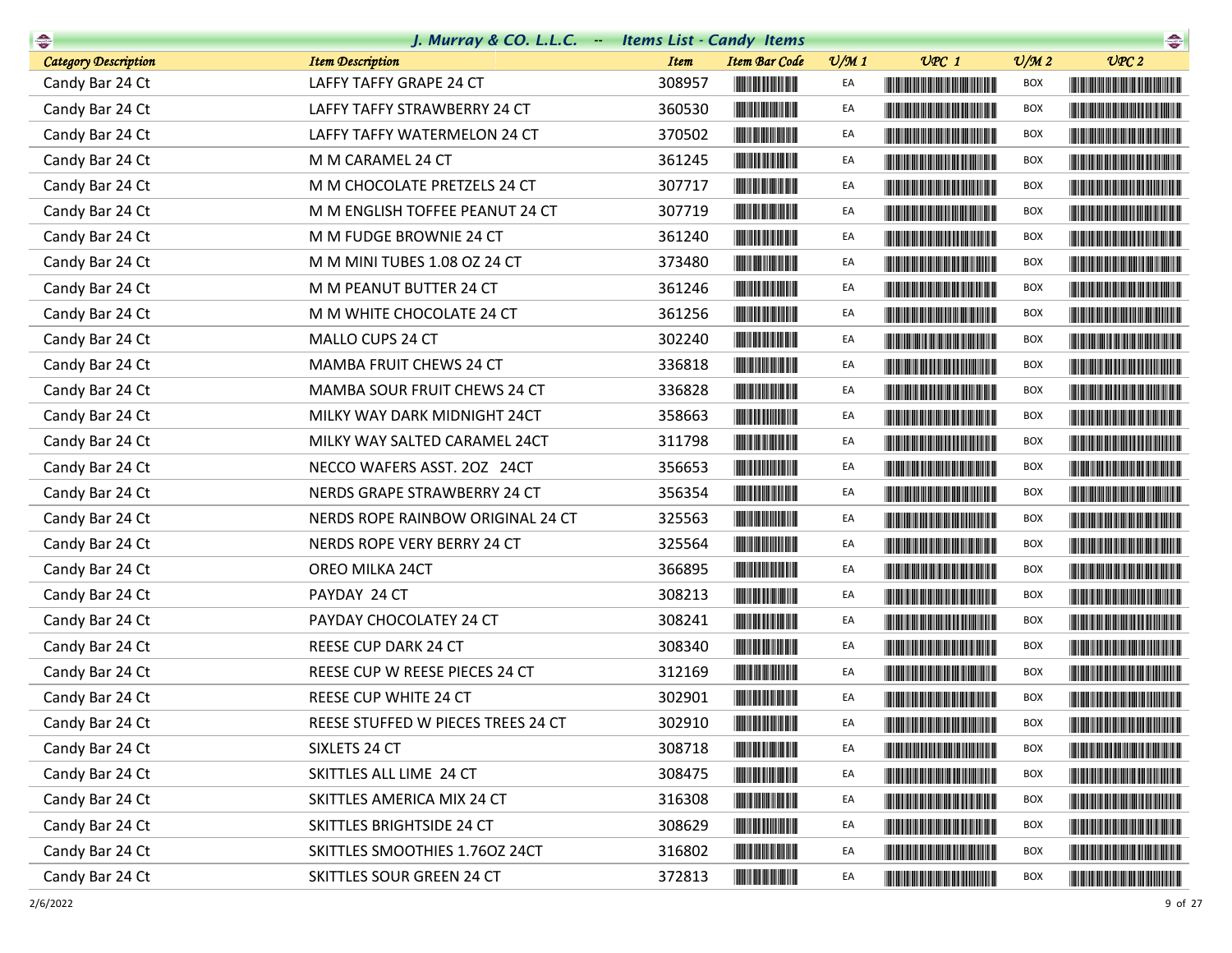|                             | J. Murray & CO. L.L.C. - Items List - Candy Items |             |                                                                                                                       |                 |                                                                                                                                                                                                                                      |                             | $\begin{picture}(20,20) \put(0,0){\line(1,0){10}} \put(15,0){\line(1,0){10}} \put(15,0){\line(1,0){10}} \put(15,0){\line(1,0){10}} \put(15,0){\line(1,0){10}} \put(15,0){\line(1,0){10}} \put(15,0){\line(1,0){10}} \put(15,0){\line(1,0){10}} \put(15,0){\line(1,0){10}} \put(15,0){\line(1,0){10}} \put(15,0){\line(1,0){10}} \put(15,0){\line(1$ |
|-----------------------------|---------------------------------------------------|-------------|-----------------------------------------------------------------------------------------------------------------------|-----------------|--------------------------------------------------------------------------------------------------------------------------------------------------------------------------------------------------------------------------------------|-----------------------------|-----------------------------------------------------------------------------------------------------------------------------------------------------------------------------------------------------------------------------------------------------------------------------------------------------------------------------------------------------|
| <b>Category Description</b> | <b>Item Description</b>                           | <b>Item</b> | <b>Item Bar Code</b>                                                                                                  | $\frac{v}{M}$ 1 | $UPC$ 1                                                                                                                                                                                                                              | $\mathcal{O}/\mathcal{M}$ 2 | UPC2                                                                                                                                                                                                                                                                                                                                                |
| Candy Bar 24 Ct             | SKITTLES YOGURT DIP 24 CT                         | 308640      |                                                                                                                       | EA              |                                                                                                                                                                                                                                      | <b>BOX</b>                  |                                                                                                                                                                                                                                                                                                                                                     |
| Candy Bar 24 Ct             | SMARTIE ROLL MEGA 24 CT                           | 309057      |                                                                                                                       | EA              |                                                                                                                                                                                                                                      | BOX                         |                                                                                                                                                                                                                                                                                                                                                     |
| Candy Bar 24 Ct             | SMOOTHIE BUTTERSCOTCH P-B CUPS 24CT               | 302257      |                                                                                                                       | EA              |                                                                                                                                                                                                                                      | <b>BOX</b>                  |                                                                                                                                                                                                                                                                                                                                                     |
| Candy Bar 24 Ct             | SNICKERS ALMOND 24 CT                             | 300152      |                                                                                                                       | EA              |                                                                                                                                                                                                                                      | BOX                         | <u> Timba ka masa sa kasang mga kalendari ng mga kalendari ng mga kalendari ng mga kalendari ng mga kalendari ng </u>                                                                                                                                                                                                                               |
| Candy Bar 24 Ct             | SNICKERS CREAMY ALMOND BUTTER 1.40Z               | 300156      |                                                                                                                       | EA              |                                                                                                                                                                                                                                      | BOX                         | <u> Harris Harris Harris Harris Harris Harris Harris Harris Harris Harris Harris Harris Harris Harris Harris Harris Harris Harris Harris Harris Harris Harris Harris Harris Harris Harris Harris Harris Harris Harris Harris Har</u>                                                                                                                |
| Candy Bar 24 Ct             | SNICKERS HAZELNUT 24 CT                           | 316142      |                                                                                                                       | EA              | <u> The Community of the Community of the Community of the Community of the Community of the Community of the Community of the Community of the Community of the Community of the Community of the Community of the Community of</u> | <b>BOX</b>                  |                                                                                                                                                                                                                                                                                                                                                     |
| Candy Bar 24 Ct             | SNICKERS PEANUT BROWNIE 24CT                      | 316123      |                                                                                                                       | EA              |                                                                                                                                                                                                                                      | BOX                         |                                                                                                                                                                                                                                                                                                                                                     |
| Candy Bar 24 Ct             | SNICKERS WHITE CHOCOLATE 24 CT                    | 300134      |                                                                                                                       | EA              | <b>The Community of the Community</b>                                                                                                                                                                                                | BOX                         |                                                                                                                                                                                                                                                                                                                                                     |
| Candy Bar 24 Ct             | SOUR PATCH KIDS 24 CT                             | 305029      |                                                                                                                       | EA              |                                                                                                                                                                                                                                      | BOX                         |                                                                                                                                                                                                                                                                                                                                                     |
| Candy Bar 24 Ct             | SOUR PATCH WATERMELON 24 CT                       | 304907      | <u> III de la provincia de la provincia de la provincia de la provincia de la provincia de la provincia de la pro</u> | EA              | <u> Harry Harry Harry Harry Harry Harry Harry Harry Harry Harry Harry Harry Harry Harry Harry Harry Harry Harry Harry Harry Harry Harry Harry Harry Harry Harry Harry Harry Harry Harry Harry Harry Harry Harry Harry Harry Harr</u> | <b>BOX</b>                  |                                                                                                                                                                                                                                                                                                                                                     |
| Candy Bar 24 Ct             | SOUR PUNCH STRAW BLUE RASPBER 24 CT               | 370908      |                                                                                                                       | EA              |                                                                                                                                                                                                                                      | <b>BOX</b>                  |                                                                                                                                                                                                                                                                                                                                                     |
| Candy Bar 24 Ct             | SOUR PUNCH STRAW STRAWBERRY 24 CT                 | 370924      | <u> III de la provincia de la provincia de la provincia de la provincia de la provincia de la provincia de la pr</u>  | EA              | <b>The Committee of the Committee of the Committee</b>                                                                                                                                                                               | BOX                         |                                                                                                                                                                                                                                                                                                                                                     |
| Candy Bar 24 Ct             | SOUR PUNCH STRAWS APPLE 24 CT                     | 370916      | <u> Indian Andrew Maria II</u>                                                                                        | EA              |                                                                                                                                                                                                                                      | BOX                         |                                                                                                                                                                                                                                                                                                                                                     |
| Candy Bar 24 Ct             | SOUR PUNCH STRAWS CHERRY 24 CT                    | 301754      | <u> Indian Andrew Maria II</u>                                                                                        | EA              |                                                                                                                                                                                                                                      | <b>BOX</b>                  |                                                                                                                                                                                                                                                                                                                                                     |
| Candy Bar 24 Ct             | SOUR PUNCH STRAWS GRAPE 24 CT                     | 370945      |                                                                                                                       | EA              |                                                                                                                                                                                                                                      | BOX                         |                                                                                                                                                                                                                                                                                                                                                     |
| Candy Bar 24 Ct             | SOUR PUNCH STRAWS RAINBOW 24 CT                   | 301764      |                                                                                                                       | EA              |                                                                                                                                                                                                                                      | BOX                         |                                                                                                                                                                                                                                                                                                                                                     |
| Candy Bar 24 Ct             | SOUR PUNCH STRAWS WATERMELON 24 CT                | 370932      |                                                                                                                       | EA              | <b>The Community of the Community</b>                                                                                                                                                                                                | <b>BOX</b>                  |                                                                                                                                                                                                                                                                                                                                                     |
| Candy Bar 24 Ct             | SPREE CHEWY ORIGINAL POUCH 24 CT                  | 313551      |                                                                                                                       | EA              |                                                                                                                                                                                                                                      | <b>BOX</b>                  |                                                                                                                                                                                                                                                                                                                                                     |
| Candy Bar 24 Ct             | STARBURST ALL PINK 2.07 OZ 24 CT                  | 313141      |                                                                                                                       | EA              |                                                                                                                                                                                                                                      | BOX                         |                                                                                                                                                                                                                                                                                                                                                     |
| Candy Bar 24 Ct             | STARBURST DUOS 2.070Z 24 CT                       | 313136      |                                                                                                                       | EA              |                                                                                                                                                                                                                                      | BOX                         |                                                                                                                                                                                                                                                                                                                                                     |
| Candy Bar 24 Ct             | STARBURST FAVE REDS 24 CT                         | 313134      |                                                                                                                       | EA              |                                                                                                                                                                                                                                      | <b>BOX</b>                  |                                                                                                                                                                                                                                                                                                                                                     |
| Candy Bar 24 Ct             | STARBURST MINI ORIGINAL 24 CT                     | 313139      |                                                                                                                       | EA              |                                                                                                                                                                                                                                      | <b>BOX</b>                  |                                                                                                                                                                                                                                                                                                                                                     |
| Candy Bar 24 Ct             | STARBURST MINIS SOUR UNWRAPPED 24CT               | 313149      |                                                                                                                       | EA              | <u> Harris Barbara (Barbara) </u>                                                                                                                                                                                                    | BOX                         |                                                                                                                                                                                                                                                                                                                                                     |
| Candy Bar 24 Ct             | SUGAR BABIES 24 CT                                | 308817      |                                                                                                                       | EA              |                                                                                                                                                                                                                                      | BOX                         |                                                                                                                                                                                                                                                                                                                                                     |
| Candy Bar 24 Ct             | SWEDISH FISH RED MINI 24 CT                       | 313780      | <u> Lithagan ann an 197</u>                                                                                           | EA              |                                                                                                                                                                                                                                      | <b>BOX</b>                  |                                                                                                                                                                                                                                                                                                                                                     |
| Candy Bar 24 Ct             | SWEETART CHEWY MINI 24 CT                         | 304147      | <b>THE REAL PROPERTY</b>                                                                                              | EA              |                                                                                                                                                                                                                                      | <b>BOX</b>                  |                                                                                                                                                                                                                                                                                                                                                     |
| Candy Bar 24 Ct             | SWEETART CHEWY SOUR ROLLS 24 CT                   | 362871      |                                                                                                                       | EA              | <u> The Community of the Community of the Community of the Community of the Community of the Community of the Community of the Community of the Community of the Community of the Community of the Community of the Community of</u> | BOX                         | <b>The Committee of the Committee of the Committee of the Committee of the Committee</b>                                                                                                                                                                                                                                                            |
| Candy Bar 24 Ct             | <b>WHOPPERS 24 CT</b>                             | 309245      |                                                                                                                       | EA              |                                                                                                                                                                                                                                      | BOX                         |                                                                                                                                                                                                                                                                                                                                                     |
| Candy Bar 24 Ct             | ZERO BARS 24 CT                                   | 309351      | <u> Herbert Herbert in der Entschaft</u>                                                                              | EA              |                                                                                                                                                                                                                                      | BOX                         |                                                                                                                                                                                                                                                                                                                                                     |
| Candy Bar 36 Ct             | ALMOND JOY 36 CT                                  | 306167      |                                                                                                                       | EA              | <u> Harry Harry Harry Harry Harry Harry Harry Harry Harry Harry Harry Harry Harry Harry Harry Harry Harry Harry H</u>                                                                                                                | <b>BOX</b>                  |                                                                                                                                                                                                                                                                                                                                                     |
| Candy Bar 36 Ct             | <b>BUTTERFINGER 36 CT</b>                         | 306423      |                                                                                                                       | EA              |                                                                                                                                                                                                                                      | BOX                         |                                                                                                                                                                                                                                                                                                                                                     |
| Candy Bar 36 Ct             | <b>GIANT CHEWY SWEETART 36 CT</b>                 | 303883      |                                                                                                                       | EA              | <b>The Committee of the Committee of the Committee</b>                                                                                                                                                                               | <b>BOX</b>                  |                                                                                                                                                                                                                                                                                                                                                     |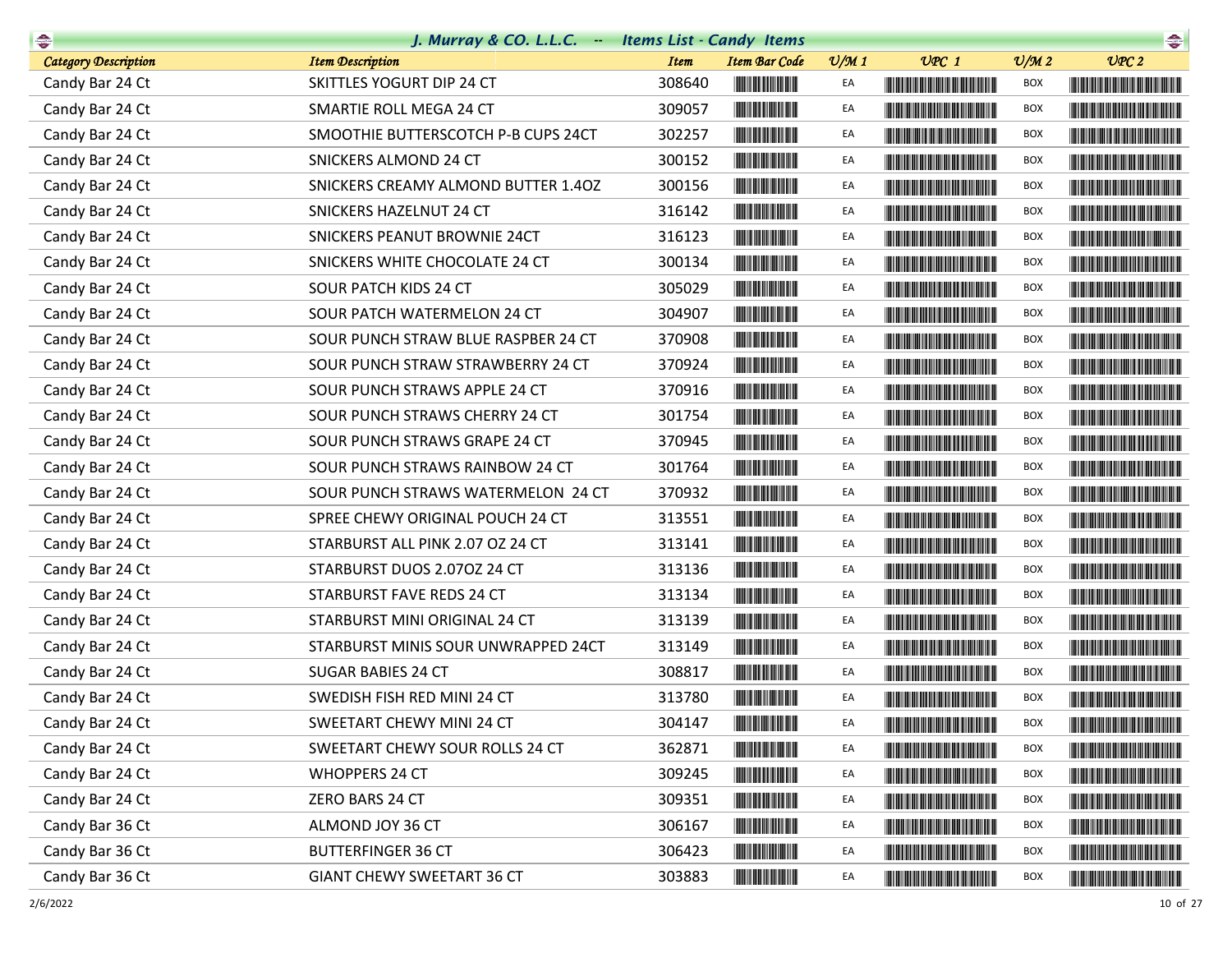| $\begin{picture}(20,10) \put(0,0){\line(1,0){10}} \put(10,0){\line(1,0){10}} \put(10,0){\line(1,0){10}} \put(10,0){\line(1,0){10}} \put(10,0){\line(1,0){10}} \put(10,0){\line(1,0){10}} \put(10,0){\line(1,0){10}} \put(10,0){\line(1,0){10}} \put(10,0){\line(1,0){10}} \put(10,0){\line(1,0){10}} \put(10,0){\line(1,0){10}} \put(10,0){\line(1$ | J. Murray & CO. L.L.C. - Items List - Candy Items |             |                                       |                 |                                                                                                                                                                                                                                      |                             | $\begin{picture}(20,10) \put(0,0){\line(1,0){10}} \put(10,0){\line(1,0){10}} \put(10,0){\line(1,0){10}} \put(10,0){\line(1,0){10}} \put(10,0){\line(1,0){10}} \put(10,0){\line(1,0){10}} \put(10,0){\line(1,0){10}} \put(10,0){\line(1,0){10}} \put(10,0){\line(1,0){10}} \put(10,0){\line(1,0){10}} \put(10,0){\line(1,0){10}} \put(10,0){\line(1$ |
|-----------------------------------------------------------------------------------------------------------------------------------------------------------------------------------------------------------------------------------------------------------------------------------------------------------------------------------------------------|---------------------------------------------------|-------------|---------------------------------------|-----------------|--------------------------------------------------------------------------------------------------------------------------------------------------------------------------------------------------------------------------------------|-----------------------------|-----------------------------------------------------------------------------------------------------------------------------------------------------------------------------------------------------------------------------------------------------------------------------------------------------------------------------------------------------|
| Category Description                                                                                                                                                                                                                                                                                                                                | <b>Item Description</b>                           | <b>Item</b> | <b>Item Bar Code</b>                  | $\frac{v}{M}$ 1 | $UPC$ 1                                                                                                                                                                                                                              | $\mathcal{O}/\mathcal{M}$ 2 | UPC2                                                                                                                                                                                                                                                                                                                                                |
| Candy Bar 36 Ct                                                                                                                                                                                                                                                                                                                                     | HERSHEY ALMOND 36 CT                              | 307389      |                                       | EA              |                                                                                                                                                                                                                                      | <b>BOX</b>                  |                                                                                                                                                                                                                                                                                                                                                     |
| Candy Bar 36 Ct                                                                                                                                                                                                                                                                                                                                     | HERSHEY COOKIE N CREAM 36 CT                      | 372342      |                                       | EA              |                                                                                                                                                                                                                                      | <b>BOX</b>                  |                                                                                                                                                                                                                                                                                                                                                     |
| Candy Bar 36 Ct                                                                                                                                                                                                                                                                                                                                     | HERSHEY MILK CHOCOLATE SANTA 36 CT                | 366809      |                                       | EA              |                                                                                                                                                                                                                                      | <b>BOX</b>                  |                                                                                                                                                                                                                                                                                                                                                     |
| Candy Bar 36 Ct                                                                                                                                                                                                                                                                                                                                     | HERSHEY MILK CHOCOLATE 36 CT                      | 366807      |                                       | EA              | <u> Liberal Maria de la contra</u>                                                                                                                                                                                                   | BOX                         |                                                                                                                                                                                                                                                                                                                                                     |
| Candy Bar 36 Ct                                                                                                                                                                                                                                                                                                                                     | HERSHEY SPECIAL DARK 36 CT                        | 364083      |                                       | EA              |                                                                                                                                                                                                                                      | <b>BOX</b>                  |                                                                                                                                                                                                                                                                                                                                                     |
| Candy Bar 36 Ct                                                                                                                                                                                                                                                                                                                                     | HERSHEY W/REESE'S PIECES 36 CT                    | 307399      |                                       | EA              | <u> Timba ka masa sa mga kasang ng mga kalendari ng mga kasang ng mga kalendari ng mga kasang ng mga kalendari ng </u>                                                                                                               | <b>BOX</b>                  | <u> Liberal Maria Maria Maria Maria Maria Maria Maria Maria Maria Maria Maria Maria Maria Maria Maria Maria Maria </u>                                                                                                                                                                                                                              |
| Candy Bar 36 Ct                                                                                                                                                                                                                                                                                                                                     | HERSHEY WHITE W/ALMOND 36 CT                      | 307398      |                                       | EA              |                                                                                                                                                                                                                                      | <b>BOX</b>                  |                                                                                                                                                                                                                                                                                                                                                     |
| Candy Bar 36 Ct                                                                                                                                                                                                                                                                                                                                     | KIT KAT 36 CT                                     | 307645      |                                       | EA              |                                                                                                                                                                                                                                      | <b>BOX</b>                  | <b>The Community of the Community</b>                                                                                                                                                                                                                                                                                                               |
| Candy Bar 36 Ct                                                                                                                                                                                                                                                                                                                                     | M M MILK CHOCOLATE 36 CT                          | 307773      |                                       | EA              | <b>The Community of the Community</b>                                                                                                                                                                                                | <b>BOX</b>                  |                                                                                                                                                                                                                                                                                                                                                     |
| Candy Bar 36 Ct                                                                                                                                                                                                                                                                                                                                     | MILKY WAY 36 CT                                   | 307868      | <b>The Common Service Common</b>      | EA              | <b>The Common Section</b>                                                                                                                                                                                                            | <b>BOX</b>                  |                                                                                                                                                                                                                                                                                                                                                     |
| Candy Bar 36 Ct                                                                                                                                                                                                                                                                                                                                     | MOUNDS 36 CT                                      | 307884      |                                       | EA              |                                                                                                                                                                                                                                      | <b>BOX</b>                  |                                                                                                                                                                                                                                                                                                                                                     |
| Candy Bar 36 Ct                                                                                                                                                                                                                                                                                                                                     | MR GOODBAR 36 CT                                  | 307264      |                                       | EA              |                                                                                                                                                                                                                                      | <b>BOX</b>                  | <u> Harry Harry Harry Harry Harry Harry Harry Harry Harry Harry Harry Harry Harry Harry Harry Harry Harry Harry Harry Harry Harry Harry Harry Harry Harry Harry Harry Harry Harry Harry Harry Harry Harry Harry Harry Harry Harr</u>                                                                                                                |
| Candy Bar 36 Ct                                                                                                                                                                                                                                                                                                                                     | NERDS GRAPE STRAWBERRY 36 CT                      | 356352      |                                       | EA              | <b>Contract Contract Contract Contract Contract Contract Contract Contract Contract Contract Contract Contract Co</b>                                                                                                                | <b>BOX</b>                  |                                                                                                                                                                                                                                                                                                                                                     |
| Candy Bar 36 Ct                                                                                                                                                                                                                                                                                                                                     | NERDS WATERMELON N CHERRY 36 CT                   | 332494      |                                       | EA              | <u> Die Berger von Die Berger von Die Berger von Die Berger von Die Berger von Die Berger von Die Berger von Die B</u>                                                                                                               | <b>BOX</b>                  |                                                                                                                                                                                                                                                                                                                                                     |
| Candy Bar 36 Ct                                                                                                                                                                                                                                                                                                                                     | NESTLE CRUNCH 36 CT                               | 307991      |                                       | EA              |                                                                                                                                                                                                                                      | BOX                         |                                                                                                                                                                                                                                                                                                                                                     |
| Candy Bar 36 Ct                                                                                                                                                                                                                                                                                                                                     | RAISINETTES 1.58 OZ 36 CT                         | 308387      |                                       | EA              | <u> Harry Harry Harry Harry Harry Harry Harry Harry Harry Harry Harry Harry Harry Harry Harry Harry Harry Harry Harry Harry Harry Harry Harry Harry Harry Harry Harry Harry Harry Harry Harry Harry Harry Harry Harry Harry Harr</u> | <b>BOX</b>                  |                                                                                                                                                                                                                                                                                                                                                     |
| Candy Bar 36 Ct                                                                                                                                                                                                                                                                                                                                     | REESE PEANUT BUTTER CUP 36 CT                     | 366815      | <u> Indian Andrew Maria II</u>        | EA              |                                                                                                                                                                                                                                      | <b>BOX</b>                  |                                                                                                                                                                                                                                                                                                                                                     |
| Candy Bar 36 Ct                                                                                                                                                                                                                                                                                                                                     | ROLO ROLLS 36 CT                                  | 308452      | <b>The Common Service</b>             | EA              |                                                                                                                                                                                                                                      | <b>BOX</b>                  |                                                                                                                                                                                                                                                                                                                                                     |
| Candy Bar 36 Ct                                                                                                                                                                                                                                                                                                                                     | SKITTLES ORIGINAL RED 36 CT                       | 308627      | <u> Indian Andrew Maria II</u>        | EA              |                                                                                                                                                                                                                                      | BOX                         |                                                                                                                                                                                                                                                                                                                                                     |
| Candy Bar 36 Ct                                                                                                                                                                                                                                                                                                                                     | SKITTLES TROPICAL BLUE 36 CT                      | 358705      |                                       | EA              |                                                                                                                                                                                                                                      | <b>BOX</b>                  |                                                                                                                                                                                                                                                                                                                                                     |
| Candy Bar 36 Ct                                                                                                                                                                                                                                                                                                                                     | SKITTLES WILD BERRY PURPLE 36 CT                  | 358721      |                                       | EA              |                                                                                                                                                                                                                                      | <b>BOX</b>                  |                                                                                                                                                                                                                                                                                                                                                     |
| Candy Bar 36 Ct                                                                                                                                                                                                                                                                                                                                     | SPREE ROLL 36 CT                                  | 308700      |                                       | EA              | <u> Liberal Maria San Angelin (</u>                                                                                                                                                                                                  | BOX                         | <u> The Community of the Community of the Community of the Community of the Community of the Community of the Community of the Community of the Community of the Community of the Community of the Community of the Community of</u>                                                                                                                |
| Candy Bar 36 Ct                                                                                                                                                                                                                                                                                                                                     | STARBURST ORIGINAL 36 CT                          | 314740      | <b>The Committee of the Committee</b> | EA              | <b>The Community of the Community</b>                                                                                                                                                                                                | BOX                         | <u> Timba ka matsayin ka matsayin ka matsayin ka matsayin ka matsayin ka matsayin ka matsayin ka matsayin ka matsayin ka matsayin ka matsayin ka matsayin ka matsayin ka matsayin ka matsayin ka matsayin ka matsayin ka matsayi</u>                                                                                                                |
| Candy Bar 36 Ct                                                                                                                                                                                                                                                                                                                                     | STARBURST TROPICAL 36 CT                          | 358697      |                                       | EA              |                                                                                                                                                                                                                                      | BOX                         |                                                                                                                                                                                                                                                                                                                                                     |
| Candy Bar 36 Ct                                                                                                                                                                                                                                                                                                                                     | SWEETART ROLL 36 CT                               | 313940      |                                       | EA              |                                                                                                                                                                                                                                      | <b>BOX</b>                  |                                                                                                                                                                                                                                                                                                                                                     |
| Candy Bar 36 Ct                                                                                                                                                                                                                                                                                                                                     | TOOTSIE ROLLS 36 CT BOX                           | 309138      | <b>The Community</b>                  | EA              |                                                                                                                                                                                                                                      | <b>BOX</b>                  |                                                                                                                                                                                                                                                                                                                                                     |
| Candy Bar 36 Ct                                                                                                                                                                                                                                                                                                                                     | TWIX CARAMEL 36 CT                                | 313528      |                                       | EA              | <b>The Community of the Community</b>                                                                                                                                                                                                | BOX                         | <u> Harry Harry Harry Harry Harry Harry Harry Harry Harry Harry Harry Harry Harry Harry Harry Harry Harry Harry Harry Harry Harry Harry Harry Harry Harry Harry Harry Harry Harry Harry Harry Harry Harry Harry Harry Harry Harr</u>                                                                                                                |
| Candy Bar 36 Ct                                                                                                                                                                                                                                                                                                                                     | WHATCHAMACALLIT 36 CT                             | 309195      |                                       | EA              |                                                                                                                                                                                                                                      | <b>BOX</b>                  |                                                                                                                                                                                                                                                                                                                                                     |
| Candy Bar 36 Ct                                                                                                                                                                                                                                                                                                                                     | WHOZEEWHATZIT<br>36CT                             | 307854      | <u> Indian American Ind</u>           | EA              | <u> Herbert Herbert in der Erste der Erste der Erste der Erste der Erste der Erste der Erste der Erste der Erste </u>                                                                                                                | BOX                         |                                                                                                                                                                                                                                                                                                                                                     |
| Candy Bar 36 Ct                                                                                                                                                                                                                                                                                                                                     | YORK MINT PATTY 36 CT                             | 309336      |                                       | EA              | <u> Timba ka matsayin ka matsayin ka matsayin ka matsayin ka matsayin ka matsayin ka matsayin ka matsayin ka matsayin ka matsayin ka matsayin ka matsayin ka matsayin ka matsayin ka matsayin ka matsayin ka matsayin ka matsayi</u> | BOX                         |                                                                                                                                                                                                                                                                                                                                                     |
| Candy Bar 36 Ct                                                                                                                                                                                                                                                                                                                                     | 100 GRAND BAR 36 CT                               | 308171      |                                       | EA              | <u> Timba ka matsayin ka matsayin ka matsayin ka matsayin ka matsayin ka matsayin ka matsayin ka matsayin ka matsayin ka matsayin ka matsayin ka matsayin ka matsayin ka matsayin ka matsayin ka matsayin ka matsayin ka matsayi</u> | BOX                         | <u> Harry Harry Harry Harry Harry Harry Harry Harry Harry Harry Harry Harry Harry Harry Harry Harry Harry Harry H</u>                                                                                                                                                                                                                               |
| Candy Bar 36 Ct                                                                                                                                                                                                                                                                                                                                     | 3 MUSKETEERS 36 CT                                | 366559      |                                       | EA              |                                                                                                                                                                                                                                      | BOX                         | <b>The Community of the Community</b>                                                                                                                                                                                                                                                                                                               |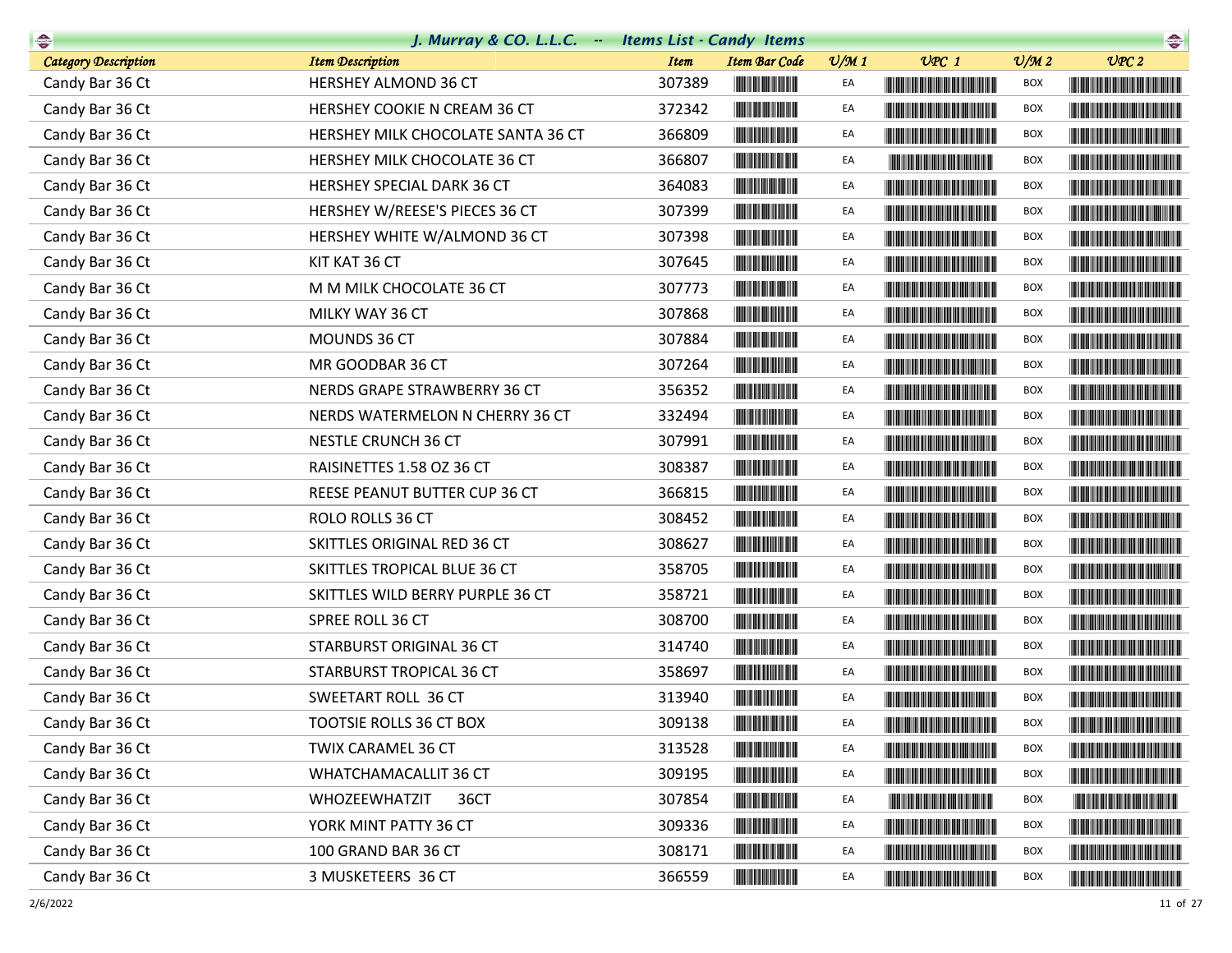| $\frac{1}{2}$               | J. Murray & CO. L.L.C. - Items List - Candy Items |             |                                                        |                 |                                                                                                                                                                                                                                      |                             | $\begin{picture}(20,10) \put(0,0){\line(1,0){10}} \put(10,0){\line(1,0){10}} \put(10,0){\line(1,0){10}} \put(10,0){\line(1,0){10}} \put(10,0){\line(1,0){10}} \put(10,0){\line(1,0){10}} \put(10,0){\line(1,0){10}} \put(10,0){\line(1,0){10}} \put(10,0){\line(1,0){10}} \put(10,0){\line(1,0){10}} \put(10,0){\line(1,0){10}} \put(10,0){\line(1$ |
|-----------------------------|---------------------------------------------------|-------------|--------------------------------------------------------|-----------------|--------------------------------------------------------------------------------------------------------------------------------------------------------------------------------------------------------------------------------------|-----------------------------|-----------------------------------------------------------------------------------------------------------------------------------------------------------------------------------------------------------------------------------------------------------------------------------------------------------------------------------------------------|
| <b>Category Description</b> | <b>Item Description</b>                           | <b>Item</b> | <b>Item Bar Code</b>                                   | $\frac{v}{M}$ 1 | $UPC$ 1                                                                                                                                                                                                                              | $\mathcal{O}/\mathcal{M}$ 2 | UPC2                                                                                                                                                                                                                                                                                                                                                |
| Candy Bar 48 Ct             | M M MILK CHOCOLATE 48 CT                          | 307794      | <b>The Committee of the Committee of the Committee</b> | EA              |                                                                                                                                                                                                                                      | BOX                         | <b>The Community of the Community</b>                                                                                                                                                                                                                                                                                                               |
| Candy Bar 48 Ct             | M M PEANUT 48 CT                                  | 307785      | <b>CONTRACTOR</b>                                      | EA              |                                                                                                                                                                                                                                      | <b>BOX</b>                  |                                                                                                                                                                                                                                                                                                                                                     |
| Candy Bar 48 Ct             | <b>SNICKERS BAR 48 CT</b>                         | 308676      |                                                        | EA              |                                                                                                                                                                                                                                      | <b>BOX</b>                  |                                                                                                                                                                                                                                                                                                                                                     |
| Candy Lay Down Bags & Boxes | BRACH'S CLASSIC CANDY CORN 11OZ                   | 311503      |                                                        | EA              | <u> Liberal Maria de la contrada de la con</u>                                                                                                                                                                                       | BAG                         |                                                                                                                                                                                                                                                                                                                                                     |
| Candy Lay Down Bags & Boxes | CANDY CANE PAIL BRACHS 96 CT                      | 311599      |                                                        | EA              |                                                                                                                                                                                                                                      | JAR                         |                                                                                                                                                                                                                                                                                                                                                     |
| Candy Lay Down Bags & Boxes | CHILDS PLAY ASSORTED 26 OZ BAG                    | 310530      |                                                        | EA              | <u> Harry Harry Harry Harry Harry Harry Harry Harry Harry Harry Harry Harry Harry Harry Harry Harry Harry Harry Harry Harry Harry Harry Harry Harry Harry Harry Harry Harry Harry Harry Harry Harry Harry Harry Harry Harry Harr</u> | BAG                         |                                                                                                                                                                                                                                                                                                                                                     |
| Candy Lay Down Bags & Boxes | CHILDS PLAY ASSORTED 3.5LBS BAG                   | 310556      |                                                        | EA              |                                                                                                                                                                                                                                      | BAG                         |                                                                                                                                                                                                                                                                                                                                                     |
| Candy Lay Down Bags & Boxes | CHILDS PLAYTIME ASST 4.75# BAG                    | 310526      |                                                        | EA              |                                                                                                                                                                                                                                      | BAG                         | <b>The Community of the Community</b>                                                                                                                                                                                                                                                                                                               |
| Candy Lay Down Bags & Boxes | CHILDS PLAYTIME CANDY 5 LB BAG                    | 310532      |                                                        | EA              | <b>The Common Section</b>                                                                                                                                                                                                            | BAG                         |                                                                                                                                                                                                                                                                                                                                                     |
| Candy Lay Down Bags & Boxes | HERSHEY ASSORTED MINIATURES 180 CT                | 310600      | <b>The Committee of the Committee of the Committee</b> | EA              | <u> Liberal Maria Maria Maria Maria Maria Maria Maria Maria Maria Maria Maria Maria Maria Maria Maria Maria Maria </u>                                                                                                               | BAG                         | <u> Timba ka masa sa kasang mga kalendari ng mga kasang mga kalendari ng mga kasang mga kasang mga kasang mga kasang mga kasang mga kasang mga kasang mga kasang mga kasang mga kasang mga kasang mga kasang mga kasang mga kasa</u>                                                                                                                |
| Candy Lay Down Bags & Boxes | HERSHEY FACTORY FAVORITES BAG 155CT               | 315460      |                                                        | EA              |                                                                                                                                                                                                                                      | BAG                         |                                                                                                                                                                                                                                                                                                                                                     |
| Candy Lay Down Bags & Boxes | HERSHEY HALLOWEEN MINI ASSORT 290CT               | 410000      |                                                        | EA              |                                                                                                                                                                                                                                      | BAG                         |                                                                                                                                                                                                                                                                                                                                                     |
| Candy Lay Down Bags & Boxes | HERSHEY HALLOWEEN SHAPE AST 120 CT                | 410099      |                                                        | EA              |                                                                                                                                                                                                                                      | BAG                         |                                                                                                                                                                                                                                                                                                                                                     |
| Candy Lay Down Bags & Boxes | HERSHEY KISSES CANDY CANE 8 OZ BAG                | 311502      |                                                        | EA              |                                                                                                                                                                                                                                      | BAG                         |                                                                                                                                                                                                                                                                                                                                                     |
| Candy Lay Down Bags & Boxes | HERSHEY KISSES CHERRY CORDIAL 8.5                 | 311506      |                                                        | EA              |                                                                                                                                                                                                                                      | BAG                         |                                                                                                                                                                                                                                                                                                                                                     |
| Candy Lay Down Bags & Boxes | HERSHEY MILK CHOCOLATE 5 LB BAR                   | 304790      |                                                        | EA              |                                                                                                                                                                                                                                      | BOX                         | <b>The Community of the Community</b>                                                                                                                                                                                                                                                                                                               |
| Candy Lay Down Bags & Boxes | HERSHEY MINI CANDY BAR ASSORT 185                 | 310550      |                                                        | EA              |                                                                                                                                                                                                                                      | BAG                         |                                                                                                                                                                                                                                                                                                                                                     |
| Candy Lay Down Bags & Boxes | HERSHEY NUGGETS 10.2 OZ BAG                       | 311600      |                                                        | EA              | <b>The Community of the Community</b>                                                                                                                                                                                                | BAG                         |                                                                                                                                                                                                                                                                                                                                                     |
| Candy Lay Down Bags & Boxes | JOLLY RANCHER FRUIT CHEWS 12 CT                   | 316745      |                                                        | EA              |                                                                                                                                                                                                                                      | BOX                         |                                                                                                                                                                                                                                                                                                                                                     |
| Candy Lay Down Bags & Boxes | KEEBLER VARIETY PACK 28/1 OZ                      | 310874      |                                                        | EA              | <u> Liberaldo de la contrada de la con</u>                                                                                                                                                                                           | BAG                         | <u> Liberal Maria Maria San Barat III a Shekara ta 1989 da kasas na shekara ta 1989 da kasas na shekara ta 1981 da </u>                                                                                                                                                                                                                             |
| Candy Lay Down Bags & Boxes | LIFESAVER WINTERGREEN 41 OZ BAG                   | 310664      |                                                        | EA              |                                                                                                                                                                                                                                      | BAG                         |                                                                                                                                                                                                                                                                                                                                                     |
| Candy Lay Down Bags & Boxes | LIFESAVER WINTERGREEN 50 OZ BAG                   | 310684      |                                                        | EA              |                                                                                                                                                                                                                                      | BAG                         |                                                                                                                                                                                                                                                                                                                                                     |
| Candy Lay Down Bags & Boxes | LIFESAVOR STARBURST SKITTLE 365 CT                | 310545      |                                                        | EA              |                                                                                                                                                                                                                                      | BAG                         |                                                                                                                                                                                                                                                                                                                                                     |
| Candy Lay Down Bags & Boxes | M M CHOCOLATE LOVERS BAG 115 CT                   | 410100      |                                                        | EA              |                                                                                                                                                                                                                                      | BAG                         |                                                                                                                                                                                                                                                                                                                                                     |
| Candy Lay Down Bags & Boxes | M M SNICKER TWIX VARIETY 250 CT                   | 310542      |                                                        | EA              |                                                                                                                                                                                                                                      | BAG                         |                                                                                                                                                                                                                                                                                                                                                     |
| Candy Lay Down Bags & Boxes | MARS CHOCOLATE FAVORITES BAG 145 CT               | 410002      | <u> Hill Hill Hill</u>                                 | EA              |                                                                                                                                                                                                                                      | BAG                         |                                                                                                                                                                                                                                                                                                                                                     |
| Candy Lay Down Bags & Boxes | MARS MINI VARIETY STARBUR TWIX230CT               | 310540      |                                                        | EA              | <b>The Common Section</b>                                                                                                                                                                                                            | BAG                         |                                                                                                                                                                                                                                                                                                                                                     |
| Candy Lay Down Bags & Boxes | REESE BELLS 8 OZ BAG                              | 304538      |                                                        | EA              | <u> Timba ka masa sa kasang mga kasang mga kasang mga kasang mga kasang mga kasang mga kasang mga kasang mga kasang mga kasang mga kasang mga kasang mga kasang mga kasang mga kasang mga kasang mga kasang mga kasang mga kasan</u> | BAG                         | <u> Harry Harry Harry Harry Harry Harry Harry Harry Harry Harry Harry Harry Harry Harry Harry Harry Harry Harry H</u>                                                                                                                                                                                                                               |
| Candy Lay Down Bags & Boxes | REESE PEANUT BUTTER ASSORT LOVER 55               | 410010      | <u> III wa mwaka wa 1999 k</u>                         | EA              |                                                                                                                                                                                                                                      | <b>BAG</b>                  |                                                                                                                                                                                                                                                                                                                                                     |
| Candy Lay Down Bags & Boxes | SKITTLE/LIFESAVORS/STARBURST 80 CT                | 410006      |                                                        | EA              |                                                                                                                                                                                                                                      | BAG                         |                                                                                                                                                                                                                                                                                                                                                     |
| Candy Rolls                 | LIFESAVER BUTTER RUM ROLL 20 CT                   | 312512      | <b>The Community of Science</b>                        | EA              | <u> Liberal Maria Maria Maria Maria Maria Maria Maria Maria Maria Maria Maria Maria Maria Maria Maria Maria Maria </u>                                                                                                               | <b>BOX</b>                  | <u> Harris Albert Harris Schwaltzeit der Berger der Berger der Berger der Berger der Berger der Berger der Berger</u>                                                                                                                                                                                                                               |
| Candy Rolls                 | LIFESAVER FIVE FLAVOR ROLL 20 CT                  | 312561      | <b>The Common Service Common</b>                       | EA              | <u> Tanzania de la provincia de la provincia de la provincia de la provincia de la provincia de la provincia de</u>                                                                                                                  | BOX                         | <u> Harry Harry Harry Harry Harry Harry Harry Harry Harry Harry Harry Harry Harry Harry Harry Harry Harry Harry H</u>                                                                                                                                                                                                                               |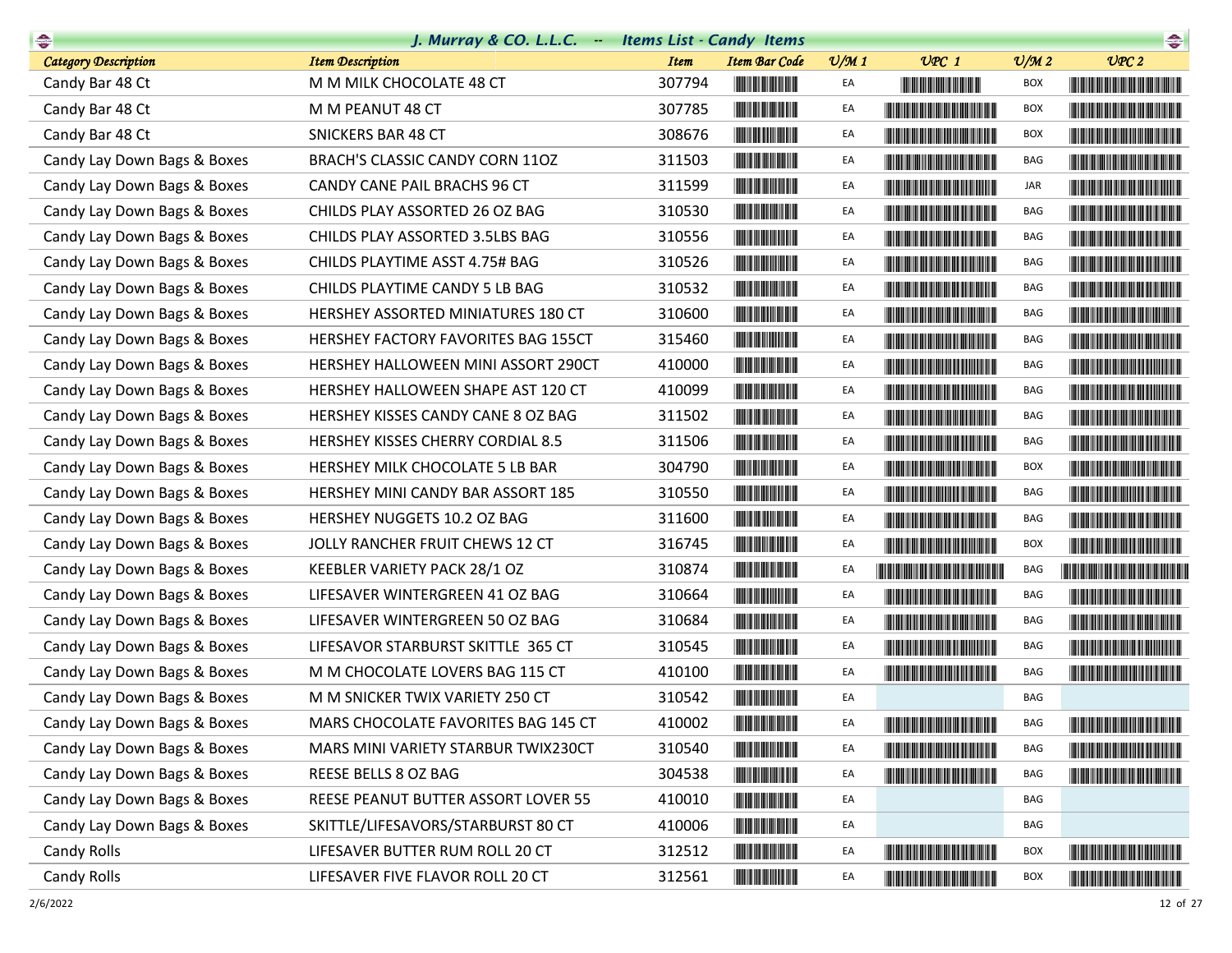| <b>Change</b>            | J. Murray & CO. L.L.C. - Items List - Candy Items |             |                                                                                                                       |                 |                                                                                                                                                                                                                                      |                             | $\begin{picture}(20,10) \put(0,0){\line(1,0){10}} \put(0,0){\line(1,0){10}} \put(0,0){\line(1,0){10}} \put(0,0){\line(1,0){10}} \put(0,0){\line(1,0){10}} \put(0,0){\line(1,0){10}} \put(0,0){\line(1,0){10}} \put(0,0){\line(1,0){10}} \put(0,0){\line(1,0){10}} \put(0,0){\line(1,0){10}} \put(0,0){\line(1,0){10}} \put(0,0){\line(1,0){10}} \put(0,$ |
|--------------------------|---------------------------------------------------|-------------|-----------------------------------------------------------------------------------------------------------------------|-----------------|--------------------------------------------------------------------------------------------------------------------------------------------------------------------------------------------------------------------------------------|-----------------------------|----------------------------------------------------------------------------------------------------------------------------------------------------------------------------------------------------------------------------------------------------------------------------------------------------------------------------------------------------------|
| Category Description     | <b>Item Description</b>                           | <b>Item</b> | <b>Item Bar Code</b>                                                                                                  | $\frac{v}{M}$ 1 | $UPC$ 1                                                                                                                                                                                                                              | $\mathcal{O}/\mathcal{M}$ 2 | UPC2                                                                                                                                                                                                                                                                                                                                                     |
| Candy Rolls              | LIFESAVER PEPPERMINT ROLL 20 CT                   | 312579      |                                                                                                                       | EA              |                                                                                                                                                                                                                                      | <b>BOX</b>                  |                                                                                                                                                                                                                                                                                                                                                          |
| Candy Rolls              | LIFESAVER WINTERGREEN ROLLS 20 CT                 | 312637      | <b>The Committee of the Committee of the Committee</b>                                                                | EA              | <u> The Community of the Community of the Community of the Community of the Community of the Community of the Co</u>                                                                                                                 | <b>BOX</b>                  |                                                                                                                                                                                                                                                                                                                                                          |
| Candy Rolls              | MENTOS CINNAMON 15 CT                             | 327975      |                                                                                                                       | <b>ROL</b>      |                                                                                                                                                                                                                                      | <b>BOX</b>                  |                                                                                                                                                                                                                                                                                                                                                          |
| Candy Rolls              | MENTOS GREEN APPLE 15 CT                          | 316596      |                                                                                                                       | <b>ROL</b>      |                                                                                                                                                                                                                                      | BOX                         |                                                                                                                                                                                                                                                                                                                                                          |
| Candy Rolls              | <b>MENTOS MIXED FRUIT 15 CT</b>                   | 316604      | <b>The Common Service Common</b>                                                                                      | <b>ROL</b>      |                                                                                                                                                                                                                                      | <b>BOX</b>                  | <u> Harat Barat Barat Barat Barat Barat Barat Barat Barat Barat Barat Barat Barat Barat Barat Barat Barat Barat Barat Barat Barat Barat Barat Barat Barat Barat Barat Barat Barat Barat Barat Barat Barat Barat Barat Barat Bara</u>                                                                                                                     |
| Candy Rolls              | MENTOS PEPPERMINT (MINT) 15 CT                    | 316992      |                                                                                                                       | <b>ROL</b>      |                                                                                                                                                                                                                                      | BOX                         |                                                                                                                                                                                                                                                                                                                                                          |
| Candy Rolls              | <b>MENTOS RAINBOW 15 CT</b>                       | 302372      |                                                                                                                       | EA              | <u> Harry Harry Harry Harry Harry Harry Harry Harry Harry Harry Harry Harry Harry Harry Harry Harry Harry Harry Harry Harry Harry Harry Harry Harry Harry Harry Harry Harry Harry Harry Harry Harry Harry Harry Harry Harry Harr</u> | <b>BOX</b>                  | <u> Harry Harry Harry Harry Harry Harry Harry Harry Harry Harry Harry Harry Harry Harry Harry Harry Harry Harry Harry Harry Harry Harry Harry Harry Harry Harry Harry Harry Harry Harry Harry Harry Harry Harry Harry Harry Harr</u>                                                                                                                     |
| Candy Rolls              | MENTOS SPEARMINT 15 CT                            | 316995      |                                                                                                                       | EA              |                                                                                                                                                                                                                                      | <b>BOX</b>                  |                                                                                                                                                                                                                                                                                                                                                          |
| Candy Rolls              | MENTOS STRAWBERRY 15 CT                           | 316091      |                                                                                                                       | <b>ROL</b>      |                                                                                                                                                                                                                                      | <b>BOX</b>                  |                                                                                                                                                                                                                                                                                                                                                          |
| Candy Rolls              | WERTHERS ROLL 1.8 OZ 12 CT                        | 363101      |                                                                                                                       | EA              |                                                                                                                                                                                                                                      | <b>BOX</b>                  |                                                                                                                                                                                                                                                                                                                                                          |
| Candy Shippers/Displays  | TOOTSIE ROLL TWIN PACK 1.00 120CT                 | 313924      | <b>The Community</b>                                                                                                  | EA              |                                                                                                                                                                                                                                      | CSE                         |                                                                                                                                                                                                                                                                                                                                                          |
| Candy 45 Ct              | HEAVENLY CARAMEL PECAN 45 CT                      | 315012      |                                                                                                                       | EA              |                                                                                                                                                                                                                                      | TUB                         |                                                                                                                                                                                                                                                                                                                                                          |
| Candy 45 Ct              | HEAVENLY CARAMEL VAN SEA SALT 45CT                | 315018      |                                                                                                                       | EA              |                                                                                                                                                                                                                                      | TUB                         |                                                                                                                                                                                                                                                                                                                                                          |
| Candy 45 Ct              | LINDOR TRUFFLES SINGLE CARAMEL 60CT               | 315963      | <b>The Community</b>                                                                                                  | EA              | <b>The Common Service Common</b>                                                                                                                                                                                                     | <b>BOX</b>                  | <u> Timba ka matsayin ka matsayin ka matsayin ka matsayin ka matsayin ka matsayin ka matsayin ka matsayin ka matsayin ka matsayin ka matsayin ka matsayin ka matsayin ka matsayin ka matsayin ka matsayin ka matsayin ka matsayi</u>                                                                                                                     |
| Candy 45 Ct              | LINDOR TRUFFLES SINGLE DRK CHOC 60C               | 315897      |                                                                                                                       | EA              |                                                                                                                                                                                                                                      | <b>BOX</b>                  |                                                                                                                                                                                                                                                                                                                                                          |
| Candy 45 Ct              | LINDOR TRUFFLES SINGLE MLK CHOC 60C               | 315964      |                                                                                                                       | EA              | <b>The Community</b>                                                                                                                                                                                                                 | <b>BOX</b>                  |                                                                                                                                                                                                                                                                                                                                                          |
| Candy 45 Ct              | LINDOR TRUFFLES SINGLE SEA SALT 60C               | 315248      |                                                                                                                       | EA              |                                                                                                                                                                                                                                      | BOX                         |                                                                                                                                                                                                                                                                                                                                                          |
| Coffee & Coffee Supplies | CREAMER CANINSTER CAFE DELIGHT 120Z               | 400411      | <b>The Committee of the Committee of the Committee</b>                                                                | EA              | <u> Harry Harry Harry Harry Harry Harry Harry Harry Harry Harry Harry Harry Harry Harry Harry Harry Harry Harry H</u>                                                                                                                | CAN                         |                                                                                                                                                                                                                                                                                                                                                          |
| Fifteen & Quarter Candy  | AIRHEAD BLUE RASPBERRY 36 CT                      | 366211      |                                                                                                                       | EA              |                                                                                                                                                                                                                                      | <b>BOX</b>                  |                                                                                                                                                                                                                                                                                                                                                          |
| Fifteen & Quarter Candy  | AIRHEAD CHERRY 36 CT                              | 358010      |                                                                                                                       | EA              |                                                                                                                                                                                                                                      | BOX                         |                                                                                                                                                                                                                                                                                                                                                          |
| Fifteen & Quarter Candy  | AIRHEAD GRAPE 36 CT                               | 358029      | <b>The Community of Second</b>                                                                                        | EA              | <b>The Committee of the Committee of the Committee</b>                                                                                                                                                                               | BOX                         |                                                                                                                                                                                                                                                                                                                                                          |
| Fifteen & Quarter Candy  | AIRHEAD GREEN APPLE 36 CT                         | 358028      |                                                                                                                       | EA              |                                                                                                                                                                                                                                      | <b>BOX</b>                  |                                                                                                                                                                                                                                                                                                                                                          |
| Fifteen & Quarter Candy  | AIRHEAD ORANGE 36 CT                              | 366220      |                                                                                                                       | EA              |                                                                                                                                                                                                                                      | <b>BOX</b>                  | <b>The Community of the Community</b>                                                                                                                                                                                                                                                                                                                    |
| Fifteen & Quarter Candy  | AIRHEAD STRAWBERRY 36 CT                          | 365437      |                                                                                                                       | EA              |                                                                                                                                                                                                                                      | BOX                         |                                                                                                                                                                                                                                                                                                                                                          |
| Fifteen & Quarter Candy  | AIRHEAD WATERMELON 36 CT                          | 358036      |                                                                                                                       | EA              |                                                                                                                                                                                                                                      | <b>BOX</b>                  |                                                                                                                                                                                                                                                                                                                                                          |
| Fifteen & Quarter Candy  | AIRHEAD WHITE MYSTERY 36 CT                       | 368761      |                                                                                                                       | EA              |                                                                                                                                                                                                                                      | BOX                         |                                                                                                                                                                                                                                                                                                                                                          |
| Fifteen & Quarter Candy  | APPLE HEADS 25 CENT 24 CT                         | 314211      |                                                                                                                       | EA              |                                                                                                                                                                                                                                      | BOX                         | <b>The Community of the Community</b>                                                                                                                                                                                                                                                                                                                    |
| Fifteen & Quarter Candy  | BOSTON BAKED BEANS 25¢ .08 OZ 24 CT               | 314203      | <u> Indian American Indian Indian Indian Indian Indian Indian Indian Indian Indian Indian Indian Indian Indian In</u> | EA              |                                                                                                                                                                                                                                      | BOX                         |                                                                                                                                                                                                                                                                                                                                                          |
| Fifteen & Quarter Candy  | CHERRY HEADS .25 CENT 24 CT                       | 314229      | <u> III de la provincia de la pro</u>                                                                                 | EA              |                                                                                                                                                                                                                                      | BOX                         |                                                                                                                                                                                                                                                                                                                                                          |
| Fifteen & Quarter Candy  | COWTALES CARAMEL 36 CT                            | 372466      |                                                                                                                       | EA              | <u> Harry Harry Harry Harry Harry Harry Harry Harry Harry Harry Harry Harry Harry Harry Harry Harry Harry Harry Harry Harry Harry Harry Harry Harry Harry Harry Harry Harry Harry Harry Harry Harry Harry Harry Harry Harry Harr</u> | BOX                         |                                                                                                                                                                                                                                                                                                                                                          |
| Fifteen & Quarter Candy  | <b>COWTALES CHOCOLATE BROWNIE 36 CT</b>           | 304030      | <b>The Community</b>                                                                                                  | EA              | <u> Harry Harry Harry Harry Harry Harry Harry Harry Harry Harry Harry Harry Harry Harry Harry Harry Harry Harry H</u>                                                                                                                | BOX                         |                                                                                                                                                                                                                                                                                                                                                          |
| Fifteen & Quarter Candy  | FUN DIP SOUR 24 CT                                | 331459      | <u> Maria Maria A</u>                                                                                                 | EA              | <b>The Committee of the Committee of the Committee</b>                                                                                                                                                                               | <b>BOX</b>                  | <b>The Common Section Common Section</b>                                                                                                                                                                                                                                                                                                                 |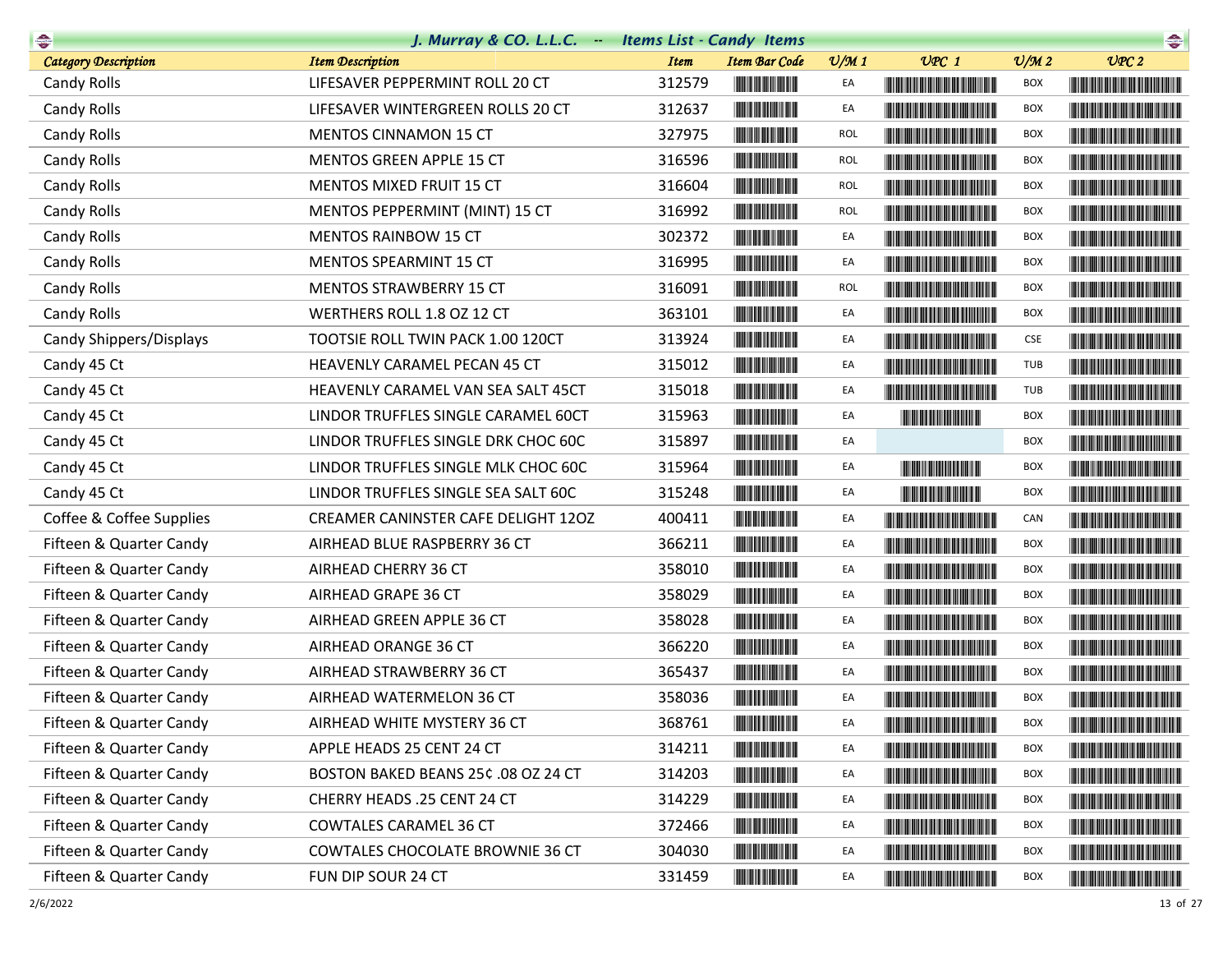| $\begin{picture}(20,10) \put(0,0){\line(1,0){10}} \put(10,0){\line(1,0){10}} \put(10,0){\line(1,0){10}} \put(10,0){\line(1,0){10}} \put(10,0){\line(1,0){10}} \put(10,0){\line(1,0){10}} \put(10,0){\line(1,0){10}} \put(10,0){\line(1,0){10}} \put(10,0){\line(1,0){10}} \put(10,0){\line(1,0){10}} \put(10,0){\line(1,0){10}} \put(10,0){\line(1$ | J. Murray & CO. L.L.C. - Items List - Candy Items |             |                                                                                                                        |                 |                                                                                                                                                                                                                                      |                             | $\begin{picture}(20,20) \put(0,0){\line(1,0){10}} \put(15,0){\line(1,0){10}} \put(15,0){\line(1,0){10}} \put(15,0){\line(1,0){10}} \put(15,0){\line(1,0){10}} \put(15,0){\line(1,0){10}} \put(15,0){\line(1,0){10}} \put(15,0){\line(1,0){10}} \put(15,0){\line(1,0){10}} \put(15,0){\line(1,0){10}} \put(15,0){\line(1,0){10}} \put(15,0){\line(1$ |
|-----------------------------------------------------------------------------------------------------------------------------------------------------------------------------------------------------------------------------------------------------------------------------------------------------------------------------------------------------|---------------------------------------------------|-------------|------------------------------------------------------------------------------------------------------------------------|-----------------|--------------------------------------------------------------------------------------------------------------------------------------------------------------------------------------------------------------------------------------|-----------------------------|-----------------------------------------------------------------------------------------------------------------------------------------------------------------------------------------------------------------------------------------------------------------------------------------------------------------------------------------------------|
| <b>Category Description</b>                                                                                                                                                                                                                                                                                                                         | <b>Item Description</b>                           | <b>Item</b> | <b>Item Bar Code</b>                                                                                                   | $\frac{v}{M}$ 1 | $UPC$ 1                                                                                                                                                                                                                              | $\mathcal{O}/\mathcal{M}$ 2 | UPC2                                                                                                                                                                                                                                                                                                                                                |
| Fifteen & Quarter Candy                                                                                                                                                                                                                                                                                                                             | FUN DIP 24 CT                                     | 330388      |                                                                                                                        | EA              | <u> Harry Harry Harry Harry Harry Harry Harry Harry Harry Harry Harry Harry Harry Harry Harry Harry Harry Harry Harry Harry Harry Harry Harry Harry Harry Harry Harry Harry Harry Harry Harry Harry Harry Harry Harry Harry Harr</u> | <b>BOX</b>                  |                                                                                                                                                                                                                                                                                                                                                     |
| Fifteen & Quarter Candy                                                                                                                                                                                                                                                                                                                             | FUN DIP 48 CT SMALL                               | 335034      |                                                                                                                        | EA              | <u> Harry Harry Harry Harry Harry Harry Harry Harry Harry Harry Harry Harry Harry Harry Harry Harry Harry Harry Harry Harry Harry Harry Harry Harry Harry Harry Harry Harry Harry Harry Harry Harry Harry Harry Harry Harry Harr</u> | BOX                         | <b>The Community of the Community</b>                                                                                                                                                                                                                                                                                                               |
| Fifteen & Quarter Candy                                                                                                                                                                                                                                                                                                                             | GRAPE HEADS 25¢ 0.8 OZ 24 CT                      | 314237      |                                                                                                                        | EA              | <b>The Committee of the Committee of the Committee</b>                                                                                                                                                                               | <b>BOX</b>                  |                                                                                                                                                                                                                                                                                                                                                     |
| Fifteen & Quarter Candy                                                                                                                                                                                                                                                                                                                             | <b>GUMMI CHEESECAKE 30 CT</b>                     | 308795      |                                                                                                                        | EA              | <u> Literatura de la contrada de la con</u>                                                                                                                                                                                          | BOX                         |                                                                                                                                                                                                                                                                                                                                                     |
| Fifteen & Quarter Candy                                                                                                                                                                                                                                                                                                                             | <b>GUMMI CUPCAKE 60 CT</b>                        | 308793      |                                                                                                                        | EA              |                                                                                                                                                                                                                                      | BOX                         |                                                                                                                                                                                                                                                                                                                                                     |
| Fifteen & Quarter Candy                                                                                                                                                                                                                                                                                                                             | GUMMI HOT DOG 60 CT                               | 308775      |                                                                                                                        | EA              | <u> Harry Harry Harry Harry Harry Harry Harry Harry Harry Harry Harry Harry Harry Harry Harry Harry Harry Harry Harry Harry Harry Harry Harry Harry Harry Harry Harry Harry Harry Harry Harry Harry Harry Harry Harry Harry Harr</u> | <b>BOX</b>                  | <u> Harry Harry Harry Harry Harry Harry Harry Harry Harry Harry Harry Harry Harry Harry Harry Harry Harry Harry Harry Harry Harry Harry Harry Harry Harry Harry Harry Harry Harry Harry Harry Harry Harry Harry Harry Harry Harr</u>                                                                                                                |
| Fifteen & Quarter Candy                                                                                                                                                                                                                                                                                                                             | <b>GUMMI MINI BURGERS 60 CT</b>                   | 301929      |                                                                                                                        | EA              | <u> Harry Harry Harry Harry Harry Harry Harry Harry Harry Harry Harry Harry Harry Harry Harry Harry Harry Harry Harry Harry Harry Harry Harry Harry Harry Harry Harry Harry Harry Harry Harry Harry Harry Harry Harry Harry Harr</u> | BOX                         |                                                                                                                                                                                                                                                                                                                                                     |
| Fifteen & Quarter Candy                                                                                                                                                                                                                                                                                                                             | GUMMI PIZZA 48 CT                                 | 308809      |                                                                                                                        | EA              |                                                                                                                                                                                                                                      | BOX                         |                                                                                                                                                                                                                                                                                                                                                     |
| Fifteen & Quarter Candy                                                                                                                                                                                                                                                                                                                             | <b>GUMMI SEA CRITTERS 60 CT</b>                   | 308791      |                                                                                                                        | EA              | <u> Harry Harry Harry Harry Harry Harry Harry Harry Harry Harry Harry Harry Harry Harry Harry Harry Harry Harry Harry Harry Harry Harry Harry Harry Harry Harry Harry Harry Harry Harry Harry Harry Harry Harry Harry Harry Harr</u> | <b>BOX</b>                  |                                                                                                                                                                                                                                                                                                                                                     |
| Fifteen & Quarter Candy                                                                                                                                                                                                                                                                                                                             | GUMMI SOUR MINI BURGER 60 CT                      | 301333      | <b>The Community of the Community</b>                                                                                  | EA              | <u> Harry Harry Harry Harry Harry Harry Harry Harry Harry Harry Harry Harry Harry Harry Harry Harry Harry Harry Harry Harry Harry Harry Harry Harry Harry Harry Harry Harry Harry Harry Harry Harry Harry Harry Harry Harry Harr</u> | <b>BOX</b>                  |                                                                                                                                                                                                                                                                                                                                                     |
| Fifteen & Quarter Candy                                                                                                                                                                                                                                                                                                                             | HOT TAMALES .25¢ 24 CT BOX                        | 304337      |                                                                                                                        | EA              | <b>The Community of the Community</b>                                                                                                                                                                                                | <b>BOX</b>                  |                                                                                                                                                                                                                                                                                                                                                     |
| Fifteen & Quarter Candy                                                                                                                                                                                                                                                                                                                             | JAW BUSTERS 25¢ .8 OZ 24 CT                       | 314245      |                                                                                                                        | EA              |                                                                                                                                                                                                                                      | BOX                         |                                                                                                                                                                                                                                                                                                                                                     |
| Fifteen & Quarter Candy                                                                                                                                                                                                                                                                                                                             | KOOLAID JAMMERS VARIETY PACK 40CT                 | 356214      | <b>The Common Service</b>                                                                                              | EA              | <b>The Community of the Community</b>                                                                                                                                                                                                | <b>CSE</b>                  |                                                                                                                                                                                                                                                                                                                                                     |
| Fifteen & Quarter Candy                                                                                                                                                                                                                                                                                                                             | LAFFY TAFFY ROPE BANANA 24 CT                     | 373811      |                                                                                                                        | EA              | <u> Harry Harry Harry Harry Harry Harry Harry Harry Harry Harry Harry Harry Harry Harry Harry Harry Harry Harry Harry Harry Harry Harry Harry Harry Harry Harry Harry Harry Harry Harry Harry Harry Harry Harry Harry Harry Harr</u> | <b>BOX</b>                  |                                                                                                                                                                                                                                                                                                                                                     |
| Fifteen & Quarter Candy                                                                                                                                                                                                                                                                                                                             | LAFFY TAFFY ROPE BLUE RASPBERRY 24                | 368597      |                                                                                                                        | EA              |                                                                                                                                                                                                                                      | <b>BOX</b>                  | <u> Harry Harry Harry Harry Harry Harry Harry Harry Harry Harry Harry Harry Harry Harry Harry Harry Harry Harry Harry Harry Harry Harry Harry Harry Harry Harry Harry Harry Harry Harry Harry Harry Harry Harry Harry Harry Harr</u>                                                                                                                |
| Fifteen & Quarter Candy                                                                                                                                                                                                                                                                                                                             | LAFFY TAFFY ROPE CHERRY 24 CT                     | 372920      |                                                                                                                        | EA              | <u> III de la provincia del m</u>                                                                                                                                                                                                    | <b>BOX</b>                  |                                                                                                                                                                                                                                                                                                                                                     |
| Fifteen & Quarter Candy                                                                                                                                                                                                                                                                                                                             | LAFFY TAFFY ROPE GRAPE 24 CT                      | 370015      | <u> Hill Miller van de Bronne van de Bronne van de Bronne van de Bronne van de Bronne van de Bronne van de Bronne </u> | EA              |                                                                                                                                                                                                                                      | <b>BOX</b>                  |                                                                                                                                                                                                                                                                                                                                                     |
| Fifteen & Quarter Candy                                                                                                                                                                                                                                                                                                                             | LAFFY TAFFY ROPE MYSTERY SWIRL 24CT               | 303297      |                                                                                                                        | EA              |                                                                                                                                                                                                                                      | <b>BOX</b>                  |                                                                                                                                                                                                                                                                                                                                                     |
| Fifteen & Quarter Candy                                                                                                                                                                                                                                                                                                                             | LAFFY TAFFY ROPE SOUR APPLE 24 CT                 | 302695      |                                                                                                                        | EA              |                                                                                                                                                                                                                                      | BOX                         |                                                                                                                                                                                                                                                                                                                                                     |
| Fifteen & Quarter Candy                                                                                                                                                                                                                                                                                                                             | LAFFY TAFFY ROPE STRAWBERRY 24 CT                 | 370007      |                                                                                                                        | EA              | <u> The Community of the Community of the Community of the Community of the Community of the Community of the Community of the Community of the Community of the Community of the Community of the Community of the Community of</u> | <b>BOX</b>                  | <u> Harry Harry Harry Harry Harry Harry Harry Harry Harry Harry Harry Harry Harry Harry Harry Harry Harry Harry Harry Harry Harry Harry Harry Harry Harry Harry Harry Harry Harry Harry Harry Harry Harry Harry Harry Harry Harr</u>                                                                                                                |
| Fifteen & Quarter Candy                                                                                                                                                                                                                                                                                                                             | LEMON HEAD .8 OZ 25¢ 24 CT                        | 314252      | <b>The Committee of the Committee of the Committee</b>                                                                 | EA              |                                                                                                                                                                                                                                      | <b>BOX</b>                  |                                                                                                                                                                                                                                                                                                                                                     |
| Fifteen & Quarter Candy                                                                                                                                                                                                                                                                                                                             | LOLLIES MEGA DOUBLE 24 CT BOX                     | 371664      | <u> Indian Maria San Ind</u>                                                                                           | EA              | <u> Liberal Maria Maria Maria Maria Maria Maria Maria Maria Maria Maria Maria Maria Maria Maria Maria Maria Mari</u>                                                                                                                 | <b>BOX</b>                  |                                                                                                                                                                                                                                                                                                                                                     |
| Fifteen & Quarter Candy                                                                                                                                                                                                                                                                                                                             | MIKE & IKE CHERRY \$.25 .780Z 24 CT               | 304425      |                                                                                                                        | EA              | <b>The Common Section</b>                                                                                                                                                                                                            | <b>BOX</b>                  | <u> Harajan kalendari ya Kat</u>                                                                                                                                                                                                                                                                                                                    |
| Fifteen & Quarter Candy                                                                                                                                                                                                                                                                                                                             | MIKE & IKE ORANGE \$.25 .780Z 24 CT               | 304459      | <b>The Committee of the Committee of the Committee</b>                                                                 | EA              | <b>The Community of the Community</b>                                                                                                                                                                                                | <b>BOX</b>                  |                                                                                                                                                                                                                                                                                                                                                     |
| Fifteen & Quarter Candy                                                                                                                                                                                                                                                                                                                             | MIKE & IKE SOUR LEMN .25.780Z 24 CT               | 304498      |                                                                                                                        | EA              | <u> Liberal Maria de la contrada de la con</u>                                                                                                                                                                                       | <b>BOX</b>                  | <u> Harry Harry Harry Harry Harry Harry Harry Harry Harry Harry Harry Harry Harry Harry Harry Harry Harry Harry Harry Harry Harry Harry Harry Harry Harry Harry Harry Harry Harry Harry Harry Harry Harry Harry Harry Harry Harr</u>                                                                                                                |
| Fifteen & Quarter Candy                                                                                                                                                                                                                                                                                                                             | MIKE & IKE SOUR WATERMELON .25 24CT               | 304426      |                                                                                                                        | EA              |                                                                                                                                                                                                                                      | <b>BOX</b>                  |                                                                                                                                                                                                                                                                                                                                                     |
| Fifteen & Quarter Candy                                                                                                                                                                                                                                                                                                                             | MIKE&IKE BERRY BLAST .25 24 CT                    | 304345      |                                                                                                                        | EA              | <b>The Community of the Community</b>                                                                                                                                                                                                | <b>BOX</b>                  |                                                                                                                                                                                                                                                                                                                                                     |
| Fifteen & Quarter Candy                                                                                                                                                                                                                                                                                                                             | MIKE&IKE JOLLY JOES .25 24 CT                     | 306209      |                                                                                                                        | EA              | <u> The Community of the Community of the Community of the Community of the Community of the Community of the Community of the Community of the Community of the Community of the Community of the Community of the Community of</u> | BOX                         |                                                                                                                                                                                                                                                                                                                                                     |
| Fifteen & Quarter Candy                                                                                                                                                                                                                                                                                                                             | MIKE&IKE ORIGINAL .25 24 CT                       | 302323      | <b>The Common Service Common</b>                                                                                       | EA              | <u> Timba ka matsayin ka matsayin ka matsayin ka matsayin ka matsayin ka matsayin ka matsayin ka matsayin ka matsayin ka matsayin ka matsayin ka matsayin ka matsayin ka matsayin ka matsayin ka matsayin ka matsayin ka matsayi</u> | <b>BOX</b>                  |                                                                                                                                                                                                                                                                                                                                                     |
| Fifteen & Quarter Candy                                                                                                                                                                                                                                                                                                                             | MIKE&IKE TROPICAL .25 24 CT                       | 304352      |                                                                                                                        | EA              | <u> Die Berger von Die Berger von Die Berger von Die Berger von Die Berger von Die Berger von Die Berger von Die B</u>                                                                                                               | <b>BOX</b>                  |                                                                                                                                                                                                                                                                                                                                                     |
| Fifteen & Quarter Candy                                                                                                                                                                                                                                                                                                                             | NOW & LATER CHEWY GRAPE 25¢ 24 CT                 | 315095      |                                                                                                                        | EA              | <u> Harry Harry Harry Harry Harry Harry Harry Harry Harry Harry Harry Harry Harry Harry Harry Harry Harry Harry H</u>                                                                                                                | BOX                         | <b>The Committee of the Committee of the Committee of the Committee</b>                                                                                                                                                                                                                                                                             |
| Fifteen & Quarter Candy                                                                                                                                                                                                                                                                                                                             | NOW & LATER PINEAPPLE 25¢ 24 CT                   | 315100      |                                                                                                                        | EA              | <b>The Committee of the Committee of the Committee</b>                                                                                                                                                                               | <b>BOX</b>                  | <u> The Community of the Community of the Community of the Community of the Community of the Community of the Community of the Community of the Community of the Community of the Community of the Community of the Community of</u>                                                                                                                |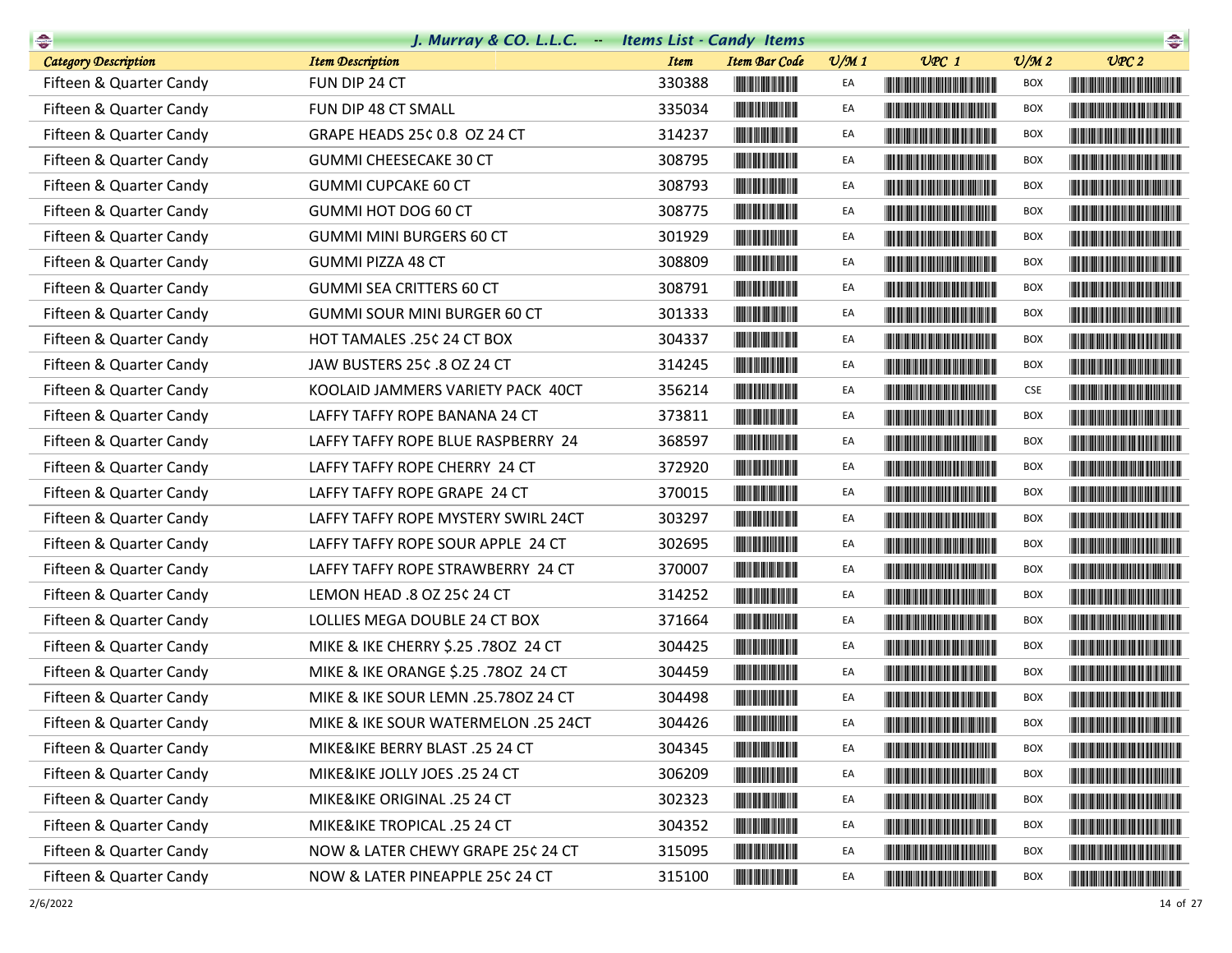|                                | J. Murray & CO. L.L.C. - Items List - Candy Items |             |                                                                       |                 |                                                                                                                                                                                                                                      |                             | $\begin{picture}(20,20) \put(0,0){\line(1,0){10}} \put(15,0){\line(1,0){10}} \put(15,0){\line(1,0){10}} \put(15,0){\line(1,0){10}} \put(15,0){\line(1,0){10}} \put(15,0){\line(1,0){10}} \put(15,0){\line(1,0){10}} \put(15,0){\line(1,0){10}} \put(15,0){\line(1,0){10}} \put(15,0){\line(1,0){10}} \put(15,0){\line(1,0){10}} \put(15,0){\line(1$ |
|--------------------------------|---------------------------------------------------|-------------|-----------------------------------------------------------------------|-----------------|--------------------------------------------------------------------------------------------------------------------------------------------------------------------------------------------------------------------------------------|-----------------------------|-----------------------------------------------------------------------------------------------------------------------------------------------------------------------------------------------------------------------------------------------------------------------------------------------------------------------------------------------------|
| Category Description           | <b>Item Description</b>                           | <b>Item</b> | <b>Item Bar Code</b>                                                  | $\frac{v}{M}$ 1 | $UPC$ 1                                                                                                                                                                                                                              | $\mathcal{O}/\mathcal{M}$ 2 | UPC2                                                                                                                                                                                                                                                                                                                                                |
| Fifteen & Quarter Candy        | NOW & LATER TROPICAL PUNCH 25¢ 24CT               | 315105      |                                                                       | EA              | <u> Liberal Maria Maria Maria Maria Maria Maria Maria Maria Maria Maria Maria Maria Maria Maria Maria Maria Maria </u>                                                                                                               | <b>BOX</b>                  | <b>The Committee of the Committee of the Committee</b>                                                                                                                                                                                                                                                                                              |
| Fifteen & Quarter Candy        | RED HOTS 25 CENT 24 CT                            | 314278      |                                                                       | EA              | <u> Harry Harry Harry Harry Harry Harry Harry Harry Harry Harry Harry Harry Harry Harry Harry Harry Harry Harry H</u>                                                                                                                | <b>BOX</b>                  |                                                                                                                                                                                                                                                                                                                                                     |
| Fifteen & Quarter Candy        | SIXLETS 48 CT .58 OZ                              | 360115      | <u> Maria Maria III di Ba</u>                                         | EA              |                                                                                                                                                                                                                                      | <b>BOX</b>                  |                                                                                                                                                                                                                                                                                                                                                     |
| Granola/Poptart/Treats/Cookies | CHEERIOS CEREAL (CUP) 1.3 OZ                      | 402111      |                                                                       | EA              |                                                                                                                                                                                                                                      | PAK                         |                                                                                                                                                                                                                                                                                                                                                     |
| Granola/Poptart/Treats/Cookies | <b>CINNAMON TOAST CRUNCH 2OZ CUP</b>              | 401231      |                                                                       | EA              |                                                                                                                                                                                                                                      | CAN                         |                                                                                                                                                                                                                                                                                                                                                     |
| Granola/Poptart/Treats/Cookies | FROSTED FLAKES 2.10Z CUP                          | 401237      | <u> Liberal Maria San Ba</u>                                          | EA              | <u> Harry Harry Harry Harry Harry Harry Harry Harry Harry Harry Harry Harry Harry Harry Harry Harry Harry Harry H</u>                                                                                                                | PAK                         |                                                                                                                                                                                                                                                                                                                                                     |
| Granola/Poptart/Treats/Cookies | FROSTED MINI WHEATS CUP 2.50Z                     | 401263      |                                                                       | EA              |                                                                                                                                                                                                                                      | <b>CUP</b>                  | <u> HII DI BI DI BI DI BI DI BI DI BI DI BI DI BI DI BI DI BI DI BI DI BI DI BI DI BI DI BI DI BI DI BI DI BI DI </u>                                                                                                                                                                                                                               |
| Granola/Poptart/Treats/Cookies | HONEY NUT CHEERIOS CUP 1.80Z                      | 401242      |                                                                       | EA              |                                                                                                                                                                                                                                      | PAK                         | <u> Harry Harry Harry Harry Harry Harry Harry Harry Harry Harry Harry Harry Harry Harry Harry Harry Harry Harry Harry Harry Harry Harry Harry Harry Harry Harry Harry Harry Harry Harry Harry Harry Harry Harry Harry Harry Harr</u>                                                                                                                |
| Granola/Poptart/Treats/Cookies | KELLOGS APPLE JACKS CUP 1.50Z                     | 401255      |                                                                       | EA              |                                                                                                                                                                                                                                      | PAK                         |                                                                                                                                                                                                                                                                                                                                                     |
| Granola/Poptart/Treats/Cookies | KELLOGS COCOA KRISPIES CUP 2.30Z                  | 401259      | <u> Liberal Maria San Barat III a Shekara ta 1989 da kasar Ing Pa</u> | EA              |                                                                                                                                                                                                                                      | PAK                         |                                                                                                                                                                                                                                                                                                                                                     |
| Granola/Poptart/Treats/Cookies | KELLOGS CORN POPS CUP 1.50Z                       | 401249      |                                                                       | EA              |                                                                                                                                                                                                                                      | PAK                         |                                                                                                                                                                                                                                                                                                                                                     |
| Granola/Poptart/Treats/Cookies | KELLOGS FROOT LOOPS CUP 1.50Z                     | 401269      |                                                                       | EA              | <u> The Community of the Community of the Community of the Community of the Community of the Community of the Community of the Community of the Community of the Community of the Community of the Community of the Community of</u> | PAK                         |                                                                                                                                                                                                                                                                                                                                                     |
| Granola/Poptart/Treats/Cookies | KELLOGS RAISIN BRAN CRUNCH CUP 2.8                | 401251      |                                                                       | EA              |                                                                                                                                                                                                                                      | PAK                         |                                                                                                                                                                                                                                                                                                                                                     |
| Granola/Poptart/Treats/Cookies | KELLOGS SPECIAL K CUP 1.250Z                      | 401287      |                                                                       | EA              | <u> Harry Harry Harry Harry Harry Harry Harry Harry Harry Harry Harry Harry Harry Harry Harry Harry Harry Harry H</u>                                                                                                                | <b>PAK</b>                  |                                                                                                                                                                                                                                                                                                                                                     |
| Granola/Poptart/Treats/Cookies | LUCKY CHARMS CEREAL (CUP) 1.7 OZ                  | 402113      | <b>The Community</b>                                                  | EA              |                                                                                                                                                                                                                                      | PAK                         |                                                                                                                                                                                                                                                                                                                                                     |
| Granola/Poptart/Treats/Cookies | MRS FIELD WH CHOC MACADAMIA 12 CT                 | 371306      |                                                                       | EA              | <u> Hill in de Berger van de Berger van de Berger van de Berger van de Berger van de Berger van de Berger van de</u>                                                                                                                 | <b>BOX</b>                  |                                                                                                                                                                                                                                                                                                                                                     |
| Gum                            | BEEMANS GUM (5 STICK) 20 CT                       | 316224      |                                                                       | EA              | <u> Harris Harris Harris Harris Harris Harris Harris Harris Harris Harris Harris Harris Harris Harris Harris Harris Harris Harris Harris Harris Harris Harris Harris Harris Harris Harris Harris Harris Harris Harris Harris Har</u> | <b>BOX</b>                  |                                                                                                                                                                                                                                                                                                                                                     |
| Gum                            | <b>BLACK JACK GUM (5 STICK) 20CT</b>              | 316226      |                                                                       | EA              |                                                                                                                                                                                                                                      | <b>BOX</b>                  |                                                                                                                                                                                                                                                                                                                                                     |
| Gum                            | CLOVE GUM (5 STICKS) 20CT                         | 316222      |                                                                       | EA              |                                                                                                                                                                                                                                      | <b>BOX</b>                  |                                                                                                                                                                                                                                                                                                                                                     |
| Gum                            | DENTYNE ICE ARTIC CHILL 9 CT                      | 372905      |                                                                       | EA              |                                                                                                                                                                                                                                      | <b>BOX</b>                  |                                                                                                                                                                                                                                                                                                                                                     |
| Gum                            | DENTYNE ICE FIRE CINNAMON S/F 9 CT                | 372899      | <b>The Common Service</b>                                             | EA              |                                                                                                                                                                                                                                      | <b>BOX</b>                  |                                                                                                                                                                                                                                                                                                                                                     |
| Gum                            | DENTYNE ICE PEPPERMINT 9 CT                       | 368176      |                                                                       | EA              |                                                                                                                                                                                                                                      | <b>BOX</b>                  |                                                                                                                                                                                                                                                                                                                                                     |
| Gum                            | DENTYNE ICE SPEARMINT 9 CT                        | 367532      | <b>The Community</b>                                                  | EA              |                                                                                                                                                                                                                                      | BOX                         |                                                                                                                                                                                                                                                                                                                                                     |
| Gum                            | DENTYNE ICE SUB ZERO ICEBERG MINT 9               | 372907      |                                                                       | EA              |                                                                                                                                                                                                                                      | <b>BOX</b>                  |                                                                                                                                                                                                                                                                                                                                                     |
| Gum                            | DENTYNE ICE WINTERCHILL 9 CT                      | 367535      |                                                                       | EA              |                                                                                                                                                                                                                                      | <b>BOX</b>                  |                                                                                                                                                                                                                                                                                                                                                     |
| Gum                            | ECLIPSE PEPPERMINT 8 CT                           | 300301      |                                                                       | EA              |                                                                                                                                                                                                                                      | <b>BOX</b>                  |                                                                                                                                                                                                                                                                                                                                                     |
| Gum                            | ECLIPSE POLAR ICE 8 CT                            | 300320      | <b>The Committee of the Committee</b>                                 | EA              | <u> Liberal Maria de la contrada de la con</u>                                                                                                                                                                                       | BOX                         | <u> Liberal Maria Maria Maria Maria Maria Maria Maria Maria Maria Maria Maria Maria Maria Maria Maria Maria Maria </u>                                                                                                                                                                                                                              |
| Gum                            | ECLIPSE SPEARMINT 8 CT                            | 300286      |                                                                       | EA              |                                                                                                                                                                                                                                      | BOX                         | <u> Literature de la construcción de la construcción de la construcción de la construcción de la construcción de </u>                                                                                                                                                                                                                               |
| Gum                            | ECLIPSE WINTERFROST 8 CT                          | 300293      | <b>The Committee of the Committee of the Committee</b>                | EA              |                                                                                                                                                                                                                                      | <b>BOX</b>                  | <u> Liberal Maria Albert III (1989)</u>                                                                                                                                                                                                                                                                                                             |
| Gum                            | ICE BREAKER CUBE BLIS PEPPRMINT 6CT               | 308746      | <b>The Committee of the Committee</b>                                 | EA              |                                                                                                                                                                                                                                      | <b>BOX</b>                  | <u> Liberal Maria Maria Maria Maria Maria Maria Maria Maria Maria Maria Maria Maria Maria Maria Maria Maria Maria </u>                                                                                                                                                                                                                              |
| Gum                            | ICE BREAKER CUBE BLIS SPEARMINT 6CT               | 308744      |                                                                       | EA              | <u> Liberal Maria de la contrada de la con</u>                                                                                                                                                                                       | BOX                         | <u> Harry Harry Harry Harry Harry Harry Harry Harry Harry Harry Harry Harry Harry Harry Harry Harry Harry Harry H</u>                                                                                                                                                                                                                               |
| Gum                            | ICE BREAKERS ICE CUBES BTL PEPPRMNT               | 308757      |                                                                       | EA              | <b>CONTRACTOR</b>                                                                                                                                                                                                                    | <b>BTL</b>                  |                                                                                                                                                                                                                                                                                                                                                     |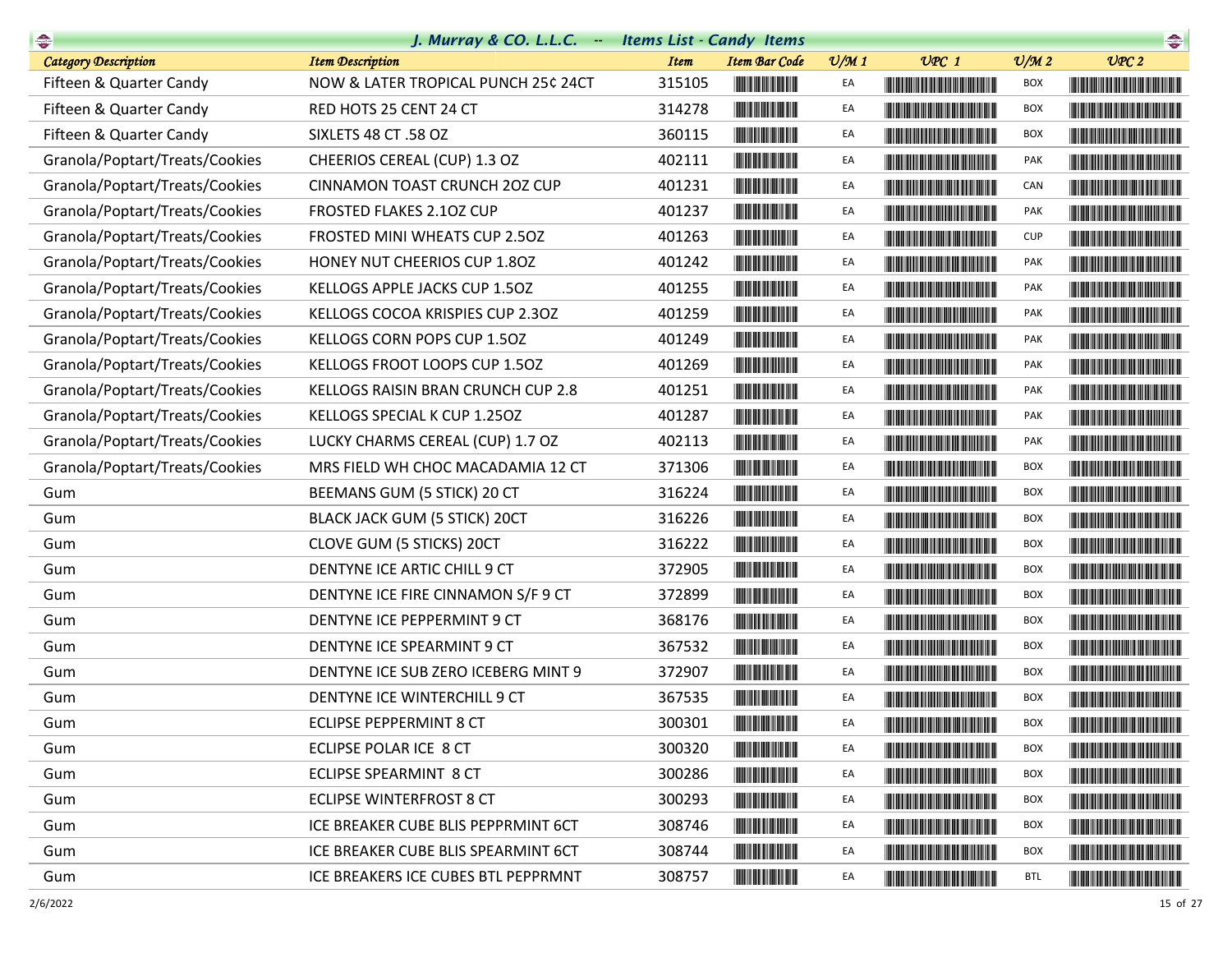|                             | J. Murray & CO. L.L.C. - Items List - Candy Items |             |                                                        |                 |                                                                                                                                                                                                                                      |                             | $\begin{picture}(20,10) \put(0,0){\line(1,0){10}} \put(10,0){\line(1,0){10}} \put(10,0){\line(1,0){10}} \put(10,0){\line(1,0){10}} \put(10,0){\line(1,0){10}} \put(10,0){\line(1,0){10}} \put(10,0){\line(1,0){10}} \put(10,0){\line(1,0){10}} \put(10,0){\line(1,0){10}} \put(10,0){\line(1,0){10}} \put(10,0){\line(1,0){10}} \put(10,0){\line(1$ |
|-----------------------------|---------------------------------------------------|-------------|--------------------------------------------------------|-----------------|--------------------------------------------------------------------------------------------------------------------------------------------------------------------------------------------------------------------------------------|-----------------------------|-----------------------------------------------------------------------------------------------------------------------------------------------------------------------------------------------------------------------------------------------------------------------------------------------------------------------------------------------------|
| <b>Category Description</b> | <b>Item Description</b>                           | <b>Item</b> | <b>Item Bar Code</b>                                   | $\frac{v}{M}$ 1 | $UPC$ 1                                                                                                                                                                                                                              | $\mathcal{O}/\mathcal{M}$ 2 | UPC2                                                                                                                                                                                                                                                                                                                                                |
| Gum                         | ICE BREAKERS ICE CUBES BTL SPEARMT                | 308755      |                                                        | EA              | <b>The Community of the Community</b>                                                                                                                                                                                                | <b>BTL</b>                  |                                                                                                                                                                                                                                                                                                                                                     |
| Gum                         | ORBIT BUBBLEMINT 12 CT                            | 302430      |                                                        | EA              | <u> Liberal Maria Maria Maria Maria Maria Maria Maria Maria Maria Maria Maria Maria Maria Maria Maria Maria Maria </u>                                                                                                               | <b>BOX</b>                  |                                                                                                                                                                                                                                                                                                                                                     |
| Gum                         | <b>ORBIT CITRUS 12CT</b>                          | 306799      |                                                        | EA              | <u> Harris Harris Harris Harris Harris Harris Harris Harris Harris Harris Harris Harris Harris Harris Harris Harris Harris Harris Harris Harris Harris Harris Harris Harris Harris Harris Harris Harris Harris Harris Harris Har</u> | <b>BOX</b>                  |                                                                                                                                                                                                                                                                                                                                                     |
| Gum                         | ORBIT PEPPERMINT 12 CT                            | 300731      |                                                        | EA              | <u> Liberal Maria Maria Maria Maria Maria Maria Maria Maria Maria Maria Maria Maria Maria Maria Maria Maria Maria </u>                                                                                                               | <b>BOX</b>                  | <u> Handi ka masa sa masa sa m</u>                                                                                                                                                                                                                                                                                                                  |
| Gum                         | ORBIT SPEARMINT 12 CT                             | 300749      | <b>The Community</b>                                   | EA              |                                                                                                                                                                                                                                      | <b>BOX</b>                  | <b>The Community of the Community</b>                                                                                                                                                                                                                                                                                                               |
| Gum                         | ORBIT STRAWBERRY 12 CT                            | 300750      |                                                        | EA              | <u> Liberal Maria Maria Maria Maria Maria Maria Maria Maria Maria Maria Maria Maria Maria Maria Maria Maria Maria </u>                                                                                                               | <b>BOX</b>                  |                                                                                                                                                                                                                                                                                                                                                     |
| Gum                         | <b>ORBIT SWEETMINT 12 CT</b>                      | 306787      | <b>The Community of the Community</b>                  | EA              |                                                                                                                                                                                                                                      | BOX                         |                                                                                                                                                                                                                                                                                                                                                     |
| Gum                         | ORBIT WHITE SOFT CHEW PEPPERMNT 9CT               | 300777      |                                                        | EA              | <b>The Committee of the Committee of the Committee</b>                                                                                                                                                                               | <b>BOX</b>                  | <b>The Community of the Community</b>                                                                                                                                                                                                                                                                                                               |
| Gum                         | <b>ORBIT WINTERMINT 12 CT</b>                     | 300764      |                                                        | EA              |                                                                                                                                                                                                                                      | <b>BOX</b>                  |                                                                                                                                                                                                                                                                                                                                                     |
| Gum                         | STRIDE SPEARMINT REACTORS 10 CT                   | 309765      |                                                        | EA              | <b>The Community of the Community</b>                                                                                                                                                                                                | <b>BOX</b>                  |                                                                                                                                                                                                                                                                                                                                                     |
| Gum                         | TIC TAC GUM SPEARMINT 12 CT                       | 313997      |                                                        | EA              |                                                                                                                                                                                                                                      | BOX                         |                                                                                                                                                                                                                                                                                                                                                     |
| Gum                         | TIC TAC GUM WATERMELON 12 CT                      | 313999      |                                                        | EA              | <b>The Common Service Common Service</b>                                                                                                                                                                                             | BOX                         |                                                                                                                                                                                                                                                                                                                                                     |
| Gum                         | TRIDENT PURELY SPEARMINT 12 CT                    | 308769      |                                                        | EA              |                                                                                                                                                                                                                                      | <b>BOX</b>                  |                                                                                                                                                                                                                                                                                                                                                     |
| Gum                         | TRIDENT WHITE MINTY BUBBLE 9CT                    | 303323      | <b>The Community</b>                                   | EA              | <u> Harry Harry Harry Harry Harry Harry Harry Harry Harry Harry Harry Harry Harry Harry Harry Harry Harry Harry H</u>                                                                                                                | <b>BOX</b>                  | <u> Harry Harry Harry Harry Harry Harry Harry Harry Harry Harry Harry Harry Harry Harry Harry Harry Harry Harry H</u>                                                                                                                                                                                                                               |
| Gum                         | TRIDENT WHITE PEPPERMINT 9 CT                     | 369505      |                                                        | EA              |                                                                                                                                                                                                                                      | BOX                         |                                                                                                                                                                                                                                                                                                                                                     |
| Gum                         | TRIDENT WHITE SPEARMINT 9 CT                      | 302307      |                                                        | EA              | <u> III de la provincia del control del control de la provincia del control de la provincia del control de la pro</u>                                                                                                                | <b>BOX</b>                  |                                                                                                                                                                                                                                                                                                                                                     |
| Gum                         | TRIDENT WHITE WINTERGREEN 9 CT                    | 367052      | <b>CONTRACTOR</b>                                      | EA              | <u> Liberal Maria Maria Maria Maria Maria Maria Maria Maria Maria Maria Maria Maria Maria Maria Maria Maria Maria </u>                                                                                                               | <b>BOX</b>                  |                                                                                                                                                                                                                                                                                                                                                     |
| Gum                         | WRIGLEYS BIG RED 35¢ 40 CT                        | 316034      |                                                        | EA              | <b>The Community of the Community</b>                                                                                                                                                                                                | <b>BOX</b>                  |                                                                                                                                                                                                                                                                                                                                                     |
| Gum                         | WRIGLEYS DOUBLEMINT 35¢ 40 CT                     | 316042      |                                                        | EA              |                                                                                                                                                                                                                                      | BOX                         |                                                                                                                                                                                                                                                                                                                                                     |
| Gum                         | WRIGLEYS JUICY FRUIT 35¢ 40 CT                    | 316059      |                                                        | EA              | <u> Liberal Maria Maria San Barat III a Shekara ta 1989 da kasas na san A</u>                                                                                                                                                        | BOX                         |                                                                                                                                                                                                                                                                                                                                                     |
| Gum                         | WRIGLEYS SPEARMINT 35¢ 40 CT                      | 316075      |                                                        | EA              | <u> Liberal Maria Maria Maria Maria Maria Maria Maria Maria Maria Maria Maria Maria Maria Maria Maria Maria Maria </u>                                                                                                               | <b>BOX</b>                  |                                                                                                                                                                                                                                                                                                                                                     |
| Gum                         | WRIGLEYS WINTERFRESH 35¢ 40 CT                    | 316067      |                                                        | EA              |                                                                                                                                                                                                                                      | <b>BOX</b>                  |                                                                                                                                                                                                                                                                                                                                                     |
| Gum                         | 5 ASCENT WINTERMINT 10 CT                         | 315721      |                                                        | EA              | <u> III din kacamatan Indonesia III din kacamatan Indonesia III din kacamatan Indonesia III din kacamatan Indonesi</u>                                                                                                               | BOX                         | <u> Harris Harris Barns Harris Harris Harris Harris Harris Harris Harris Harris Harris Harris Harris Harris Harris</u>                                                                                                                                                                                                                              |
| Gum                         | 5 COBALT PEPPERMINT 10 CT BLUE                    | 315697      |                                                        | EA              | <b>The Community of the Community</b>                                                                                                                                                                                                | <b>BOX</b>                  |                                                                                                                                                                                                                                                                                                                                                     |
| Gum                         | 5 FLOOD SOUR STRAWBERRY 10 CT                     | 315122      |                                                        | EA              |                                                                                                                                                                                                                                      | <b>BOX</b>                  | <u> Harry Harry Harry Harry Harry Harry Harry Harry Harry Harry Harry Harry Harry Harry Harry Harry Harry Harry Harry Harry Harry Harry Harry Harry Harry Harry Harry Harry Harry Harry Harry Harry Harry Harry Harry Harry Harr</u>                                                                                                                |
| Gum                         | 5 PRISM WATERMELON 10 CT                          | 315703      |                                                        | EA              |                                                                                                                                                                                                                                      | <b>BOX</b>                  |                                                                                                                                                                                                                                                                                                                                                     |
| Gum                         | 5 RAIN SPEARMINT 10 CT GREEN                      | 315713      |                                                        | EA              | <u> Liberal Maria de la contrada de la con</u>                                                                                                                                                                                       | BOX                         | <u> Harris Harris Harris Harris Harris Harris Harris Harris Harris Harris Harris Harris Harris Harris Harris Harris Harris Harris Harris Harris Harris Harris Harris Harris Harris Harris Harris Harris Harris Harris Harris Har</u>                                                                                                                |
| Gum                         | 5 REACT2 MINT 10 CT                               | 315720      |                                                        | EA              | <u> Liberal Maria Maria Maria Maria Maria Maria Maria Maria Maria Maria Maria Maria Maria Maria Maria Maria Maria </u>                                                                                                               | <b>BOX</b>                  |                                                                                                                                                                                                                                                                                                                                                     |
| Gum                         | 5 RPM RELAXING MINT 10 CT                         | 316845      |                                                        | EA              | <u> Liberal Maria Maria Maria Maria Maria Maria Maria Maria Maria Maria Maria Maria Maria Maria Maria Maria Maria </u>                                                                                                               | <b>BOX</b>                  | <b>The Community of the Community</b>                                                                                                                                                                                                                                                                                                               |
| Gum                         | 5 SWEET MINT MAIZE 10 CT                          | 315722      |                                                        | EA              | <b>The Community of the Community</b>                                                                                                                                                                                                | BOX                         | <b>CONTRACTOR</b>                                                                                                                                                                                                                                                                                                                                   |
| <b>Gum Plenty Pak</b>       | EXTRA CINNAMON SLIM PTY PACK 10 CT                | 372292      | <b>The Committee of the Committee of the Committee</b> | EA              | <u> Liberal Maria Maria Maria Maria Maria Maria Maria Maria Maria Maria Maria Maria Maria Maria Maria Maria Maria </u>                                                                                                               | BOX                         |                                                                                                                                                                                                                                                                                                                                                     |
| <b>Gum Plenty Pak</b>       | EXTRA CLASSIC BUBBLE SLIM PTPK 10CT               | 372294      |                                                        | EA              |                                                                                                                                                                                                                                      | BOX                         |                                                                                                                                                                                                                                                                                                                                                     |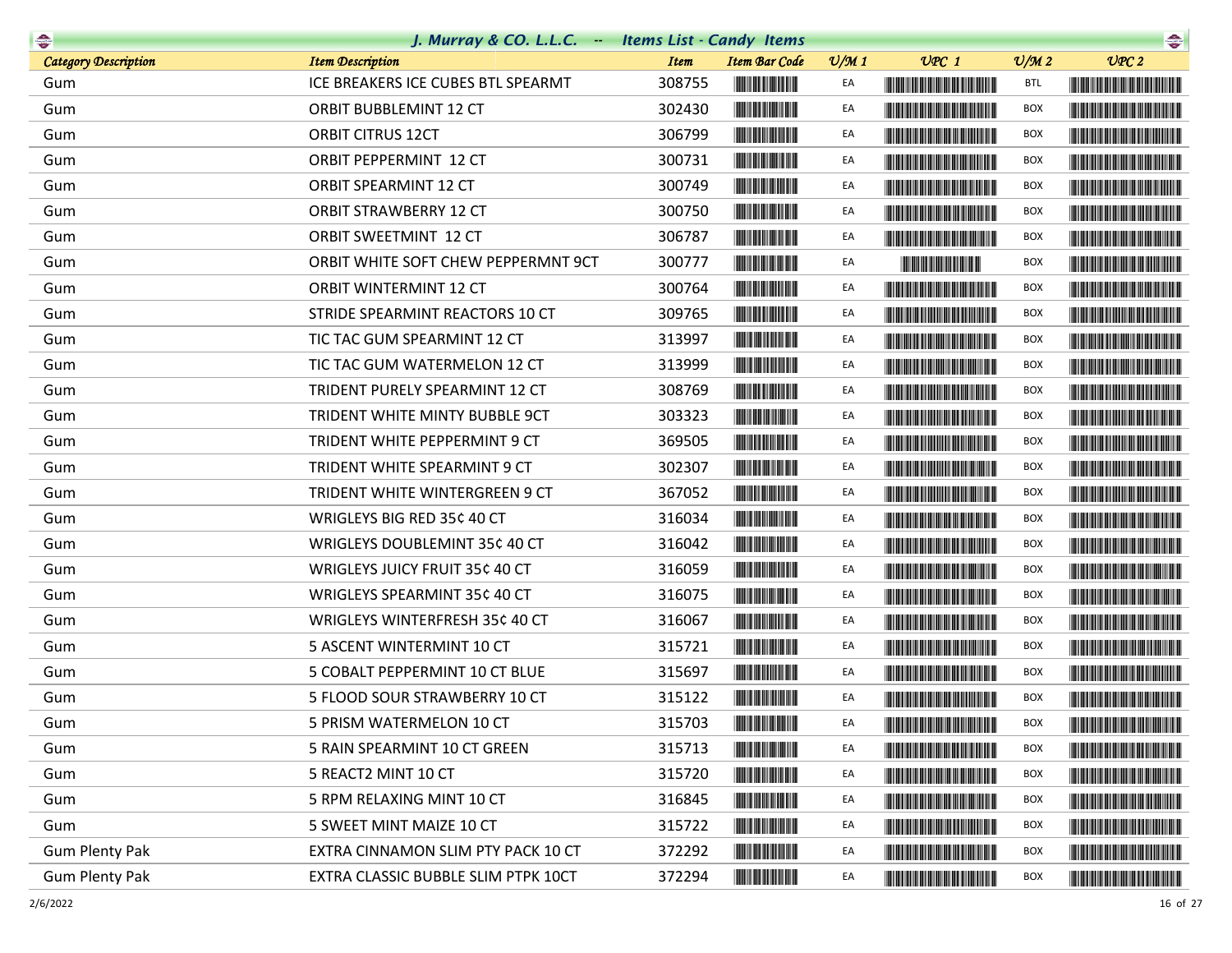| $\rightarrow$               | J. Murray & CO. L.L.C. Items List - Candy Items |             |                                                                                                                        |                 |                                                                                                                                                                                                                                      |                             | $\begin{picture}(20,10) \put(0,0){\line(1,0){10}} \put(10,0){\line(1,0){10}} \put(10,0){\line(1,0){10}} \put(10,0){\line(1,0){10}} \put(10,0){\line(1,0){10}} \put(10,0){\line(1,0){10}} \put(10,0){\line(1,0){10}} \put(10,0){\line(1,0){10}} \put(10,0){\line(1,0){10}} \put(10,0){\line(1,0){10}} \put(10,0){\line(1,0){10}} \put(10,0){\line(1$ |
|-----------------------------|-------------------------------------------------|-------------|------------------------------------------------------------------------------------------------------------------------|-----------------|--------------------------------------------------------------------------------------------------------------------------------------------------------------------------------------------------------------------------------------|-----------------------------|-----------------------------------------------------------------------------------------------------------------------------------------------------------------------------------------------------------------------------------------------------------------------------------------------------------------------------------------------------|
| <b>Category Description</b> | <b>Item Description</b>                         | <b>Item</b> | <b>Item Bar Code</b>                                                                                                   | $\frac{v}{M}$ 1 | $UPC$ 1                                                                                                                                                                                                                              | $\mathcal{O}/\mathcal{M}$ 2 | UPC2                                                                                                                                                                                                                                                                                                                                                |
| <b>Gum Plenty Pak</b>       | EXTRA PEPPERMINT SLIM PTPK 10 CT                | 335077      |                                                                                                                        | EA              |                                                                                                                                                                                                                                      | <b>BOX</b>                  | <u> Harat Barat Barat Barat Barat Barat Barat Barat Barat Barat Barat Barat Barat Barat Barat Barat Barat Barat Barat Barat Barat Barat Barat Barat Barat Barat Barat Barat Barat Barat Barat Barat Barat Barat Barat Barat Bara</u>                                                                                                                |
| <b>Gum Plenty Pak</b>       | EXTRA POLAR ICE SLIM PTP 10 CT                  | 373334      | <b>The Community</b>                                                                                                   | EA              | <u> Herbert Herbert i Start i Start i Start i Start i Start i Start i Start i Start i Start i Start i Start i Sta</u>                                                                                                                | <b>BOX</b>                  |                                                                                                                                                                                                                                                                                                                                                     |
| <b>Gum Plenty Pak</b>       | EXTRA SMOOTH MINT SLIM PLENTY 10 CT             | 335067      | <b>The Committee of the Committee</b>                                                                                  | EA              |                                                                                                                                                                                                                                      | <b>BOX</b>                  |                                                                                                                                                                                                                                                                                                                                                     |
| <b>Gum Plenty Pak</b>       | EXTRA SPEARMINT SLIM PLENTY 10 CT               | 335085      |                                                                                                                        | EA              |                                                                                                                                                                                                                                      | BOX                         |                                                                                                                                                                                                                                                                                                                                                     |
| <b>Gum Plenty Pak</b>       | EXTRA SWEET FRT SENS. WATERMEL 10CT             | 316901      | <b>The Committee of the Committee of the Committee</b>                                                                 | EA              |                                                                                                                                                                                                                                      | <b>BOX</b>                  |                                                                                                                                                                                                                                                                                                                                                     |
| <b>Gum Plenty Pak</b>       | EXTRA WINTERFRESH SLIM PTP 10 CT                | 357246      |                                                                                                                        | EA              |                                                                                                                                                                                                                                      | <b>BOX</b>                  |                                                                                                                                                                                                                                                                                                                                                     |
| <b>Gum Plenty Pak</b>       | FREEDENT PEPPERMINT PLENTY PACK 12              | 305219      |                                                                                                                        | EA              |                                                                                                                                                                                                                                      | <b>BOX</b>                  |                                                                                                                                                                                                                                                                                                                                                     |
| <b>Gum Plenty Pak</b>       | FREEDENT SPEARMINT PLENTY PACK 12CT             | 305227      |                                                                                                                        | EA              |                                                                                                                                                                                                                                      | <b>BOX</b>                  |                                                                                                                                                                                                                                                                                                                                                     |
| <b>Gum Plenty Pak</b>       | JUICY FRUIT STARBURST STRAWBERRY 10             | 313441      | <b>CONTRACTOR</b>                                                                                                      | EA              |                                                                                                                                                                                                                                      | <b>BOX</b>                  |                                                                                                                                                                                                                                                                                                                                                     |
| <b>Gum Plenty Pak</b>       | TRIDENT VALUE PK BUBBLE 12 CT                   | 317735      | <b>The Committee of the Committee of the Committee</b>                                                                 | EA              |                                                                                                                                                                                                                                      | <b>BOX</b>                  |                                                                                                                                                                                                                                                                                                                                                     |
| <b>Gum Plenty Pak</b>       | TRIDENT VALUE PK CINNAMON 12 CT                 | 313247      |                                                                                                                        | EA              |                                                                                                                                                                                                                                      | <b>BOX</b>                  |                                                                                                                                                                                                                                                                                                                                                     |
| <b>Gum Plenty Pak</b>       | TRIDENT VALUE PK DRAGONFRUIT 12 CT              | 308766      | <b>The Committee of the Committee</b>                                                                                  | EA              | <u> Harry Harry Harry Harry Harry Harry Harry Harry Harry Harry Harry Harry Harry Harry Harry Harry Harry Harry Harry Harry Harry Harry Harry Harry Harry Harry Harry Harry Harry Harry Harry Harry Harry Harry Harry Harry Harr</u> | <b>BOX</b>                  |                                                                                                                                                                                                                                                                                                                                                     |
| <b>Gum Plenty Pak</b>       | TRIDENT VALUE PK ISLNDBERRY LIME 12             | 308369      | <u> Hill Miller van de Bronne van de Bronne van de Bronne van de Bronne van de Bronne van de Bronne van de Bronne </u> | EA              |                                                                                                                                                                                                                                      | <b>BOX</b>                  |                                                                                                                                                                                                                                                                                                                                                     |
| <b>Gum Plenty Pak</b>       | TRIDENT VALUE PK LIME PASSION 12 CT             | 308768      |                                                                                                                        | EA              |                                                                                                                                                                                                                                      | <b>BOX</b>                  |                                                                                                                                                                                                                                                                                                                                                     |
| <b>Gum Plenty Pak</b>       | TRIDENT VALUE PK MINT BLISS 12 CT               | 313271      |                                                                                                                        | EA              |                                                                                                                                                                                                                                      | <b>BOX</b>                  |                                                                                                                                                                                                                                                                                                                                                     |
| <b>Gum Plenty Pak</b>       | TRIDENT VALUE PK ORIGINAL 12 CT                 | 313262      |                                                                                                                        | EA              |                                                                                                                                                                                                                                      | <b>BOX</b>                  |                                                                                                                                                                                                                                                                                                                                                     |
| <b>Gum Plenty Pak</b>       | TRIDENT VALUE PK PERFCT PPRMNT 12CT             | 304682      | <b>The Committee of the Committee of the Committee</b>                                                                 | EA              |                                                                                                                                                                                                                                      | <b>BOX</b>                  |                                                                                                                                                                                                                                                                                                                                                     |
| <b>Gum Plenty Pak</b>       | TRIDENT VALUE PK PNAPPLE TWIST 12CT             | 313264      |                                                                                                                        | EA              | <u> Harry Harry Harry Harry Harry Harry Harry Harry Harry Harry Harry Harry Harry Harry Harry Harry Harry Harry H</u>                                                                                                                | <b>BOX</b>                  |                                                                                                                                                                                                                                                                                                                                                     |
| <b>Gum Plenty Pak</b>       | TRIDENT VALUE PK SPEARMINT 12 CT                | 313270      |                                                                                                                        | EA              |                                                                                                                                                                                                                                      | <b>BOX</b>                  |                                                                                                                                                                                                                                                                                                                                                     |
| <b>Gum Plenty Pak</b>       | TRIDENT VALUE PK STRWBRY TWST 12 CT             | 313290      |                                                                                                                        | EA              |                                                                                                                                                                                                                                      | <b>BOX</b>                  |                                                                                                                                                                                                                                                                                                                                                     |
| <b>Gum Plenty Pak</b>       | TRIDENT VALUE PK TROP TWIST 12 CT               | 304693      | <b>CONTRACTOR</b>                                                                                                      | EA              |                                                                                                                                                                                                                                      | <b>BOX</b>                  |                                                                                                                                                                                                                                                                                                                                                     |
| <b>Gum Plenty Pak</b>       | TRIDENT VALUE PK WATERMELON 12 CT               | 308460      |                                                                                                                        | EA              |                                                                                                                                                                                                                                      | <b>BOX</b>                  |                                                                                                                                                                                                                                                                                                                                                     |
| <b>Gum Plenty Pak</b>       | TRIDENT VALUE PK WILD BLUBRY 12 CT              | 315630      | <b>The Communication</b>                                                                                               | EA              |                                                                                                                                                                                                                                      | BOX                         |                                                                                                                                                                                                                                                                                                                                                     |
| <b>Gum Plenty Pak</b>       | TRIDENT VALUE PK WINTERGREEN 12 CT              | 304701      |                                                                                                                        | EA              |                                                                                                                                                                                                                                      | <b>BOX</b>                  |                                                                                                                                                                                                                                                                                                                                                     |
| <b>Gum Plenty Pak</b>       | TRIDENT VIBES BTL PEPPERMINT 4 CT               | 304703      | <u> Liberal Maria San Ba</u>                                                                                           | EA              |                                                                                                                                                                                                                                      | <b>BOX</b>                  |                                                                                                                                                                                                                                                                                                                                                     |
| <b>Gum Plenty Pak</b>       | TRIDENT VIBES BTL SPEARMINT 4 CT                | 304707      | <u> Timba ka</u>                                                                                                       | EA              |                                                                                                                                                                                                                                      | <b>BOX</b>                  |                                                                                                                                                                                                                                                                                                                                                     |
| <b>Gum Plenty Pak</b>       | WRIGLEY BIG RED SLIM PTP 10 CT                  | 313405      |                                                                                                                        | EA              |                                                                                                                                                                                                                                      | <b>BOX</b>                  |                                                                                                                                                                                                                                                                                                                                                     |
| <b>Gum Plenty Pak</b>       | WRIGLEY DOUBLEMINT SLIM PTP 10 CT               | 313413      |                                                                                                                        | EA              |                                                                                                                                                                                                                                      | BOX                         |                                                                                                                                                                                                                                                                                                                                                     |
| <b>Gum Plenty Pak</b>       | WRIGLEY JUICY FRUIT SLIM PTP 10 CT              | 313421      |                                                                                                                        | EA              |                                                                                                                                                                                                                                      | <b>BOX</b>                  |                                                                                                                                                                                                                                                                                                                                                     |
| <b>Gum Plenty Pak</b>       | WRIGLEY SPEARMINT SLIM PTP 10 CT                | 313439      |                                                                                                                        | EA              |                                                                                                                                                                                                                                      | <b>BOX</b>                  |                                                                                                                                                                                                                                                                                                                                                     |
| <b>Gum Plenty Pak</b>       | WRIGLEY WINTERFRESH SLIM PTP 10 CT              | 370158      |                                                                                                                        | EA              |                                                                                                                                                                                                                                      | <b>BOX</b>                  |                                                                                                                                                                                                                                                                                                                                                     |
| <b>Holiday Candy</b>        | HERSHEY KISSES MILK CHOC 8.5 OZ BAG             | 366619      |                                                                                                                        | EA              | <u> Timba ka masa sa kasang mga kalendari ng mga kasang ng mga kalendari ng mga kasang ng mga kalendari ng mga kasang ng mga kalendari ng mga kasang ng mga kalendari ng mga kalendari ng mga kalendari ng mga kalendari ng mga </u> | BAG                         | <u> Harat Barat Barat Barat Barat Barat Barat Barat Barat Barat Barat Barat Barat Barat Barat Barat Barat Barat Barat Barat Barat Barat Barat Barat Barat Barat Barat Barat Barat Barat Barat Barat Barat Barat Barat Barat Bara</u>                                                                                                                |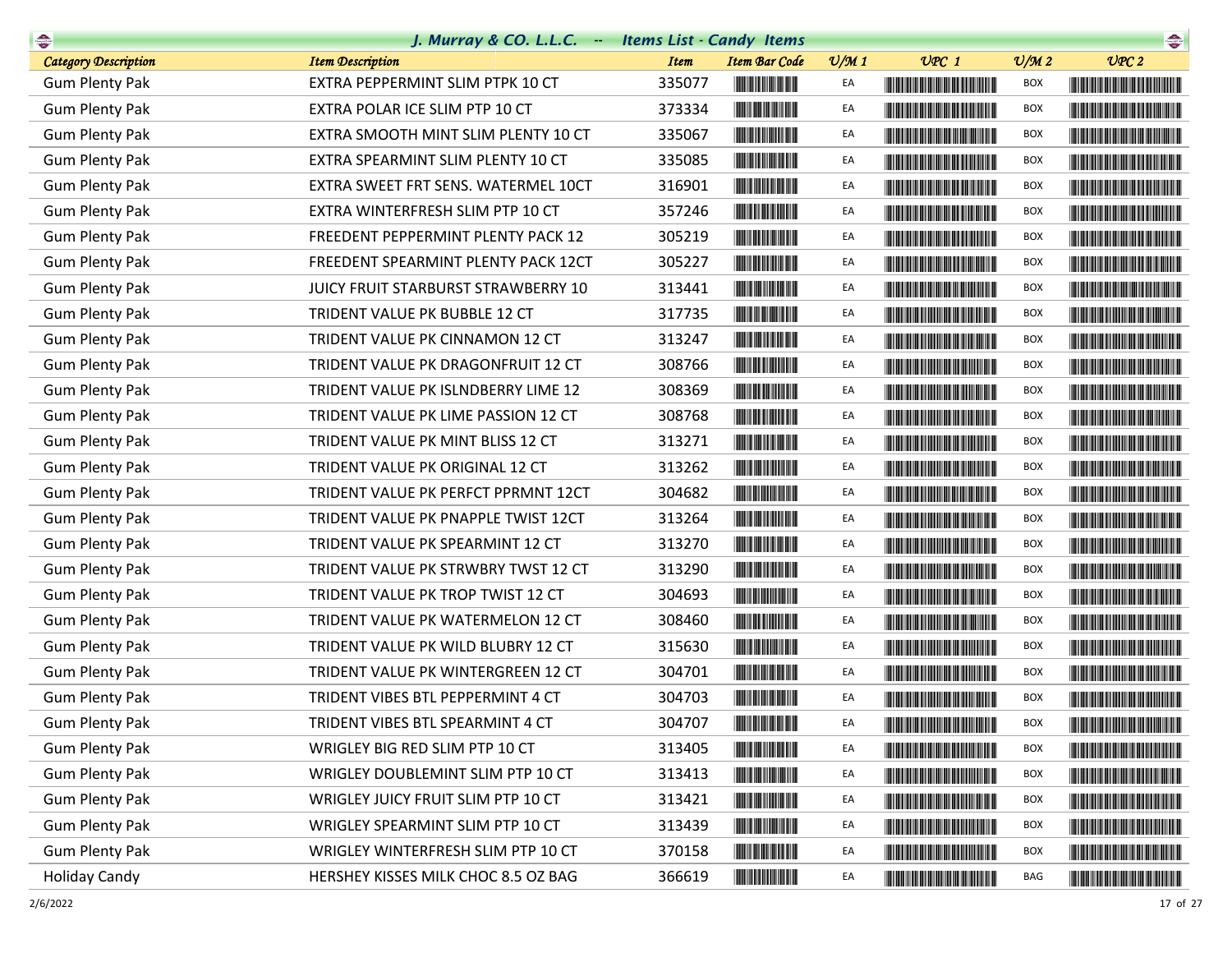| $\begin{picture}(20,10) \put(0,0){\line(1,0){10}} \put(15,0){\line(1,0){10}} \put(15,0){\line(1,0){10}} \put(15,0){\line(1,0){10}} \put(15,0){\line(1,0){10}} \put(15,0){\line(1,0){10}} \put(15,0){\line(1,0){10}} \put(15,0){\line(1,0){10}} \put(15,0){\line(1,0){10}} \put(15,0){\line(1,0){10}} \put(15,0){\line(1,0){10}} \put(15,0){\line(1$ | J. Murray & CO. L.L.C. - Items List - Candy Items |             |                                                        |                 |                                                                                                                                                                                                                                      |                 | $\begin{picture}(20,10) \put(0,0){\line(1,0){10}} \put(15,0){\line(1,0){10}} \put(15,0){\line(1,0){10}} \put(15,0){\line(1,0){10}} \put(15,0){\line(1,0){10}} \put(15,0){\line(1,0){10}} \put(15,0){\line(1,0){10}} \put(15,0){\line(1,0){10}} \put(15,0){\line(1,0){10}} \put(15,0){\line(1,0){10}} \put(15,0){\line(1,0){10}} \put(15,0){\line(1$ |
|-----------------------------------------------------------------------------------------------------------------------------------------------------------------------------------------------------------------------------------------------------------------------------------------------------------------------------------------------------|---------------------------------------------------|-------------|--------------------------------------------------------|-----------------|--------------------------------------------------------------------------------------------------------------------------------------------------------------------------------------------------------------------------------------|-----------------|-----------------------------------------------------------------------------------------------------------------------------------------------------------------------------------------------------------------------------------------------------------------------------------------------------------------------------------------------------|
| <b>Category Description</b>                                                                                                                                                                                                                                                                                                                         | <b>Item Description</b>                           | <b>Item</b> | <b>Item Bar Code</b>                                   | $\frac{v}{M}$ 1 | $UPC$ 1                                                                                                                                                                                                                              | $\frac{V}{M}$ 2 | UPC2                                                                                                                                                                                                                                                                                                                                                |
| <b>Holiday Candy</b>                                                                                                                                                                                                                                                                                                                                | HERSHEY SANTA HAT KISSES 8.5 OZ BAG               | 366629      |                                                        | EA              | <b>CONTRACTOR</b>                                                                                                                                                                                                                    | BAG             |                                                                                                                                                                                                                                                                                                                                                     |
| <b>Holiday Candy</b>                                                                                                                                                                                                                                                                                                                                | POT OF GOLD PREMIUM ASSTD 10 OZ                   | 302471      |                                                        | EA              | <u> Tanzania de la provincia de la provincia de la provincia de la provincia de la provincia de la provincia de</u>                                                                                                                  | <b>BOX</b>      | <u> Liberal Maria San Barat da Ba</u>                                                                                                                                                                                                                                                                                                               |
| <b>Holiday Candy</b>                                                                                                                                                                                                                                                                                                                                | REESE P B X-MAS TREES 1.20Z 36 CT                 | 366625      |                                                        | EA              | <b>The Committee of the Committee of the Committee</b>                                                                                                                                                                               | <b>BOX</b>      | <b>The Committee of the Committee of the Committee</b>                                                                                                                                                                                                                                                                                              |
| <b>Holiday Candy</b>                                                                                                                                                                                                                                                                                                                                | REESE PEANUT BUTTER EGG 1.20Z 36 CT               | 366630      |                                                        | EA              | <b>The Committee of the Committee of the Committee</b>                                                                                                                                                                               | BOX             | <b>The Common Service Common Service</b>                                                                                                                                                                                                                                                                                                            |
| <b>Holiday Candy</b>                                                                                                                                                                                                                                                                                                                                | REESE/KIT KAT GOOD POWRWING 2/72 CT               | 366645      | <b>CONTRACTOR</b>                                      | EA              |                                                                                                                                                                                                                                      | <b>BOX</b>      |                                                                                                                                                                                                                                                                                                                                                     |
| Jars & Changemakers                                                                                                                                                                                                                                                                                                                                 | ATOMIC FIREBALLS JAR 150 CT                       | 303826      |                                                        | EA              | <u> Harry Harry Harry Harry Harry Harry Harry Harry Harry Harry Harry Harry Harry Harry Harry Harry Harry Harry Harry Harry Harry Harry Harry Harry Harry Harry Harry Harry Harry Harry Harry Harry Harry Harry Harry Harry Harr</u> | JAR             | <u> Liberal Maria de la contrada de la contrada de la contrada de la contrada de la contrada de la con</u>                                                                                                                                                                                                                                          |
| Jars & Changemakers                                                                                                                                                                                                                                                                                                                                 | ATOMIC FIREBALLS JAR 240 CT                       | 303828      |                                                        | EA              |                                                                                                                                                                                                                                      | JAR             |                                                                                                                                                                                                                                                                                                                                                     |
| Jars & Changemakers                                                                                                                                                                                                                                                                                                                                 | BAZOOKA ORIGINAL TUB 225 CT                       | 314744      |                                                        | EA              |                                                                                                                                                                                                                                      | TUB             |                                                                                                                                                                                                                                                                                                                                                     |
| Jars & Changemakers                                                                                                                                                                                                                                                                                                                                 | BIG LEAGUE CHEW GUMBALLS TUB 240 CT               | 321237      |                                                        | EA              | <b>The Committee of the Committee of the Committee</b>                                                                                                                                                                               | TUB             |                                                                                                                                                                                                                                                                                                                                                     |
| Jars & Changemakers                                                                                                                                                                                                                                                                                                                                 | BON BON BUM \$.10 ASST. GUM POPS                  | 301366      |                                                        | EA              |                                                                                                                                                                                                                                      | <b>BOX</b>      | <u> The Community of the Community of the Community of the Community of the Community of the Community of the Community of the Community of the Community of the Community of the Community of the Community of the Community of</u>                                                                                                                |
| Jars & Changemakers                                                                                                                                                                                                                                                                                                                                 | CARAMEL CREAMS TUB 100 CT                         | 362089      |                                                        | EA              |                                                                                                                                                                                                                                      | JAR             |                                                                                                                                                                                                                                                                                                                                                     |
| Jars & Changemakers                                                                                                                                                                                                                                                                                                                                 | CELLAS CHERRIES MILK 72 CT                        | 306589      |                                                        | EA              | <u> Liberal Maria Maria Maria Maria Maria Maria Maria Maria Maria Maria Maria Maria Maria Maria Maria Maria Maria </u>                                                                                                               | BOX             |                                                                                                                                                                                                                                                                                                                                                     |
| Jars & Changemakers                                                                                                                                                                                                                                                                                                                                 | COLOR SPLASH POPS TUB RED CHERRY30                | 321548      |                                                        | EA              | <u> Timbu kacamatan ing Kabupatèn Bandaran Ing Kabupatèn Bandaran Ing Kabupatèn Bandaran Ing Kabupatèn Bandaran Ing Kabupatèn Bandaran Ing Kabupatèn Bandaran Ing Kabupatèn Bandaran Ing Kabupatèn Bandaran Ing Kabupatèn Bandar</u> | TUB             |                                                                                                                                                                                                                                                                                                                                                     |
| Jars & Changemakers                                                                                                                                                                                                                                                                                                                                 | COTTON CANDY ASST FUN SWEET 2 OZ 12               | 354885      |                                                        | EA              |                                                                                                                                                                                                                                      | <b>BOX</b>      |                                                                                                                                                                                                                                                                                                                                                     |
| Jars & Changemakers                                                                                                                                                                                                                                                                                                                                 | COTTON CANDY TUB PARADE 2.0 OZ 8CT                | 354881      |                                                        | EA              | <b>The Community of the Community</b>                                                                                                                                                                                                | BOX             |                                                                                                                                                                                                                                                                                                                                                     |
| Jars & Changemakers                                                                                                                                                                                                                                                                                                                                 | DUBBLE BUBBLE ASSORTED TUB 300 CT                 | 314729      |                                                        | EA              | <b>The Community of the Community</b>                                                                                                                                                                                                | TUB             |                                                                                                                                                                                                                                                                                                                                                     |
| Jars & Changemakers                                                                                                                                                                                                                                                                                                                                 | DUBBLE BUBBLE ORIGINAL TUB 300 CT                 | 314727      | <b>The Committee of the Committee</b>                  | EA              | <u> The Community of the Community of the Community of the Community of the Community of the Community of the Community of the Community of the Community of the Community of the Community of the Community of the Community of</u> | TUB             |                                                                                                                                                                                                                                                                                                                                                     |
| Jars & Changemakers                                                                                                                                                                                                                                                                                                                                 | HERSHEY'S MINI'S \$.10 120PC .35OZ                | 301985      | <b>The Committee of the Committee of the Committee</b> | EA              |                                                                                                                                                                                                                                      | <b>BOX</b>      | <u> Timbu ka masa sa kasang mga katalog ng mga kasang ng mga kasang ng mga kasang ng mga kasang ng mga kasang ng mga kasang ng mga kasang ng mga kasang ng mga kasang ng mga kasang ng mga kasang ng mga kasang ng mga kasang ng</u>                                                                                                                |
| Jars & Changemakers                                                                                                                                                                                                                                                                                                                                 | ICE CUBE DISPLAY1 FREE MUG 125                    | 362336      |                                                        | EA              |                                                                                                                                                                                                                                      | <b>DIS</b>      |                                                                                                                                                                                                                                                                                                                                                     |
| Jars & Changemakers                                                                                                                                                                                                                                                                                                                                 | ICE CUBES CANDY 5 PACK 12CT                       | 362385      | <b>The Committee of the Committee of the Committee</b> | EA              |                                                                                                                                                                                                                                      | BOX             |                                                                                                                                                                                                                                                                                                                                                     |
| Jars & Changemakers                                                                                                                                                                                                                                                                                                                                 | JUNIOR MINT .25 72 CT                             | 301445      |                                                        | EA              |                                                                                                                                                                                                                                      | <b>BOX</b>      |                                                                                                                                                                                                                                                                                                                                                     |
| Jars & Changemakers                                                                                                                                                                                                                                                                                                                                 | LAFFY TAFFY JAR ASSORTED 145 CT                   | 302406      |                                                        | EA              |                                                                                                                                                                                                                                      | JAR             |                                                                                                                                                                                                                                                                                                                                                     |
| Jars & Changemakers                                                                                                                                                                                                                                                                                                                                 | LAFFY TAFFY JAR BANANA 145 CT                     | 343732      |                                                        | EA              | <b>The Common Section</b>                                                                                                                                                                                                            | JAR             | <u> Harry Harry Harry Harry Harry Harry Harry Harry Harry Harry Harry Harry Harry Harry Harry Harry Harry Harry Harry Harry Harry Harry Harry Harry Harry Harry Harry Harry Harry Harry Harry Harry Harry Harry Harry Harry Harr</u>                                                                                                                |
| Jars & Changemakers                                                                                                                                                                                                                                                                                                                                 | LAFFY TAFFY JAR BLUE RASPBERRY 145                | 301854      | <b>CONTRACTOR</b>                                      | EA              | <u> Indian American State and The Books and The Books and The Books and The Books and The Books and The Books and The Books and The Books and The Books and The Books and The Books and The Books and The Books and The Books an</u> | JAR             |                                                                                                                                                                                                                                                                                                                                                     |
| Jars & Changemakers                                                                                                                                                                                                                                                                                                                                 | LAFFY TAFFY JAR CHERRY 145 CT                     | 343773      |                                                        | EA              | <u> Harry Harry Harry Harry Harry Harry Harry Harry Harry Harry Harry Harry Harry Harry Harry Harry Harry Harry Harry Harry Harry Harry Harry Harry Harry Harry Harry Harry Harry Harry Harry Harry Harry Harry Harry Harry Harr</u> | <b>JAR</b>      |                                                                                                                                                                                                                                                                                                                                                     |
| Jars & Changemakers                                                                                                                                                                                                                                                                                                                                 | LAFFY TAFFY JAR GRAPE 145 CT                      | 343755      | <b>THE REAL PROPERTY</b>                               | EA              |                                                                                                                                                                                                                                      | JAR             |                                                                                                                                                                                                                                                                                                                                                     |
| Jars & Changemakers                                                                                                                                                                                                                                                                                                                                 | LAFFY TAFFY JAR SOUR APPLE 145 CT                 | 343765      |                                                        | EA              |                                                                                                                                                                                                                                      | JAR             | <u> Linda ka ka matsayin ka sanadi na sala</u>                                                                                                                                                                                                                                                                                                      |
| Jars & Changemakers                                                                                                                                                                                                                                                                                                                                 | LAFFY TAFFY JAR STRAWBERRY 145 CT                 | 343750      |                                                        | EA              |                                                                                                                                                                                                                                      | JAR             |                                                                                                                                                                                                                                                                                                                                                     |
| Jars & Changemakers                                                                                                                                                                                                                                                                                                                                 | LEMON HEAD JAR 150 CT                             | 300948      |                                                        | EA              | <b>The Committee of the Committee of the Committee</b>                                                                                                                                                                               | JAR             | <u> Harry Harry Harry Harry Harry Harry Harry Harry Harry Harry Harry Harry Harry Harry Harry Harry Harry Harry H</u>                                                                                                                                                                                                                               |
| Jars & Changemakers                                                                                                                                                                                                                                                                                                                                 | PIXY STICK \$.25 85CT .42OZ                       | 301585      |                                                        | EA              | <u> The Community of the Community of the Community of the Community of the Community of the Community of the Community of the Community of the Community of the Community of the Community of the Community of the Community of</u> | BOX             | <u> Literatura de la contrada de la con</u>                                                                                                                                                                                                                                                                                                         |
| Jars & Changemakers                                                                                                                                                                                                                                                                                                                                 | RED BIRD SOFT PEPPERMINT PUFFS 320C               | 321546      |                                                        | EA              |                                                                                                                                                                                                                                      | TUB             |                                                                                                                                                                                                                                                                                                                                                     |
| Jars & Changemakers                                                                                                                                                                                                                                                                                                                                 | RED VINES 240 JAR 240CT                           | 302234      |                                                        | EA              |                                                                                                                                                                                                                                      | <b>BOX</b>      | <u> Liberal Maria Maria Maria Maria Maria Maria Maria Maria Maria Maria Maria Maria Maria Maria Maria Maria Maria </u>                                                                                                                                                                                                                              |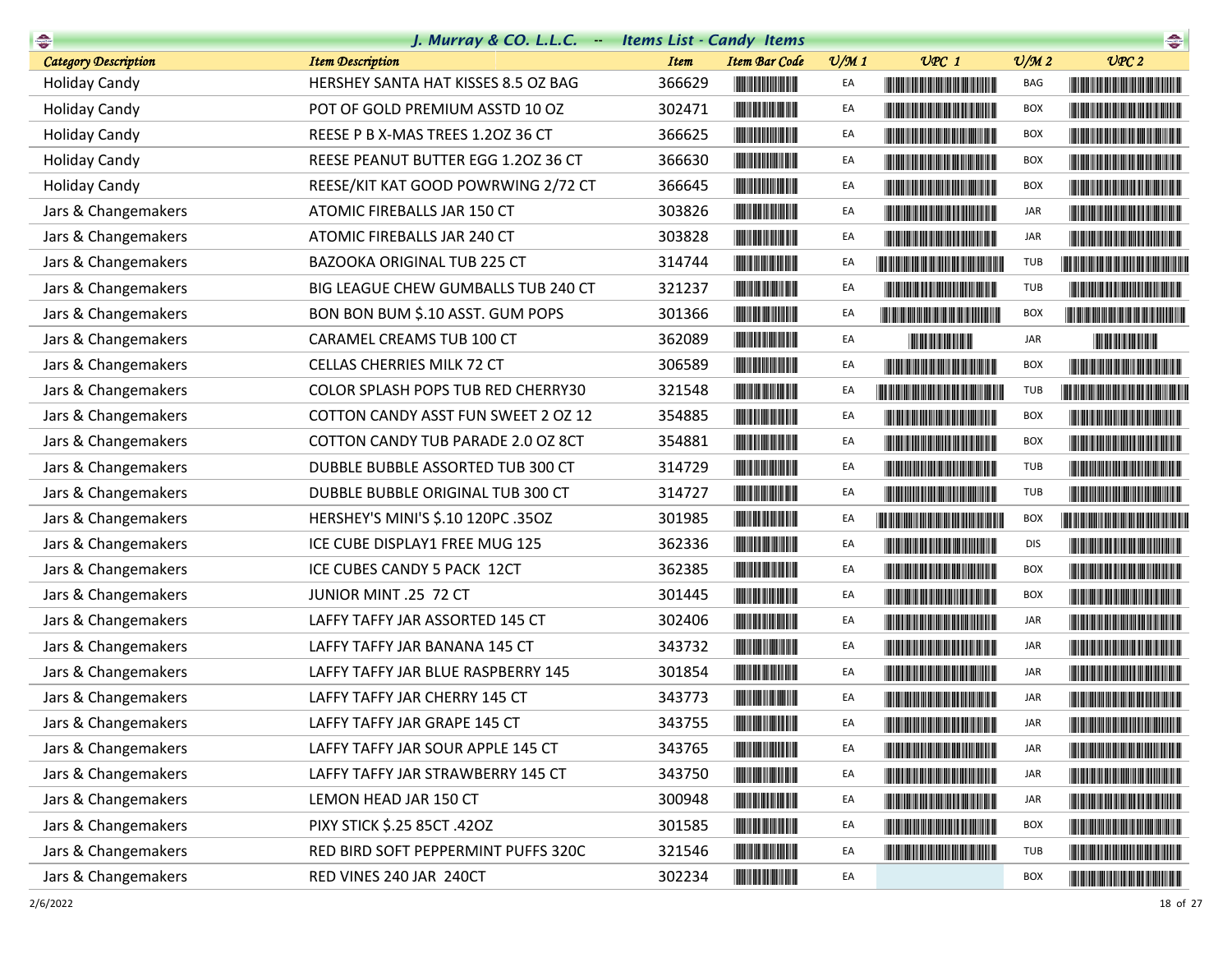| $\rightarrow$                                                            | J. Murray & CO. L.L.C. $-$                                                 | <b>Items List - Candy Items</b> |                                                                                                                       |                 |                                                                                                                                                                                                                                      |                             | $\begin{picture}(20,10) \put(0,0){\line(1,0){10}} \put(0,0){\line(1,0){10}} \put(0,0){\line(1,0){10}} \put(0,0){\line(1,0){10}} \put(0,0){\line(1,0){10}} \put(0,0){\line(1,0){10}} \put(0,0){\line(1,0){10}} \put(0,0){\line(1,0){10}} \put(0,0){\line(1,0){10}} \put(0,0){\line(1,0){10}} \put(0,0){\line(1,0){10}} \put(0,0){\line(1,0){10}} \put(0,$ |
|--------------------------------------------------------------------------|----------------------------------------------------------------------------|---------------------------------|-----------------------------------------------------------------------------------------------------------------------|-----------------|--------------------------------------------------------------------------------------------------------------------------------------------------------------------------------------------------------------------------------------|-----------------------------|----------------------------------------------------------------------------------------------------------------------------------------------------------------------------------------------------------------------------------------------------------------------------------------------------------------------------------------------------------|
| <b>Category Description</b>                                              | <b>Item Description</b>                                                    | <b>Item</b>                     | <b>Item Bar Code</b>                                                                                                  | $\frac{v}{M}$ 1 | $UPC$ 1                                                                                                                                                                                                                              | $\mathcal{O}/\mathcal{M}$ 2 | UPC2                                                                                                                                                                                                                                                                                                                                                     |
| Jars & Changemakers                                                      | REESE PEANUT BUTTER CUP MINI 105 CT                                        | 301258                          |                                                                                                                       | EA              |                                                                                                                                                                                                                                      | BOX                         |                                                                                                                                                                                                                                                                                                                                                          |
| Jars & Changemakers                                                      | SMARTIES CANDY ROLLS 180 CT JAR                                            | 366054                          | <b>The Committee of the Committee of the Committee</b>                                                                | EA              |                                                                                                                                                                                                                                      | JAR                         |                                                                                                                                                                                                                                                                                                                                                          |
| Jars & Changemakers                                                      | SOUR PATCH KIDS 240 CT                                                     | 305031                          |                                                                                                                       | EA              | <u> Harat Barat Barat Barat Barat Barat Barat Barat Barat Barat Barat Barat Barat Barat Barat Barat Barat Barat Barat Barat Barat Barat Barat Barat Barat Barat Barat Barat Barat Barat Barat Barat Barat Barat Barat Barat Bara</u> | <b>BOX</b>                  |                                                                                                                                                                                                                                                                                                                                                          |
| Jars & Changemakers                                                      | SOUR PUNCH TWISTS JAR 180 CT                                               | 315576                          |                                                                                                                       | EA              | <u> Harry Harry Harry Harry Harry Harry Harry Harry Harry Harry Harry Harry Harry Harry Harry Harry Harry Harry Harry Harry Harry Harry Harry Harry Harry Harry Harry Harry Harry Harry Harry Harry Harry Harry Harry Harry Harr</u> | JAR                         | <u> Harry Harry Harry Harry Harry Harry Harry Harry Harry Harry Harry Harry Harry Harry Harry Harry Harry Harry Harry Harry Harry Harry Harry Harry Harry Harry Harry Harry Harry Harry Harry Harry Harry Harry Harry Harry Harr</u>                                                                                                                     |
| Jars & Changemakers                                                      | SOUR PUNCH TWISTS JAR 210 CT                                               | 315572                          |                                                                                                                       | EA              |                                                                                                                                                                                                                                      | JAR                         |                                                                                                                                                                                                                                                                                                                                                          |
| Jars & Changemakers                                                      | SWEET STRIPES SOFT PEPPERMINT 350                                          | 301475                          |                                                                                                                       | EA              |                                                                                                                                                                                                                                      | JAR                         | <b>The Community of the Community</b>                                                                                                                                                                                                                                                                                                                    |
| Jars & Changemakers                                                      | TOOTSIE ROLL JAR 280 CT                                                    | 370494                          |                                                                                                                       | EA              | <u> Harry Harry Harry Harry Harry Harry Harry Harry Harry Harry Harry Harry Harry Harry Harry Harry Harry Harry H</u>                                                                                                                | JAR                         | <b>The Community of the Community</b>                                                                                                                                                                                                                                                                                                                    |
| Jars & Changemakers                                                      | TOOTSIE ROLL 96 CT JAR                                                     | 370496                          | <b>The Community</b>                                                                                                  | EA              |                                                                                                                                                                                                                                      | JAR                         |                                                                                                                                                                                                                                                                                                                                                          |
| Jars & Changemakers                                                      | TOOTSIE ROLL 96 CT JAR                                                     | 370499                          | <b>The Committee of the Committee of the Committee</b>                                                                | EA              |                                                                                                                                                                                                                                      | JAR                         |                                                                                                                                                                                                                                                                                                                                                          |
| Jars & Changemakers                                                      | TWIZZLER STRAWBERRY BOX 180 CT                                             | 302232                          | <b>The Committee of the Committee</b>                                                                                 | EA              | <u> Harry Harry Harry Harry Harry Harry Harry Harry Harry Harry Harry Harry Harry Harry Harry Harry Harry Harry Harry Harry Harry Harry Harry Harry Harry Harry Harry Harry Harry Harry Harry Harry Harry Harry Harry Harry Harr</u> | <b>BOX</b>                  |                                                                                                                                                                                                                                                                                                                                                          |
| Jars & Changemakers                                                      | TWIZZLER STRAWBERRY 5LB TUB                                                | 302242                          |                                                                                                                       | EA              |                                                                                                                                                                                                                                      | TUB                         |                                                                                                                                                                                                                                                                                                                                                          |
| Jars & Changemakers                                                      | YORK CHANGEMAKER 175 CT                                                    | 301465                          | <b>The Community of the Community</b>                                                                                 | EA              | <b>The Committee of the Committee of the Committee</b>                                                                                                                                                                               | BOX                         |                                                                                                                                                                                                                                                                                                                                                          |
| King Size Candy BAR 10-16, & 20, 32 Ct KING SIZE KIT KAT BIG KAT 16 CT   |                                                                            | 307746                          | <b>The Committee of the Committee of the Committee</b>                                                                | EA              |                                                                                                                                                                                                                                      | <b>BOX</b>                  |                                                                                                                                                                                                                                                                                                                                                          |
| King Size Candy BAR 10-16, & 20, 32 Ct                                   | KING SIZE KIT KAT MINI BITES 12 CT                                         | 306266                          |                                                                                                                       | EA              | <u> Harry Harry Harry Harry Harry Harry Harry Harry Harry Harry Harry Harry Harry Harry Harry Harry Harry Harry H</u>                                                                                                                | <b>BOX</b>                  |                                                                                                                                                                                                                                                                                                                                                          |
| King Size Candy BAR 10-16, & 20, 32 Ct                                   | KING SIZE KIT KAT WHITE MINI BITE12                                        | 306268                          |                                                                                                                       | EA              | <b>The Committee of the Committee of the Committee</b>                                                                                                                                                                               | BOX                         |                                                                                                                                                                                                                                                                                                                                                          |
| King Size Candy BAR 10-16, & 20, 32 Ct                                   | KING SIZE LIFESAVER GUMMI 5 FLAVOR                                         | 372376                          |                                                                                                                       | EA              |                                                                                                                                                                                                                                      | BOX                         |                                                                                                                                                                                                                                                                                                                                                          |
| King Size Candy BAR 10-16, & 20, 32 Ct                                   | KING SIZE MILK DUDS 16 CT                                                  | 334971                          |                                                                                                                       | EA              | <u> Timba ka matsayin ka matsayin ka matsayin ka matsayin ka matsayin ka matsayin ka matsayin ka matsayin ka matsayin ka matsayin ka matsayin ka matsayin ka matsayin ka matsayin ka matsayin ka matsayin ka matsayin ka matsayi</u> | <b>BOX</b>                  |                                                                                                                                                                                                                                                                                                                                                          |
| King Size Candy BAR 10-16, & 20, 32 Ct                                   | KING SIZE REESE BIG CUP W/PRETZL 16                                        | 353989                          |                                                                                                                       | EA              | <u> Timba ka masa sa mga katalog ng mga katalog ng mga katalog ng mga katalog ng mga katalog ng mga katalog ng mga katalog ng mga katalog ng mga katalog ng mga katalog ng mga katalog ng mga katalog ng mga katalog ng mga kata</u> | <b>BOX</b>                  |                                                                                                                                                                                                                                                                                                                                                          |
| King Size Candy BAR 10-16, & 20, 32 Ct                                   | KING SIZE REESE BIG CUP 16 CT                                              | 353898                          |                                                                                                                       | EA              | <b>The Committee of the Committee of the Committee</b>                                                                                                                                                                               | <b>BOX</b>                  |                                                                                                                                                                                                                                                                                                                                                          |
| King Size Candy BAR 10-16, & 20, 32 Ct                                   | KING SIZE REESE BIGCUP CRNCHYCOOKIE                                        | 353901                          |                                                                                                                       | EA              | <u> Timber de la provincia de la provincia de la provincia de la provincia de la provincia de la provincia de la </u>                                                                                                                | <b>BOX</b>                  |                                                                                                                                                                                                                                                                                                                                                          |
| King Size Candy BAR 10-16, & 20, 32 Ct                                   | KING SIZE REESE BIGCUP W/POTATOCHIP                                        | 353964                          |                                                                                                                       | EA              | <u> Harry Harry Harry Harry Harry Harry Harry Harry Harry Harry Harry Harry Harry Harry Harry Harry Harry Harry Harry Harry Harry Harry Harry Harry Harry Harry Harry Harry Harry Harry Harry Harry Harry Harry Harry Harry Harr</u> | <b>BOX</b>                  |                                                                                                                                                                                                                                                                                                                                                          |
| King Size Candy BAR 10-16, & 20, 32 Ct                                   | KING SIZE REESE MINIS 16 CT                                                | 353908                          |                                                                                                                       | EA              |                                                                                                                                                                                                                                      | <b>BOX</b>                  |                                                                                                                                                                                                                                                                                                                                                          |
| King Size Candy BAR 10-16, & 20, 32 Ct                                   | KING SIZE REESE PIECE BIG CUP 16                                           | 353902                          |                                                                                                                       | EA              | <b>The Common Service Common</b>                                                                                                                                                                                                     | <b>BOX</b>                  | <u> Harry Harry Harry Harry Harry Harry Harry Harry Harry Harry Harry Harry Harry Harry Harry Harry Harry Harry Harry Harry Harry Harry Harry Harry Harry Harry Harry Harry Harry Harry Harry Harry Harry Harry Harry Harry Harr</u>                                                                                                                     |
| King Size Candy BAR 10-16, & 20, 32 Ct                                   | KING SIZE REESE W/PEANUT BIG CUP 16                                        | 353904                          |                                                                                                                       | EA              |                                                                                                                                                                                                                                      | <b>BOX</b>                  |                                                                                                                                                                                                                                                                                                                                                          |
| King Size Candy BAR 10-16, & 20, 32 Ct                                   | KING SIZE TWIX WHITE CHOCOLATE 20CT                                        | 313535                          |                                                                                                                       | EA              |                                                                                                                                                                                                                                      | <b>BOX</b>                  |                                                                                                                                                                                                                                                                                                                                                          |
|                                                                          | King Size Candy BAR 10-16, & 20, 32 Ct KING SIZE TWIZZLERS STRAWBERRY 15CT | 367989                          |                                                                                                                       | EA              |                                                                                                                                                                                                                                      | <b>BOX</b>                  |                                                                                                                                                                                                                                                                                                                                                          |
| King Size Candy BAR 10-16, & 20, 32 Ct KING SIZE YORK MINT PATTIES 12 CT |                                                                            | 367368                          | <b>The Community</b>                                                                                                  | EA              |                                                                                                                                                                                                                                      | BOX                         | <u> Harry Harry Harry Harry Harry Harry Harry Harry Harry Harry Harry Harry Harry Harry Harry Harry Harry Harry Harry Harry Harry Harry Harry Harry Harry Harry Harry Harry Harry Harry Harry Harry Harry Harry Harry Harry Harr</u>                                                                                                                     |
| King Size Candy BAR 18 Ct                                                | KING SIZE ALMOND JOY 18 CT                                                 | 356667                          | <b>The Community</b>                                                                                                  | EA              |                                                                                                                                                                                                                                      | BOX                         |                                                                                                                                                                                                                                                                                                                                                          |
| King Size Candy BAR 18 Ct                                                | KING SIZE BABY RUTH 18 CT                                                  | 312389                          | <b>The Committee of the Committee of the Committee</b>                                                                | EA              | <u> Liberal Maria de la c</u>                                                                                                                                                                                                        | <b>BOX</b>                  | <u> Harry Harry Harry Harry Harry Harry Harry Harry Harry Harry Harry Harry Harry Harry Harry Harry Harry Harry Harry Harry Harry Harry Harry Harry Harry Harry Harry Harry Harry Harry Harry Harry Harry Harry Harry Harry Harr</u>                                                                                                                     |
| King Size Candy BAR 18 Ct                                                | KING SIZE BUTTERFINGER 18 CT                                               | 312397                          |                                                                                                                       | EA              |                                                                                                                                                                                                                                      | BOX                         |                                                                                                                                                                                                                                                                                                                                                          |
| King Size Candy BAR 18 Ct                                                | KING SIZE CARAMELLO 18 CT                                                  | 366617                          | <u> III de la provincia de la provincia de la provincia de la provincia de la provincia de la provincia de la pro</u> | EA              |                                                                                                                                                                                                                                      | BOX                         |                                                                                                                                                                                                                                                                                                                                                          |
| King Size Candy BAR 18 Ct                                                | KING SIZE FAST BREAK 18 CT                                                 | 372276                          | <b>The Committee of the Committee of the Committee</b>                                                                | EA              |                                                                                                                                                                                                                                      | <b>BOX</b>                  | <b>The Community of the Community</b>                                                                                                                                                                                                                                                                                                                    |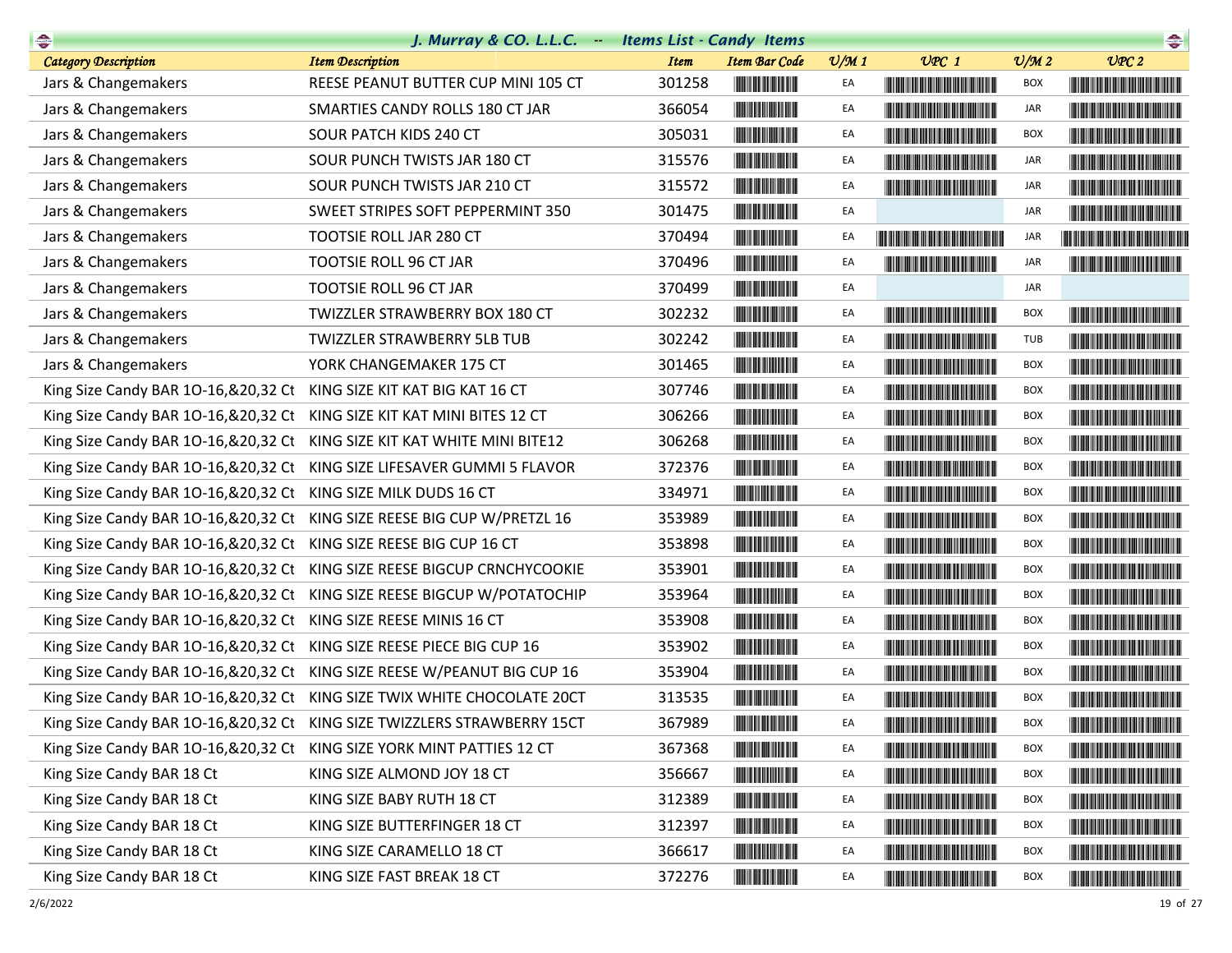| $\begin{picture}(20,10) \put(0,0){\line(1,0){10}} \put(15,0){\line(1,0){10}} \put(15,0){\line(1,0){10}} \put(15,0){\line(1,0){10}} \put(15,0){\line(1,0){10}} \put(15,0){\line(1,0){10}} \put(15,0){\line(1,0){10}} \put(15,0){\line(1,0){10}} \put(15,0){\line(1,0){10}} \put(15,0){\line(1,0){10}} \put(15,0){\line(1,0){10}} \put(15,0){\line(1$ | J. Murray & CO. L.L.C. - Items List - Candy Items |             |                                                                                                                                                                                                                                      |                 |                                                                                                                                                                                                                                      |                 | $\begin{picture}(20,10) \put(0,0){\line(1,0){10}} \put(15,0){\line(1,0){10}} \put(15,0){\line(1,0){10}} \put(15,0){\line(1,0){10}} \put(15,0){\line(1,0){10}} \put(15,0){\line(1,0){10}} \put(15,0){\line(1,0){10}} \put(15,0){\line(1,0){10}} \put(15,0){\line(1,0){10}} \put(15,0){\line(1,0){10}} \put(15,0){\line(1,0){10}} \put(15,0){\line(1$ |
|-----------------------------------------------------------------------------------------------------------------------------------------------------------------------------------------------------------------------------------------------------------------------------------------------------------------------------------------------------|---------------------------------------------------|-------------|--------------------------------------------------------------------------------------------------------------------------------------------------------------------------------------------------------------------------------------|-----------------|--------------------------------------------------------------------------------------------------------------------------------------------------------------------------------------------------------------------------------------|-----------------|-----------------------------------------------------------------------------------------------------------------------------------------------------------------------------------------------------------------------------------------------------------------------------------------------------------------------------------------------------|
| <b>Category Description</b>                                                                                                                                                                                                                                                                                                                         | <b>Item Description</b>                           | <b>Item</b> | <b>Item Bar Code</b>                                                                                                                                                                                                                 | $\frac{v}{M}$ 1 | $UPC$ 1                                                                                                                                                                                                                              | $\frac{v}{M}$ 2 | $\nu$ PC 2                                                                                                                                                                                                                                                                                                                                          |
| King Size Candy BAR 18 Ct                                                                                                                                                                                                                                                                                                                           | KING SIZE HEATH 18 CT                             | 368605      |                                                                                                                                                                                                                                      | EA              | <u> The Community of the Community of the Community of the Community of the Community of the Community of the Community of the Community of the Community of the Community of the Community of the Community of the Community of</u> | <b>BOX</b>      |                                                                                                                                                                                                                                                                                                                                                     |
| King Size Candy BAR 18 Ct                                                                                                                                                                                                                                                                                                                           | KING SIZE HERSHEY ALMOND 18 CT                    | 320002      |                                                                                                                                                                                                                                      | EA              | <u> Tanzania de la provincia de la provincia de la provincia de la provincia de la provincia de la provincia de</u>                                                                                                                  | <b>BOX</b>      |                                                                                                                                                                                                                                                                                                                                                     |
| King Size Candy BAR 18 Ct                                                                                                                                                                                                                                                                                                                           | KING SIZE HERSHEY ALMOND WHITE 18                 | 320005      |                                                                                                                                                                                                                                      | EA              | <u> Harry Harry Harry Harry Harry Harry Harry Harry Harry Harry Harry Harry Harry Harry Harry Harry Harry Harry Harry Harry Harry Harry Harry Harry Harry Harry Harry Harry Harry Harry Harry Harry Harry Harry Harry Harry Harr</u> | <b>BOX</b>      |                                                                                                                                                                                                                                                                                                                                                     |
| King Size Candy BAR 18 Ct                                                                                                                                                                                                                                                                                                                           | KING SIZE HERSHEY COOKIES N CRM 18                | 320008      |                                                                                                                                                                                                                                      | EA              | <b>The Committee of the Committee of the Committee</b>                                                                                                                                                                               | BOX             | <u> Timba ka kasani na matu ma</u>                                                                                                                                                                                                                                                                                                                  |
| King Size Candy BAR 18 Ct                                                                                                                                                                                                                                                                                                                           | KING SIZE HERSHEY MILK CHOC 18 CT                 | 320036      |                                                                                                                                                                                                                                      | EA              |                                                                                                                                                                                                                                      | <b>BOX</b>      |                                                                                                                                                                                                                                                                                                                                                     |
| King Size Candy BAR 18 Ct                                                                                                                                                                                                                                                                                                                           | KING SIZE HERSHEY W/REESE'S PIECES                | 320006      |                                                                                                                                                                                                                                      | EA              | <u> Liberal Maria de la contrada de la c</u>                                                                                                                                                                                         | <b>BOX</b>      |                                                                                                                                                                                                                                                                                                                                                     |
| King Size Candy BAR 18 Ct                                                                                                                                                                                                                                                                                                                           | KING SIZE M M CLASSIC MIX 18 CT                   | 320458      |                                                                                                                                                                                                                                      | EA              | <b>Contract Contract Contract Contract Contract</b>                                                                                                                                                                                  | <b>BOX</b>      | <b>The Committee of the Committee of the Committee</b>                                                                                                                                                                                                                                                                                              |
| King Size Candy BAR 18 Ct                                                                                                                                                                                                                                                                                                                           | KING SIZE M M CLASSIC PNUT MIX 18CT               | 320587      |                                                                                                                                                                                                                                      | EA              | <u> The Community of the Community of the Community of the Community of the Community of the Community of the Community of the Community of the Community of the Community of the Community of the Community of the Community of</u> | BOX             |                                                                                                                                                                                                                                                                                                                                                     |
| King Size Candy BAR 18 Ct                                                                                                                                                                                                                                                                                                                           | KING SIZE MOUNDS 18 CT                            | 356675      |                                                                                                                                                                                                                                      | EA              | <b>The Community of the Community</b>                                                                                                                                                                                                | BOX             | <b>The Community of the Community</b>                                                                                                                                                                                                                                                                                                               |
| King Size Candy BAR 18 Ct                                                                                                                                                                                                                                                                                                                           | KING SIZE MR GOODBAR 18 CT                        | 320010      | <b>The Committee of the Committee of the Committee</b>                                                                                                                                                                               | EA              |                                                                                                                                                                                                                                      | BOX             | <b>The Committee of the Committee of the Committee</b>                                                                                                                                                                                                                                                                                              |
| King Size Candy BAR 18 Ct                                                                                                                                                                                                                                                                                                                           | KING SIZE NESTLE CRUNCH 18 CT                     | 313437      |                                                                                                                                                                                                                                      | EA              |                                                                                                                                                                                                                                      | <b>BOX</b>      |                                                                                                                                                                                                                                                                                                                                                     |
| King Size Candy BAR 18 Ct                                                                                                                                                                                                                                                                                                                           | KING SIZE PAYDAY CHOCOLATEY 18 CT                 | 363951      | <b>The Committee of the Committee of the Committee</b>                                                                                                                                                                               | EA              | <u> Harry Harry Harry Harry Harry Harry Harry Harry Harry Harry Harry Harry Harry Harry Harry Harry Harry Harry Harry Harry Harry Harry Harry Harry Harry Harry Harry Harry Harry Harry Harry Harry Harry Harry Harry Harry Harr</u> | BOX             |                                                                                                                                                                                                                                                                                                                                                     |
| King Size Candy BAR 18 Ct                                                                                                                                                                                                                                                                                                                           | KING SIZE PAYDAY 18 CT                            | 363911      |                                                                                                                                                                                                                                      | EA              |                                                                                                                                                                                                                                      | <b>BOX</b>      |                                                                                                                                                                                                                                                                                                                                                     |
| King Size Candy BAR 18 Ct                                                                                                                                                                                                                                                                                                                           | KING SIZE REESE CRISPY CRUNCHY 18CT               | 312181      | <u> Liberal Maria San Barat III a Shekara ta 1989 da kasar Ing Pangangan sa Barat Ing Pangangan sa Barat Ing Pang</u>                                                                                                                | EA              | <u> The Community of the Community of the Community of the Community of the Community of the Community of the Co</u>                                                                                                                 | BOX             |                                                                                                                                                                                                                                                                                                                                                     |
| King Size Candy BAR 18 Ct                                                                                                                                                                                                                                                                                                                           | KING SIZE REESE CRUNCHY PEANUT 18CT               | 312854      |                                                                                                                                                                                                                                      | EA              |                                                                                                                                                                                                                                      | <b>BOX</b>      |                                                                                                                                                                                                                                                                                                                                                     |
| King Size Candy BAR 18 Ct                                                                                                                                                                                                                                                                                                                           | KING SIZE REESE NUTRAGEOUS 18 CT                  | 370940      |                                                                                                                                                                                                                                      | EA              | <b>The Community of the Community</b>                                                                                                                                                                                                | <b>BOX</b>      | <u> Harry Harry Harry Harry Harry Harry Harry Harry Harry Harry Harry Harry Harry Harry Harry Harry Harry Harry Harry Harry Harry Harry Harry Harry Harry Harry Harry Harry Harry Harry Harry Harry Harry Harry Harry Harry Harr</u>                                                                                                                |
| King Size Candy BAR 18 Ct                                                                                                                                                                                                                                                                                                                           | KING SIZE REESES PIECES 18 CT                     | 301556      |                                                                                                                                                                                                                                      | EA              | <b>The Committee of the Committee of the Committee</b>                                                                                                                                                                               | <b>BOX</b>      |                                                                                                                                                                                                                                                                                                                                                     |
| King Size Candy BAR 18 Ct                                                                                                                                                                                                                                                                                                                           | KING SIZE SNICKER PEANUT BRWNIE 24C               | 334999      |                                                                                                                                                                                                                                      | EA              | <b>The Community of the Community</b>                                                                                                                                                                                                | <b>BOX</b>      |                                                                                                                                                                                                                                                                                                                                                     |
| King Size Candy BAR 18 Ct                                                                                                                                                                                                                                                                                                                           | KING SIZE SNICKER PEANUT BUTTER 18C               | 334988      |                                                                                                                                                                                                                                      | EA              |                                                                                                                                                                                                                                      | <b>BOX</b>      |                                                                                                                                                                                                                                                                                                                                                     |
| King Size Candy BAR 18 Ct                                                                                                                                                                                                                                                                                                                           | KING SIZE TAKE 5 REESE BAR 18 CT                  | 309585      |                                                                                                                                                                                                                                      | EA              | <b>The Committee of the Committee of the Committee</b>                                                                                                                                                                               | BOX             |                                                                                                                                                                                                                                                                                                                                                     |
| King Size Candy BAR 18 Ct                                                                                                                                                                                                                                                                                                                           | KING SIZE WHATCHAMACALLIT 18 CT                   | 373654      |                                                                                                                                                                                                                                      | EA              |                                                                                                                                                                                                                                      | <b>BOX</b>      |                                                                                                                                                                                                                                                                                                                                                     |
| King Size Candy BAR 24 Ct                                                                                                                                                                                                                                                                                                                           | KING SIZE CHUNKY 24 CT                            | 302794      |                                                                                                                                                                                                                                      | EA              |                                                                                                                                                                                                                                      | BOX             |                                                                                                                                                                                                                                                                                                                                                     |
| King Size Candy BAR 24 Ct                                                                                                                                                                                                                                                                                                                           | KING SIZE KIT KAT 24 CT                           | 356113      | <b>The Common Service Common</b>                                                                                                                                                                                                     | EA              | <b>The Community of the Community</b>                                                                                                                                                                                                | BOX             |                                                                                                                                                                                                                                                                                                                                                     |
| King Size Candy BAR 24 Ct                                                                                                                                                                                                                                                                                                                           | KING SIZE M M CARAMEL 24 CT                       | 323158      |                                                                                                                                                                                                                                      | EA              |                                                                                                                                                                                                                                      | BOX             |                                                                                                                                                                                                                                                                                                                                                     |
| King Size Candy BAR 24 Ct                                                                                                                                                                                                                                                                                                                           | KING SIZE M M FUDGE BROWNIE 24 CT                 | 323150      |                                                                                                                                                                                                                                      | EA              | <b>The Community of the Community</b>                                                                                                                                                                                                | <b>BOX</b>      |                                                                                                                                                                                                                                                                                                                                                     |
| King Size Candy BAR 24 Ct                                                                                                                                                                                                                                                                                                                           | KING SIZE M M HAZELNUT 24 CT                      | 323144      | <b>THE REAL PROPERTY</b>                                                                                                                                                                                                             | EA              |                                                                                                                                                                                                                                      | <b>BOX</b>      |                                                                                                                                                                                                                                                                                                                                                     |
| King Size Candy BAR 24 Ct                                                                                                                                                                                                                                                                                                                           | KING SIZE M M MILK CHOCOLATE 24 CT                | 323154      |                                                                                                                                                                                                                                      | EA              |                                                                                                                                                                                                                                      | BOX             |                                                                                                                                                                                                                                                                                                                                                     |
| King Size Candy BAR 24 Ct                                                                                                                                                                                                                                                                                                                           | KING SIZE M M MINI TUBES 1.77 24 CT               | 323155      |                                                                                                                                                                                                                                      | EA              |                                                                                                                                                                                                                                      | BOX             |                                                                                                                                                                                                                                                                                                                                                     |
| King Size Candy BAR 24 Ct                                                                                                                                                                                                                                                                                                                           | KING SIZE M M PEANUT BUTTER 24 CT                 | 323156      |                                                                                                                                                                                                                                      | EA              |                                                                                                                                                                                                                                      | BOX             | <u> Liberal Maria Maria Maria Maria Maria Maria Maria Maria Maria Maria Maria Maria Maria Maria Maria Maria Maria </u>                                                                                                                                                                                                                              |
| King Size Candy BAR 24 Ct                                                                                                                                                                                                                                                                                                                           | KING SIZE M M PEANUT 24 CT                        | 323147      |                                                                                                                                                                                                                                      | EA              | <b>The Community of the Community</b>                                                                                                                                                                                                | BOX             |                                                                                                                                                                                                                                                                                                                                                     |
| King Size Candy BAR 24 Ct                                                                                                                                                                                                                                                                                                                           | KING SIZE M M PRETZEL 24 CT                       | 323148      |                                                                                                                                                                                                                                      | EA              | <b>The Community of the Community</b>                                                                                                                                                                                                | BOX             |                                                                                                                                                                                                                                                                                                                                                     |
| King Size Candy BAR 24 Ct                                                                                                                                                                                                                                                                                                                           | KING SIZE MALLO CUP 4/PK 24 CT                    | 302265      | <u> Indian Andrew Maria Strong Barnett av 1989 ble 1989 ble 1989 ble 1989 ble 1989 ble 1989 ble 1989 ble 1989 ble 1989 ble 1989 ble 1989 ble 1989 ble 1989 ble 1989 ble 1989 ble 1989 ble 1989 ble 1989 ble 1989 ble 1989 ble 19</u> | EA              | <u> Liberal Maria de la contrada de la con</u>                                                                                                                                                                                       | <b>BOX</b>      | <u> Linda ka ka matsayin ka sanadi ka sa</u>                                                                                                                                                                                                                                                                                                        |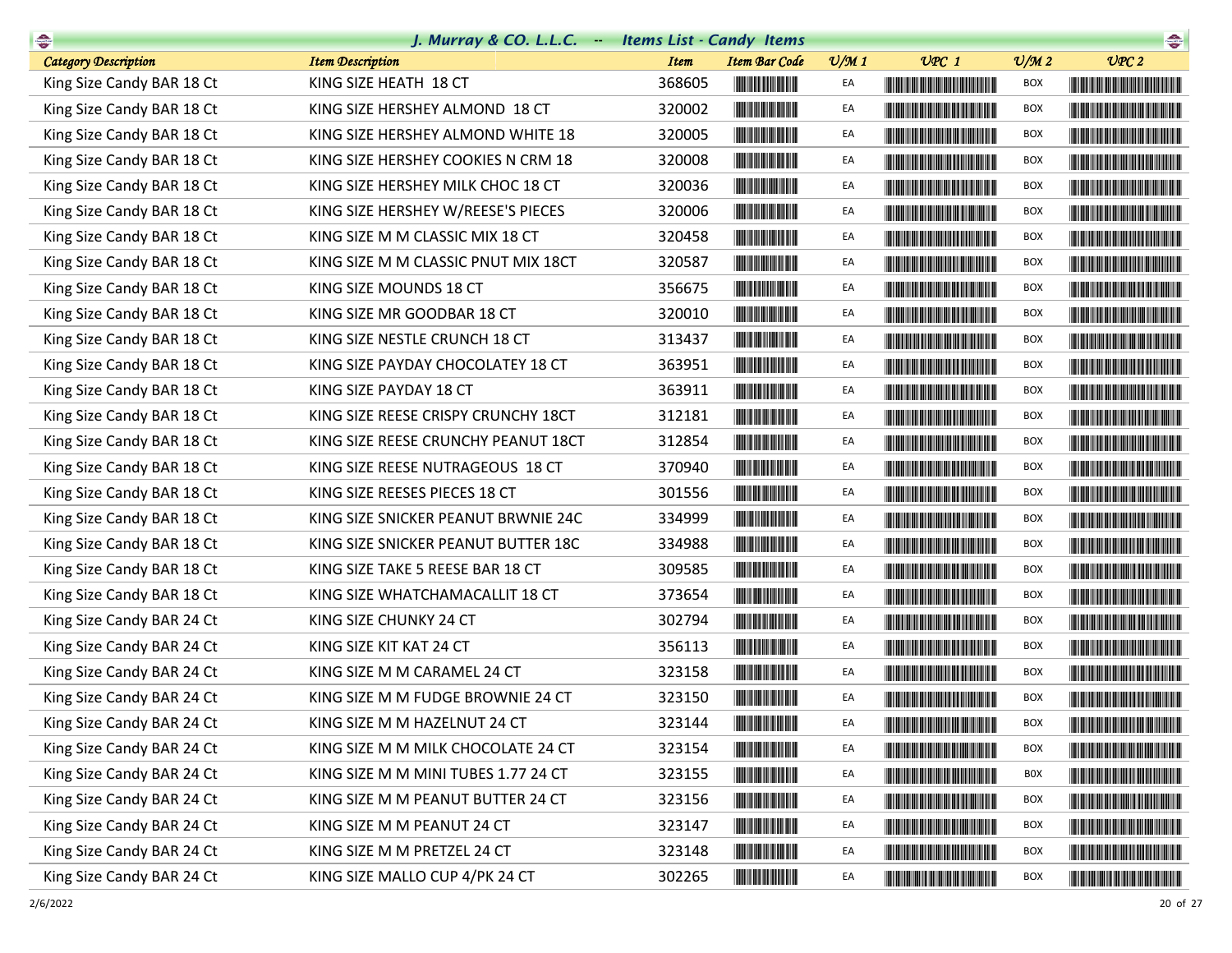| $\begin{picture}(20,10) \put(0,0){\line(1,0){10}} \put(10,0){\line(1,0){10}} \put(10,0){\line(1,0){10}} \put(10,0){\line(1,0){10}} \put(10,0){\line(1,0){10}} \put(10,0){\line(1,0){10}} \put(10,0){\line(1,0){10}} \put(10,0){\line(1,0){10}} \put(10,0){\line(1,0){10}} \put(10,0){\line(1,0){10}} \put(10,0){\line(1,0){10}} \put(10,0){\line(1$ | J. Murray & CO. L.L.C. - Items List - Candy Items |             |                                                                                                                        |                 |                                                                                                                                                                                                                                      |                 | $\begin{picture}(20,20) \put(0,0){\line(1,0){10}} \put(15,0){\line(1,0){10}} \put(15,0){\line(1,0){10}} \put(15,0){\line(1,0){10}} \put(15,0){\line(1,0){10}} \put(15,0){\line(1,0){10}} \put(15,0){\line(1,0){10}} \put(15,0){\line(1,0){10}} \put(15,0){\line(1,0){10}} \put(15,0){\line(1,0){10}} \put(15,0){\line(1,0){10}} \put(15,0){\line(1$ |
|-----------------------------------------------------------------------------------------------------------------------------------------------------------------------------------------------------------------------------------------------------------------------------------------------------------------------------------------------------|---------------------------------------------------|-------------|------------------------------------------------------------------------------------------------------------------------|-----------------|--------------------------------------------------------------------------------------------------------------------------------------------------------------------------------------------------------------------------------------|-----------------|-----------------------------------------------------------------------------------------------------------------------------------------------------------------------------------------------------------------------------------------------------------------------------------------------------------------------------------------------------|
| <b>Category Description</b>                                                                                                                                                                                                                                                                                                                         | <b>Item Description</b>                           | <b>Item</b> | <b>Item Bar Code</b>                                                                                                   | $\frac{v}{M}$ 1 | $UPC$ 1                                                                                                                                                                                                                              | $\frac{V}{M}$ 2 | UPC2                                                                                                                                                                                                                                                                                                                                                |
| King Size Candy BAR 24 Ct                                                                                                                                                                                                                                                                                                                           | KING SIZE MILKY WAY FUDGE 24 CT                   | 356699      |                                                                                                                        | EA              | <u> III di kacamatan ing Kabupatèn III di kacamatan III di kacamatan III di kacamatan III di kacamatan III di kacamatan III di kacamatan III di kacamatan III di kacamatan III di kacamatan III di kacamatan III di kacamatan II</u> | BOX             | <b>The Community of the Community</b>                                                                                                                                                                                                                                                                                                               |
| King Size Candy BAR 24 Ct                                                                                                                                                                                                                                                                                                                           | KING SIZE MILKY WAY 24 CT                         | 356683      |                                                                                                                        | EA              | <u> Tanzania (h. 1888).</u>                                                                                                                                                                                                          | <b>BOX</b>      | <u> Liberal Maria San Barat da Ba</u>                                                                                                                                                                                                                                                                                                               |
| King Size Candy BAR 24 Ct                                                                                                                                                                                                                                                                                                                           | KING SIZE REESE 24 CT                             | 353888      |                                                                                                                        | EA              |                                                                                                                                                                                                                                      | <b>BOX</b>      |                                                                                                                                                                                                                                                                                                                                                     |
| King Size Candy BAR 24 Ct                                                                                                                                                                                                                                                                                                                           | KING SIZE REESE STICK 24 CT                       | 368704      |                                                                                                                        | EA              | <b>The Committee of the Committee of the Committee</b>                                                                                                                                                                               | BOX             |                                                                                                                                                                                                                                                                                                                                                     |
| King Size Candy BAR 24 Ct                                                                                                                                                                                                                                                                                                                           | KING SIZE REESE WHITE PB 18 CT                    | 353899      |                                                                                                                        | EA              |                                                                                                                                                                                                                                      | <b>BOX</b>      |                                                                                                                                                                                                                                                                                                                                                     |
| King Size Candy BAR 24 Ct                                                                                                                                                                                                                                                                                                                           | KING SIZE SKITTLES ALL LIME 24 CT                 | 364879      |                                                                                                                        | EA              | <u> The Community of the Community of the Community of the Community of the Community of the Community of the Community of the Community of the Community of the Community of the Community of the Community of the Community of</u> | <b>BOX</b>      |                                                                                                                                                                                                                                                                                                                                                     |
| King Size Candy BAR 24 Ct                                                                                                                                                                                                                                                                                                                           | KING SIZE SKITTLES 24 CT                          | 364786      |                                                                                                                        | EA              |                                                                                                                                                                                                                                      | <b>BOX</b>      |                                                                                                                                                                                                                                                                                                                                                     |
| King Size Candy BAR 24 Ct                                                                                                                                                                                                                                                                                                                           | KING SIZE SNICKER ALMOND 24 CT                    | 309559      |                                                                                                                        | EA              |                                                                                                                                                                                                                                      | BOX             |                                                                                                                                                                                                                                                                                                                                                     |
| King Size Candy BAR 24 Ct                                                                                                                                                                                                                                                                                                                           | KING SIZE SNICKERS 24 CT                          | 334987      |                                                                                                                        | EA              | <b>The Community of the Community</b>                                                                                                                                                                                                | <b>BOX</b>      |                                                                                                                                                                                                                                                                                                                                                     |
| King Size Candy BAR 24 Ct                                                                                                                                                                                                                                                                                                                           | KING SIZE STARBURST STICK 24CT                    | 367421      | <u> Indian Andrewski koji se postala s predsjednik i predsjednik i predsjednik i predsjednik i predsjednik i pre</u>   | EA              | <u> The Community of the Community of the Community of the Community of the Community of the Community of the Community of the Community of the Community of the Community of the Community of the Community of the Community of</u> | BOX             |                                                                                                                                                                                                                                                                                                                                                     |
| King Size Candy BAR 24 Ct                                                                                                                                                                                                                                                                                                                           | KING SIZE STARBURST SWIRLERS 10CT                 | 367423      |                                                                                                                        | EA              | <u> Harry Harry Harry Harry Harry Harry Harry Harry Harry Harry Harry Harry Harry Harry Harry Harry Harry Harry Harry Harry Harry Harry Harry Harry Harry Harry Harry Harry Harry Harry Harry Harry Harry Harry Harry Harry Harr</u> | BOX             |                                                                                                                                                                                                                                                                                                                                                     |
| King Size Candy BAR 24 Ct                                                                                                                                                                                                                                                                                                                           | KING SIZE TURTLE 24 CT 3 PIECE BARS               | 316001      |                                                                                                                        | EA              |                                                                                                                                                                                                                                      | BOX             |                                                                                                                                                                                                                                                                                                                                                     |
| King Size Candy BAR 24 Ct                                                                                                                                                                                                                                                                                                                           | KING SIZE TWIX CARAMEL 24 CT                      | 367425      | <b>The Committee of the Committee of the Committee</b>                                                                 | EA              |                                                                                                                                                                                                                                      | <b>BOX</b>      | <u> Harris Barbara (Barbara) e de la pro</u>                                                                                                                                                                                                                                                                                                        |
| King Size Candy BAR 24 Ct                                                                                                                                                                                                                                                                                                                           | KING SIZE TWIX COOKIES&CREAM 20CT                 | 367455      | <b>The Committee of the Committee of the Committee</b>                                                                 | EA              | <u> Timba ka matsayin ka matsayin ka matsayin ka matsayin ka matsayin ka matsayin ka matsayin ka matsayin ka matsayin ka matsayin ka matsayin ka matsayin ka matsayin ka matsayin ka matsayin ka matsayin ka matsayin ka matsayi</u> | <b>BOX</b>      |                                                                                                                                                                                                                                                                                                                                                     |
| King Size Candy BAR 24 Ct                                                                                                                                                                                                                                                                                                                           | KING SIZE TWIX SALTED CARAMEL 20CT                | 367485      |                                                                                                                        | EA              |                                                                                                                                                                                                                                      | <b>BOX</b>      |                                                                                                                                                                                                                                                                                                                                                     |
| King Size Candy BAR 24 Ct                                                                                                                                                                                                                                                                                                                           | KING SIZE 100 GRAND BAR 24 CT                     | 372243      | <b>The Community</b>                                                                                                   | EA              |                                                                                                                                                                                                                                      | <b>BOX</b>      |                                                                                                                                                                                                                                                                                                                                                     |
| King Size Candy BAR 24 Ct                                                                                                                                                                                                                                                                                                                           | KING SIZE 3 MUSKETEERS 24 CT                      | 364364      |                                                                                                                        | EA              |                                                                                                                                                                                                                                      | BOX             | <u> Timba ka matsayin ka matsayin ka matsayin ka matsayin ka matsayin ka matsayin ka matsayin ka matsayin ka matsayin ka matsayin ka matsayin ka matsayin ka matsayin ka matsayin ka matsayin ka matsayin ka matsayin ka matsayi</u>                                                                                                                |
| Licorice                                                                                                                                                                                                                                                                                                                                            | I'M GOOD BLACK LICORICE 14 OZ                     | 301226      |                                                                                                                        | EA              |                                                                                                                                                                                                                                      | BAG             |                                                                                                                                                                                                                                                                                                                                                     |
| Licorice                                                                                                                                                                                                                                                                                                                                            | I'M GOOD BLUE RASPBERRY LICORICE                  | 304394      |                                                                                                                        | EA              |                                                                                                                                                                                                                                      | BAG             |                                                                                                                                                                                                                                                                                                                                                     |
| Licorice                                                                                                                                                                                                                                                                                                                                            | I'M GOOD CHERRY LICORICE                          | 305607      |                                                                                                                        | EA              |                                                                                                                                                                                                                                      | BAG             |                                                                                                                                                                                                                                                                                                                                                     |
| Licorice                                                                                                                                                                                                                                                                                                                                            | I'M GOOD GREEN APPLE LICORICE                     | 304410      | <u> Herman Maria San Barat III da ka shekara ta 1989 kuni a shekara ta 1989 kuni a shekara ta 1989 kuni a shekara </u> | EA              |                                                                                                                                                                                                                                      | BAG             |                                                                                                                                                                                                                                                                                                                                                     |
| Licorice                                                                                                                                                                                                                                                                                                                                            | I'M GOOD RED RASPBERRY LICORICE                   | 306019      |                                                                                                                        | EA              |                                                                                                                                                                                                                                      | BAG             |                                                                                                                                                                                                                                                                                                                                                     |
| Licorice                                                                                                                                                                                                                                                                                                                                            | I'M GOOD RED TWIST LICORICE 14 OZ                 | 366922      |                                                                                                                        | EA              |                                                                                                                                                                                                                                      | BAG             |                                                                                                                                                                                                                                                                                                                                                     |
| Licorice                                                                                                                                                                                                                                                                                                                                            | I'M GOOD STRAWBERRY LICORICE                      | 304857      | <u> Herbert Herbert in der Erste der Erste der Erste der Erste der Erste der Erste der Erste der Erste der Erste </u>  | EA              |                                                                                                                                                                                                                                      | BAG             |                                                                                                                                                                                                                                                                                                                                                     |
| Licorice                                                                                                                                                                                                                                                                                                                                            | I'M GOOD WATERMELON LICORICE                      | 304428      |                                                                                                                        | EA              |                                                                                                                                                                                                                                      | BAG             |                                                                                                                                                                                                                                                                                                                                                     |
| Licorice                                                                                                                                                                                                                                                                                                                                            | SWEETARTS ROPES CHERRY PUNCH 24 CT                | 313605      | <b>THE REAL PROPERTY</b>                                                                                               | EA              |                                                                                                                                                                                                                                      | <b>BOX</b>      |                                                                                                                                                                                                                                                                                                                                                     |
| Mints                                                                                                                                                                                                                                                                                                                                               | ALTOIDS ARCTIC PEPPERMINT 8 CT                    | 325799      |                                                                                                                        | EA              | <b>The Committee of the Committee of the Committee</b>                                                                                                                                                                               | BOX             | <u> Harry Harry Harry Harry Harry Harry Harry Harry Harry Harry Harry Harry Harry Harry Harry Harry Harry Harry Harry Harry Harry Harry Harry Harry Harry Harry Harry Harry Harry Harry Harry Harry Harry Harry Harry Harry Harr</u>                                                                                                                |
| Mints                                                                                                                                                                                                                                                                                                                                               | ALTOIDS ARCTIC STRAWBERRY 8 CT                    | 325802      |                                                                                                                        | EA              |                                                                                                                                                                                                                                      | BOX             |                                                                                                                                                                                                                                                                                                                                                     |
| Mints                                                                                                                                                                                                                                                                                                                                               | ALTOIDS PEPPERMINT TINS 12 CT                     | 372359      | <u> Indian American Indian Indian Indian Indian Indian Indian Indian Indian Indian Indian Indian Indian Indian In</u>  | EA              | <u> Liberal Maria de la contrada de la con</u>                                                                                                                                                                                       | <b>BOX</b>      | <u> Harry Harry Harry Harry Harry Harry Harry Harry Harry Harry Harry Harry Harry Harry Harry Harry Harry Harry Harry Harry Harry Harry Harry Harry Harry Harry Harry Harry Harry Harry Harry Harry Harry Harry Harry Harry Harr</u>                                                                                                                |
| Mints                                                                                                                                                                                                                                                                                                                                               | ALTOIDS SMALL S/F PEPPERMINT 9 CT                 | 311763      |                                                                                                                        | EA              | <b>The Committee of the Committee of the Committee</b>                                                                                                                                                                               | BOX             | <b>The Committee of the Committee of the Committee</b>                                                                                                                                                                                                                                                                                              |
| Mints                                                                                                                                                                                                                                                                                                                                               | ALTOIDS SMALL S/F WINTERGREEN 9 CT                | 311761      |                                                                                                                        | EA              | <b>The Committee of the Committee of the Committee</b>                                                                                                                                                                               | BOX             | <u> Harry Harry Harry Harry Harry Harry Harry Harry Harry Harry Harry Harry Harry Harry Harry Harry Harry Harry H</u>                                                                                                                                                                                                                               |
| Mints                                                                                                                                                                                                                                                                                                                                               | ALTOIDS SPEARMINT TIN 12 CT                       | 310680      |                                                                                                                        | EA              |                                                                                                                                                                                                                                      | BOX             |                                                                                                                                                                                                                                                                                                                                                     |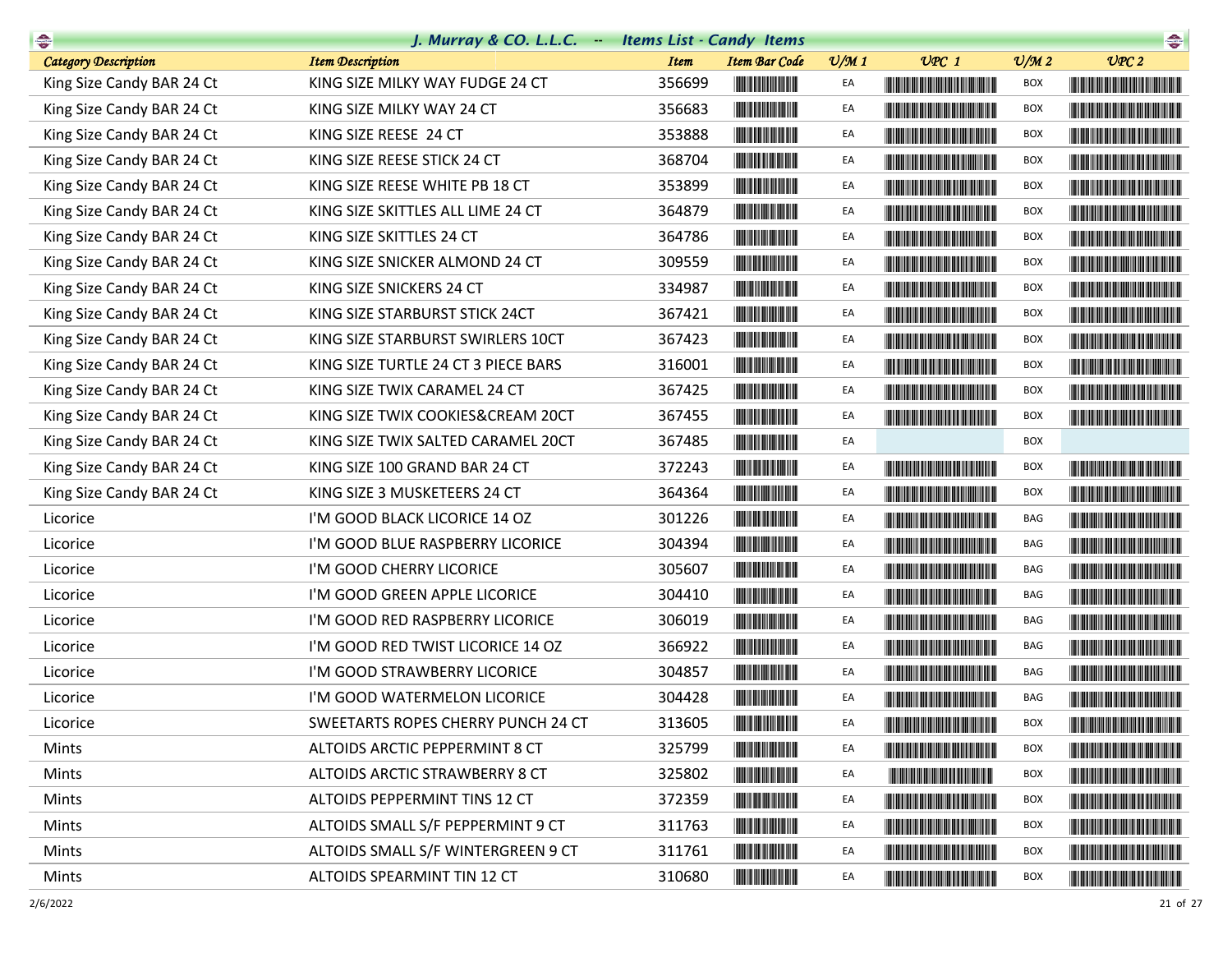|                             | J. Murray & CO. L.L.C. - Items List - Candy Items |                                                                  |                 |                                                                                                                                                                                                                                      |                 | $\begin{picture}(20,10) \put(0,0){\line(1,0){10}} \put(0,0){\line(1,0){10}} \put(0,0){\line(1,0){10}} \put(0,0){\line(1,0){10}} \put(0,0){\line(1,0){10}} \put(0,0){\line(1,0){10}} \put(0,0){\line(1,0){10}} \put(0,0){\line(1,0){10}} \put(0,0){\line(1,0){10}} \put(0,0){\line(1,0){10}} \put(0,0){\line(1,0){10}} \put(0,0){\line(1,0){10}} \put(0,$ |
|-----------------------------|---------------------------------------------------|------------------------------------------------------------------|-----------------|--------------------------------------------------------------------------------------------------------------------------------------------------------------------------------------------------------------------------------------|-----------------|----------------------------------------------------------------------------------------------------------------------------------------------------------------------------------------------------------------------------------------------------------------------------------------------------------------------------------------------------------|
| <b>Category Description</b> | <b>Item Description</b>                           | <b>Item</b><br><b>Item Bar Code</b>                              | $\frac{v}{M}$ 1 | $UPC$ 1                                                                                                                                                                                                                              | $\frac{V}{M}$ 2 | UPC2                                                                                                                                                                                                                                                                                                                                                     |
| Mints                       | ALTOIDS WINTERGREEN TIN 12 CT                     | 372961                                                           | EA              | <u> Harat Barat Barat Barat Barat Barat Barat Barat Barat Barat Barat Barat Barat Barat Barat Barat Barat Barat Barat Barat Barat Barat Barat Barat Barat Barat Barat Barat Barat Barat Barat Barat Barat Barat Barat Barat Bara</u> | BOX             |                                                                                                                                                                                                                                                                                                                                                          |
| Mints                       | <b>BREATHSAVER PEPPERMINT 24 CT</b>               | 313577                                                           | EA              | <b>The Committee of the Committee of the Committee</b>                                                                                                                                                                               | <b>BOX</b>      | <u> Liberal Maria Maria Maria Maria Maria Maria Maria Maria Maria Maria Maria Maria Maria Maria Maria Maria Maria </u>                                                                                                                                                                                                                                   |
| Mints                       | BREATHSAVER SPEARMINT 24 CT                       | 313569                                                           | EA              |                                                                                                                                                                                                                                      | <b>BOX</b>      | <u> Harry Harry Harry Harry Harry Harry Harry Harry Harry Harry Harry Harry Harry Harry Harry Harry Harry Harry Harry Harry Harry Harry Harry Harry Harry Harry Harry Harry Harry Harry Harry Harry Harry Harry Harry Harry Harr</u>                                                                                                                     |
| Mints                       | BREATHSAVER WINTERGREEN 24 CT                     | 313585                                                           | EA              | <b>The Committee of the Committee of the Committee</b>                                                                                                                                                                               | BOX             | <u> Harris Harris Harris Harris Harris Harris Harris Harris Harris Harris Harris Harris Harris Harris Harris Harris Harris Harris Harris Harris Harris Harris Harris Harris Harris Harris Harris Harris Harris Harris Harris Har</u>                                                                                                                     |
| Mints                       | ICE BREAKER COOL MINT TIN 8 CT                    | 325829<br><b>CONTRACTOR</b>                                      | EA              |                                                                                                                                                                                                                                      | <b>BOX</b>      |                                                                                                                                                                                                                                                                                                                                                          |
| Mints                       | ICE BREAKER DUO RASBERRY TIN 8 CT                 | 637603                                                           | EA              |                                                                                                                                                                                                                                      | BOX             |                                                                                                                                                                                                                                                                                                                                                          |
| Mints                       | ICE BREAKER DUO STRAWBERRY TIN 8 CT               | 637470                                                           | EA              |                                                                                                                                                                                                                                      | <b>BOX</b>      |                                                                                                                                                                                                                                                                                                                                                          |
| Mints                       | ICE BREAKER DUO WATERMELON TIN 8 CT               | 637471                                                           | EA              |                                                                                                                                                                                                                                      | <b>BOX</b>      |                                                                                                                                                                                                                                                                                                                                                          |
| Mints                       | ICE BREAKER FROST PEPPERMINT 6 CT                 | 307074                                                           | EA              |                                                                                                                                                                                                                                      | <b>BOX</b>      |                                                                                                                                                                                                                                                                                                                                                          |
| Mints                       | ICE BREAKER FROST WINTER COOL 6 CT                | 301408                                                           | EA              | <b>The Community of the Community</b>                                                                                                                                                                                                | BOX             | <u> Harry Harry Harry Harry Harry Harry Harry Harry Harry Harry Harry Harry Harry Harry Harry Harry Harry Harry Harry Harry Harry Harry Harry Harry Harry Harry Harry Harry Harry Harry Harry Harry Harry Harry Harry Harry Harr</u>                                                                                                                     |
| Mints                       | ICE BREAKER SOUR BERRY TIN 8 CT                   | 315913                                                           | EA              |                                                                                                                                                                                                                                      | <b>BOX</b>      |                                                                                                                                                                                                                                                                                                                                                          |
| Mints                       | ICE BREAKER SOUR FRUIT TIN 8 CT                   | 305912                                                           | EA              | <b>The Committee of the Committee of the Committee of the Committee</b>                                                                                                                                                              | BOX             |                                                                                                                                                                                                                                                                                                                                                          |
| Mints                       | ICE BREAKER WINTERGREEN MINT TIN 8                | 325811                                                           | EA              |                                                                                                                                                                                                                                      | <b>BOX</b>      |                                                                                                                                                                                                                                                                                                                                                          |
| Mints                       | MENTOS NOW MINT PEPPERMINT 12 CT                  | 315166                                                           | EA              |                                                                                                                                                                                                                                      | BOX             |                                                                                                                                                                                                                                                                                                                                                          |
| Mints                       | <b>MENTOS NOW MINT WINTERGREEN 12 CT</b>          | 315168                                                           | EA              |                                                                                                                                                                                                                                      | BOX             |                                                                                                                                                                                                                                                                                                                                                          |
| Mints                       | TIC TAC BIG BERRY ADVENTURE 12 CT                 | <b>THE REAL PROPERTY</b><br>313133                               | EA              |                                                                                                                                                                                                                                      | BOX             |                                                                                                                                                                                                                                                                                                                                                          |
| Mints                       | TIC TAC FRESHMINT BIG PACK 12 CT                  | 313074                                                           | EA              | <b>Contract Contract Contract Contract Contract Contract Contract Contract Contract Contract Contract Contract Co</b>                                                                                                                | BOX             |                                                                                                                                                                                                                                                                                                                                                          |
| Mints                       | TIC TAC FRUIT ADVENTURE BIG PACK 12               | 313077                                                           | EA              | <b>CONTRACTOR</b>                                                                                                                                                                                                                    | <b>BOX</b>      | <u> Liberal Maria Maria San Barat III a Shekara ta 1989 da kasas na shekara ta 1989 da kasas na shekara ta 1981 da k</u>                                                                                                                                                                                                                                 |
| Mints                       | TIC TAC ORANGE BIG PACK 12 CT                     | 313100                                                           | EA              | <u> Harry Harry Harry Harry Harry Harry Harry Harry Harry Harry Harry Harry Harry Harry Harry Harry Harry Harry Harry Harry Harry Harry Harry Harry Harry Harry Harry Harry Harry Harry Harry Harry Harry Harry Harry Harry Harr</u> | <b>BOX</b>      |                                                                                                                                                                                                                                                                                                                                                          |
| Mints                       | TIC TAC WINTERGREEN BIG PACK 12 CT                | 304924                                                           | EA              | <b>The Community of the Community</b>                                                                                                                                                                                                | BOX             |                                                                                                                                                                                                                                                                                                                                                          |
| Novelty Items               | BABY BOTTLE POP GUMMY BLST 2.1 9CT                | 362188                                                           | EA              | <u> Harry Harry Harry Harry Harry Harry Harry Harry Harry Harry Harry Harry Harry Harry Harry Harry Harry Harry Harry Harry Harry Harry Harry Harry Harry Harry Harry Harry Harry Harry Harry Harry Harry Harry Harry Harry Harr</u> | <b>BOX</b>      | <b>The Community of the Community</b>                                                                                                                                                                                                                                                                                                                    |
| Novelty Items               | <b>BLINK POP LOLIPOP</b><br>12 CT                 | 316542                                                           | EA              |                                                                                                                                                                                                                                      | <b>BOX</b>      |                                                                                                                                                                                                                                                                                                                                                          |
| Novelty Items               | CANDY NECKLACE JAR 36 CT                          | 365470                                                           | EA              |                                                                                                                                                                                                                                      | JAR             |                                                                                                                                                                                                                                                                                                                                                          |
| Novelty Items               | CANDY NECKLACE JAR 72 CT                          | 365480                                                           | EA              | <b>The Common Section</b>                                                                                                                                                                                                            | JAR             | <u> Harry Harry Harry Harry Harry Harry Harry Harry Harry Harry Harry Harry Harry Harry Harry Harry Harry Harry Harry Harry Harry Harry Harry Harry Harry Harry Harry Harry Harry Harry Harry Harry Harry Harry Harry Harry Harr</u>                                                                                                                     |
| Novelty Items               | CANDY NECKLACE 24 CT BOX                          | 365460                                                           | EA              |                                                                                                                                                                                                                                      | <b>BOX</b>      |                                                                                                                                                                                                                                                                                                                                                          |
| Novelty Items               | <b>CANDY STICKS 24 CT</b>                         | 306498<br><b>The Community</b>                                   | EA              |                                                                                                                                                                                                                                      | BOX             |                                                                                                                                                                                                                                                                                                                                                          |
| Novelty Items               | FREEZE POP CARIBBEAN 2.5 OZ 8/24 CT               | 365009                                                           | EA              |                                                                                                                                                                                                                                      | CAS             | <u> Harry Harry Harry Harry Harry Harry Harry Harry Harry Harry Harry Harry Harry Harry Harry Harry Harry Harry Harry Harry Harry Harry Harry Harry Harry Harry Harry Harry Harry Harry Harry Harry Harry Harry Harry Harry Harr</u>                                                                                                                     |
| Novelty Items               | FROGGY CHOMP CANDY LOLLIPOP 12CT                  | 316248                                                           | EA              |                                                                                                                                                                                                                                      | <b>BOX</b>      |                                                                                                                                                                                                                                                                                                                                                          |
| Novelty Items               | <b>GATOR CHOMP CANDY 12 CT</b>                    | 316856<br><b>The Committee of the Committee of the Committee</b> | EA              | <u> The Community of the Community of the Community of the Community of the Community of the Community of the Community of the Community of the Community of the Community of the Community of the Community of the Community of</u> | BOX             | <u> The Community of the Community of the Community of the Community of the Community of the Community of the Community of the Community of the Community of the Community of the Community of the Community of the Community of</u>                                                                                                                     |
| Novelty Items               | KING COBRA CANDY 12CT .56OZ                       | 316741                                                           | EA              |                                                                                                                                                                                                                                      | <b>BOX</b>      |                                                                                                                                                                                                                                                                                                                                                          |
| Novelty Items               | POP & CATCH CANDY 12 CT                           | 316865<br><b>The Committee of the Committee of the Committee</b> | EA              |                                                                                                                                                                                                                                      | BOX             | <b>The Committee of the Committee of the Committee of the Committee of the Committee</b>                                                                                                                                                                                                                                                                 |
| Novelty Items               | PUNCHY MONKEY 12CT                                | 316867<br><b>The Committee of the Committee of the Committee</b> | EA              |                                                                                                                                                                                                                                      | BOX             |                                                                                                                                                                                                                                                                                                                                                          |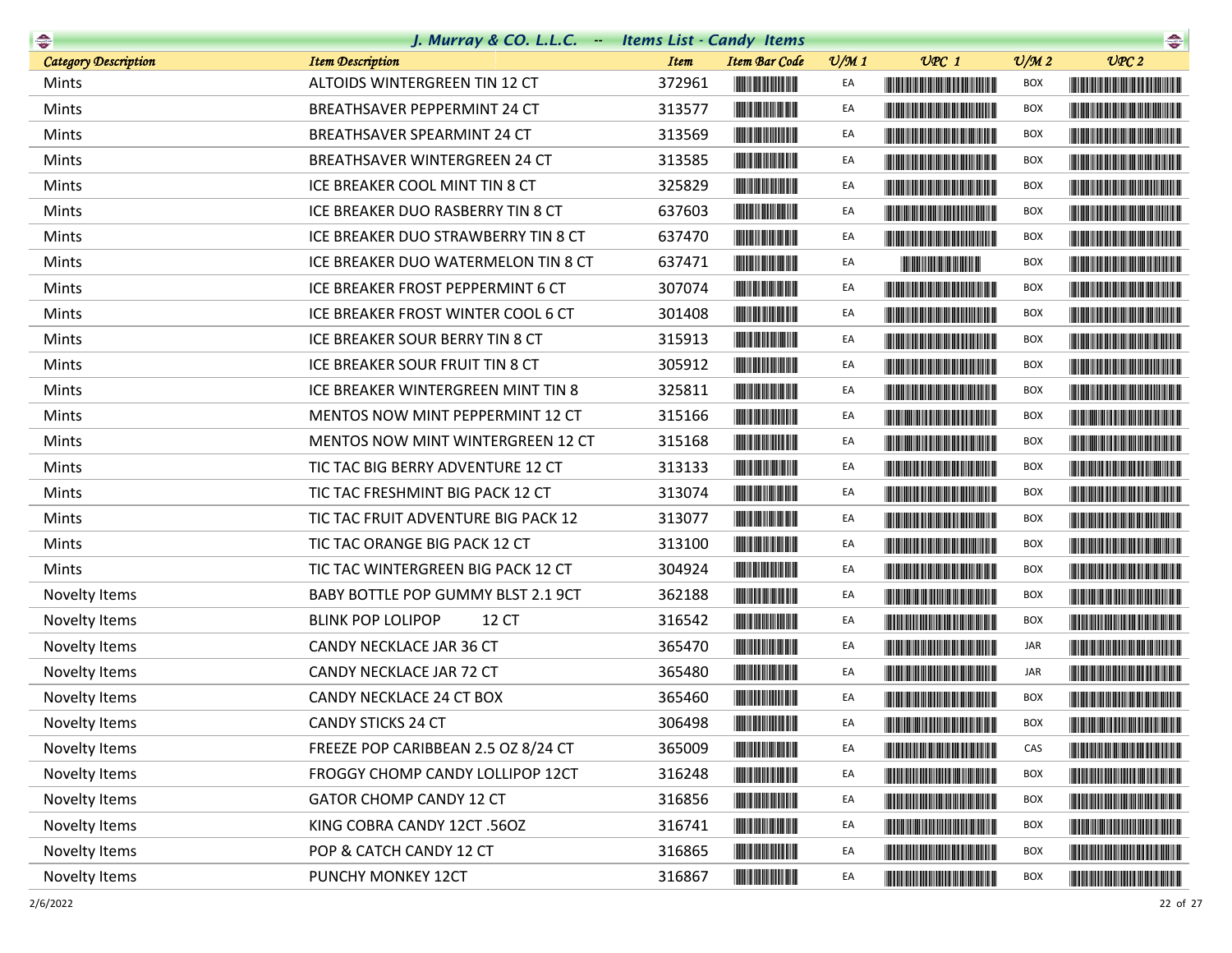| <b>Company</b>              | J. Murray & CO. L.L.C. - Items List - Candy Items |             |                                                                                                                       |                 |                                                                                                                                                                                                                                      |                             | $\begin{picture}(20,10) \put(0,0){\line(1,0){10}} \put(10,0){\line(1,0){10}} \put(10,0){\line(1,0){10}} \put(10,0){\line(1,0){10}} \put(10,0){\line(1,0){10}} \put(10,0){\line(1,0){10}} \put(10,0){\line(1,0){10}} \put(10,0){\line(1,0){10}} \put(10,0){\line(1,0){10}} \put(10,0){\line(1,0){10}} \put(10,0){\line(1,0){10}} \put(10,0){\line(1$ |
|-----------------------------|---------------------------------------------------|-------------|-----------------------------------------------------------------------------------------------------------------------|-----------------|--------------------------------------------------------------------------------------------------------------------------------------------------------------------------------------------------------------------------------------|-----------------------------|-----------------------------------------------------------------------------------------------------------------------------------------------------------------------------------------------------------------------------------------------------------------------------------------------------------------------------------------------------|
| <b>Category Description</b> | <b>Item Description</b>                           | <b>Item</b> | <b>Item Bar Code</b>                                                                                                  | $\frac{v}{M}$ 1 | $UPC$ 1                                                                                                                                                                                                                              | $\mathcal{O}/\mathcal{M}$ 2 | UPC2                                                                                                                                                                                                                                                                                                                                                |
| Novelty Items               | QUICK BLAST SOUR SPRAY CANDY 12 CT                | 316838      | <b>THE REAL PROPERTY</b>                                                                                              | EA              |                                                                                                                                                                                                                                      | BOX                         |                                                                                                                                                                                                                                                                                                                                                     |
| Novelty Items               | SHARK BITE CANDY 12 CT                            | 316855      |                                                                                                                       | EA              | <u> The Community of the Community of the Community of the Community of the Community of the Community of the Co</u>                                                                                                                 | <b>BOX</b>                  |                                                                                                                                                                                                                                                                                                                                                     |
| Novelty Items               | SMARTIES MEGA CANDY SPRAY 12 CT                   | 316850      |                                                                                                                       | EA              |                                                                                                                                                                                                                                      | <b>BOX</b>                  |                                                                                                                                                                                                                                                                                                                                                     |
| Novelty Items               | SPLASH-N-LIK CANDY 12CT                           | 316875      |                                                                                                                       | EA              | <b>The Committee of the Committee of the Committee</b>                                                                                                                                                                               | <b>BOX</b>                  |                                                                                                                                                                                                                                                                                                                                                     |
| Novelty Items               | SWEET SOAKER CANDY 12 CT                          | 316829      |                                                                                                                       | EA              |                                                                                                                                                                                                                                      | <b>BOX</b>                  |                                                                                                                                                                                                                                                                                                                                                     |
| Novelty Items               | TOXIC WASTE MEGA SLIME LICKER 12 CT               | 316840      |                                                                                                                       | EA              | <u> The Community of the Community of the Community of the Community of the Community of the Community of the Community of the Community of the Community of the Community of the Community of the Community of the Community of</u> | BOX                         |                                                                                                                                                                                                                                                                                                                                                     |
| Novelty Items               | TOXIC WASTE SLIME LICKER 20Z 12 CT                | 316841      |                                                                                                                       | EA              |                                                                                                                                                                                                                                      | <b>BOX</b>                  | <u> Harry Harry Harry Harry Harry Harry Harry Harry Harry Harry Harry Harry Harry Harry Harry Harry Harry Harry Harry Harry Harry Harry Harry Harry Harry Harry Harry Harry Harry Harry Harry Harry Harry Harry Harry Harry Harr</u>                                                                                                                |
| Novelty Items               | WARHEADS SPRAY CANDY 12 CT                        | 316895      |                                                                                                                       | EA              | <u> Harry Harry Harry Harry Harry Harry Harry Harry Harry Harry Harry Harry Harry Harry Harry Harry Harry Harry Harry Harry Harry Harry Harry Harry Harry Harry Harry Harry Harry Harry Harry Harry Harry Harry Harry Harry Harr</u> | <b>BOX</b>                  | <b>The Community of the Community</b>                                                                                                                                                                                                                                                                                                               |
| Novelty Items               | YOWIE FREEZE POPS 5.5 OZ 40 CT                    | 365023      |                                                                                                                       | EA              | <u> Harry Harry Harry Harry Harry Harry Harry Harry Harry Harry Harry Harry Harry Harry Harry Harry Harry Harry Harry Harry Harry Harry Harry Harry Harry Harry Harry Harry Harry Harry Harry Harry Harry Harry Harry Harry Harr</u> | BOX                         |                                                                                                                                                                                                                                                                                                                                                     |
| Pop Rock                    | POP ROCKS BLUE RAZZBERRY 24 CT                    | 316521      |                                                                                                                       | EA              |                                                                                                                                                                                                                                      | <b>BOX</b>                  | <b>The Community of the Community</b>                                                                                                                                                                                                                                                                                                               |
| Pop Rock                    | POP ROCKS BUBBLE GUM 24 CT                        | 316539      |                                                                                                                       | EA              | <u> Harat Barat Barat Barat Barat Barat Barat Barat Barat Barat Barat Barat Barat Barat Barat Barat Barat Barat Barat Barat Barat Barat Barat Barat Barat Barat Barat Barat Barat Barat Barat Barat Barat Barat Barat Barat Bara</u> | <b>BOX</b>                  |                                                                                                                                                                                                                                                                                                                                                     |
| Pop Rock                    | POP ROCKS CHERRY 24 CT                            | 316564      |                                                                                                                       | EA              |                                                                                                                                                                                                                                      | <b>BOX</b>                  |                                                                                                                                                                                                                                                                                                                                                     |
| Pop Rock                    | POP ROCKS COTTON CANDY 24 CT                      | 316574      | <b>The Community of the Community</b>                                                                                 | EA              | <b>The Common Section</b>                                                                                                                                                                                                            | <b>BOX</b>                  |                                                                                                                                                                                                                                                                                                                                                     |
| Pop Rock                    | POP ROCKS GRAPE 24 CT                             | 310383      |                                                                                                                       | EA              |                                                                                                                                                                                                                                      | <b>BOX</b>                  |                                                                                                                                                                                                                                                                                                                                                     |
| Pop Rock                    | POP ROCKS GREEN APPLE 24 CT                       | 304543      |                                                                                                                       | EA              |                                                                                                                                                                                                                                      | <b>BOX</b>                  |                                                                                                                                                                                                                                                                                                                                                     |
| Pop Rock                    | POP ROCKS STRAWBERRY 24 CT                        | 310409      |                                                                                                                       | EA              |                                                                                                                                                                                                                                      | <b>BOX</b>                  |                                                                                                                                                                                                                                                                                                                                                     |
| Pop Rock                    | POP ROCKS TROPICAL PUNCH 24 CT                    | 303386      |                                                                                                                       | EA              | <b>CONTRACTOR</b>                                                                                                                                                                                                                    | <b>BOX</b>                  |                                                                                                                                                                                                                                                                                                                                                     |
| Pop Rock                    | POP ROCKS WATERMELON 24 CT                        | 310425      |                                                                                                                       | EA              |                                                                                                                                                                                                                                      | <b>BOX</b>                  |                                                                                                                                                                                                                                                                                                                                                     |
| Restaurant/Bar Supplies     | BLACKBURN STRAWBERRY PRESERVES 180Z               | 316240      |                                                                                                                       | EA              |                                                                                                                                                                                                                                      | JAR                         |                                                                                                                                                                                                                                                                                                                                                     |
| Sathers Candy 2/\$2.00      | SATHERS MINI GUMMI BEARS 2/\$2                    | 365105      |                                                                                                                       | EA              |                                                                                                                                                                                                                                      | BOX                         | <b>CONTRACTOR</b>                                                                                                                                                                                                                                                                                                                                   |
| Sathers Candy 2/\$2.00      | SATHERS 01301 GUMMI WORMS 2/\$2                   | 365120      | <b>The Common Service Common</b>                                                                                      | EA              |                                                                                                                                                                                                                                      | <b>BOX</b>                  |                                                                                                                                                                                                                                                                                                                                                     |
| Sathers Candy 2/\$2.00      | SATHERS 01302 SOUR NEON WORM 2/\$2                | 365160      |                                                                                                                       | EA              |                                                                                                                                                                                                                                      | BOX                         |                                                                                                                                                                                                                                                                                                                                                     |
| Sathers Candy 2/\$2.00      | SATHERS 01303 GUMMI BEAR 2/\$2                    | 365100      |                                                                                                                       | EA              | <b>The Committee of the Committee of the Committee</b>                                                                                                                                                                               | <b>BOX</b>                  |                                                                                                                                                                                                                                                                                                                                                     |
| Sathers Candy 2/\$2.00      | SATHERS 01304 PEACH RINGS 2/\$2                   | 365202      |                                                                                                                       | EA              |                                                                                                                                                                                                                                      | BOX                         |                                                                                                                                                                                                                                                                                                                                                     |
| Sathers Candy 2/\$2.00      | SATHERS 01305 STARLIGHT MINTS 2/\$2               | 365218      |                                                                                                                       | EA              |                                                                                                                                                                                                                                      | <b>BOX</b>                  | <u> Timba ka matsayin ka matsayin ka matsayin ka matsayin ka matsayin ka matsayin ka matsayin ka matsayin ka matsayin ka matsayin ka matsayin ka matsayin ka matsayin ka matsayin ka matsayin ka matsayin ka matsayin ka matsayi</u>                                                                                                                |
| Sathers Candy 2/\$2.00      | SATHERS 01306 ORANGE SLICES 2/\$2                 | 365220      |                                                                                                                       | EA              |                                                                                                                                                                                                                                      | <b>BOX</b>                  |                                                                                                                                                                                                                                                                                                                                                     |
| Sathers Candy 2/\$2.00      | SATHERS 01307 APPLE RINGS 2/\$2                   | 365215      | <u> III de la provincia de la provincia de la provincia de la provincia de la provincia de la provincia de la pro</u> | EA              | <b>The Common Section</b>                                                                                                                                                                                                            | <b>BOX</b>                  | <b>The Committee of the Committee of the Committee</b>                                                                                                                                                                                                                                                                                              |
| Sathers Candy 2/\$2.00      | SATHERS 01311 BLUE SHARK 2/\$2                    | 365182      |                                                                                                                       | EA              |                                                                                                                                                                                                                                      | <b>BOX</b>                  |                                                                                                                                                                                                                                                                                                                                                     |
| Sathers Candy 2/\$2.00      | SATHERS 01313 CHERRY SLICES 2/\$2                 | 359896      |                                                                                                                       | EA              |                                                                                                                                                                                                                                      | BOX                         |                                                                                                                                                                                                                                                                                                                                                     |
| Sathers Candy 2/\$2.00      | SATHERS 01314 CHERRY SOURS 2/\$2                  | 365184      |                                                                                                                       | EA              |                                                                                                                                                                                                                                      | BOX                         |                                                                                                                                                                                                                                                                                                                                                     |
| Sathers Candy 2/\$2.00      | SATHERS 01319 CANDY CORN 2/\$2                    | 365212      | <b>The Community of Service</b>                                                                                       | EA              |                                                                                                                                                                                                                                      | BOX                         |                                                                                                                                                                                                                                                                                                                                                     |
| Sathers Candy 2/\$2.00      | SATHERS 01344 MELON RINGS 2/\$2                   | 365208      | <b>The Common Service Common</b>                                                                                      | EA              |                                                                                                                                                                                                                                      | BOX                         |                                                                                                                                                                                                                                                                                                                                                     |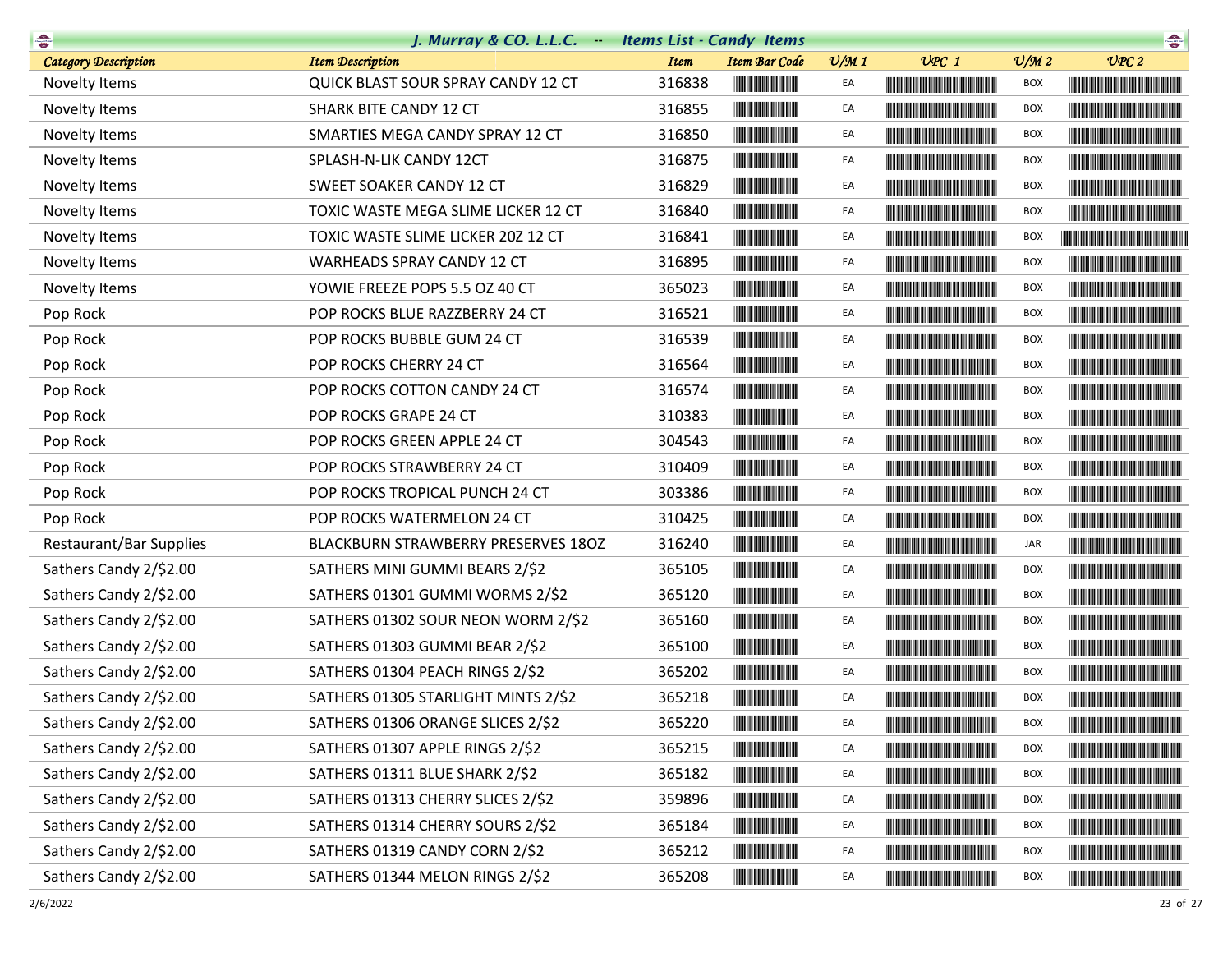| $\rightarrow$          | J. Murray & CO. L.L.C. - Items List - Candy Items |             |                                      |                 |                                                                                                                                                                                                                                      |                 | $\begin{picture}(20,10) \put(0,0){\line(1,0){10}} \put(15,0){\line(1,0){10}} \put(15,0){\line(1,0){10}} \put(15,0){\line(1,0){10}} \put(15,0){\line(1,0){10}} \put(15,0){\line(1,0){10}} \put(15,0){\line(1,0){10}} \put(15,0){\line(1,0){10}} \put(15,0){\line(1,0){10}} \put(15,0){\line(1,0){10}} \put(15,0){\line(1,0){10}} \put(15,0){\line(1$ |
|------------------------|---------------------------------------------------|-------------|--------------------------------------|-----------------|--------------------------------------------------------------------------------------------------------------------------------------------------------------------------------------------------------------------------------------|-----------------|-----------------------------------------------------------------------------------------------------------------------------------------------------------------------------------------------------------------------------------------------------------------------------------------------------------------------------------------------------|
| Category Description   | <b>Item Description</b>                           | <b>Item</b> | <b>Item Bar Code</b>                 | $\frac{v}{M}$ 1 | $UPC$ 1                                                                                                                                                                                                                              | $\frac{v}{M}$ 2 | UPC2                                                                                                                                                                                                                                                                                                                                                |
| Sathers Candy 2/\$2.00 | SATHERS 02114 MINI CHUCKLES 2/\$2                 | 365110      |                                      | EA              |                                                                                                                                                                                                                                      | <b>BOX</b>      | <u> Harry Harry Harry Harry Harry Harry Harry Harry Harry Harry Harry Harry Harry Harry Harry Harry Harry Harry Harry Harry Harry Harry Harry Harry Harry Harry Harry Harry Harry Harry Harry Harry Harry Harry Harry Harry Harr</u>                                                                                                                |
| Sathers Candy 2/\$2.00 | SATHERS 02115 FUN BUG 2/\$2                       | 365225      | <b>The Community</b>                 | EA              | <u> Liberaldo de la contrada de la con</u>                                                                                                                                                                                           | <b>BOX</b>      |                                                                                                                                                                                                                                                                                                                                                     |
| Sathers Candy 2/\$2.00 | SATHERS 02116 RED FISH 2/\$2                      | 365241      |                                      | EA              | <u> Timba ka matsayin ka matsayin ka matsayin ka matsayin ka matsayin ka matsayin ka matsayin ka matsayin ka matsayin ka matsayin ka matsayin ka matsayin ka matsayin ka matsayin ka matsayin ka matsayin ka matsayin ka matsayi</u> | <b>BOX</b>      |                                                                                                                                                                                                                                                                                                                                                     |
| Sathers Candy 2/\$2.00 | SATHERS 02117 SOUR HEADS 2/\$2                    | 359959      |                                      | EA              | <b>The Community of the Community</b>                                                                                                                                                                                                | BOX             |                                                                                                                                                                                                                                                                                                                                                     |
| Sathers Candy 2/\$2.00 | SATHERS 02133 SPICE DROPS 2/\$2                   | 342686      |                                      | EA              | <u> Indian American Indian American Indian Indian Indian Indian Indian Indian Indian Indian Indian Indian Indian Indian Indian Indian Indian Indian Indian Indian Indian Indian Indian Indian Indian Indian Indian Indian Indian</u> | <b>BOX</b>      |                                                                                                                                                                                                                                                                                                                                                     |
| Sathers Candy 2/\$2.00 | SATHERS 02134 LEMON DROPS 2/\$2                   | 365187      |                                      | EA              |                                                                                                                                                                                                                                      | <b>BOX</b>      |                                                                                                                                                                                                                                                                                                                                                     |
| Sathers Candy 2/\$2.00 | SATHERS 02135 GUMMY DINASOURS 2/\$2               | 365186      |                                      | EA              | <b>The Committee of the Committee of the Committee</b>                                                                                                                                                                               | <b>BOX</b>      | <u> Harris Harris Harris Harris Harris Harris Harris Harris Harris Harris Harris Harris Harris Harris Harris Harris Harris Harris Harris Harris Harris Harris Harris Harris Harris Harris Harris Harris Harris Harris Harris Har</u>                                                                                                                |
| Sathers Candy 2/\$2.00 | SATHERS 02137 ATOMIC FIREBALL 2/\$2               | 365180      |                                      | EA              |                                                                                                                                                                                                                                      | <b>BOX</b>      |                                                                                                                                                                                                                                                                                                                                                     |
| Sathers Candy 2/\$2.00 | SATHERS 02138 BUTTERSCOTCH DISC2/\$2              | 365183      |                                      | EA              | <u> Liberal Maria de la c</u>                                                                                                                                                                                                        | BOX             | <b>The Community of the Community</b>                                                                                                                                                                                                                                                                                                               |
| Sathers Candy 2/\$2.00 | SATHERS 02139 CARAMEL CREAMS 2/\$2                | 305330      |                                      | EA              | <u> Liberal Maria de la c</u>                                                                                                                                                                                                        | <b>BOX</b>      |                                                                                                                                                                                                                                                                                                                                                     |
| Sathers Candy 2/\$2.00 | SATHERS 02141 PEPPERMINT TWIST 2/\$2              | 365238      |                                      | EA              |                                                                                                                                                                                                                                      | <b>BOX</b>      | <u> Handi ka ka matsayin ka shekara ta shekara ta 1999 ta 1999 ta 1999 ta 1999 ta 1999 ta 1999 ta 1999 ta 1999 ta 1999 ta 1999 ta 1999 ta 1999 ta 1999 ta 1999 ta 1999 ta 1999 ta 1999 ta 1999 ta 1999 ta 1999 ta 1999 ta 1999 t</u>                                                                                                                |
| Sathers Candy 2/\$2.00 | SATHERS 02142 BIT-O-HONEY 2/\$2                   | 365181      |                                      | EA              | <u> Tanzania de la provincia del control de la provincia del control de la provincia del control de la provincia </u>                                                                                                                | BOX             |                                                                                                                                                                                                                                                                                                                                                     |
| Sathers Candy 2/\$2.00 | SATHERS 02146 CINN BEARS 2/\$2                    | 365185      |                                      | EA              |                                                                                                                                                                                                                                      | <b>BOX</b>      |                                                                                                                                                                                                                                                                                                                                                     |
| Sathers Candy 2/\$2.00 | SATHERS 02147 JELLY BEANS 2/\$2                   | 365235      |                                      | EA              | <u> The Community of the Community of the Community of the Community of the Community of the Community of the Community of the Community of the Community of the Community of the Community of the Community of the Community of</u> | <b>BOX</b>      |                                                                                                                                                                                                                                                                                                                                                     |
| Sathers Candy 2/\$2.00 | SATHERS 02148 SOUR GUMMI BEAR 2/\$2               | 365191      |                                      | EA              | <u> Harry Harry Harry Harry Harry Harry Harry Harry Harry Harry Harry Harry Harry Harry Harry Harry Harry Harry Harry Harry Harry Harry Harry Harry Harry Harry Harry Harry Harry Harry Harry Harry Harry Harry Harry Harry Harr</u> | <b>BOX</b>      | <u> Harris Harris Harris Harris Harris Harris Harris Harris Harris Harris Harris Harris Harris Harris Harris Harris Harris Harris Harris Harris Harris Harris Harris Harris Harris Harris Harris Harris Harris Harris Harris Har</u>                                                                                                                |
| Sathers Candy 2/\$2.00 | SATHERS 02679 SOUR WATERMELONS 2/\$2              | 365242      |                                      | EA              | <u> III de la provincia del control del c</u>                                                                                                                                                                                        | BOX             |                                                                                                                                                                                                                                                                                                                                                     |
| Sathers Candy 2/\$2.00 | SATHERS 02697 CIRCUS PEANUTS 2/\$2                | 365140      |                                      | EA              | <u> Liberal Maria Maria Ma</u>                                                                                                                                                                                                       | <b>BOX</b>      | <u> Harry Harry Harry Harry Harry Harry Harry Harry Harry Harry Harry Harry Harry Harry Harry Harry Harry Harry Harry Harry Harry Harry Harry Harry Harry Harry Harry Harry Harry Harry Harry Harry Harry Harry Harry Harry Harr</u>                                                                                                                |
| Soups                  | CAMPBELL CHICKEN NOODLE 10.750Z CAN               | 400432      |                                      | EA              |                                                                                                                                                                                                                                      | CAN             | <u> Liberal Maria Maria Maria Maria Maria Maria Maria Maria Maria Maria Maria Maria Maria Maria Maria Maria Maria </u>                                                                                                                                                                                                                              |
| Soups                  | CAMPBELL CHUNKY CHICKNOODLE 18.6OZ                | 400431      |                                      | EA              |                                                                                                                                                                                                                                      | CAN             |                                                                                                                                                                                                                                                                                                                                                     |
| Soups                  | CAMPBELL CHUNKY VEG/BEEF 18.6OZ                   | 400429      |                                      | EA              | <u> Timba ka masa sa kasang sa mga kalendari ng mga kasang ng mga kalendari ng mga kasang ng mga kasang ng mga kasang ng mga kasang ng mga kasang ng mga kasang ng mga kasang ng mga kasang ng mga kasang ng mga kasang ng mga k</u> | CAN             | <u> Harry Harry Harry Harry Harry Harry Harry Harry Harry Harry Harry Harry Harry Harry Harry Harry Harry Harry Harry Harry Harry Harry Harry Harry Harry Harry Harry Harry Harry Harry Harry Harry Harry Harry Harry Harry Harr</u>                                                                                                                |
| Soups                  | CAMPBELL CREAM OF MSHRM 10.750Z CAN               | 400439      | <u> III de la contrada de la con</u> | EA              |                                                                                                                                                                                                                                      | CAN             |                                                                                                                                                                                                                                                                                                                                                     |
| Soups                  | CAMPBELL TOMATO SOUP 12CT                         | 400928      |                                      | EA              |                                                                                                                                                                                                                                      | CAN             |                                                                                                                                                                                                                                                                                                                                                     |
| Soups                  | CHEF BOYARDEE BEEF RAVIOLI 7.50Z                  | 400938      |                                      | EA              | <u> III de la contrada de la contrada de la con</u>                                                                                                                                                                                  | CAN             |                                                                                                                                                                                                                                                                                                                                                     |
| Soups                  | CHEF BOYARDEE BEEFARONI 7.50Z                     | 400936      |                                      | EA              |                                                                                                                                                                                                                                      | CAN             | <b>The Community of the Community</b>                                                                                                                                                                                                                                                                                                               |
| Soups                  | CHEF BOYARDEE LASAGNA 7.5OZ                       | 400939      | <u> III de la contrada de la con</u> | EA              |                                                                                                                                                                                                                                      | CAN             | <u> Linda ka ka matsayin ka sa</u>                                                                                                                                                                                                                                                                                                                  |
| Soups                  | CHEF BOYARDEE SPAGHETTI 7.50Z                     | 400942      |                                      | EA              |                                                                                                                                                                                                                                      | CAN             |                                                                                                                                                                                                                                                                                                                                                     |
| Soups                  | HORMEL MICROWAVE CHILLI W/ BEANS                  | 400835      |                                      | EA              | <u> The Community of the Community of the Community of the Community of the Community of the Community of the Community of the Community of the Community of the Community of the Community of the Community of the Community of</u> | CAN             |                                                                                                                                                                                                                                                                                                                                                     |
| Soups                  | MARUCHAN CUP BEEF 2.250Z 12CT                     | 400258      |                                      | EA              |                                                                                                                                                                                                                                      | <b>CSE</b>      |                                                                                                                                                                                                                                                                                                                                                     |
| Soups                  | MARUCHAN CUP CHEDDAR 2.250Z 12CT                  | 400260      |                                      | EA              | <u> Liberal Maria de la contrada de la con</u>                                                                                                                                                                                       | <b>CSE</b>      | <u> Linda ka ka matsayin ka sanadi na katalog asl na katalog asl na katalog asl na katalog asl na katalog asl na katalog asl na katalog asl na katalog asl na katalog asl na katalog asl na katalog asl na katalog asl na katalo</u>                                                                                                                |
| Soups                  | MARUCHAN CUP CHICKEN 2.250Z 12CT                  | 400263      |                                      | EA              | <u> Harry Harry Harry Harry Harry Harry Harry Harry Harry Harry Harry Harry Harry Harry Harry Harry Harry Harry Harry Harry Harry Harry Harry Harry Harry Harry Harry Harry Harry Harry Harry Harry Harry Harry Harry Harry Harr</u> | <b>CSE</b>      | <u> Liberal Maria Maria Maria Maria Maria Maria Maria Maria Maria Maria Maria Maria Maria Maria Maria Maria Maria </u>                                                                                                                                                                                                                              |
| Soups                  | MARUCHAN CUP HOT&SPICY CHICKEN 12CT               | 400266      |                                      | EA              | <u> Liberal Maria Maria Maria Maria Maria Maria Maria Maria Maria Maria Maria Maria Maria Maria Maria Maria Maria </u>                                                                                                               | <b>CSE</b>      |                                                                                                                                                                                                                                                                                                                                                     |
| Soups                  | MARUCHAN CUP SHRIMP 12CT                          | 400269      |                                      | EA              |                                                                                                                                                                                                                                      | <b>CSE</b>      | <u> Linda ka ka matsayin ka sanadi na ka</u>                                                                                                                                                                                                                                                                                                        |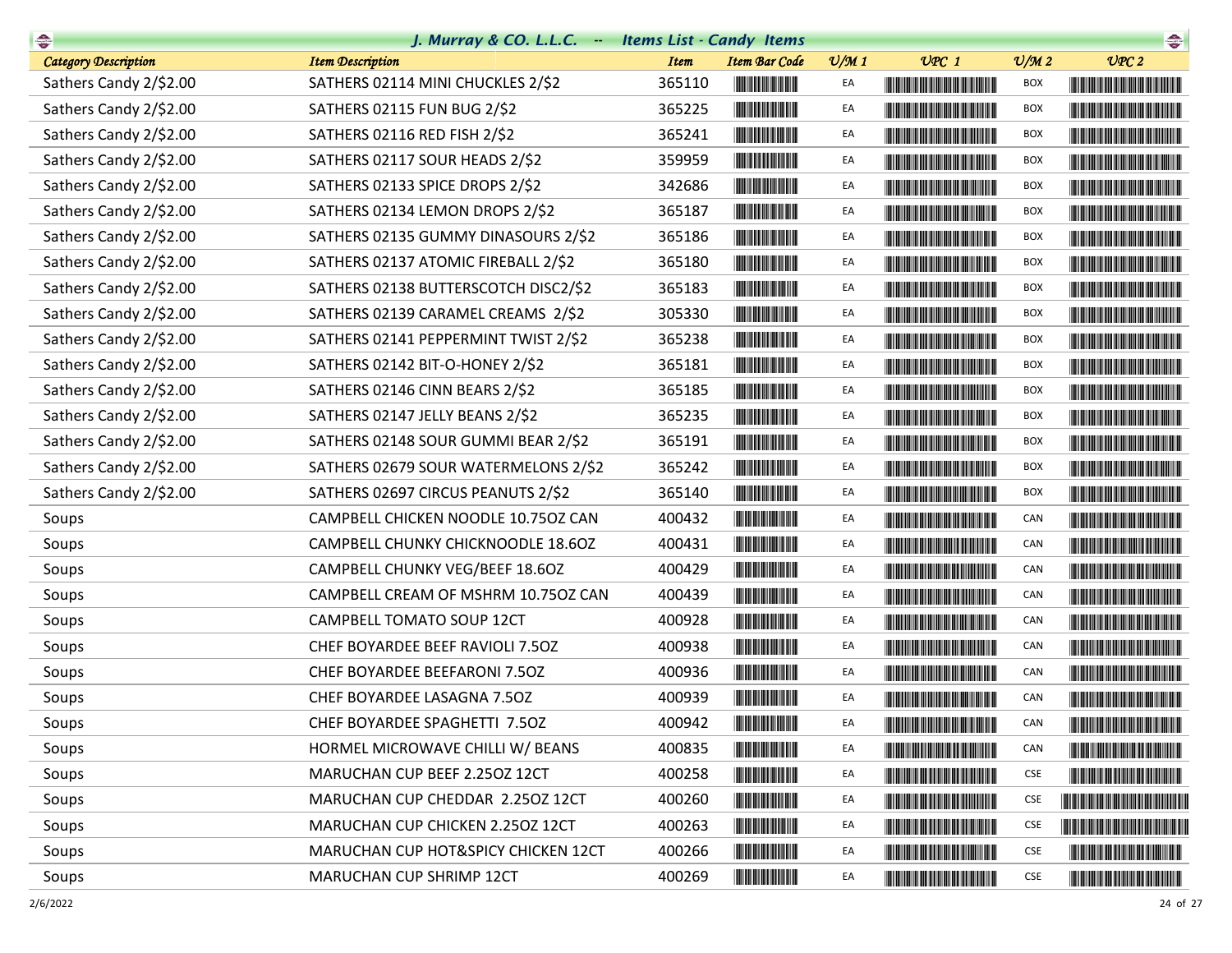|                             | J. Murray & CO. L.L.C. Items List - Candy Items |             |                                                        |                 |                                                                                                                                                                                                                                      |                             | $\begin{picture}(20,10) \put(0,0){\line(1,0){10}} \put(0,0){\line(1,0){10}} \put(0,0){\line(1,0){10}} \put(0,0){\line(1,0){10}} \put(0,0){\line(1,0){10}} \put(0,0){\line(1,0){10}} \put(0,0){\line(1,0){10}} \put(0,0){\line(1,0){10}} \put(0,0){\line(1,0){10}} \put(0,0){\line(1,0){10}} \put(0,0){\line(1,0){10}} \put(0,0){\line(1,0){10}} \put(0,$ |
|-----------------------------|-------------------------------------------------|-------------|--------------------------------------------------------|-----------------|--------------------------------------------------------------------------------------------------------------------------------------------------------------------------------------------------------------------------------------|-----------------------------|----------------------------------------------------------------------------------------------------------------------------------------------------------------------------------------------------------------------------------------------------------------------------------------------------------------------------------------------------------|
| <b>Category Description</b> | <b>Item Description</b>                         | <b>Item</b> | <b>Item Bar Code</b>                                   | $\frac{v}{M}$ 1 | $UPC$ 1                                                                                                                                                                                                                              | $\mathcal{O}/\mathcal{M}$ 2 | UPC2                                                                                                                                                                                                                                                                                                                                                     |
| Soups                       | MARUCHAN YAKISOBA CHICKEN 40Z 8PK               | 400300      |                                                        | EA              |                                                                                                                                                                                                                                      | <b>CSE</b>                  | <u> Linda ka masa sa kasang mga ka</u>                                                                                                                                                                                                                                                                                                                   |
| Suckers                     | BABY BOTTLE POPS BLUE 18 CT                     | 362178      | <b>The Committee of the Committee</b>                  | EA              | <b>The Committee of the Committee of the Committee</b>                                                                                                                                                                               | <b>BOX</b>                  | <b>The Community of the Community</b>                                                                                                                                                                                                                                                                                                                    |
| Suckers                     | BABY BOTTLE POPS 2 D MAX 18 CT                  | 309104      |                                                        | EA              |                                                                                                                                                                                                                                      | BOX                         |                                                                                                                                                                                                                                                                                                                                                          |
| <b>Suckers</b>              | CARAMEL APPLE POPS 48 CT                        | 368217      |                                                        | EA              | <b>The Committee of the Committee of the Committee</b>                                                                                                                                                                               | BOX                         |                                                                                                                                                                                                                                                                                                                                                          |
| Suckers                     | CHARMS ASSORTED BLOW POPS 100 CT                | 305268      |                                                        | EA              | <b>The Common Section 1999</b>                                                                                                                                                                                                       | <b>BOX</b>                  |                                                                                                                                                                                                                                                                                                                                                          |
| Suckers                     | <b>CHARMS BLOW POPS BURSTNG BRY 48 CT</b>       | 305214      | <b>The Common Service</b>                              | EA              | <b>The Community of the Community</b>                                                                                                                                                                                                | BOX                         |                                                                                                                                                                                                                                                                                                                                                          |
| Suckers                     | CHARMS BLOW POPS GRAVITYFEED 100 CT             | 305262      |                                                        | EA              | <u> Liberal Maria de la contrada de la contrada de la contrada de la contrada de la contrada de la con</u>                                                                                                                           | BOX                         | <u> Harat Barat Barat Barat Barat Barat Barat Barat Barat Barat Barat Barat Barat Barat Barat Barat Barat Barat Ba</u>                                                                                                                                                                                                                                   |
| Suckers                     | CHARMS BLUE RAZBERRY BLOW POP 48 CT             | 364968      |                                                        | EA              |                                                                                                                                                                                                                                      | BOX                         | <b>The Committee of the Committee of the Committee of the Committee</b>                                                                                                                                                                                                                                                                                  |
| Suckers                     | CHARMS CHERRY ICE BLOW POPS 48 CT               | 305235      |                                                        | EA              | <b>The Committee of the Committee of the Committee</b>                                                                                                                                                                               | BOX                         |                                                                                                                                                                                                                                                                                                                                                          |
| Suckers                     | CHARMS COTTON CANDY FLUFFY 48 CT                | 365411      |                                                        | EA              |                                                                                                                                                                                                                                      | BOX                         |                                                                                                                                                                                                                                                                                                                                                          |
| Suckers                     | CHARMS MINI POPS 600 CT BAGS                    | 300832      |                                                        | EA              | <u> Harry Harry Harry Harry Harry Harry Harry Harry Harry Harry Harry Harry Harry Harry Harry Harry Harry Harry Harry Harry Harry Harry Harry Harry Harry Harry Harry Harry Harry Harry Harry Harry Harry Harry Harry Harry Harr</u> | BAG                         |                                                                                                                                                                                                                                                                                                                                                          |
| Suckers                     | CHARMS SOUR APPLE BLOW POP 48 CT                | 306748      |                                                        | EA              | <b>The Common Section</b>                                                                                                                                                                                                            | BOX                         |                                                                                                                                                                                                                                                                                                                                                          |
| Suckers                     | <b>CHARMS SUPER BLOW POP 48 CT</b>              | 311407      | <b>The Committee of the Committee of the Committee</b> | EA              | <b>The Common Section Common Section</b>                                                                                                                                                                                             | BOX                         |                                                                                                                                                                                                                                                                                                                                                          |
| Suckers                     | CHARMS SWEET N SOUR SUCKER 48 CT                | 306746      | <b>CONTRACTOR</b>                                      | EA              | <u> Timber de la provincia de la provincia de la provincia de la provincia de la provincia de la provincia de la </u>                                                                                                                | BOX                         |                                                                                                                                                                                                                                                                                                                                                          |
| Suckers                     | DUM DUM POPS 500 CT BAG                         | 300822      |                                                        | EA              |                                                                                                                                                                                                                                      | BAG                         |                                                                                                                                                                                                                                                                                                                                                          |
| Suckers                     | JOLLY RANCHER CHEWY ASST POPS 100CT             | 367550      |                                                        | EA              |                                                                                                                                                                                                                                      | BOX                         |                                                                                                                                                                                                                                                                                                                                                          |
| Suckers                     | LOLLIES MEGA JAR 60 CT                          | 371674      | <b>The Committee of the Committee</b>                  | EA              | <u> Harry Harry Harry Harry Harry Harry Harry Harry Harry Harry Harry Harry Harry Harry Harry Harry Harry Harry Harry Harry Harry Harry Harry Harry Harry Harry Harry Harry Harry Harry Harry Harry Harry Harry Harry Harry Harr</u> | JAR                         |                                                                                                                                                                                                                                                                                                                                                          |
| <b>Suckers</b>              | ORIGINAL FLAVOR BUBBLE DSPLAY 120CT             | 300300      | <b>CONTRACTOR</b>                                      | EA              |                                                                                                                                                                                                                                      | <b>DIS</b>                  |                                                                                                                                                                                                                                                                                                                                                          |
| <b>Suckers</b>              | ORIGINAL FLAVOR COUNTER TOP DIS 120             | 300302      |                                                        | EA              |                                                                                                                                                                                                                                      | <b>DIS</b>                  |                                                                                                                                                                                                                                                                                                                                                          |
| <b>Suckers</b>              | ORIGINAL LOLLIPOPS REFILL 60 CT                 | 300306      | <b>CONTRACTOR</b>                                      | EA              |                                                                                                                                                                                                                                      | BAG                         | <b>CONTRACTOR</b>                                                                                                                                                                                                                                                                                                                                        |
| Suckers                     | ORIGINAL SWIRL CREAM LOLLIPOP REFIL             | 300310      | <b>CONTRACTOR</b>                                      | EA              |                                                                                                                                                                                                                                      | BAG                         |                                                                                                                                                                                                                                                                                                                                                          |
| <b>Suckers</b>              | PUSH POP JUMBO JUMPIN 1.060Z 18CT               | 341258      |                                                        | EA              |                                                                                                                                                                                                                                      | BOX                         |                                                                                                                                                                                                                                                                                                                                                          |
| Suckers                     | PUSH POP SUCKERS 24CT                           | 341529      |                                                        | EA              | <b>The Community of the Community</b>                                                                                                                                                                                                | BOX                         | <u> Harry Harry Harry Harry Harry Harry Harry Harry Harry Harry Harry Harry Harry Harry Harry Harry Harry Harry Harry Harry Harry Harry Harry Harry Harry Harry Harry Harry Harry Harry Harry Harry Harry Harry Harry Harry Harr</u>                                                                                                                     |
| Suckers                     | PUSH POP TRIPLE POWER 16 CT                     | 341531      |                                                        | EA              |                                                                                                                                                                                                                                      | BOX                         |                                                                                                                                                                                                                                                                                                                                                          |
| Suckers                     | RING POP TWISTED 24 CT                          | 372581      |                                                        | EA              |                                                                                                                                                                                                                                      | <b>BOX</b>                  |                                                                                                                                                                                                                                                                                                                                                          |
| Suckers                     | RING POPS FRUIT YELLOW 24 CT                    | 308445      | <b>THE REAL PROPERTY</b>                               | EA              |                                                                                                                                                                                                                                      | <b>BOX</b>                  |                                                                                                                                                                                                                                                                                                                                                          |
| Suckers                     | RING POPS RED WHITE BLUE 32 CT                  | 308447      |                                                        | EA              |                                                                                                                                                                                                                                      | <b>BOX</b>                  | <b>The Community of Community</b>                                                                                                                                                                                                                                                                                                                        |
| Suckers                     | SMARTIES POP 120 CT JAR                         | 307744      |                                                        | EA              | <u> The Community of the Community of the Community of the Community of the Community of the Community of the Community of the Community of the Community of the Community of the Community of the Community of the Community of</u> | JAR                         | <u> Liberaldo de la contrada de la con</u>                                                                                                                                                                                                                                                                                                               |
| Suckers                     | TOOTSIE POP ASSORTED 100 CT                     | 304360      | <b>CONTRACTOR</b>                                      | EA              | <u> Timba ka matsayin ka matsayin ka matsayin ka matsayin ka matsayin ka matsayin ka matsayin ka matsayin ka matsayin ka matsayin ka matsayin ka matsayin ka matsayin ka matsayin ka matsayin ka matsayin ka matsayin ka matsayi</u> | BOX                         | <u> HII DI BILININ DI BILININ DI BILININ DI BILININ DI BILININ DI BILININ DI BILININ DI BILININ DI BILININ DI BI</u>                                                                                                                                                                                                                                     |
| Theater Boxes               | <b>BOSTON BEANS 4.75 OZ BOX</b>                 | 326454      |                                                        | EA              | <u> Timba ka matsayin ka matsayin ka matsayin ka matsayin ka matsayin ka matsayin ka matsayin ka matsayin ka matsayin ka matsayin ka matsayin ka matsayin ka matsayin ka matsayin ka matsayin ka matsayin ka matsayin ka matsayi</u> | <b>BOX</b>                  | <b>The Community of the Community</b>                                                                                                                                                                                                                                                                                                                    |
| Theater Boxes               | BOTTLE CAP 5 OZ BOX                             | 310156      | <b>The Committee of the Committee of the Committee</b> | EA              | <u> The Community of the Community of the Community of the Community of the Community of the Community of the Community of the Community of the Community of the Community of the Community of the Community of the Community of</u> | BOX                         | <u> Hill in de la Bibliothe de la Bibliothe de la Bibliothe de la Bibliothe de la Bibliothe de la Bibliothe de l</u>                                                                                                                                                                                                                                     |
| Theater Boxes               | <b>CHUCKLES MINIS BOX 50Z</b>                   | 311152      |                                                        | EA              |                                                                                                                                                                                                                                      | BOX                         | <u> III di kacamatan Indonesia Ka</u>                                                                                                                                                                                                                                                                                                                    |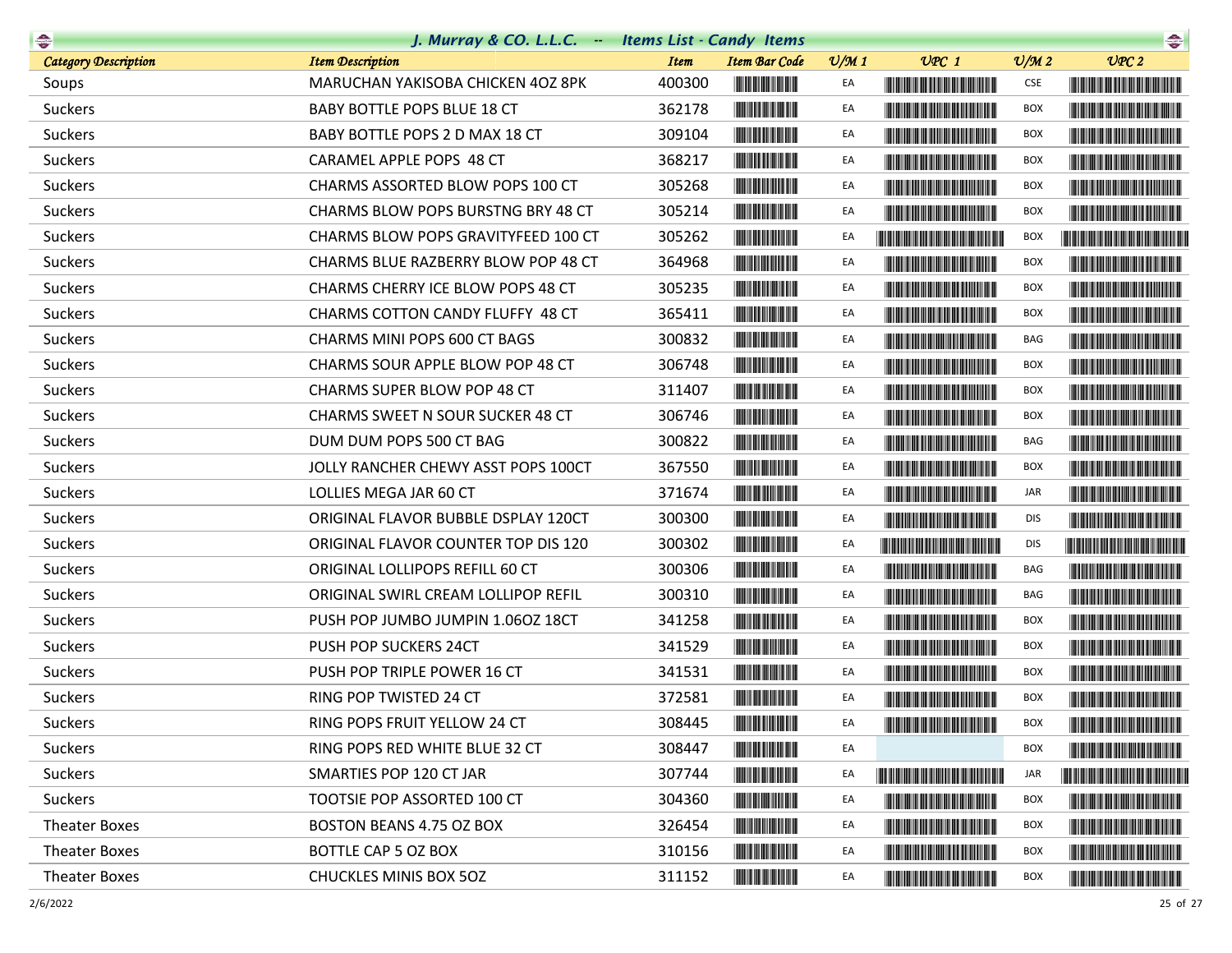| $\begin{picture}(20,10) \put(0,0){\line(1,0){10}} \put(10,0){\line(1,0){10}} \put(10,0){\line(1,0){10}} \put(10,0){\line(1,0){10}} \put(10,0){\line(1,0){10}} \put(10,0){\line(1,0){10}} \put(10,0){\line(1,0){10}} \put(10,0){\line(1,0){10}} \put(10,0){\line(1,0){10}} \put(10,0){\line(1,0){10}} \put(10,0){\line(1,0){10}} \put(10,0){\line(1$ | J. Murray & CO. L.L.C. Items List - Candy Items |             |                                                        |                 |                                                                                                                                                                                                                                      |                             | $\begin{picture}(20,10) \put(0,0){\line(1,0){10}} \put(0,0){\line(1,0){10}} \put(0,0){\line(1,0){10}} \put(0,0){\line(1,0){10}} \put(0,0){\line(1,0){10}} \put(0,0){\line(1,0){10}} \put(0,0){\line(1,0){10}} \put(0,0){\line(1,0){10}} \put(0,0){\line(1,0){10}} \put(0,0){\line(1,0){10}} \put(0,0){\line(1,0){10}} \put(0,0){\line(1,0){10}} \put(0,$ |
|-----------------------------------------------------------------------------------------------------------------------------------------------------------------------------------------------------------------------------------------------------------------------------------------------------------------------------------------------------|-------------------------------------------------|-------------|--------------------------------------------------------|-----------------|--------------------------------------------------------------------------------------------------------------------------------------------------------------------------------------------------------------------------------------|-----------------------------|----------------------------------------------------------------------------------------------------------------------------------------------------------------------------------------------------------------------------------------------------------------------------------------------------------------------------------------------------------|
| <b>Category Description</b>                                                                                                                                                                                                                                                                                                                         | <b>Item Description</b>                         | <b>Item</b> | Item Bar Code                                          | $\frac{v}{M}$ 1 | $UPC$ 1                                                                                                                                                                                                                              | $\mathcal{O}/\mathcal{M}$ 2 | UPC2                                                                                                                                                                                                                                                                                                                                                     |
| <b>Theater Boxes</b>                                                                                                                                                                                                                                                                                                                                | DOTS ORIGINAL THEATHER BOX 6.5 OZ               | 361255      |                                                        | EA              |                                                                                                                                                                                                                                      | BOX                         |                                                                                                                                                                                                                                                                                                                                                          |
| <b>Theater Boxes</b>                                                                                                                                                                                                                                                                                                                                | DOTS TROPICAL 6.5 OZ THEATRE BOX                | 362155      |                                                        | EA              |                                                                                                                                                                                                                                      | BOX                         |                                                                                                                                                                                                                                                                                                                                                          |
| <b>Theater Boxes</b>                                                                                                                                                                                                                                                                                                                                | <b>GOBSTOPPER THEATER 3.75 CHEWY BOX</b>        | 313489      |                                                        | EA              |                                                                                                                                                                                                                                      | <b>BOX</b>                  |                                                                                                                                                                                                                                                                                                                                                          |
| <b>Theater Boxes</b>                                                                                                                                                                                                                                                                                                                                | <b>GOBSTOPPER THEATER 5 OZ BOX</b>              | 313486      |                                                        | EA              | <u> Linda ka ka matsayin ka sanadi na sa</u>                                                                                                                                                                                         | <b>BOX</b>                  |                                                                                                                                                                                                                                                                                                                                                          |
| <b>Theater Boxes</b>                                                                                                                                                                                                                                                                                                                                | GOOBERS BOX 3.5OZ                               | 314520      |                                                        | EA              |                                                                                                                                                                                                                                      | <b>BOX</b>                  |                                                                                                                                                                                                                                                                                                                                                          |
| <b>Theater Boxes</b>                                                                                                                                                                                                                                                                                                                                | GOOD & PLENTY THEATER BOX 6 OZ                  | 312231      |                                                        | EA              |                                                                                                                                                                                                                                      | BOX                         | <u> Liberal Barbara (Barbara) </u>                                                                                                                                                                                                                                                                                                                       |
| <b>Theater Boxes</b>                                                                                                                                                                                                                                                                                                                                | HOT TAMALES FIERCE THEATER BOX 5 OZ             | 314310      |                                                        | EA              |                                                                                                                                                                                                                                      | <b>BOX</b>                  | <u> Handi ka kasa sa masa sa kasa</u>                                                                                                                                                                                                                                                                                                                    |
| <b>Theater Boxes</b>                                                                                                                                                                                                                                                                                                                                | HOT TAMALES FIRE & ICE 5.0 OZ T-BOX             | 311179      |                                                        | EA              |                                                                                                                                                                                                                                      | <b>BOX</b>                  |                                                                                                                                                                                                                                                                                                                                                          |
| <b>Theater Boxes</b>                                                                                                                                                                                                                                                                                                                                | JUJY FRUITS 5 OZ BOX                            | 364600      |                                                        | EA              |                                                                                                                                                                                                                                      | <b>BOX</b>                  |                                                                                                                                                                                                                                                                                                                                                          |
| <b>Theater Boxes</b>                                                                                                                                                                                                                                                                                                                                | JUNIOR CARAMELS 4.5 OZ BAG                      | 309668      |                                                        | EA              |                                                                                                                                                                                                                                      | BAG                         |                                                                                                                                                                                                                                                                                                                                                          |
| <b>Theater Boxes</b>                                                                                                                                                                                                                                                                                                                                | JUNIOR MINTS THEATER BOX 3.5 OZ                 | 309666      |                                                        | EA              |                                                                                                                                                                                                                                      | <b>BOX</b>                  |                                                                                                                                                                                                                                                                                                                                                          |
| <b>Theater Boxes</b>                                                                                                                                                                                                                                                                                                                                | LEMON HEADS 5.0 OZ BOX                          | 373357      |                                                        | EA              |                                                                                                                                                                                                                                      | <b>BOX</b>                  |                                                                                                                                                                                                                                                                                                                                                          |
| <b>Theater Boxes</b>                                                                                                                                                                                                                                                                                                                                | LIFESAVER GUMMIE 5 FLAVOR 3.6 OZ BX             | 310148      | <b>The Committee of the Committee</b>                  | EA              |                                                                                                                                                                                                                                      | BOX                         | <u> Handi ka kasa masa sa m</u>                                                                                                                                                                                                                                                                                                                          |
| <b>Theater Boxes</b>                                                                                                                                                                                                                                                                                                                                | M M MILK CHOCOLATE 3.10 OZ BOX                  | 306910      | <u> Hillian Maria A</u>                                | EA              |                                                                                                                                                                                                                                      | BOX                         |                                                                                                                                                                                                                                                                                                                                                          |
| <b>Theater Boxes</b>                                                                                                                                                                                                                                                                                                                                | M M PEANUT 3.10 OZ BOX                          | 310474      |                                                        | EA              |                                                                                                                                                                                                                                      | <b>BOX</b>                  |                                                                                                                                                                                                                                                                                                                                                          |
| <b>Theater Boxes</b>                                                                                                                                                                                                                                                                                                                                | MIKE & IKE COTTON CANDYM 5 OZ T-BOX             | 314391      |                                                        | EA              |                                                                                                                                                                                                                                      | <b>BOX</b>                  | <b>The Community of the Community</b>                                                                                                                                                                                                                                                                                                                    |
| <b>Theater Boxes</b>                                                                                                                                                                                                                                                                                                                                | MIKE & IKE ROOTBEER FLOAT 50Z T-BOX             | 314355      |                                                        | EA              |                                                                                                                                                                                                                                      | BOX                         |                                                                                                                                                                                                                                                                                                                                                          |
| <b>Theater Boxes</b>                                                                                                                                                                                                                                                                                                                                | MIKE & IKE STRWBRY&CREAM 5 OZ T-BOX             | 314339      |                                                        | EA              |                                                                                                                                                                                                                                      | <b>BOX</b>                  |                                                                                                                                                                                                                                                                                                                                                          |
| <b>Theater Boxes</b>                                                                                                                                                                                                                                                                                                                                | MIKE&IKE BERRY BLAST 50Z THEATR-BOX             | 314344      |                                                        | EA              |                                                                                                                                                                                                                                      | <b>BOX</b>                  |                                                                                                                                                                                                                                                                                                                                                          |
| <b>Theater Boxes</b>                                                                                                                                                                                                                                                                                                                                | MIKE&IKE JOLLY JOE 5 OZ THEATER BOX             | 314336      |                                                        | EA              | <b>The Community of the Community</b>                                                                                                                                                                                                | <b>BOX</b>                  |                                                                                                                                                                                                                                                                                                                                                          |
| <b>Theater Boxes</b>                                                                                                                                                                                                                                                                                                                                | MIKE&IKE MEGA MIX SOURS 5 OZ                    | 311169      |                                                        | EA              |                                                                                                                                                                                                                                      | BOX                         |                                                                                                                                                                                                                                                                                                                                                          |
| <b>Theater Boxes</b>                                                                                                                                                                                                                                                                                                                                | MIKE&IKE MEGA MIX 5 OZ                          | 311158      |                                                        | EA              |                                                                                                                                                                                                                                      | BOX                         |                                                                                                                                                                                                                                                                                                                                                          |
| <b>Theater Boxes</b>                                                                                                                                                                                                                                                                                                                                | MIKE&IKE ORIGINAL 5 OZ THEATER BOX              | 314369      |                                                        | EA              | <u> Timba ka matsayin ka matsayin ka matsayin ka matsayin ka matsayin ka matsayin ka matsayin ka matsayin ka matsayin ka matsayin ka matsayin ka matsayin ka matsayin ka matsayin ka matsayin ka matsayin ka matsayin ka matsayi</u> | <b>BOX</b>                  |                                                                                                                                                                                                                                                                                                                                                          |
| <b>Theater Boxes</b>                                                                                                                                                                                                                                                                                                                                | MIKE&IKE TROPICAL 5 OZ THEATRE BOX              | 314393      | <b>The Committee of the Committee</b>                  | EA              |                                                                                                                                                                                                                                      | BOX                         |                                                                                                                                                                                                                                                                                                                                                          |
| <b>Theater Boxes</b>                                                                                                                                                                                                                                                                                                                                | MILK DUDS 5 OZ THEATER BOX                      | 311134      |                                                        | EA              |                                                                                                                                                                                                                                      | BOX                         |                                                                                                                                                                                                                                                                                                                                                          |
| <b>Theater Boxes</b>                                                                                                                                                                                                                                                                                                                                | MINI CHEWY SWEETARTS 3.750Z T BOX               | 314480      | <b>THE REAL PROPERTY</b>                               | EA              |                                                                                                                                                                                                                                      | <b>BOX</b>                  |                                                                                                                                                                                                                                                                                                                                                          |
| <b>Theater Boxes</b>                                                                                                                                                                                                                                                                                                                                | NERDS GUMMY CLUSTERS 3 OZ BOX                   | 313522      |                                                        | EA              | <u> Tanzania (h. 1888).</u>                                                                                                                                                                                                          | BOX                         |                                                                                                                                                                                                                                                                                                                                                          |
| <b>Theater Boxes</b>                                                                                                                                                                                                                                                                                                                                | NERDS RAINBOW THEATER 5 OZ BOX                  | 313452      |                                                        | EA              | <u> Die Berger von Die Berger von Die Berger von Die Berger von Die Berger von Die Berger von Die Berger von Die B</u>                                                                                                               | BOX                         |                                                                                                                                                                                                                                                                                                                                                          |
| <b>Theater Boxes</b>                                                                                                                                                                                                                                                                                                                                | NIPS BUTTER RUM BOX 4OZ                         | 307590      | <b>The Committee of the Committee of the Committee</b> | EA              | <u> Tanzania (1989)</u>                                                                                                                                                                                                              | <b>BOX</b>                  | <u> Tanzania (Barat III) di Barat III di Barat III di Barat III di Barat III di Barat III di Barat III di Barat III di Barat III di Barat III di Barat III di Barat III di Barat III di Barat III di Barat III di Barat III di B</u>                                                                                                                     |
| <b>Theater Boxes</b>                                                                                                                                                                                                                                                                                                                                | NIPS CARAMEL BOX 4OZ                            | 307594      |                                                        | EA              | <u> Tanzania de la provincia de la provincia de la provincia de la provincia de la provincia de la provincia de</u>                                                                                                                  | <b>BOX</b>                  | <u> Timba ka masa sa kasang mga kalendari ng mga kasang mga kalendari ng mga kasang mga kasang mga kasang mga kasang mga kasang mga kasang mga kasang mga kasang mga kasang mga kasang mga kasang mga kasang mga kasang mga kasa</u>                                                                                                                     |
| <b>Theater Boxes</b>                                                                                                                                                                                                                                                                                                                                | NIPS CHOCO PARFAIT BOX 4OZ                      | 307597      | <u> Herbert Herbert in der </u>                        | EA              | <u> Liberal Maria Maria San Barat III a Shekara ta 1989 da kasar Ing Barat III a shekara ta 1989 da kasar Ing Barat Ing Barat Ing Barat Ing Barat Ing Barat Ing Barat Ing Barat Ing Barat Ing Barat Ing Barat Ing Barat Ing Bara</u> | <b>BOX</b>                  | <b>The Community of the Community</b>                                                                                                                                                                                                                                                                                                                    |
| <b>Theater Boxes</b>                                                                                                                                                                                                                                                                                                                                | NIPS COFFEE BOX 4OZ                             | 307600      |                                                        | EA              |                                                                                                                                                                                                                                      | <b>BOX</b>                  | <b>The Committee of the Committee of the Committee</b>                                                                                                                                                                                                                                                                                                   |